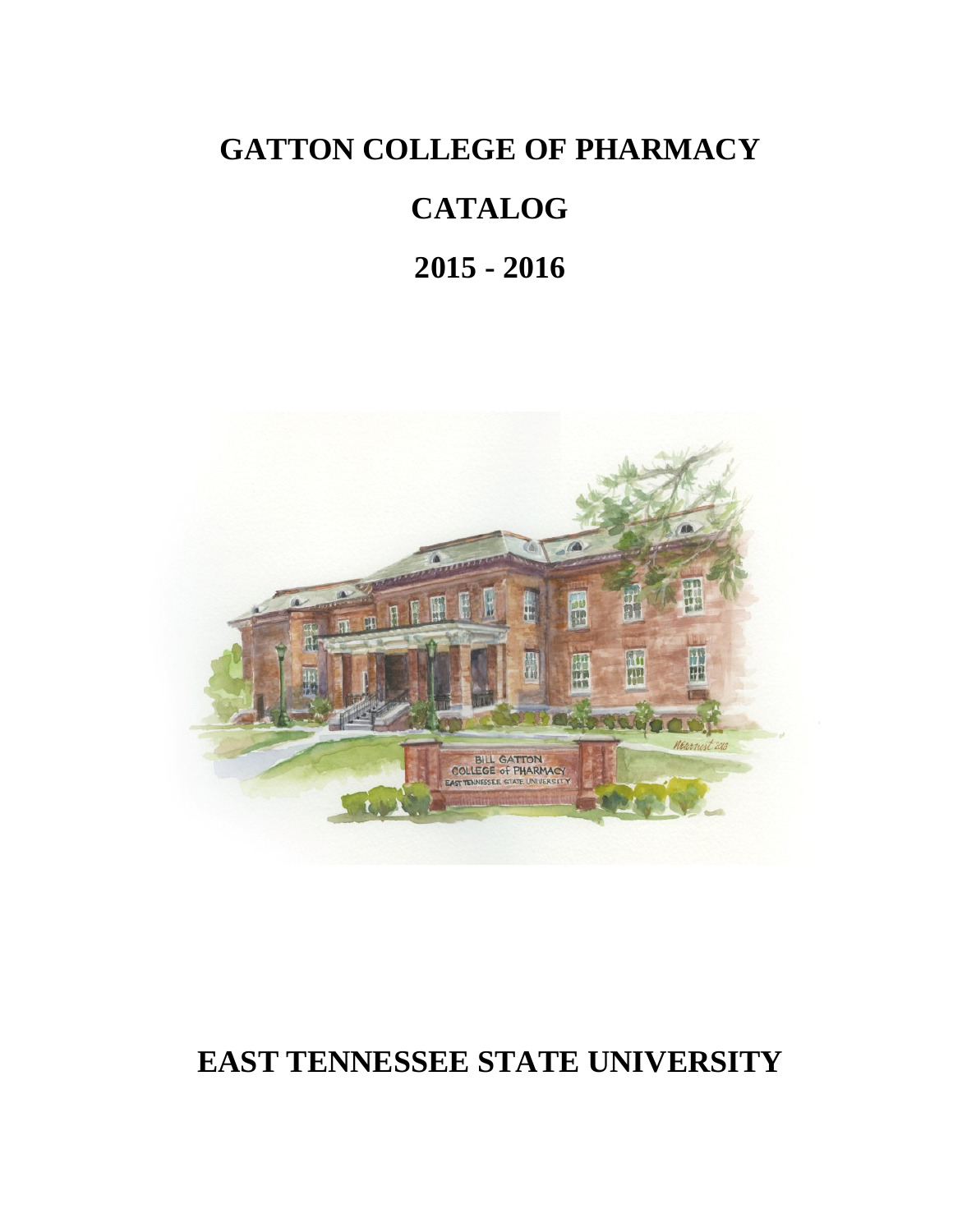# **TABLE OF CONTENTS**

| Family Educational Rights and Privacy Act           | 7  |    |
|-----------------------------------------------------|----|----|
| Directory Information                               | 8  |    |
| <b>Student Photos</b>                               | 8  |    |
| <b>Campus Security Report</b>                       | 8  |    |
| <b>Falsification of Credentials</b>                 | 9  |    |
| Student Conduct, Rights and Responsibilities        | 9  |    |
| Student's Bill of Rights                            | 9  |    |
|                                                     |    | 12 |
| Accreditation                                       | 12 |    |
| Memberships                                         | 12 |    |
| <b>ETSU Vision Statement</b>                        | 12 |    |
| <b>ETSU Values</b>                                  | 12 |    |
| <b>ETSU Mission and Purpose Statement</b>           | 12 |    |
|                                                     |    | 14 |
| <b>History</b>                                      | 14 |    |
| Accreditation                                       | 15 |    |
| Membership                                          | 15 |    |
| Diversity                                           | 15 |    |
| Vision                                              | 15 |    |
| <b>Mission</b>                                      | 15 |    |
| Values                                              | 15 |    |
| Guiding Principles and Goals to Achieve the Mission | 16 |    |
|                                                     |    |    |
| Degree Offered                                      | 18 |    |
|                                                     |    |    |
|                                                     |    |    |
|                                                     |    |    |
| Curriculum                                          | 21 |    |
|                                                     |    |    |
|                                                     |    |    |
|                                                     |    |    |
|                                                     |    |    |
|                                                     |    |    |
|                                                     |    |    |
| Joint Degree Programs                               | 24 |    |
| PharmD/MBA -------                                  |    |    |
|                                                     |    |    |
| <b>ADMISSIONS.</b>                                  |    | 25 |
| Pre-Pharmacy Studies                                | 25 |    |
|                                                     |    |    |
|                                                     |    |    |
| <b>Early Decision Program</b>                       | 26 |    |
| <b>Admission Eligibility</b>                        | 27 |    |
| Applying for Admission                              | 27 |    |
|                                                     |    |    |
|                                                     |    |    |
|                                                     |    |    |
|                                                     |    |    |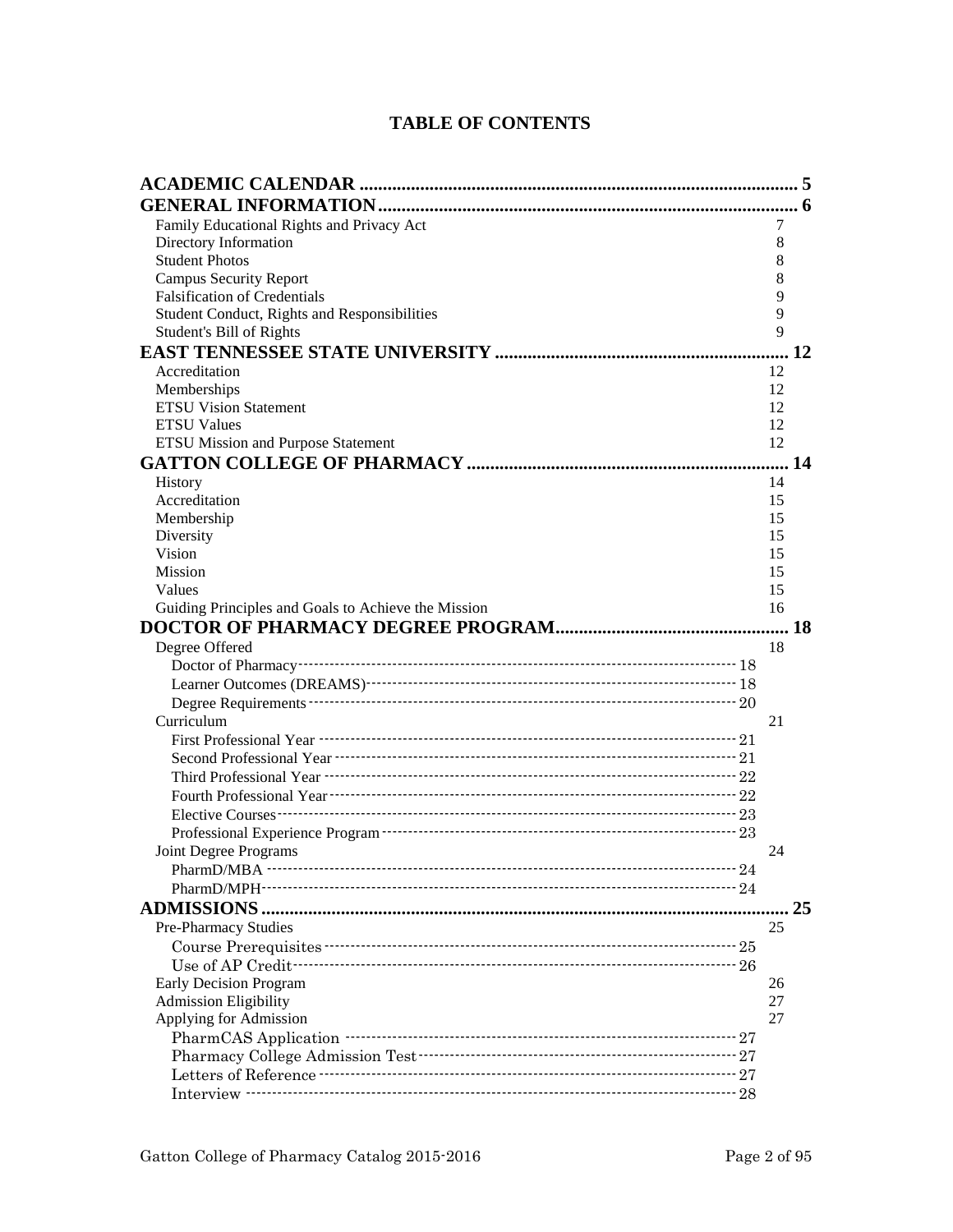| <b>Application Deadline</b>                           | 28 |    |
|-------------------------------------------------------|----|----|
| <b>Selection Criteria</b>                             | 28 |    |
|                                                       |    |    |
|                                                       |    |    |
|                                                       |    |    |
| Reconsideration of Admissions Decision                | 29 |    |
| <b>Technical Standards for Admission</b>              | 29 |    |
| <b>Transfer Applicants</b>                            | 31 |    |
| Matriculation Requirements for Entering Students      | 31 |    |
|                                                       |    |    |
|                                                       |    |    |
|                                                       |    |    |
|                                                       |    |    |
| <b>Insurance Requirements</b>                         | 34 |    |
|                                                       |    |    |
|                                                       |    |    |
| <b>Required Trainings</b>                             | 34 |    |
|                                                       |    |    |
|                                                       |    |    |
|                                                       |    |    |
| <b>Computer Requirements</b>                          | 34 |    |
|                                                       |    | 36 |
| <b>Cost of Attendance</b>                             | 36 |    |
| Financial Aid                                         | 36 |    |
| <b>Satisfactory Academic Progress</b>                 | 37 |    |
| Grants, Scholarships and Awards                       | 38 |    |
| <b>Veterans Education Benefits</b>                    | 38 |    |
| <b>Tuition and Payment</b>                            | 38 |    |
| <b>Tuition Refund Policy</b>                          | 39 |    |
|                                                       |    |    |
| Office of Academic Affairs                            | 41 |    |
| Academic Performance                                  | 41 |    |
| <b>Class Registration</b>                             | 41 |    |
| <b>Grading System</b>                                 | 41 |    |
| <b>Grade Reports</b>                                  | 42 |    |
| Academic Honors                                       | 42 |    |
| <b>Grade Appeal Process</b>                           | 43 |    |
| Academic Progression Committee                        | 43 |    |
| Course Credit and Student Compensation Policy         | 43 |    |
|                                                       |    | 44 |
| <b>Office of Student Affairs</b>                      | 44 |    |
| <b>Faculty Mentors</b>                                | 44 |    |
| <b>Tutors</b>                                         | 44 |    |
| <b>Library Resources</b>                              | 44 |    |
| ID Card and College of Pharmacy Name Badge            | 45 |    |
| College of Pharmacy Student Engagement and Leadership | 46 |    |
|                                                       |    |    |
|                                                       |    |    |
|                                                       |    |    |
|                                                       |    |    |
| <b>University Resources</b>                           | 46 |    |
|                                                       |    |    |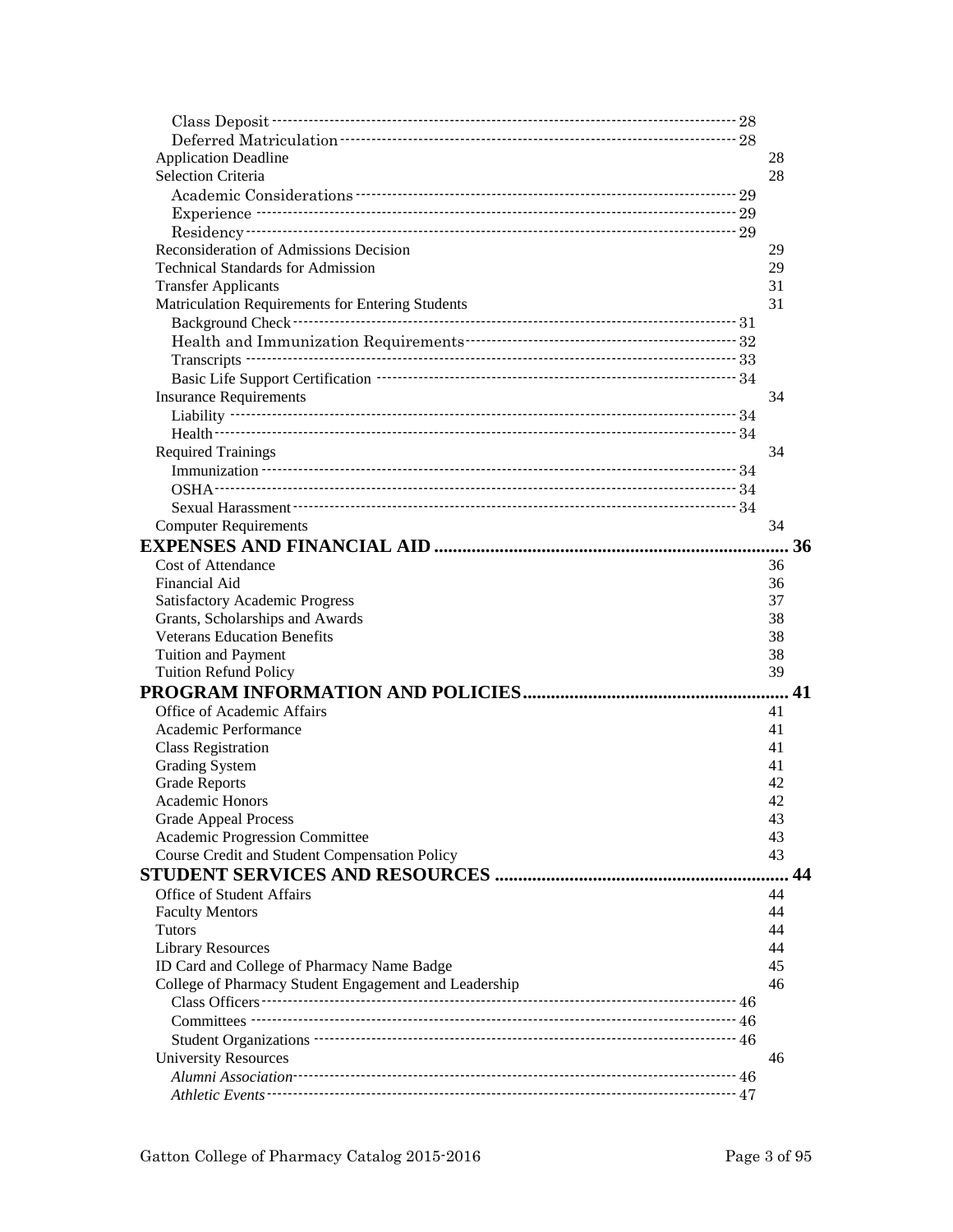| $\it Bookstore$                                                                                 |    |    |
|-------------------------------------------------------------------------------------------------|----|----|
|                                                                                                 |    |    |
|                                                                                                 |    |    |
| Center for Community Engagement, Learning and Leadership----------------------- 48              |    |    |
|                                                                                                 |    |    |
|                                                                                                 |    |    |
|                                                                                                 |    |    |
| Computer Network and Internet Access Privileges & Responsibilities ------------------------- 49 |    |    |
|                                                                                                 |    |    |
| Early Childhood Learning and Development ………………………………………………………53                                |    |    |
|                                                                                                 |    |    |
|                                                                                                 |    |    |
| Public Safety -                                                                                 |    |    |
|                                                                                                 |    |    |
|                                                                                                 |    |    |
|                                                                                                 |    |    |
|                                                                                                 |    | 56 |
|                                                                                                 |    |    |
| Tennessee Board of Regents                                                                      |    | 90 |
| <b>ETSU</b> Administration                                                                      | 91 |    |
| Gatton College of Pharmacy Administration                                                       |    | 91 |
|                                                                                                 |    | 92 |
| Department of Pharmacy Practice                                                                 |    | 92 |
| Department of Pharmaceutical Sciences                                                           |    | 93 |
| <b>Faculty Affiliates</b>                                                                       |    | 94 |
| <b>Adjunct Faculty</b>                                                                          |    | 95 |
|                                                                                                 |    |    |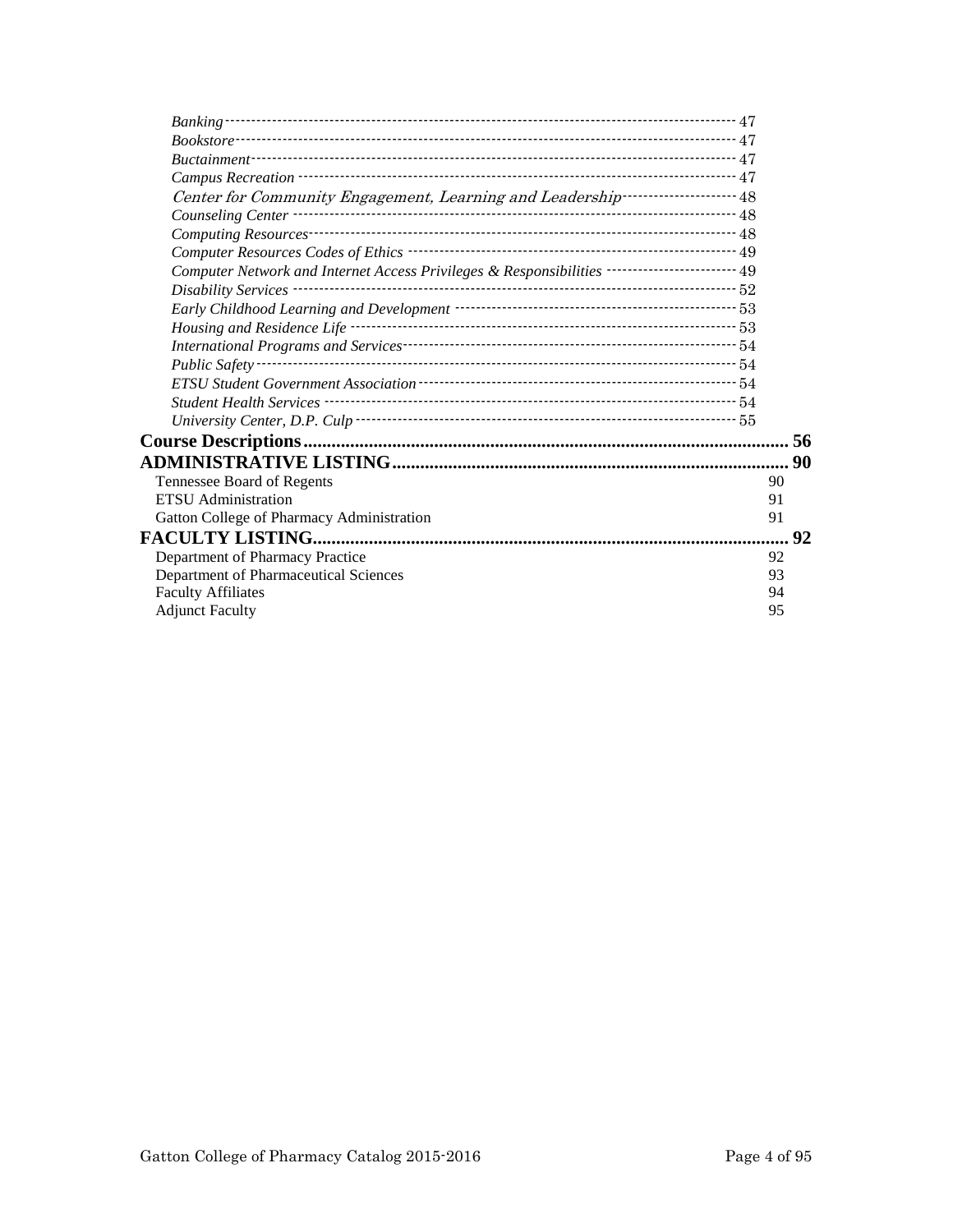# **ACADEMIC CALENDAR Fall 2015 through Spring 2016**

*(Subject to Change)*

# <span id="page-4-0"></span>**Fall Semester**

| APPE Session 3 (P4)                               | July $1 - 31$ , 2015      |
|---------------------------------------------------|---------------------------|
| APPE Session 4 (P4)                               | August $3 - 31$ , 2015    |
| Orientation – Class of 2018                       | August 10 - 14, 2015      |
| White Coat Ceremony – Class of 2018               | August 14, 2015           |
| Classes begin (P1, P2, P3)                        | August 17, 2015           |
| <b>APPE Session 5</b>                             | September $1 - 30$ , 2015 |
| Labor Day Holiday (P1, P2, P3)                    | September 7, 2015         |
| <b>APPE Session 6</b>                             | October $1 - 30$ , 2015   |
| Career Fair                                       | <b>TBD</b>                |
| Fall Break (P1, P2, P3)                           | October 12 - 13, 2015     |
| <b>APPE Session 7</b>                             | November $2 - 30$ , 2015  |
| Thanksgiving Holiday (P1, P2, P3)                 | November $25 - 27$ , 2015 |
| Last Day of Classes (P1, P2, P3)                  | December 3, 2015          |
| Reading Day/Alternate Final Exam Day (P1, P2, P3) | December 4, 2015          |
| Final Exams $(P1, P2, P3)$                        | December 7 - 11, 2015     |
|                                                   |                           |

# **Spring Semester**

| APPE Session 8 (P4)                                                    | January 4 - 29, 2016     |
|------------------------------------------------------------------------|--------------------------|
| Classes begin $(P1, P2, P3)$                                           | January 6, 2016          |
| Martin Luther King Day Holiday                                         | <b>January 18, 2016</b>  |
| APPE Session 9 (P4)                                                    | February $1 - 29$ , 2016 |
| <b>APPE Session 10</b>                                                 | March $1 - 31$ , 2016    |
| Spring Break (P1, P2, P3)                                              | March 7 - 11, 2016       |
| <b>APPE Session 11</b>                                                 | April 1-29, 2016         |
| Last Day of Classes (P1, P2, P3)                                       | April 27, 2016           |
| Final Exam (P3)                                                        | April $28 - 29$ , 2016   |
| Reading Days/Alternate Final Exam Day (P1, P2)                         | April 29, 2016           |
| Final Exams (P1, P2)                                                   | May $2 - 5$ , 2016       |
| APPE Session 1 (Class of 2017)                                         | May $2 - 31$ , 2016      |
| Hooding and Commencement (P4)                                          | May 6, 2016              |
| APPE Session 2 (Class of 2017)                                         | June $1 - 30$ , 2016     |
| <b>IPPE Community – P2</b> (two consecutive weeks during summer)       | As Scheduled             |
| <b>IPPE</b> Institutional $- P2$ (two consecutive weeks during summer) | As Scheduled             |
|                                                                        |                          |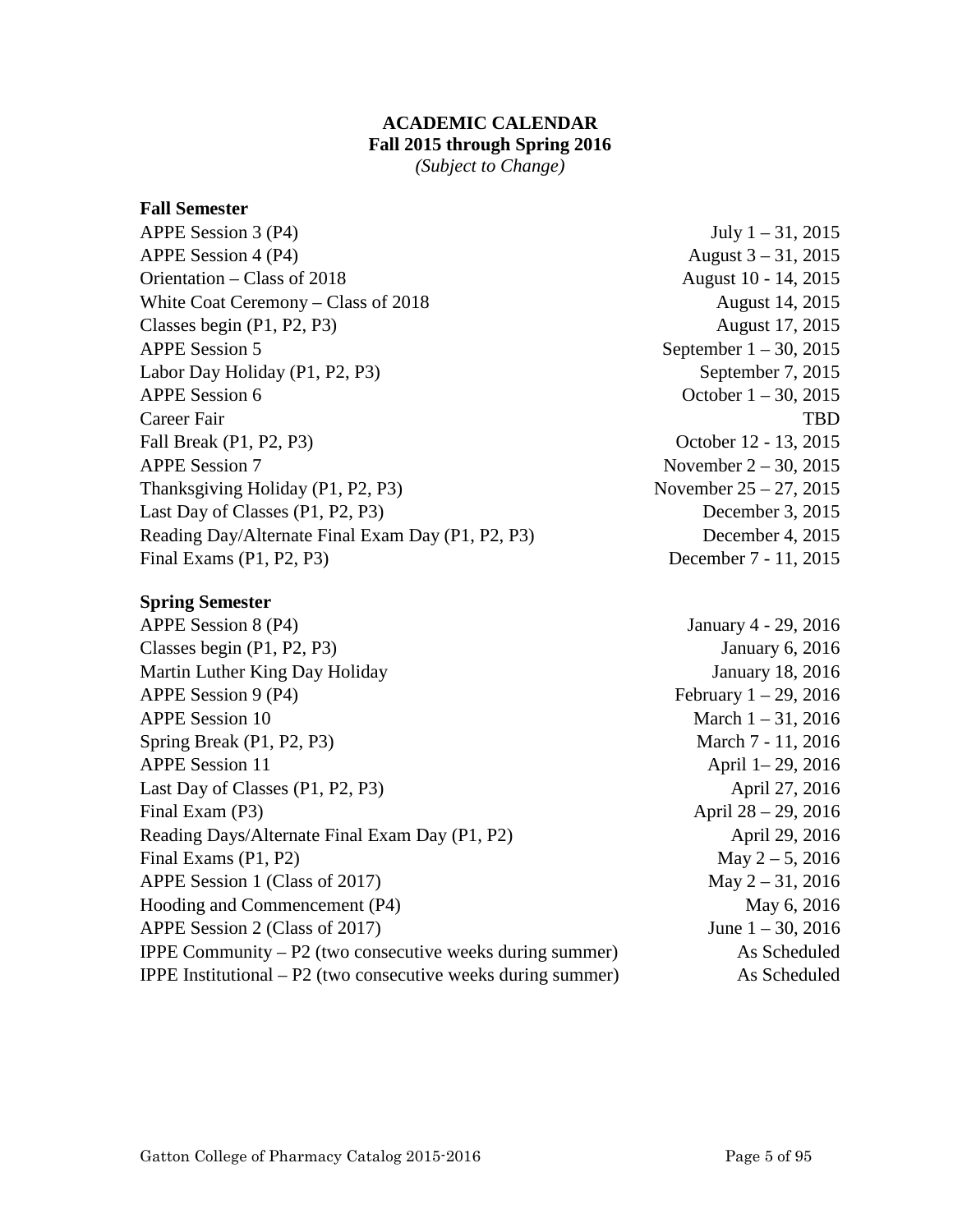# **GENERAL INFORMATION**

<span id="page-5-0"></span>East Tennessee State University is a Tennessee Board of Regents institution. The Tennessee Board of Regents is the nation's sixth largest higher education system, governing 45 postsecondary educational institutions. The TBR system includes six universities, 13 two-year colleges, and 26 technology centers. Public higher education in Tennessee is coordinated by the Tennessee Higher Education Commission and consists of two systems – the University of Tennessee campuses, governed by the University Of Tennessee Board Of Trustees, and the state universities, community colleges, and technology centers governed by the Tennessee Board of Regents. The General Assembly created the Commission in 1967 to achieve coordination and unity among the programs of Tennessee's public post-secondary institutions and to serve as a primary source of information concerning higher education in Tennessee.

Degree requirements for the programs of study initiated under provisions of this bulletin shall remain in effect for six years. Students not completing requirements within the six-year period are subject to dismissal. The time limitation may be extended for interruption by military service where enrollment is resumed immediately upon release from service.

The course offerings and requirements of ETSU are continually under examination and revision. This bulletin presents the offerings and requirements in effect at the time of publication, but is no guarantee that they will not be changed or revoked. However, adequate and reasonable notice will be given to students affected by any changes. This bulletin is not intended to state contractual terms and does not constitute a contract between the student and ETSU.

East Tennessee State University reserves the right to make changes as required in course offerings, curricula, academic policies, and other rules and regulations affecting students to be effective whenever determined by the institution. These changes will govern current and formerly enrolled students. Enrollment of all students is subject to these conditions.

East Tennessee State University complies fully with the Family Educational Rights and Privacy Act of 1974, as amended. East Tennessee State University is fully in accord with the belief that educational and employment opportunities should be available to all eligible persons without regard to age, gender, color, race, religion, national origin, disability, veteran status, or sexual orientation.

East Tennessee State University provides the opportunity for students to increase their knowledge by offering programs of instruction in the various disciplines and programs through faculty who, in the opinion of ETSU, are qualified for teaching at the college level. The acquisition and retention of knowledge by any student are, however, contingent upon the student's desire and ability to learn while applying appropriate study techniques to any course or program. Thus, ETSU must necessarily limit representation of student preparedness in any field of study to that competency demonstrated at that specific point in time at which appropriate academic measurements were taken to certify course or program completion.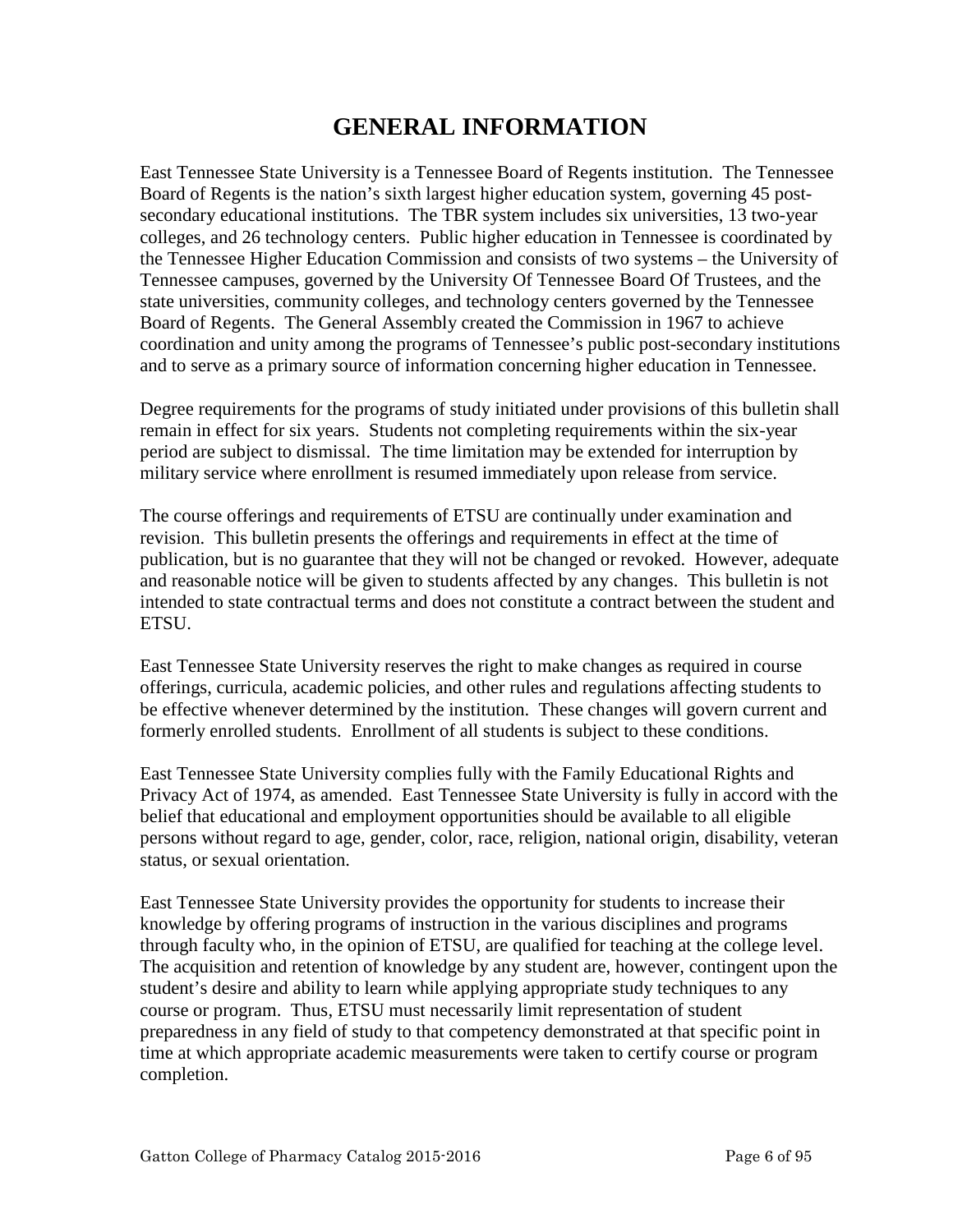# <span id="page-6-0"></span>**Family Educational Rights and Privacy Act**

The Family Educational Rights and Privacy Act (FERPA) affords students certain rights with respect to their education records. They are:

# *The right to inspect and review the student's education records within 45 days of the day the university receives a request for access.*

Students should submit to the registrar, dean, head of the academic department, or other appropriate official, written requests that identify the record(s) they wish to inspect. The university official will make arrangements for access and notify the student of the time and place where the records may be inspected. If the university official to whom the request was submitted does not maintain the records, that official shall advise the student of the correct official to whom the request should be addressed.

# *The right to request the amendment of the student's education records that the student believes are inaccurate or misleading.*

Students may ask the university to amend a record that they believe is inaccurate or misleading. They should write the university official responsible for the record, clearly identify the part of the record they want changed, and specify why it is inaccurate or misleading.

If the university decides not to amend the record as requested by the student, the university will notify the student of the decision and advise the student of his or her right to a hearing regarding the request for amendment. Additional information regarding the hearing procedures will be provided to the student when notified of the right to a hearing.

# *The right to consent to disclosures of personally identifiable information contained in the student's education records, except to the extent that FERPA authorizes disclosure without consent.*

One exception, which permits disclosure without consent, is disclosure to school officials with legitimate educational interests. A school official is a person employed by the university in an administrative, supervisory, academic, research, or support staff position (including law enforcement unit personnel and health staff); a person or company with whom the university has contracted (such as an attorney, auditor, or collection agent); or a student serving on an official committee, such as a disciplinary or grievance committee, or assisting another school official in performing his or her task. A school official has a legitimate educational interest if the official needs to review an education record in order to fulfill his or her professional responsibility.

Upon request, the university discloses education records without consent to officials of another school in which a student seeks or intends to enroll.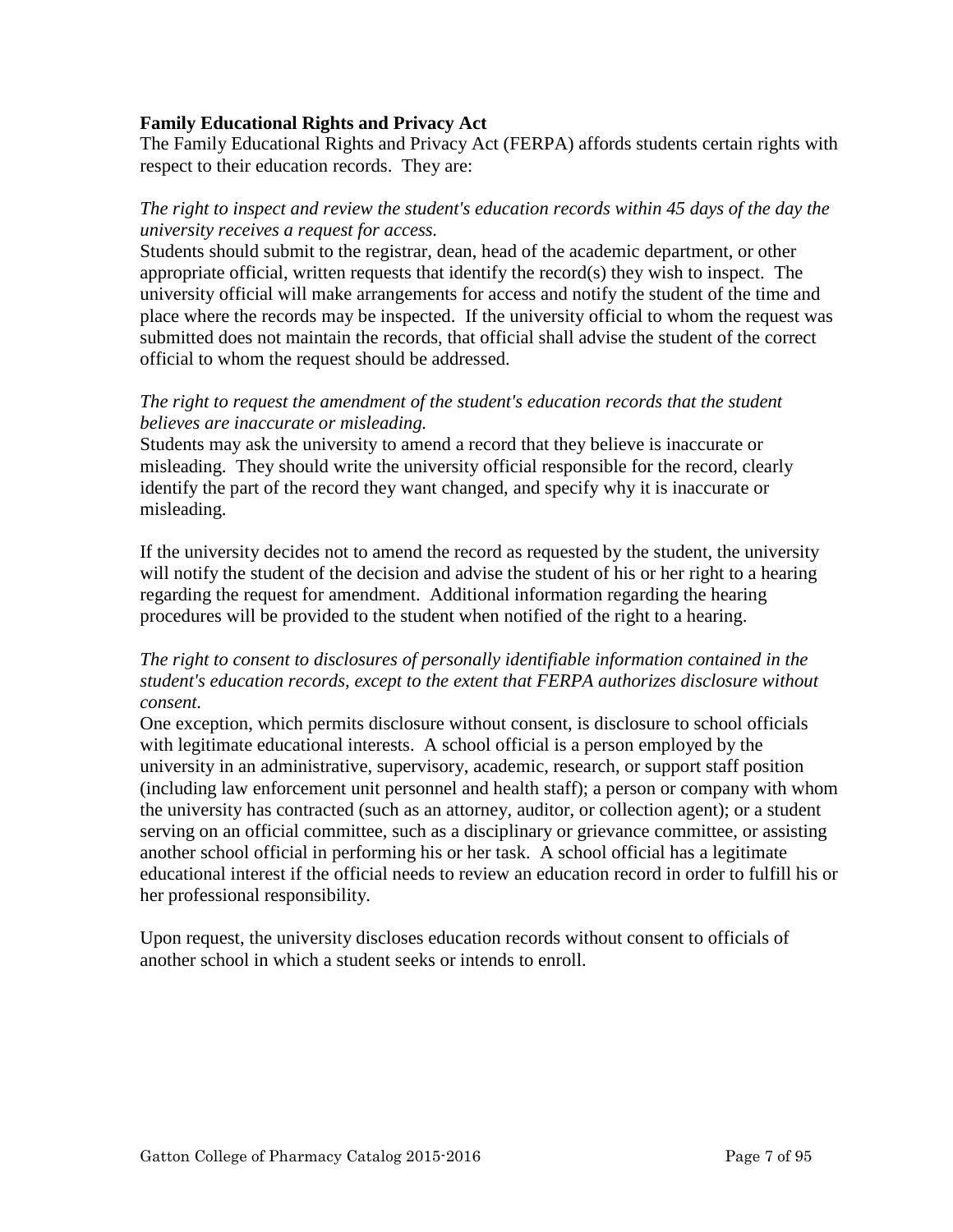<span id="page-7-0"></span>*4. The right to file a complaint with the U.S. Department of Education concerning alleged failures by East Tennessee State University to comply with the requirements of FERPA.* 

The name and address of the office that administers FERPA is:

Family Policy Compliance Office U.S. Department of Education 400 Maryland Avenue, SW Washington, DC 20202-4605

# **Directory Information**

East Tennessee State University contracts the publication of a directory, which shows student names, addresses (e-mail, mailing, and campus box), major, and phone number. In addition, ETSU may release other directory information. Other directory information is defined as: enrollment status, dates of attendance, classification, previous institution(s) attended, awards, honors, photographs, degrees conferred (including dates), hometown and residency placement information, and sports participation information.

If students prefer not to have these items released, they must submit a written request to prevent disclosure of this data. A non-disclosure form is provided during orientation and is available through the College of Pharmacy Office of Student Affairs. The form must be submitted prior to the start of classes for the term in which the student desires the restriction to go into effect. A form submitted the last term of enrollment will remain in effect until the student re-enrolls.

# **Student Photos (Permission for Photos of Students)**

The College and University provides information to various organizations about pharmacy students' accomplishments and activities during their enrollment and at the time of graduation, which may include the provision of photographs and other visual images of students. As a regular practice, photographs of students, faculty, staff, and visitors to campus are used in publications produced by the College and University for recruitment and general information. Any student who does not wish to appear in any photos used for these purposes must notify the College of Pharmacy Office of Student Affairs prior to the start of classes for the term in which the student desires the restriction to go into effect. Please note that the restriction does not apply to the use of photographs taken of general scenes, events, or classes in session where groups of students may appear.

# **Campus Security Report**

East Tennessee State University makes available to prospective students and employees the ETSU Security Information Report. This annual report includes campus crime statistics for the three most recent calendar years and various campus policies concerning law enforcement, the reporting of criminal activity, and crime prevention programs. The ETSU Security Information Report is available upon request from East Tennessee State University, Department of Public Safety, Box 70646, Johnson City, TN 37614-1702. The report can be accessed on the Internet at: [http://www.etsu.edu/humanres/relations/campussecurity.aspx.](http://www.etsu.edu/humanres/relations/campussecurity.aspx)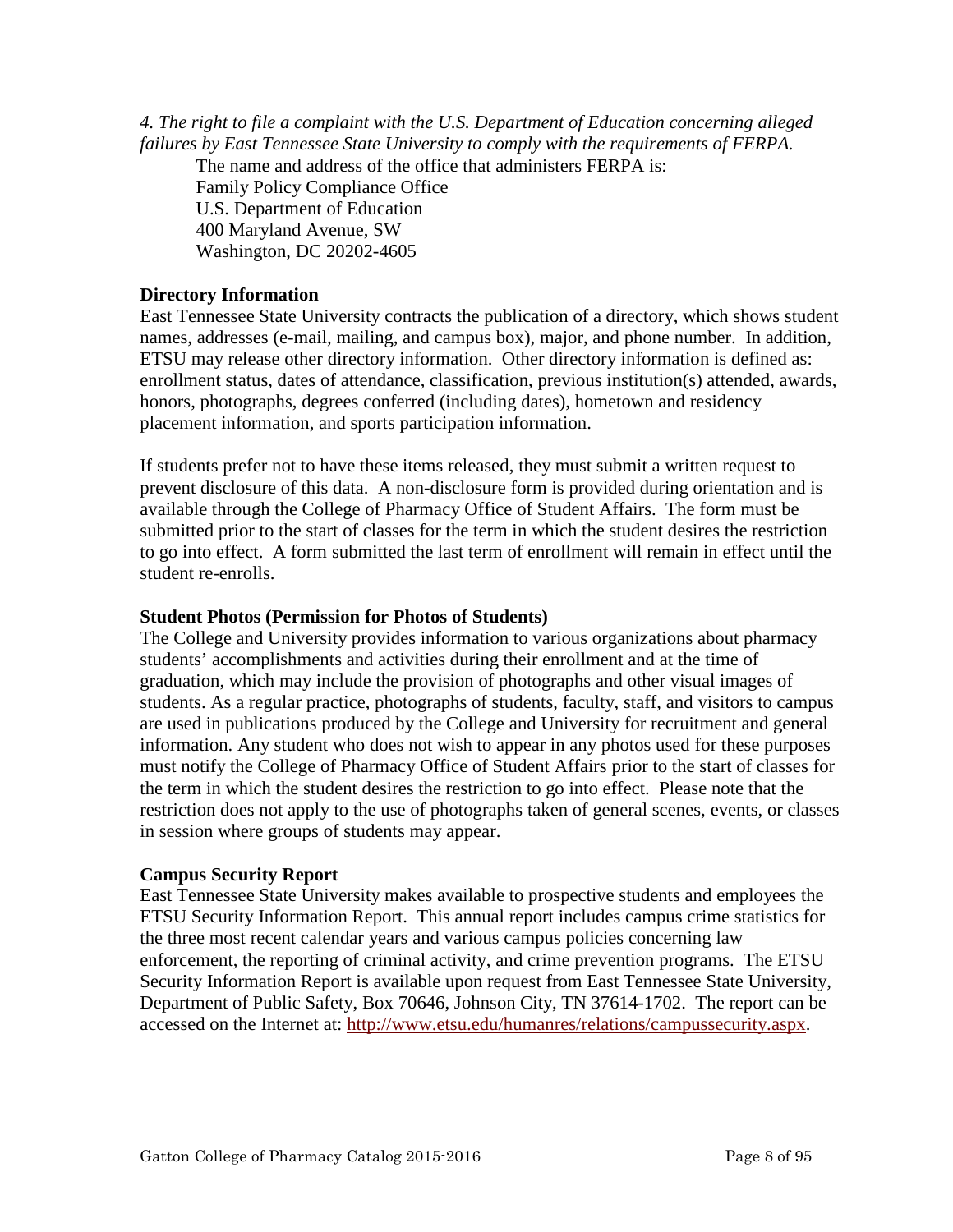# <span id="page-8-0"></span>**Falsification of Credentials**

According to T.C.A. Sec. 49-7-133, it is a Class A misdemeanor to misrepresent academic credentials. A person commits the offense of misrepresentation of academic credentials who, knowing that the statement is false and with the intent to secure employment at or admission to an institution of higher education in Tennessee, represents, orally or in writing that such person:

- (1) Has successfully completed the required coursework for and has been awarded one (1) or more degrees or diplomas from an accredited institution of higher education;
- (2) Has successfully completed the required coursework for and has been awarded one (1) or more degrees for diplomas from a particular institution of higher education; or
- (3) Has successfully completed the required coursework for and has been awarded one (1) or more degrees or diplomas in a particular field or specialty from an accredited institution of higher education.

Eligibility for admission shall be determined without regard to age, sex, color, race, religion, national origin, disability, or sexual orientation.

# **Student Conduct, Rights, and Responsibilities**

University students are citizens of the state, local, and national governments and of the academic community, and are, therefore, expected to conduct themselves as law-abiding members of each community at all times. Admission to an institution of higher education carries with it special privileges and imposes special responsibilities apart from those rights and duties enjoyed by non-students. In recognition of the special relationship that exists between the institution and the academic community which it seeks to serve, the Tennessee Board of Regents has authorized the president of the university to take such action as may be necessary to maintain campus conditions and preserve the integrity of the institution and its educational environment.

Pursuant to this authorization, the Tennessee Board of Regents has developed regulations that are intended to govern student conduct on the campus. In addition, students are subject to all national, state, and local laws and ordinances. If a student's violation of such laws or ordinances also adversely affects the institution's pursuit of its educational objectives, the institution may enforce its own regulations regardless of any proceedings instituted by other authorities. Conversely, violation of any section of the Tennessee Board of Regents regulations or university rules may subject a student to disciplinary measures by the institution whether or not such conduct is simultaneously in violation of state, local, or national laws.

A complete statement on institutional student disciplinary rules and procedures can be found in the university student handbook that is published annually and distributed to students as part of the campus telephone directory.

# **Students' Bill of Rights**

Students, along with faculty, staff, and administrators, are all members of the East Tennessee State University community. Inherent with such membership is the responsibility to conduct oneself reasonably to maintain a civil community that respects the rights of all individuals.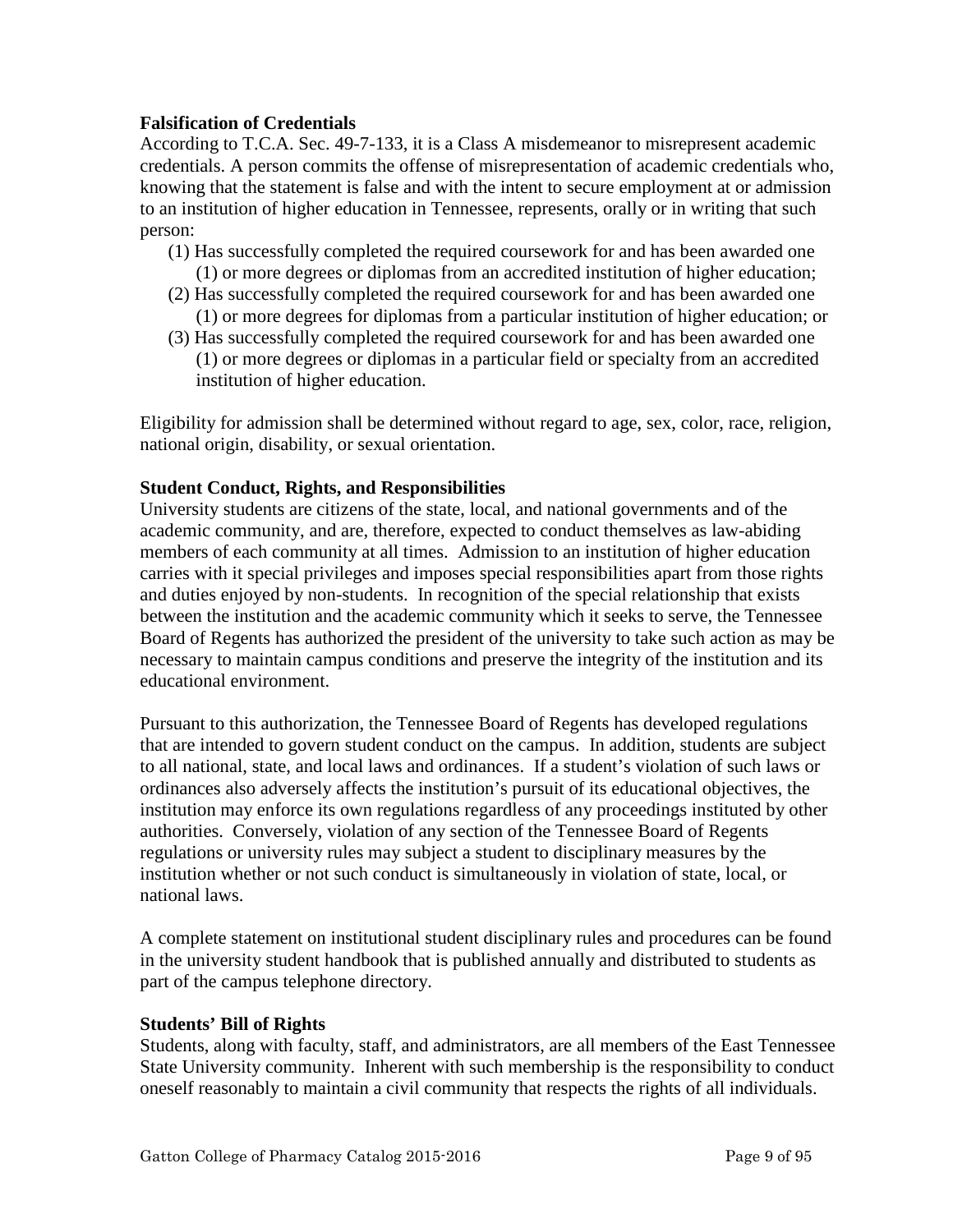The student has certain rights guaranteed by the Federal and State Constitutions or statutorily created legislation including:

- Freedom of inquiry, freedom of speech, and freedom of expression that is respectful or sensitive to the rights of individuals.
- The right to peaceably assemble, in accordance with federal, state, local, and ETSU regulations.
- Religious freedom and a clear division of church and state.
- Freedom from unreasonable search and/or seizure of person, or personal property.
- Freedom from discrimination or harassment on the basis of gender, age, race, color, religion, national origin, or other protected status.
- The right to privacy, including the maintenance of confidential records in accordance with provisions of the Family Educational Rights and Privacy Act of 1974 and 1975, qualified by the Tennessee Open Records Law.
- The right to due process.

The Tennessee Board of Regents grants additional rights including:

- The right to due process in disciplinary procedures of the university, including written notification of charges, an explanation of procedures, and a hearing before an appropriate administrator or committee.
- The right to expeditious review of disciplinary sanctions upon appeal.
- The right to participate in the decision-making process of the university through the Student Government Association, other student governance organizations, and membership on university standing and advisory committees.
- The right to affiliate with officially registered student organizations if the membership requirements of those organizations have been met, and the right to seek to establish, through official procedures, additional student organizations of one's choosing.

East Tennessee State University acknowledges that students have a legitimate expectation that:

- Classes meet as scheduled, and begin and adjourn on time.
- Course requirements are clearly specified.
- The instructor is prepared for class and possesses both oral and written communications skills.
- Paper project grades and test results are received in a timely manner.
- Information about progress in coursework is provided.
- The instructor is qualified to teach the subject matter.

Additionally, students have the right to expect:

- Accurate information concerning institutional services, regulations, policies, and procedures, in published form.
- Representation in the university governance system.
- Sound and accurate academic advice, information regarding courses required for graduation, and their schedule sequence.
- Reasonable notice of any changes in academic requirements or programs and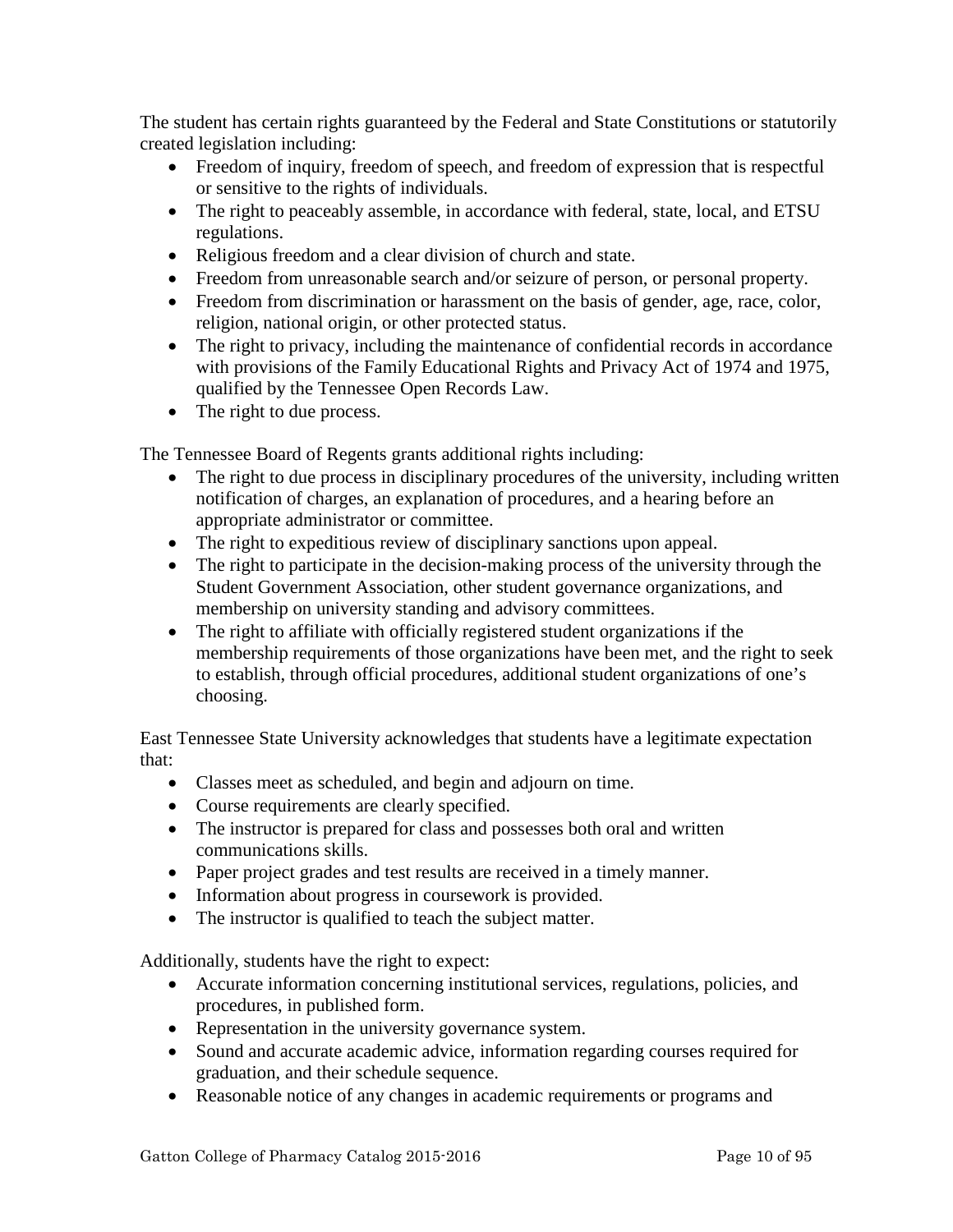assurance that such changes will not be made in a way that unduly impedes the academic progress of the student already enrolled.

- Flexibility in course scheduling (by dropping and adding) or withdrawing within university guidelines.
- Information about the various types of financial assistance available.
- Freedom to evaluate courses, programs and services, and provide input to appropriate segments of the campus administration.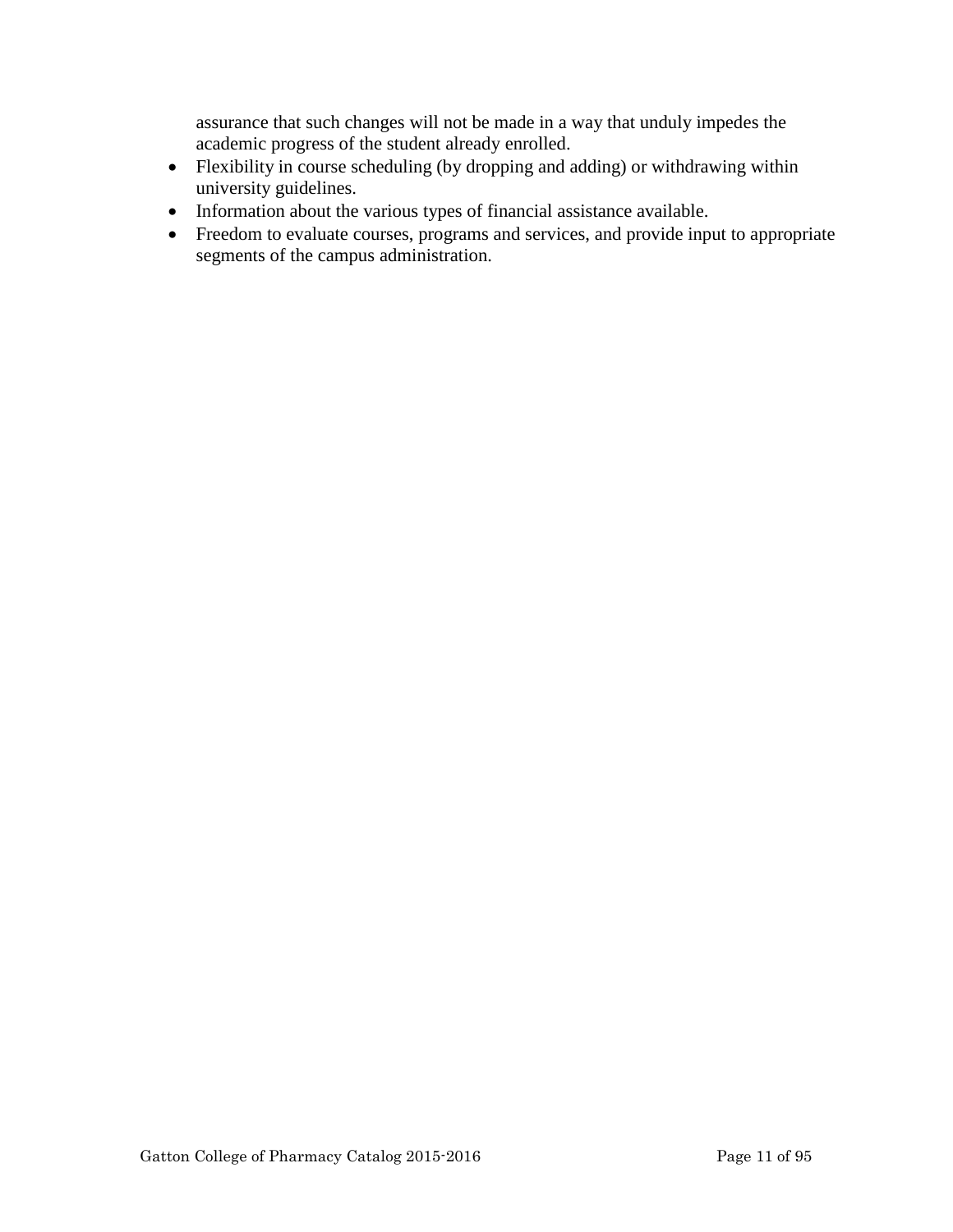# **EAST TENNESSEE STATE UNIVERSITY**

# <span id="page-11-0"></span>**Accreditation**

East Tennessee State University is accredited by the Commission on Colleges, Southern Association of Colleges and Schools to award baccalaureate, masters, specialist, and doctoral degrees. Contact the Commission on Colleges at 1866 Southern Lane, Decatur, Georgia 30033-4097, telephone 404-679-4500, or Website: [www.sacscoc.org](http://www.sacscoc.org/) with any question regarding the accreditation of East Tennessee State University.

# **Memberships**

- The American Council on Education
- The American Association of State Colleges and Universities
- The Tennessee College Association
- The Council for Advancement and Support of Education
- The Council of Graduate Schools in the United States
- The Council of Southern Graduate Schools
- The Council on Undergraduate Research
- The Tennessee Conference of Graduate Schools
- Association of Academic Health Centers
- Oak Ridge Associated Universities
- Institute of International Education
- National Collegiate Athletic Association
- Southern Conference

# **ETSU Vision Statement**

To become the best regional university in the country

# **ETSU Values**

ETSU pursues its mission through a student-centered community of learning reflecting high standards and promoting a balance of liberal arts and professional preparation, continuous improvement, and based on core values where:

- PEOPLE come first, are treated with dignity and respect, and are encouraged to achieve their potential;
- RELATIONSHIPS are built on honesty, integrity, and trust;
- DIVERSITY of people and thought is respected;
- EXCELLENCE is achieved through teamwork, leadership, creativity, and a strong work ethic:
- EFFICIENCY is achieved through wise use of human and financial resources; and
- COMMITMENT to intellectual achievement is embraced.

**ETSU Mission and Purpose Statement** (approved by Tennessee Board of Regents 5/28/2014) East Tennessee State University prepares students to become productive, enlightened citizens who actively serve their communities and our world. Education is the university's highest priority, and the institution is committed to increasing the level of educational attainment in the state and region. The university conducts a wide array of educational and research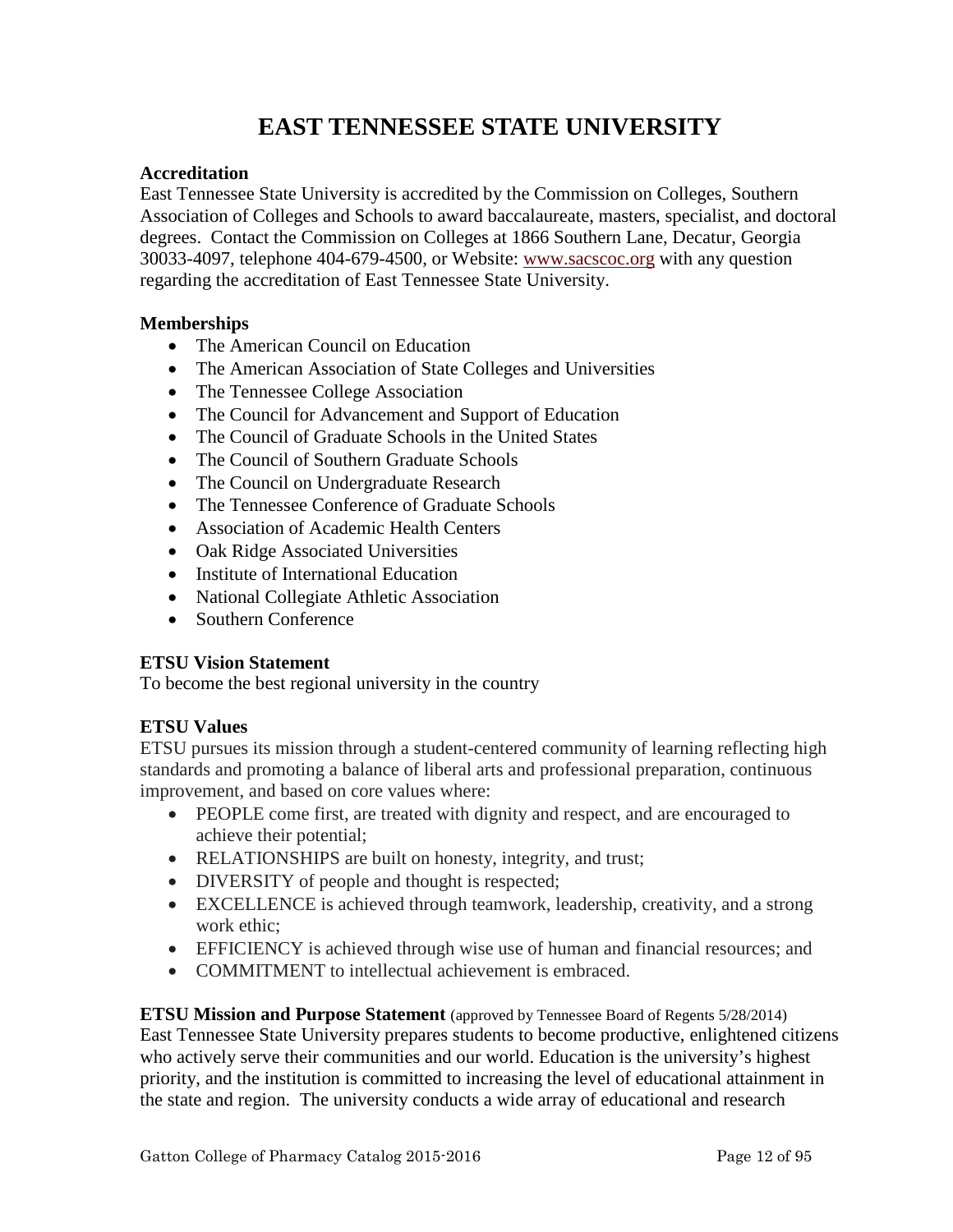programs and clinical services and is the only Academic Health Sciences in the Tennessee Board of Regents System. Through research, creative activity and public service ETSU advances the cultural, intellectual and economic development of the region and the world.

- ETSU endorses the value of liberal education and provides enriching experiences in honors education, student research and creative activity, study abroad, service learning and community-based education.
- ETSU honors and preserves the rich heritage of Southern Appalachia through distinctive education, research and service programs and is actively engaged in regional stewardship.
- ETSU affirms the contributions of diverse people, cultures and thought to intellectual, social and economic development.
- ETSU awards degrees in over one hundred baccalaureate, masters and doctoral programs, including distinctive interdisciplinary programs and distance education offerings that serve students from the region and beyond.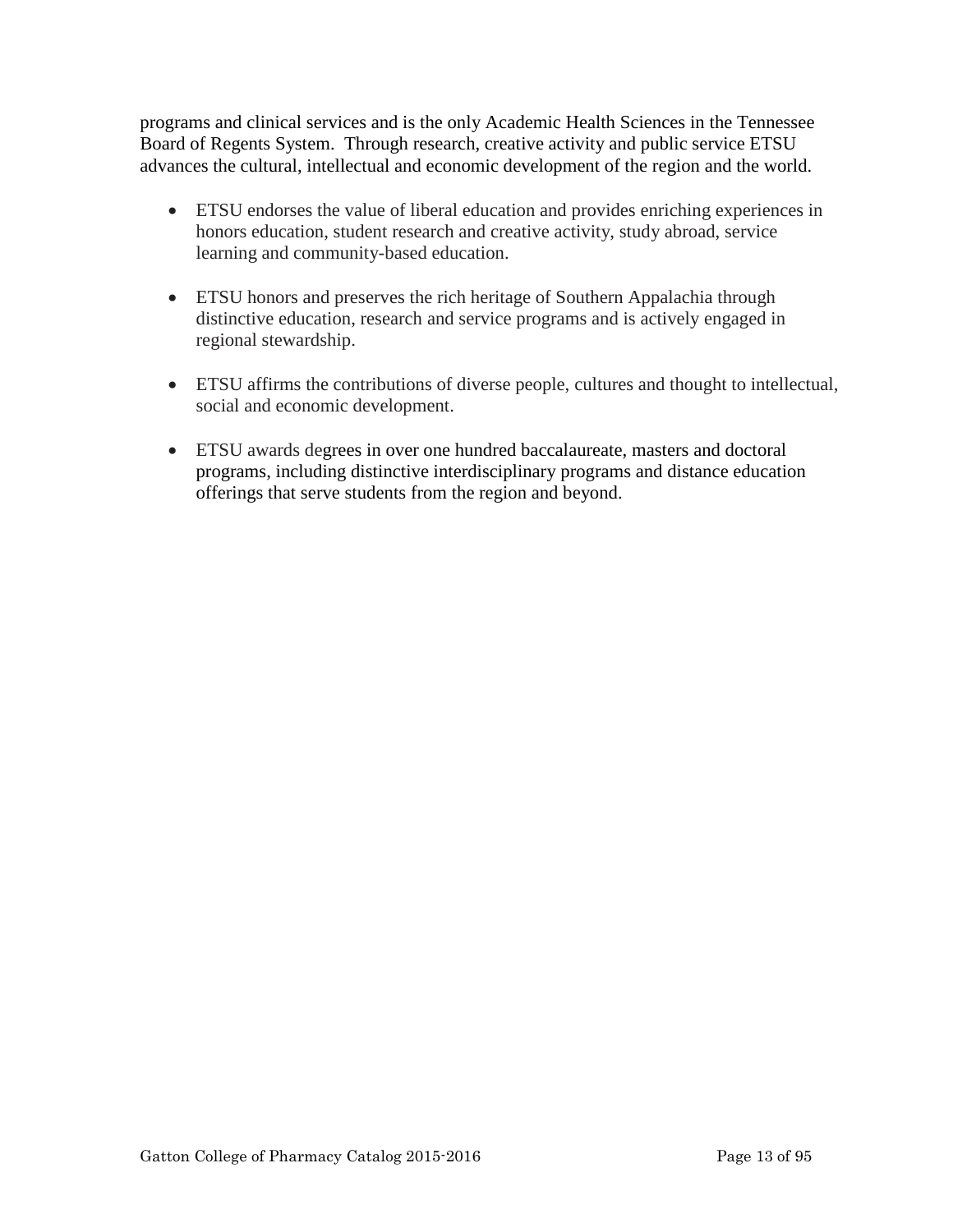# **GATTON COLLEGE OF PHARMACY**

<span id="page-13-0"></span>The Gatton College of Pharmacy is an integral component of the Academic Health Sciences Center at ETSU which also includes J.H. Quillen College of Medicine, the College of Public Health, the College of Clinical and Rehabilitative Health Sciences and the College of Nursing. Gatton College of Pharmacy is physically located on the grounds of the J.H. Quillen Veterans Affairs Medical Center (Mountain Home) in Johnson City. The college of pharmacy's professional program, leading to a Doctor of Pharmacy Degree (PharmD), is designed to prepare pharmacists to work in a variety of professional arenas, with emphasis on rural and underserved communities.

# **History**

The university along with community leaders had been investigating the feasibility of initiating a college of pharmacy for over a decade. Given the state's only college of pharmacy was almost 500 miles away, most students from this region chose to attend out-ofstate public and private institutions for their pharmacy education. As a result, few returned to this area to practice. That fact, plus the lack of state funds for a second state-funded college of pharmacy, fueled the demand for pharmacists in this Southern Appalachian region.

In January 2004, a tuition-funded, rural-focused model was developed as a possible solution to this dilemma. Realizing that considerable private support would be necessary for the model to work, a steering committee led by the Vice President for Health Affairs and comprised of ETSU faculty and staff, pharmacy community leaders, and community leaders at-large began to develop and implement such a plan.

After extensive effort, approval was obtained from the Tennessee Board of Regents and the Tennessee Higher Education Commission in the summer of 2005. Governor Phil Bredesen lent his support to this effort with the challenge to raise \$5 million in 90 days and an additional \$2.5 million before the first class of students entered the program. The \$5 million was raised in 58 days, and the College of Pharmacy passed the \$7.5 million mark on April 3, 2006, with Governor Bredesen personally making the announcement at ETSU. Recognizing the value of a College of Pharmacy at ETSU, over 900 individuals and organizations contributed financially to this effort. With the support and energy from the people of this region, the College of Pharmacy became a reality as the inaugural class of students began studies January 2007.

On May 22 2008, the College of Pharmacy was named the Bill Gatton College of Pharmacy at East Tennessee State University in honor of Bill Gatton, a local philanthropist, whose generosity made the establishment of the ETSU pharmacy school possible.

May 8, 2010 marked the achievement of a major milestone for the College as the first graduates (66 students) were hooded and received their diplomas. Full accreditation was received June 2010.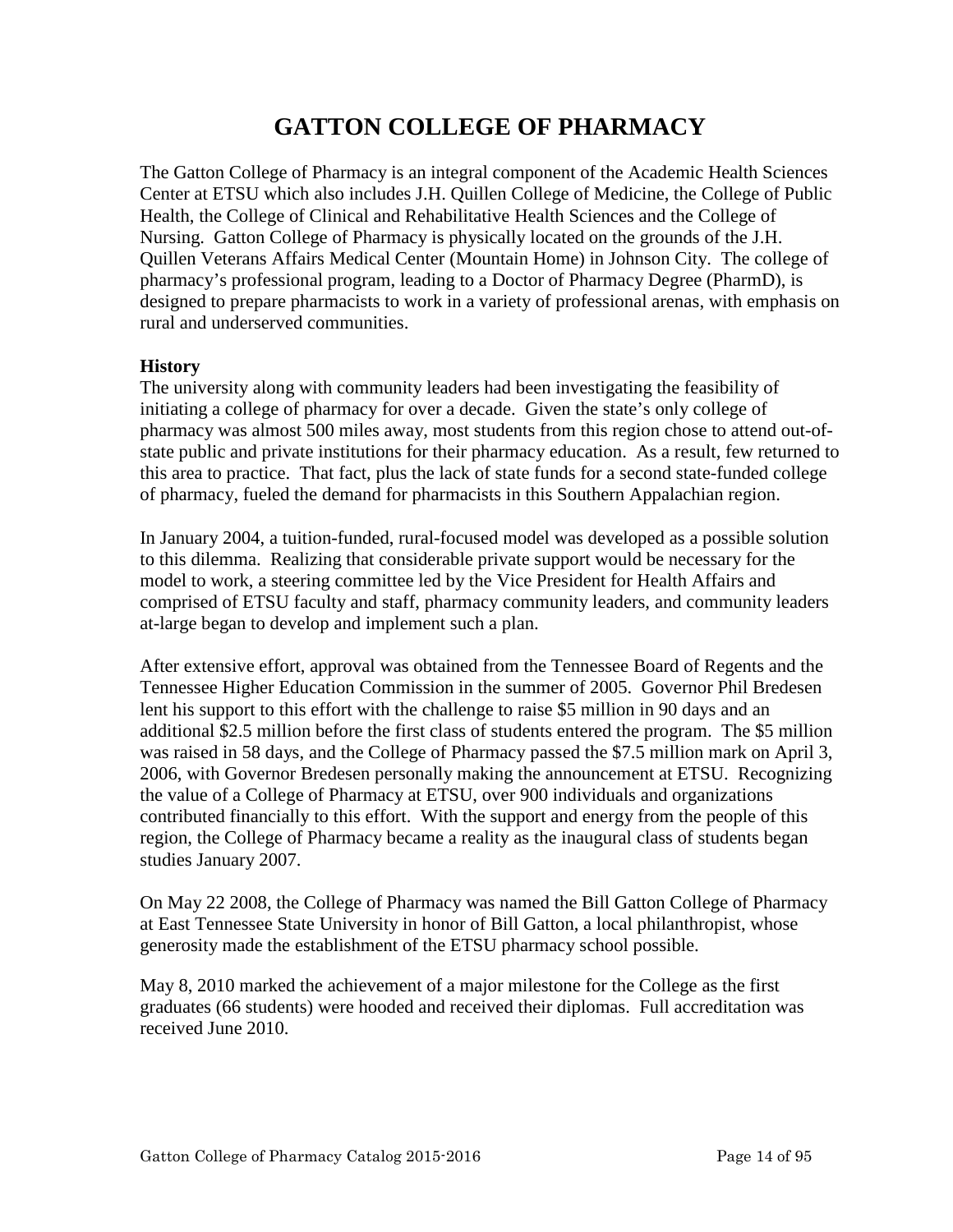# <span id="page-14-0"></span>**Accreditation**

East Tennessee State University Bill Gatton College of Pharmacy's Doctor of Pharmacy program is fully accredited by the Accreditation Council for Pharmacy Education (ACPE), 135 S. LaSalle Street, Suite 4100, Chicago, IL 60603, 312/664-3575, fax 312/664-4652, website [www.acpe-accredit.org.](http://www.acpe-accredit.org/) The ACPE accredits Doctor of Pharmacy programs offered by Colleges and Schools of Pharmacy in the United States and selected non-US sites.

# **Membership**

American Association of Colleges of Pharmacy

# **Diversity**

The Gatton College of Pharmacy and East Tennessee State University strive to develop an environment where the value of diversity among students, faculty and staff is accepted, encouraged and embraced. Diversity encompasses differences in race, creed, color, sex, religion, age, national origin, disabilities, veteran status or sexual orientation. The individual characteristics, talents and contributions of all people are valued and recognized for the unique contribution they make to the college.

# **Vision**

The vision of the Gatton College of Pharmacy is to become a recognized leader of pharmacy education in the southeast.

#### **Mission**

The mission of Gatton College of Pharmacy is to develop progressive pharmacists that improve healthcare, focusing on rural and underserved communities. The College accomplishes this mission by:

- **Providing outstanding education with emphasis on interprofessional education**
- Developing and delivering exceptional direct patient care
- Conducting innovative research and scholarship
- **Engaging and serving the university, community and profession**

# **Values**

The Gatton College of Pharmacy embraces the educational philosophy and values of East Tennessee State University and is committed to the following core values:

Academic Excellence

We strive to achieve excellence in teaching, scholarship, and service to the university, local, and professional communities.

Professionalism, Integrity, and Character

We aim to create an environment that instills professionalism, integrity, empathy, a high standard of ethical behavior, and the highest professional commitment to the patient, the community, and the employer.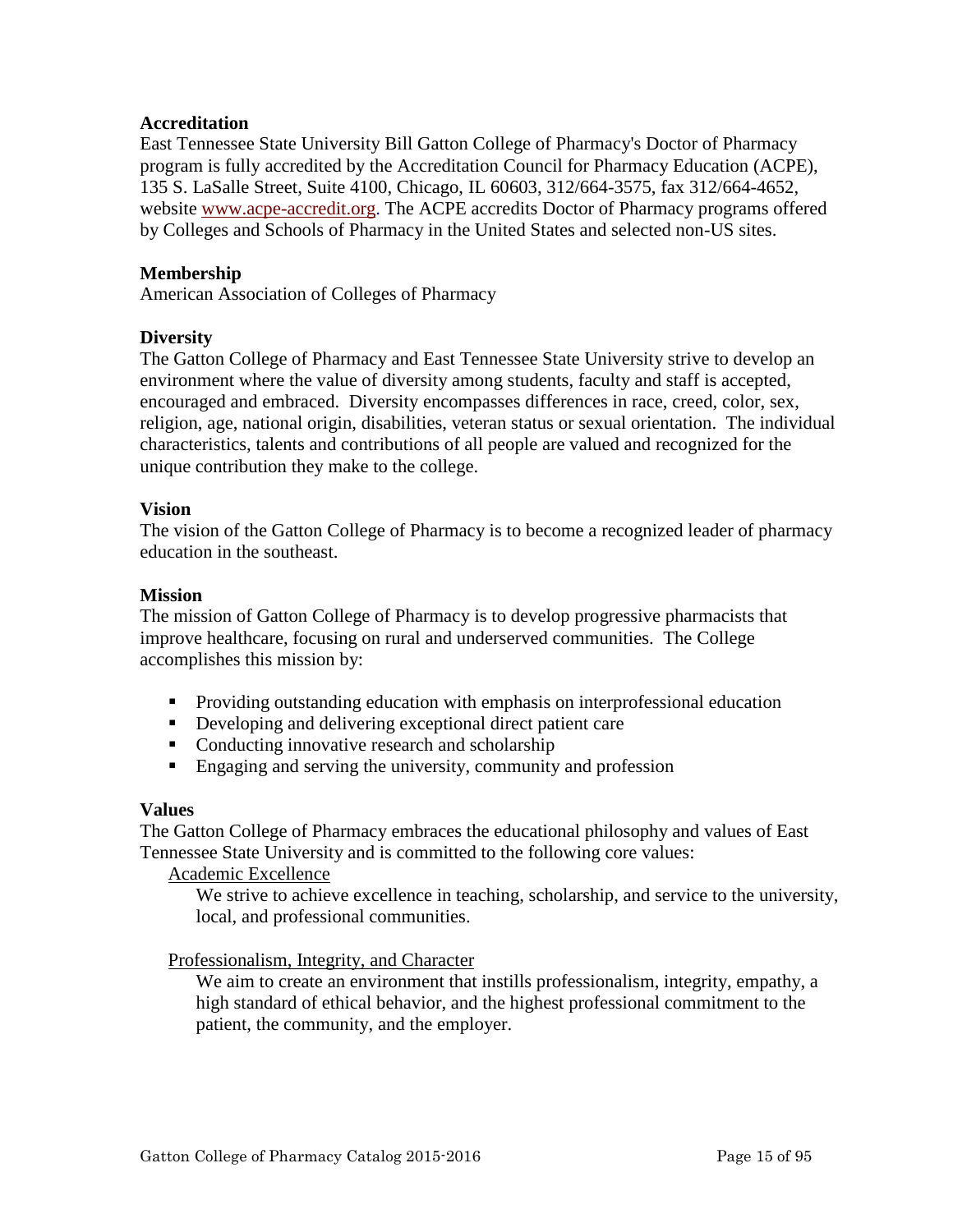# <span id="page-15-0"></span>A Caring Community

We endeavor to create a caring community characterized by mutual respect, patience, kindness, and generosity; and one that respects, values, and promotes the dignity and diversity of faculty and students.

# A Culture of Service

We strive to create a culture that values and promotes service to our patients, school, community, and profession.

# Life-long Learning

We pursue a passion for life-long learning and a commitment to personal and professional growth as we serve our patients, community, and profession.

# **Guiding Principles and Goals to Achieve the Mission**

Improving Care Through Excellence in Scholarship

- Provide students with the knowledge, skills, judgment, professional attitudes, and values to deliver contemporary patient care in a changing healthcare environment;
- Promote the development of teaching excellence, innovation, continuous quality improvement, and creativity in the context of interdisciplinary patient-centered care;
- Develop and enhance students' skills in problem solving, critical thinking, and individual and group communication;
- Facilitate and encourage the development of mature, independent, and life-long learners in a diverse student body with different learning styles.

# Improving Care Through Excellence in Scholarship

- Recognize, value, and promote scholarly inquiry and outcomes assessment, clear reasoning, and the application of evidence-based practices as a means of improving the health outcomes of patients, especially the care of a rural underserved population;
- Contribute to the advancement of the clinical and basic medical and pharmaceutical sciences through independent and collaborative research, presentation and publication;
- Embrace the scholarship of teaching to optimize educational effectiveness.

# Improving Care Through Excellence in Clinical and Professional Service

- Provide and teach pharmacist-delivered patient care, including medication therapy management services, to further advance an evolving profession that benefits society today and in the future;
- Foster a culture of service to the community and profession;
- Advance healthier lifestyles through health promotion, preventive healthcare, and education of the public;
- Promote active student involvement in the profession, community service projects, and volunteer activities;
- Collaborate with the professional community to serve as an agent of positive change, advancing the level of pharmaceutical care practiced within the community, thereby improving healthcare and enriching the lives of patients in the region.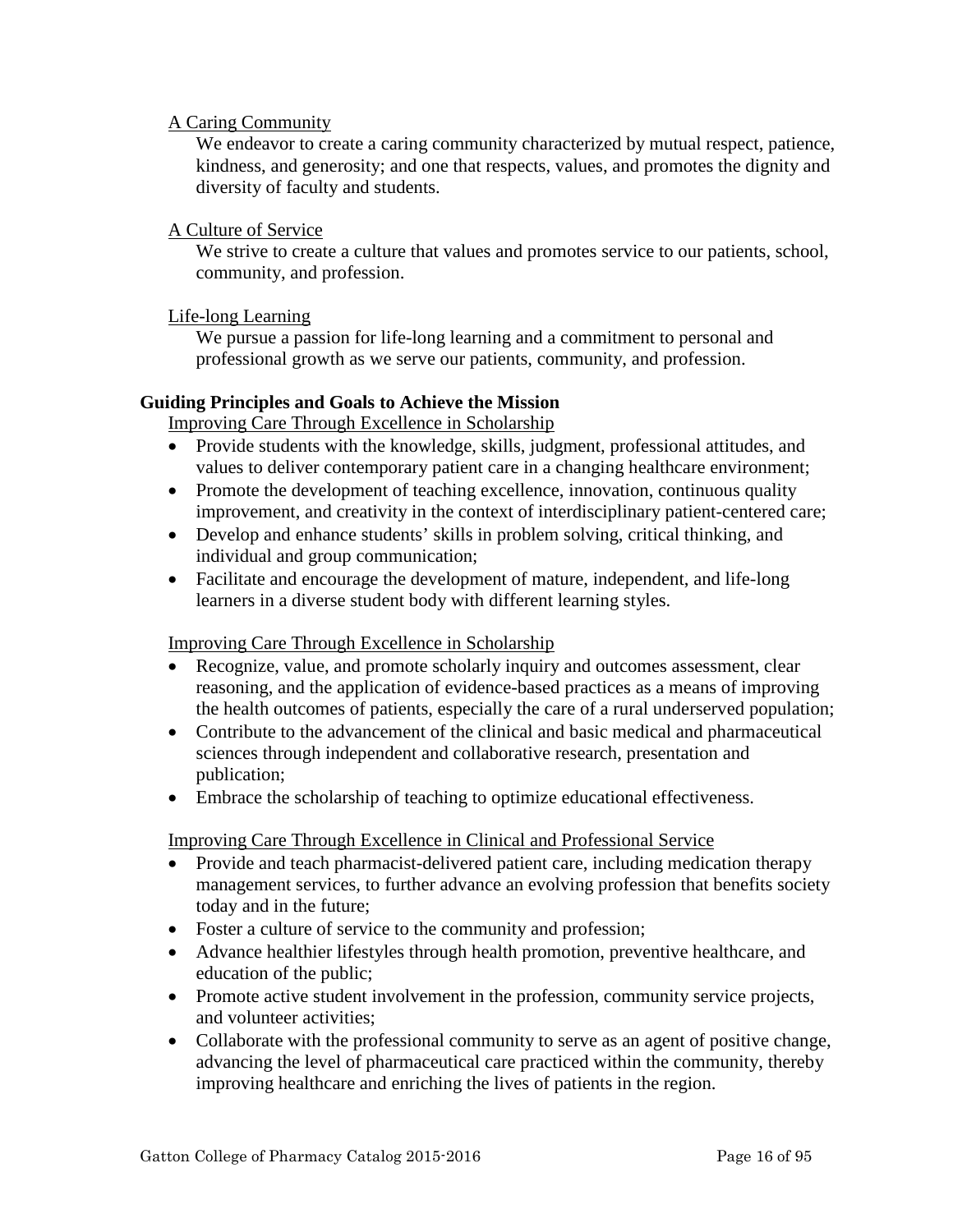Improving Care Through Professional Development

- Support and mentor faculty in their pursuit of scholarly activity and service recognizing that these activities are essential for continued professional growth;
- Encourage a commitment to and passion for lifelong learning and develop and equip students for postgraduate training;
- Encourage students, faculty, and preceptors to grow as professionals and to optimize their skills and capabilities in providing excellent patient-centered care;
- Support continuing professional development of alumni thereby fostering a positive and continuing relationship with graduates.

Improving Care Through Interdisciplinary Collaboration

- Cultivate an educational environment of inter-professional teamwork and collaboration among students, faculty, staff and administration within the Division of Health Sciences;
- Partner with local practitioners, health-care facilities, organizations, and patients to maximize the professional and educational experiences of our students;
- Create an interdisciplinary and collaborative learning experience as a fundamental model that prepares students for collaborative practice and shared responsibility.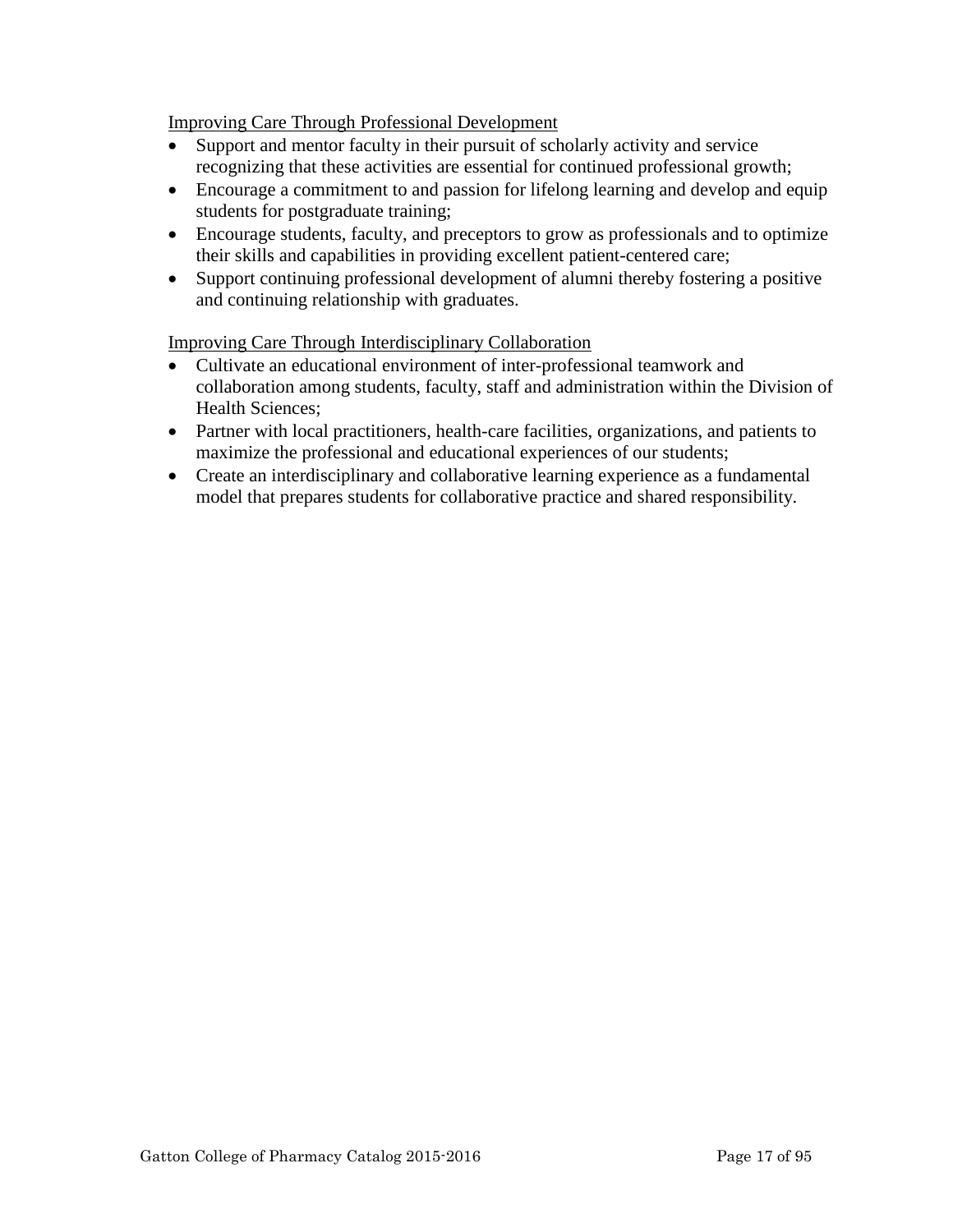# <span id="page-17-1"></span>**DOCTOR OF PHARMACY DEGREE PROGRAM**

# <span id="page-17-0"></span>**Degree Offered**

Gatton College of Pharmacy offers the Doctor of Pharmacy degree (PharmD). The PharmD degree<sup>[1](#page-17-2)</sup> is intended to prepare pharmacists who will be able to:

- *provide patient-centered care*, through the ability to:
	- design, implement, monitor, evaluate, and adjust pharmacy care plans that are patient-specific; address health literacy, cultural diversity, and behavioral psychosocial issues; and are evidence-based
	- manage a successful patient-centered practice (including establishing, marketing, and being compensated for medication therapy management and patient care services rendered)
- *provide population-based care,* through the ability to develop and implement population-specific, evidence-based disease management programs and protocols based upon analysis of epidemiologic and pharmacoeconomic data, medicationuse criteria, medication use review, and risk-reduction strategies
- *manage human, physical, medical, informational, and technological resources,*  through the ability to ensure efficient, cost-effective use of these resources in the provision of patient care
- *manage medication use systems,* through the ability to apply patient- and population-specific data, quality improvement strategies, medication safety and error reduction programs, and research processes to minimize drug misadventures and optimize patient outcomes; to participate in the development of drug use and health policy; and to help design pharmacy benefits
- *promote the availability of effective health and disease prevention services and health* policy through the ability to apply population-specific data, quality improvement strategies, informatics, and research processes to identify and solve public health problems and to help develop health policy

# **DiRected Educational Aspirations and Markers of Success (DREAMS)**

*Adopted by the Faculty Council on November 27, 2012*

Consistent with the above, the Gatton College of Pharmacy curriculum prepares graduates to demonstrate the following professional competencies and outcomes, which emphasize good science, $*$  self-directed lifelong learning, $\frac{1}{s}$  and individualized training. Graduates are expected to apply learning to both the present practice of pharmacy and the advancement of the profession, serving as leaders and agents of change.<sup>1</sup> To this end, faculty members aspire to develop graduates that:

- 1. Display a mastery of fundamental knowledge and skills<sup>1</sup>
	- 1.1. Demonstrate knowledge of and accept responsibility for knowledge of commonly used medications, formulations and drug products.<sup>1</sup>
	- 1.2. Apply principles of biomedical, pharmaceutical, social/behavioral/administrative, and clinical sciences to critically solve problems.<sup>1,5</sup>

<span id="page-17-2"></span><sup>&</sup>lt;sup>1</sup> Accreditation Standards and Guidelines for the Professional Program in Pharmacy Leading to the Doctor of *Pharmacy Degree*. January 15, 2006. Accreditation Council for Pharmacy Education.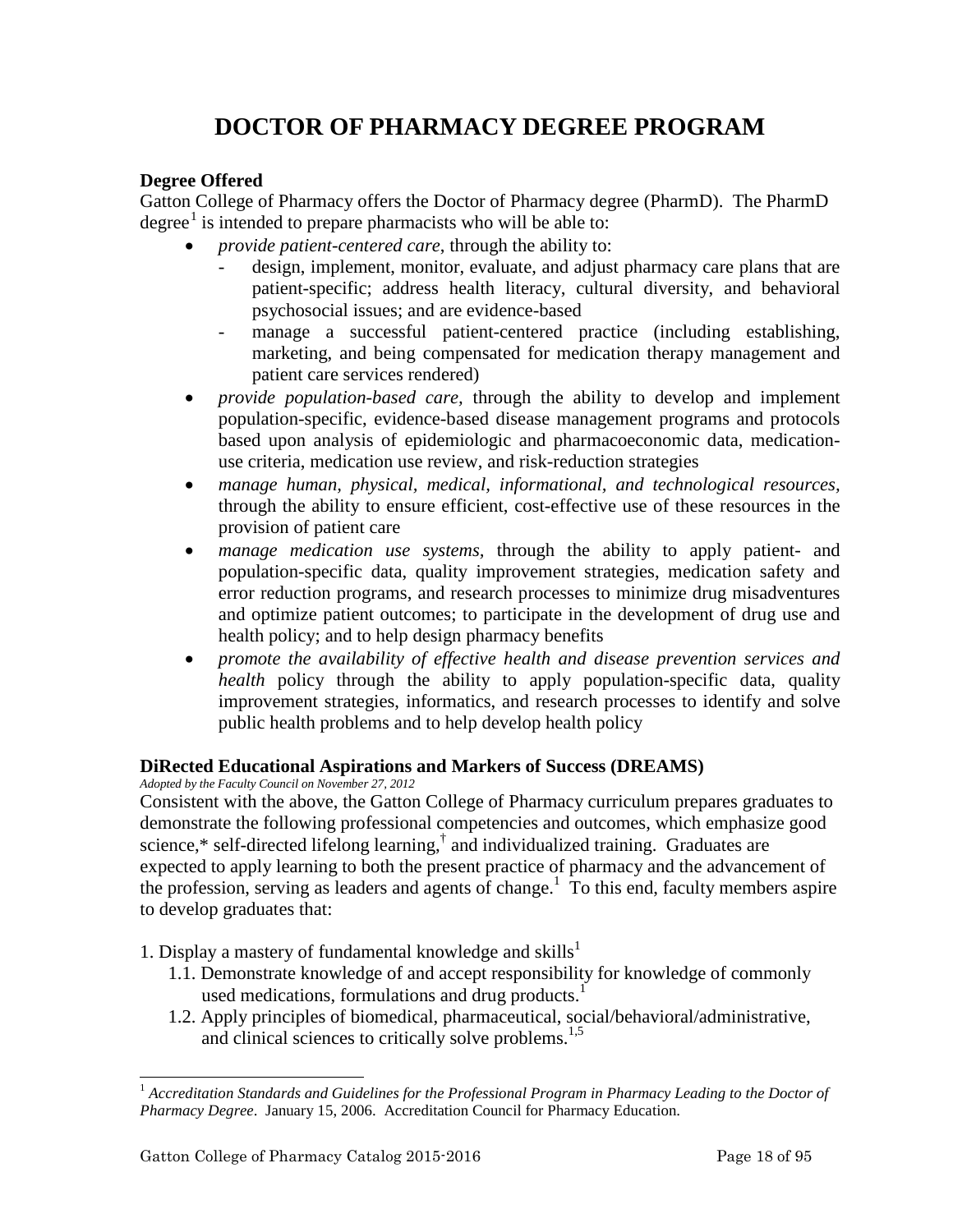- 1.3. Utilize pharmaceutical and pharmacokinetics mathematics to perform accurate medication calculations.<sup>1</sup>
- 1.4. Retrieve, analyze, and interpret the literature.<sup>1,2,3,5</sup>
- 1.5. Evaluate the quality of basic science and clinical research evidence to appropriately apply study results to practice decisions.<sup>1</sup>
- 1.6. Demonstrate competency in informatics and emerging technologies.<sup>1,5</sup>
- 1.7. Compound drugs in appropriate dosage forms using appropriate safety measures.<sup>5</sup>
- 1.8. Identify physicochemical properties that affect drug solubility, stability, and pharmacokinetics.
- 1.9. Predict drug action based on physiological and biochemical concepts.
- 2. Demonstrate professional attitudes and values $<sup>1</sup>$ </sup>
	- 2.1. Carry out duties in accordance with legal, ethical, social, cultural, economic, and professional guidelines.<sup>1,2,3,5</sup>
	- 2.2. Work with individuals of other health professions to maintain a climate of mutual respect and shared values.<sup>4</sup>
	- 2.3. Use the knowledge of one's own role and those of other professions.<sup>4</sup>
	- 2.4. Communicate with patients, families, communities, and other health professionals.<sup>1,2,4,5</sup>
	- 2.5. Apply relationship-building values and the principles of team dynamics.<sup>4</sup>
	- 2.6. Maintain professional competence by identifying and analyzing emerging issues, products, and services. $1,2,4,5$
	- 2.7. Reflect critically on personal skills and actions to make improvements, as necessary.<sup>3</sup>
	- 2.8. Accept and respond to constructive feedback.<sup>3</sup>
- 3. Provide excellent patient-centered care<sup>1</sup>
	- 3.1. Identify and assess subjective and objective patient data to define health and medication related problems. $^{1,3,5}$
	- 3.2. Design, implement, monitor, evaluate, and adjust pharmacy care plans that are patient-specific and evidence-based.<sup>1,2,3,5</sup>
	- 3.3. Provide patient care in cooperation with patients and other healthcare providers as part of an interprofessional health care team.<sup>1,2,3,4,5</sup>
	- 3.4. Addresses health literacy, cultural diversity, and behavioral psychosocial issues when communicating with patients and when designing, evaluating, or modifying therapeutic plans. $1,5$
	- 3.5. Counsel patients, caregivers, and other health care providers regarding care plans.<sup>1,5</sup>
	- 3.6. Demonstrate accurate and appropriate documentation of pharmacy care activities.<sup>3,5</sup>
	- 3.7. Apply knowledge, skills, attitudes, and values to manage a successful patient-centered practice.<sup>1,5</sup>
- 4. Promote health improvement, wellness, and disease prevention $1,3$ 
	- 4.1. Identify and mitigate public health problems.<sup>1,3,5</sup>
	- 4.2. Interpret epidemiologic data relevant to specific diseases and their management.<sup>3,5</sup>
	- 4.3. Interpret economic data relevant to treatment of disease.<sup>3</sup>
	- 4.4. Develop and implement population‐specific, evidence‐based disease management programs and protocols.<sup>1,2,5</sup>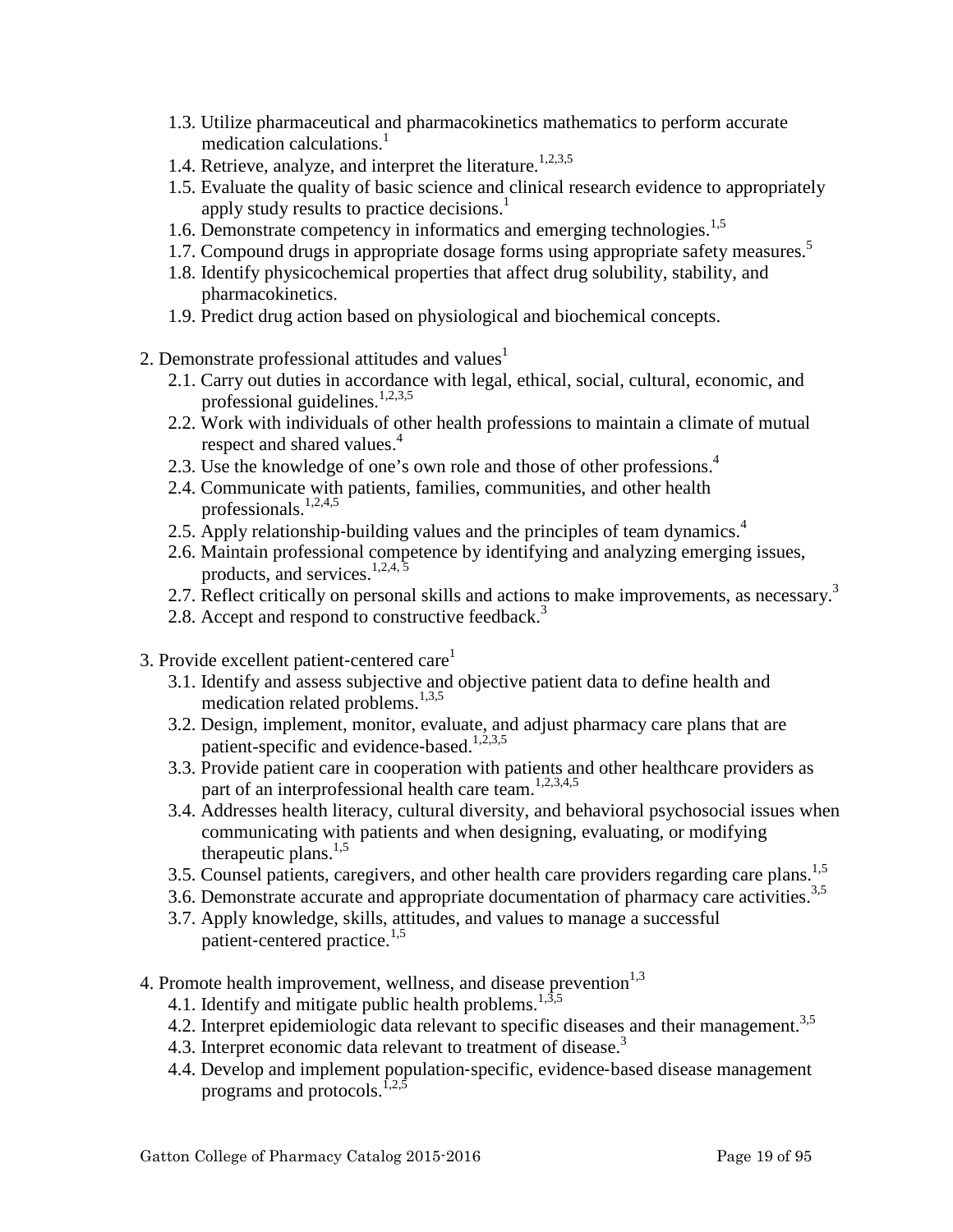- <span id="page-19-0"></span>5. Effectively manage health care resources $^{1,3}$ 
	- 5.1. Address the unique needs of rural and underserved communities.<sup>5</sup>
	- 5.2. Manage and use human, physical, financial, informational and technological resources in the provision of patient care.<sup>1,2,5</sup>
	- 5.3. Provide high-quality, cost-effective healthcare.<sup>3</sup>
	- 5.4. Provide, assess, and coordinate safe, accurate, and time‐sensitive medication distribution.<sup>1,2,3,5</sup>
	- 5.5. Identify and use risk reduction strategies to minimize medication errors.<sup>2,3,5</sup>
	- 5.6. Assist patients and care givers to obtain their medications and related parapharmaceuticals in an affordable manner that meets their health care needs.<sup>1</sup>
	- 5.7. Interpret and apply drug use policy and health policy.<sup>1,2,3,5</sup>

# **Degree Requirements**

\_\_\_\_\_\_\_\_\_\_\_\_\_\_\_\_\_\_\_\_\_\_\_

The Doctor of Pharmacy degree is conferred by East Tennessee State University upon certification by the faculty that the student has successfully completed all requirements. All courses and practice experiences of the approved curriculum, required and elective, must be completed with a minimum passing grade of C. The student must complete the didactic portion of the curriculum (first three years) within five years of initial enrollment, unless the time has been extended for military service.

In addition to completing the prescribed curriculum and meeting the scholarship requirements of the program, students must have satisfied all financial obligations to the College or University in order to qualify for graduation and receipt of the degree.

<sup>\*</sup> Good science implies having the following characteristics: evidence‐based, logical, convincing, explanatory, honest, testable, and systematic $<sup>1</sup>$ </sup>

<sup>†</sup> Lifelong learning entails continuously building upon existing knowledge and skills throughout one's lifetime <sup>1</sup> Accreditation Council for Pharmacy Education. *Accreditation Standards and Guidelines for the Professional Program in Pharmacy Leading to the Doctor of Pharmacy Degree Version 2.0*. 2011. <sup>2</sup>

American Association of College of Pharmacy. *Center for the Advancement of Pharmaceutical Education Educational Outcomes.* 2004.

American Association of College of Pharmacy. *Graduation Survey: Professional Competencies - Outcomes*. 2011.

<sup>4</sup> Interprofessional Education Collaborative. *Core Competencies for Interprofessional Collaborative Practice*. 2011.

<sup>5</sup> Gatton College of Pharmacy. *Student Learning Outcome Expectations for the Doctor of Pharmacy Program*. 2008.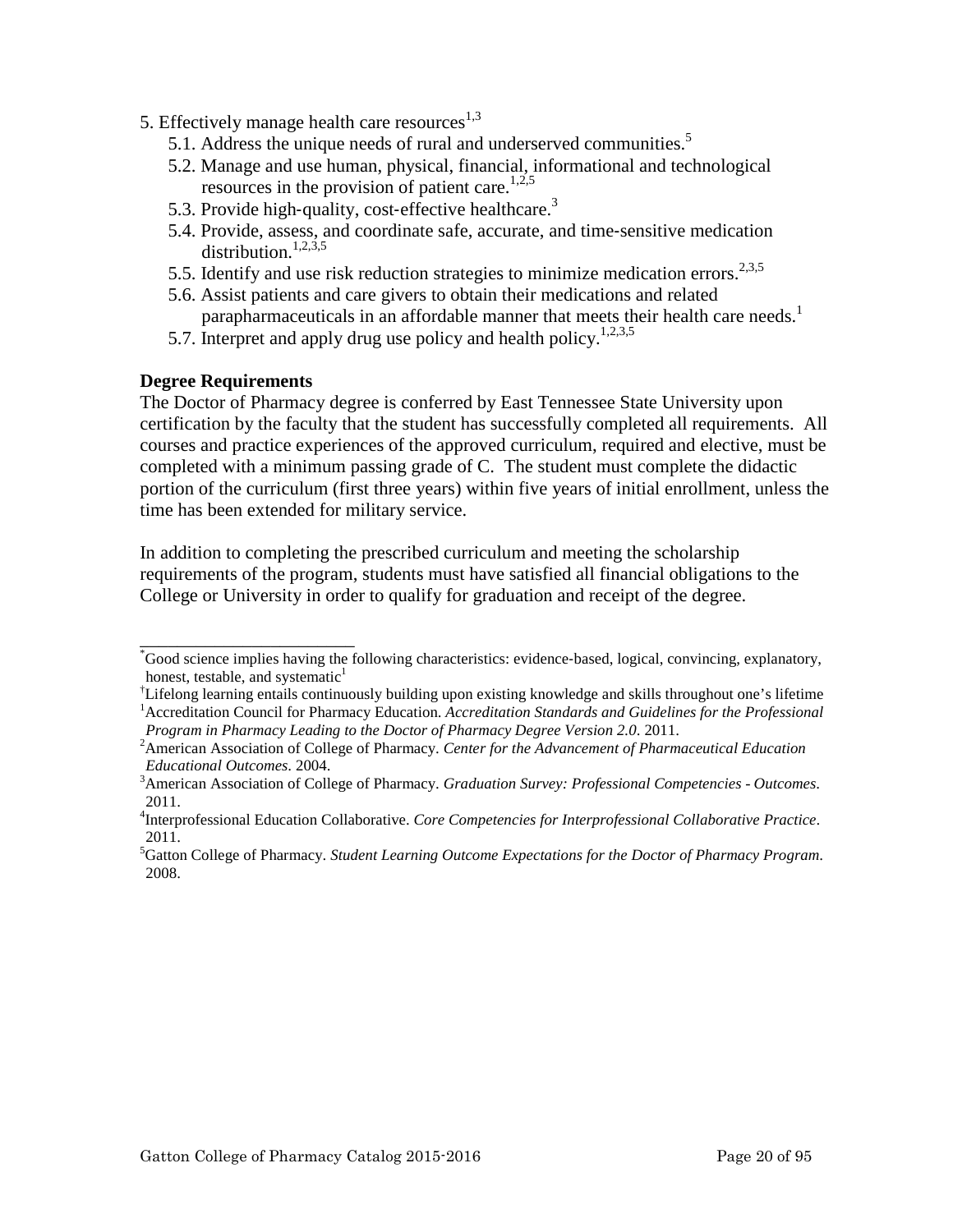# <span id="page-20-0"></span>**Curriculum Structure**

# **First Professional Year**

| <b>Fall Semester</b>   |                                                                            |                |
|------------------------|----------------------------------------------------------------------------|----------------|
| <b>PMIN 3100</b>       | <b>IDEALS I: Integrated Environment for Applied Learning &amp; Skills</b>  | 1              |
| <b>PMPR 3140</b>       | Contemporary Practice of Pharmacy I: Exploring Ourselves, Our              | $\overline{2}$ |
|                        | Patients & Our Profession                                                  |                |
| <b>PMPR 4182</b>       | <b>Communication Skills for Health Professionals</b>                       | 2              |
| <b>PMSC 3114</b>       | <b>Pharmaceutical Biochemistry</b>                                         | 4              |
| <b>PMSC 3116</b>       | <b>Human Physiology</b>                                                    | 5              |
| <b>PMSC 3122</b>       | <b>Pharmacy Calculations</b>                                               | $\overline{2}$ |
| <b>PMSC 3133</b>       | Pharmaceutics of Drug Delivery Systems                                     | $\overline{2}$ |
| <b>IPPE 3312</b>       | <b>Introductory Pharmacy Practice - Longitudinal</b>                       | 0.5            |
|                        | <b>Credit Hrs Subtotal</b>                                                 | 18.5           |
| <b>Spring Semester</b> |                                                                            |                |
| <b>PMIN 3200</b>       | <b>IDEALS II: Integrated Environment for Applied Learning &amp; Skills</b> | 2              |
| <b>PMPR 3240</b>       | Contemporary Practice of Pharmacy II: Exploring Ourselves, Our             | 2              |
|                        | Patients & Our Profession                                                  |                |
| <b>PMPR 3270</b>       | Non-Prescription Therapies & Self-Care I                                   | 2              |
| <b>PMSC 3202</b>       | Immunology                                                                 | $\overline{2}$ |
| <b>PMSC 3204</b>       | Pathophysiology: Concepts In Altered Health States                         | $\overline{4}$ |
| <b>PMSC 3223</b>       | Foundational Principles: Principles of Pharmacology & Autonomics           | $\overline{2}$ |
| <b>PMSC 3224</b>       | <b>Foundational Principles: Medicinal Chemistry</b>                        | $\overline{2}$ |
| <b>PMSC 3233</b>       | Biopharmaceutics & Biotechnology                                           | 3              |
| <b>IPPE 3312</b>       | Longitudinal - Introductory Pharmacy Practice Experience                   | $0.5\,$        |
| <b>IPPE 3322</b>       | Introductory Pharmacy Practice Experience Community I (summer)             | 2              |
|                        | $\alpha$ in $\mathbf{H}$ of $\mathbf{H}$ in $\alpha$                       | $\sim$ $\sim$  |

**Credit Hrs Subtotal 21.5**

# **Second Professional Year**

# **Fall Semester**

| <b>PMIN 4100</b>       | <b>IDEALS III:</b> Integrated Environment for Applied Learning & Skills    |                             |
|------------------------|----------------------------------------------------------------------------|-----------------------------|
| <b>PMPR 4140</b>       | Evidence-Based Practice of Pharmacy I                                      | 3                           |
| <b>PMIN 4110</b>       | <b>Integrated Series: Infectious Diseases</b>                              | 3.5                         |
| <b>PMPR 4170</b>       | Integrated Series: Non-Prescription Therapies & Self-Care II               | 2.5                         |
| <b>PMSC 4124</b>       | Principles of Medicinal Chemistry                                          | 3                           |
| <b>PMSC 4134</b>       | Pharmacokinetics and Pharmacogenomics                                      | 4                           |
| XXXX xxxx              | Elective Course $(s)^*$                                                    | $\mathcal{D}_{\mathcal{L}}$ |
|                        | <b>Credit Hrs Subtotal</b>                                                 | 19                          |
| <b>Spring Semester</b> |                                                                            |                             |
| <b>PMIN 4200</b>       | <b>IDEALS IV: Integrated Environment for Applied Learning &amp; Skills</b> | 2                           |
| <b>PMPR 4240</b>       | Evidence-Based Practice of Pharmacy II                                     | 3                           |
| <b>PMIN 4210</b>       | <b>Integrated Series: Cardiovascular</b>                                   | 5                           |
| <b>PMIN 4220</b>       | <b>Integrated Series: Renal</b>                                            | $\mathcal{D}_{\cdot}$       |

- PMIN 4220 Integrated Series: Renal
- PMPR 4283 Pharmacy Law and Ethics 3<br>
PMPR 4233 Principles of Clinical Pharmacokinetics 2 PMPR 4233 Principles of Clinical Pharmacokinetics 2<br>XXXX xxxx Elective Course(s)\* 2 Elective Course $(s)^*$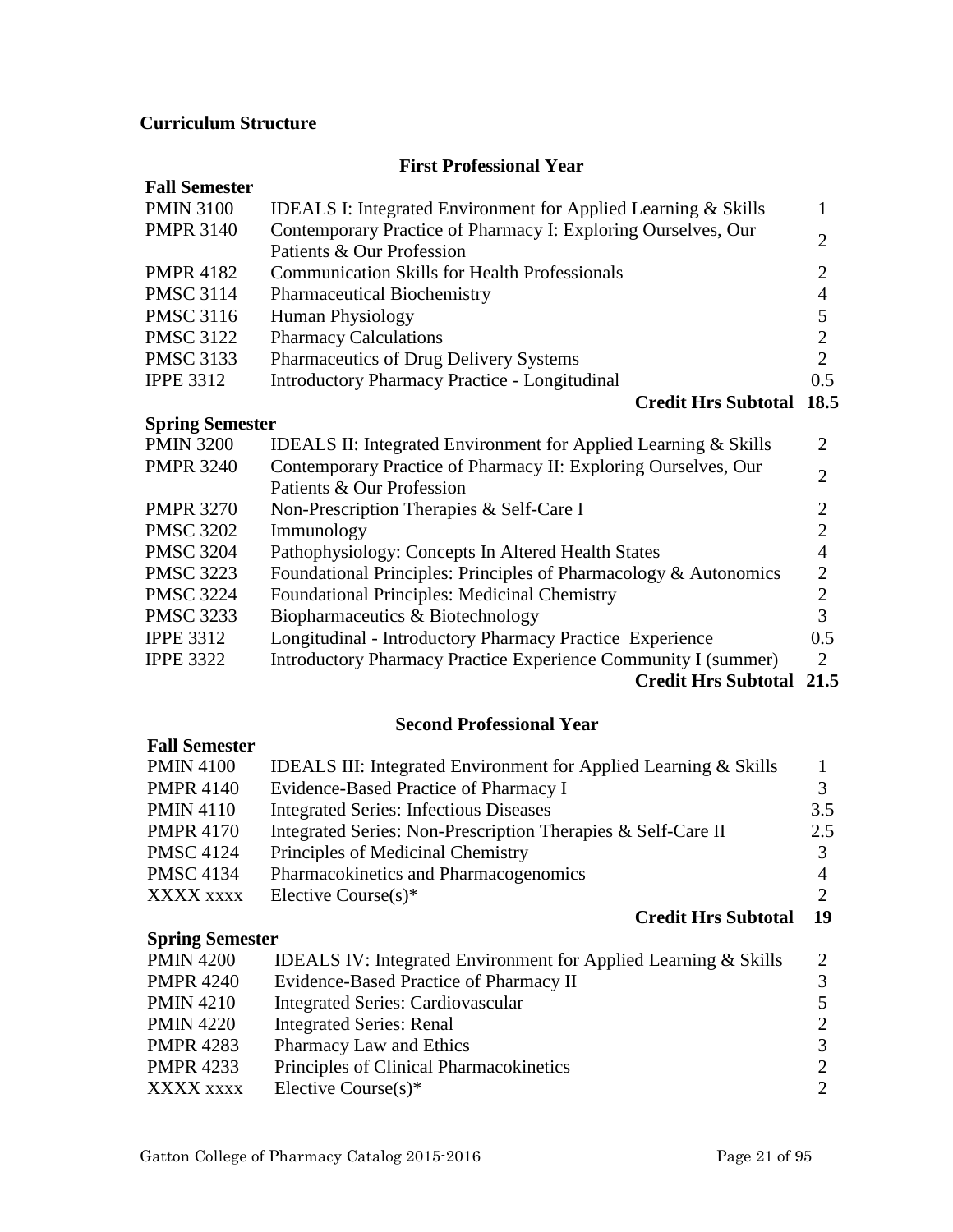# **Credit Hrs Subtotal 19**

<span id="page-21-0"></span>

|                  | $C_{\text{max}}$ 124 H <sub>ram</sub> $C_{\text{max}}$ 14 $\pm$ 1  |  |
|------------------|--------------------------------------------------------------------|--|
| <b>IPPE 4332</b> | Introductory Pharmacy Practice Experience P2 - Institutional Focus |  |
| <b>IPPE 4322</b> | Introductory Pharmacy Practice Experience P2 - Community Focus     |  |

# **Credit Hrs Subtotal 4**

# **Third Professional Year**

| <b>Fall Semester</b>   |                                                                            |                |
|------------------------|----------------------------------------------------------------------------|----------------|
| <b>PMIN 5100</b>       | <b>IDEALS V: Integrated Environment for Applied Learning &amp; Skills</b>  | 2              |
| <b>PMPR 5140</b>       | Advanced Contemporary Practice of Pharmacy I                               | $\overline{2}$ |
| <b>PMIN 5110</b>       | Integrated Series: Neurology & Psychiatry                                  | 6              |
| <b>PMIN 5120</b>       | Integrated Series: Endocrinology, EENT & Dermatology                       | 3              |
| <b>PMIN 5130</b>       | Integrated Series: Women's & Men's Health                                  | 2              |
| <b>PMIN 5140</b>       | Integrated Series: Gastroenterology & Nutrition                            | 2              |
| <b>PMPR 5361</b>       | Clinical Seminar I                                                         | $+$            |
| <b>IPPE 5312</b>       | <b>Introductory Pharmacy Practice Experience - P3</b>                      | $+$            |
| XXXX XXXX              | Elective Course $(s)^*$                                                    | 2              |
|                        | <b>Credit Hrs Subtotal</b>                                                 | 19             |
| <b>Spring Semester</b> |                                                                            |                |
| <b>PMIN 5200</b>       | <b>IDEALS VI: Integrated Environment for Applied Learning &amp; Skills</b> | 2              |
| <b>PMPR 5240</b>       | Advanced Contemporary Practice of Pharmacy II                              | $\overline{2}$ |
| Integrated Series I †  |                                                                            |                |
| <b>PMIN 5210</b>       | Immunology & Hematology/Oncology                                           | 4              |
| <b>PMIN 5220</b>       | Critical Care & Toxicology                                                 |                |

| <b>PMIN 5210</b> | Immunology & Hematology    |
|------------------|----------------------------|
| <b>PMIN 5220</b> | Critical Care & Toxicology |

| <b>PMIN 5230</b> | Pediatrics & Geriatrics                        |     |
|------------------|------------------------------------------------|-----|
| PMIN 5240        | Capstone                                       |     |
| PMPR 5361        | Clinical Seminar I                             |     |
| <b>IPPE 5312</b> | Introductory Pharmacy Practice Experience - P3 | 1.5 |
|                  | Elective Course $(s)^*$                        |     |

**Credit Hrs Subtotal 18.5**

#### **Fourth Professional Year\*\***

| <b>PMPR 5461</b>                 | Clinical Seminar II                                             |    |
|----------------------------------|-----------------------------------------------------------------|----|
| <b>APPE 6001</b>                 | <b>Institutional Practice</b>                                   |    |
| <b>APPE 6002</b>                 | <b>Community Practice</b>                                       |    |
| <b>APPE 6003</b>                 | Acute Care Practice I                                           |    |
| <b>APPE 6004</b>                 | Ambulatory/Primary Care Practice I                              |    |
| APPE 6503 or<br><b>APPE 6504</b> | Acute Care Practice II or Ambulatory/Primary Care Practice II   | 4  |
| <b>APPE XXX</b>                  | <b>Advanced Practice Electives</b><br>(complete a minimum of 4) | 16 |
|                                  |                                                                 |    |

# **Credit Hrs Subtotal 37**

#### **Total Degree Credits 156.5**

*Curriculum Notes*

+ Year-long course; Credit awarded in the spring semester of the same professional year

\* See information about electives below

**\*\***Must complete all didactic courses, IPPEs, and pre-APPE assessments to begin Fourth Professional Year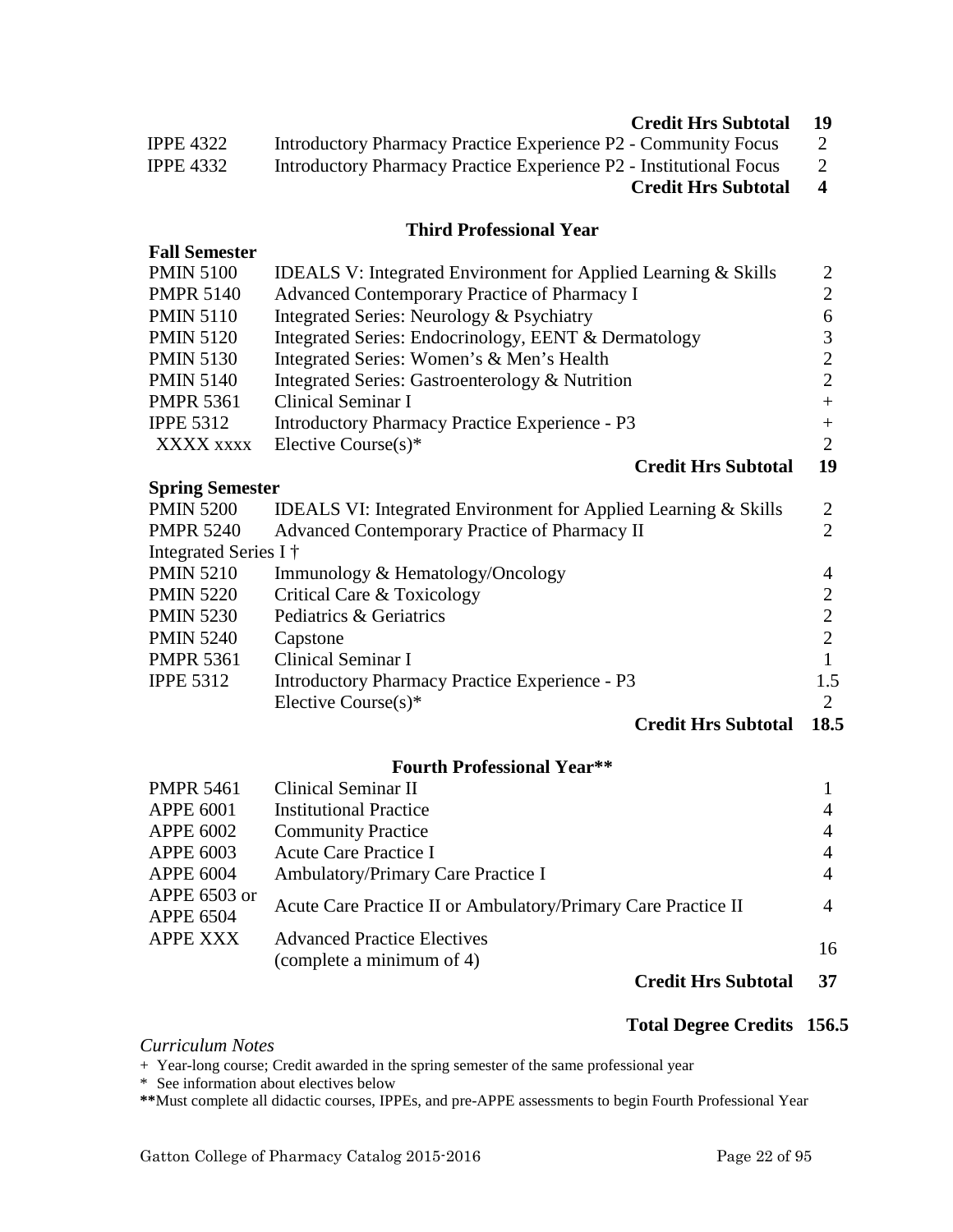# <span id="page-22-0"></span>**Elective Courses**

Students are required to complete four elective courses (totaling at least eight credit hours) with a minimum passing grade prior to beginning Advanced Pharmacy Practice Experiences. Only approved courses may be used to fulfill this requirement. External research/internship experiences may be utilized to meet requirements if approved by the Curriculum Committee..

Students are expected to enroll in electives as sequenced in the curriculum outline; however, requests for enrolling in electives out of sequence may be made. Students can enroll in only one elective in any one term unless expressly permitted to enroll in more. Such variations require approval by the Associate Dean for Academic Affairs (ADAA) and are considered on a case-by-case basis. Students may complete additional electives in excess of the requirements with written permission; however, these courses become part of the student's academic record and grades will be calculated in the student's GPA. Students should refer to the GCOP Student Handbook for complete information about scheduling electives

# **Professional Experience Program (PEP)**

Students are required to participate in the Professional Experience Program during all four years of the curriculum. Many of these experiences are offered in practice sites away from Johnson City. The student should be prepared to incur additional expenses while on Introductory or Advance Pharmacy Practice Experiences. Assignments will normally be made as early as possible, giving the student time to secure housing and make plans for offcampus experiences. In addition, enrollment in experiential education courses requires continued compliance with immunization and training requirements.

Professional practice experiences are developed by the responsible faculty member and are approved by the College's Curriculum Committee. Students may recommend clinical sites for experiential rotations but cannot make arrangements with individual practitioners or agencies. All clinical experiences must be undertaken at sites with formal contracts between the affiliate and the College of Pharmacy, and with preceptors who hold formal appointments in the College or have some formal relationship with the College. Contracts or appointments, and preceptors and sites, need to be consistent with the philosophy and objectives of the educational program. This involves an assessment of the affiliate and/or potential faculty member to ensure a quality learning experience for the student.

If a student wishes to recommend a particular clinical site or practitioner for a rotation, please contact the Director of Experiential Education. Please remember there are site and practitioner requirements that limit where and when students may be assigned, and not all sites may qualify. Students cannot be placed at an experiential site until all paperwork is completed and formal approval is given by the Director of Experiential Education.

Students will not be placed in sites where there is a conflict of interest in evaluating student performance. Such conflicts include, but are not limited to, assignment to a relative or close family friend, assignment to a site where the student has been or is currently employed, or assignment to a preceptor who has a fiduciary relationship with the student or a family member of the student.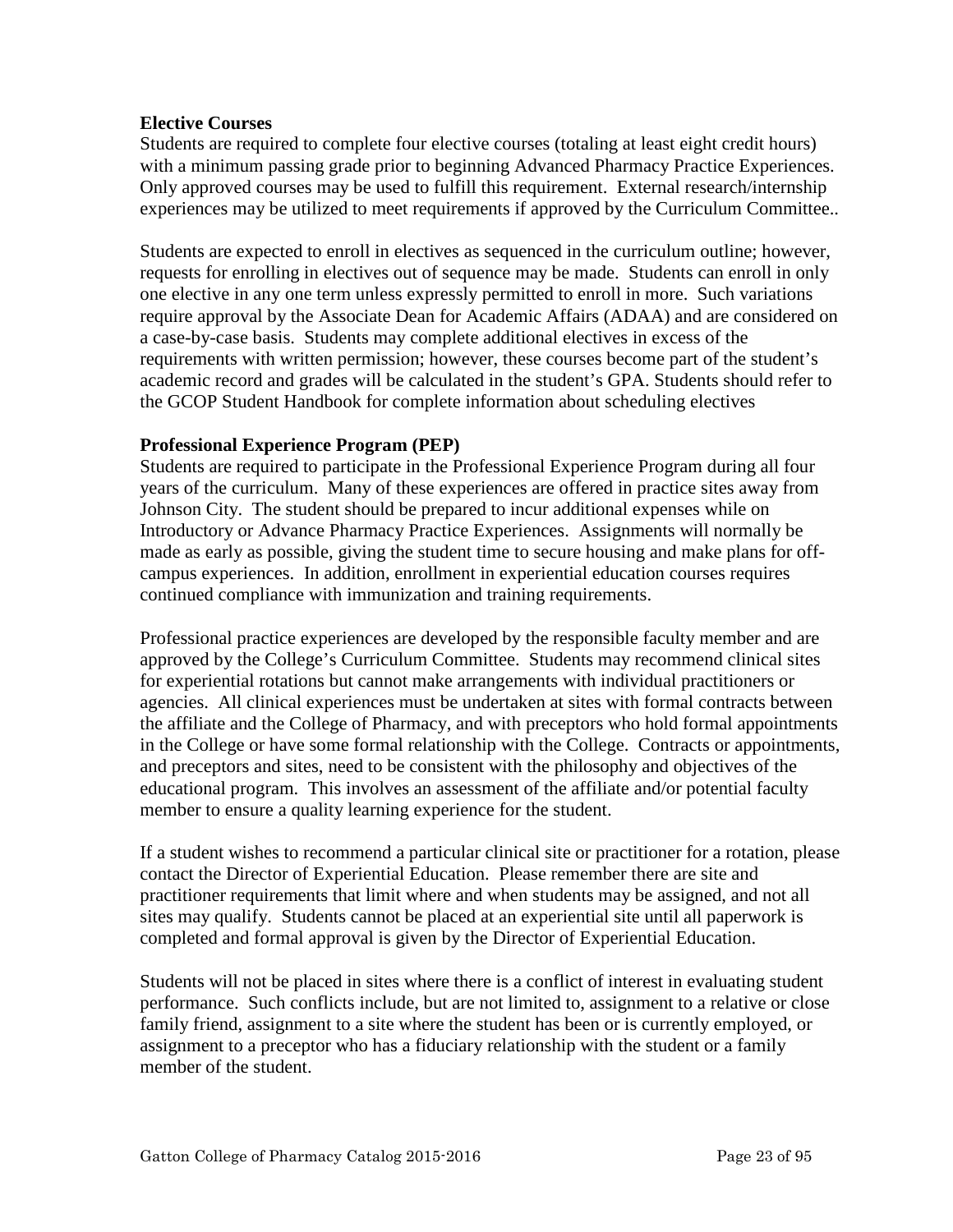# <span id="page-23-0"></span>**Articulated Joint Degree Programs**

#### *PharmD/Masters of Business Administration*

Bill Gatton College of Pharmacy students can simultaneously pursue an MBA degree from the College of Business and Technology while completing the PharmD degree. The program is designed to provide students with a broader perspective on business that will strengthen a graduate's ability to engage in pharmacy management within a variety of health care settings. The joint degree program is structured such that students can complete both degrees within a four-year period of time (general curriculum structure below). Students complete MBA courses at specified points in the PharmD curriculum and during the summer following the second and third years of pharmacy school.

| <b>Year One</b>                       | <b>Year Two</b>                         |
|---------------------------------------|-----------------------------------------|
| - All PharmD coursework               | -- PharmD coursework                    |
| -- Apply for admission to MBA program | -- 5 MBA classes (accelerated format)   |
|                                       | 2 of count as PharmD electives          |
|                                       |                                         |
| <b>Year Three</b>                     | <b>Year Four</b>                        |
| -- PharmD coursework                  | -- PharmD Advanced Practice Experiences |
| -- 4 MBA classes (accelerated format) |                                         |
| 2 count as PharmD electives           |                                         |

# *PharmD/Masters of Public Health*

Bill Gatton College of Pharmacy students can simultaneously pursue an MPH degree from the College of Public Health while completing the PharmD degree. The program is designed to provide students a broad perspective that could help solve health problems on a large scale and is an excellent choice for students interested in careers in public health leadership. Students enroll in MPH courses at specified points in the PharmD curriculum (general curriculum structure below). During the fourth year of the joint degree program, students will devote one full year of study as an MPH student within the College of Public Health before returning for their fifth and final year at the College of Pharmacy.

| <b>Year One</b>                           | <b>Year Two</b>                        |  |  |
|-------------------------------------------|----------------------------------------|--|--|
| - All PharmD coursework                   | -- PharmD coursework                   |  |  |
| -- Apply for admission to MPH program     | -- 1 core MPH class each semester      |  |  |
|                                           | (count as PharmD electives)            |  |  |
|                                           |                                        |  |  |
| <b>Year Three</b>                         | <b>Year Four</b>                       |  |  |
| -- PharmD coursework                      | -- No PharmD coursework                |  |  |
| -- 1 core MPH class each semester         | -- All MPH coursework in concentration |  |  |
| (count as PharmD electives)               | (24 hours)                             |  |  |
|                                           |                                        |  |  |
| <b>Year Five</b>                          |                                        |  |  |
| <b>Complete PharmD clinical rotations</b> |                                        |  |  |

Contact the Office of Student Affairs (423-439-6338 or [pharmacy@etsu.edu\)](mailto:pharmacy@etsu.edu) for information about the admission process and requirements for the joint degree programs.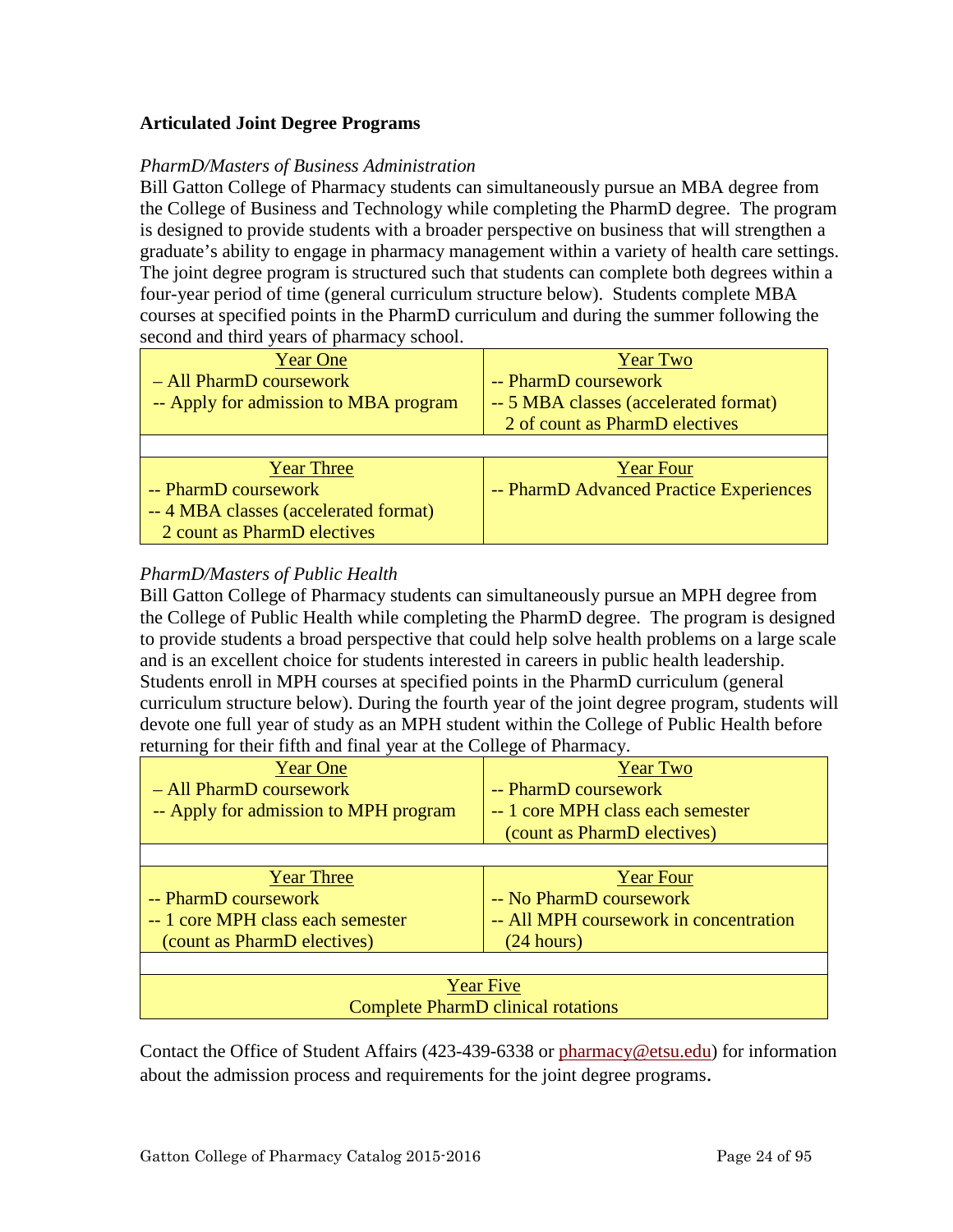# **ADMISSIONS**

<span id="page-24-0"></span>Admission to the Gatton College of Pharmacy at East Tennessee State University is based on a competitive selection process involving applicants who meet the minimum requirements for admission. The Admissions Committee endeavors to select for admission applicants who are the best qualified, with an emphasis on those who demonstrate a desire and propensity for rural pharmacy practice and an interest in rural health. The Gatton College of Pharmacy uses a rolling admission process which allows for interviews and final action on applications throughout the admission cycle. The College is committed to increasing the number of qualified pharmacists from currently underrepresented minority groups and from disadvantaged backgrounds. The school actively promotes and encourages applicants from these groups.

# **Pre-Pharmacy Studies**

Pre-professional preparation should be in an area chosen strictly according to the interest of the individual student. A specific major or minor course of undergraduate study for entering students is not advocated. A well-rounded undergraduate education is highly desirable, and students are encouraged to pursue the undergraduate program of their choosing. In addition to acquiring specific knowledge, the pre-pharmacy student should acquire certain basic skills and aptitudes such as the ability to read with speed, comprehension, and retention; the ability to understand concepts and draw logical conclusions; the ability to adapt quickly to new and different circumstances; and the ability to communicate effectively in all circumstances. Evidence of such is sought throughout the admission process as these skills and abilities are essential in becoming a practicing pharmacist and a self-directed, lifelong learner.

# *Course Prerequisites*

Admission to the Doctor of Pharmacy degree program requires that applicants complete at least 61 semester hours of undergraduate courses as specified below. Courses must be from a U.S accredited college or university. The prerequisites provide the minimum academic background essential to pharmacy education. Applicants who exceed the minimum stated requirements are more competitive.

Prerequisite coursework must be completed by the end of First Summer Session/Summer Session 1 prior to entrance into pharmacy school. Exceptions may be granted. Applicants who are in the process of completing prerequisites at the time of application should note these on their PharmCAS application as in progress or planned courses. All prerequisite coursework must be completed with a grade of C- or higher.

Foreign coursework may only be considered in cases where the applicant has earned the equivalent of a baccalaureate degree (or higher) at an accredited institution. A foreign transcript evaluation report (FTER) must be submitted through PharmCAS.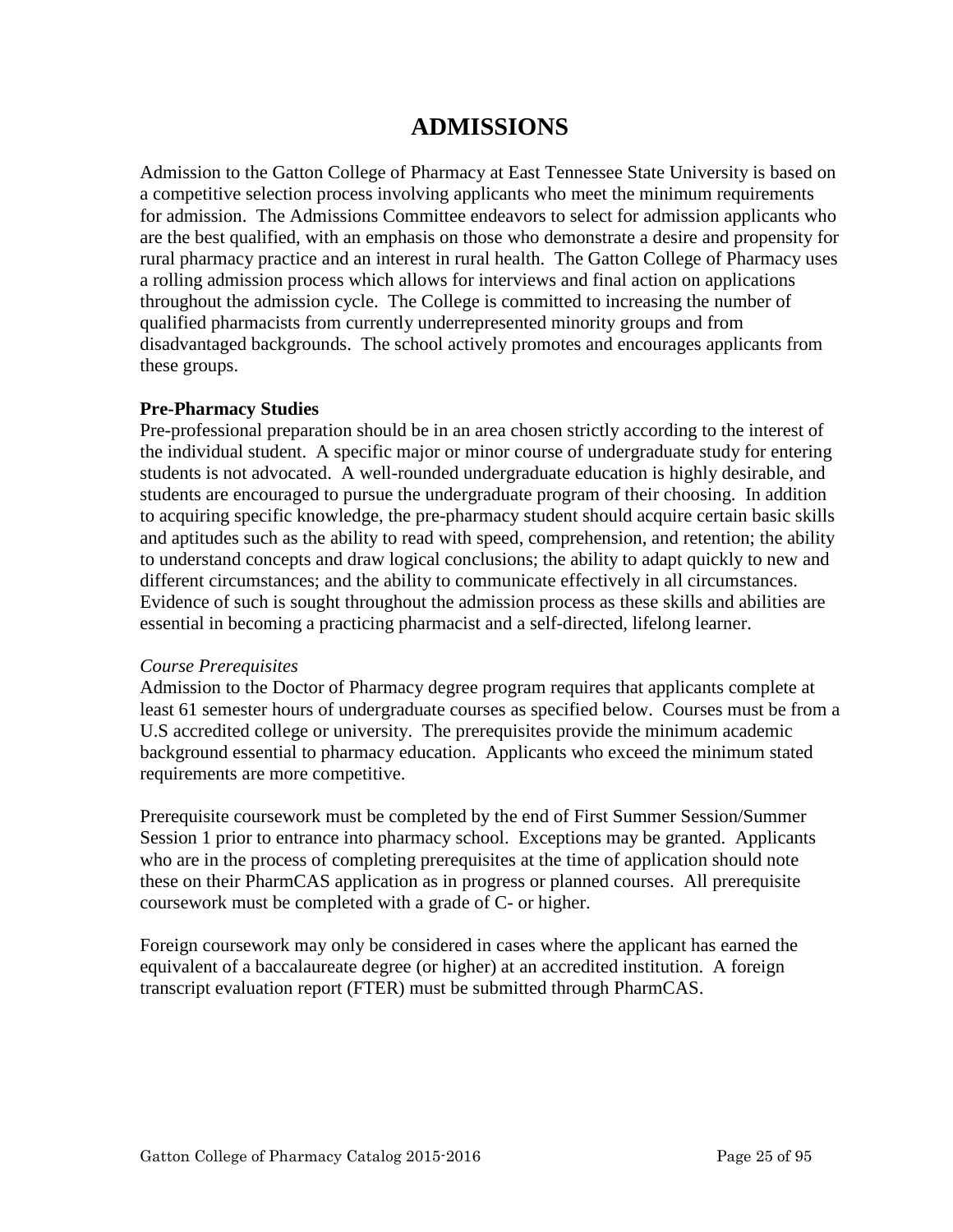<span id="page-25-0"></span>

| Courses <sup>1</sup>                                                             |   |
|----------------------------------------------------------------------------------|---|
| General Biology and Lab <sup>2</sup>                                             | 4 |
| Microbiology and $Lab2$                                                          | 4 |
| Biology Elective <sup>2</sup>                                                    | 3 |
| General Chemistry and Lab <sup>2</sup>                                           | 8 |
| Organic Chemistry and $Lab2$                                                     | 8 |
| General Physics and Lab <sup>2</sup>                                             | 4 |
| Calculus                                                                         | 3 |
| <b>Statistics</b>                                                                | 3 |
| Economics                                                                        | 3 |
| Composition<br>(Any writing-intensive course in the English area is acceptable.) | 3 |
| <b>Oral Communication</b>                                                        | 3 |
| Additional Writing-Intensive Course or Oral Communication<br>Course              | 3 |
| Social Sciences, Behavioral Sciences, and/or Humanities Electives                | 9 |
| General Elective (science course recommended)                                    | 3 |

 $<sup>1</sup>$  Applicants who will have earned a bachelor's degree by the end of the spring 2016 term immediately</sup> preceding enrollment are considered to have met the general education requirements and only have to meet math and science prerequisites.

*<sup>2</sup>* Course must count toward that major or a science degree

# *Use of Advanced Placement or CLEP Credit*

Advanced placement credit, CLEP credit, or other nontraditional credit in required nonscience courses awarded by a regionally accredited college or university may be utilized to satisfy academic prerequisites. Such credit may also be utilized to satisfy prerequisite science courses provided that applicants have taken additional course work in the same discipline. Prospective students should be aware that portions of the professional curriculum require solid skills in algebra and basic integral calculus, and those math skills, if not used, may quickly diminish. As such, we strongly recommend that incoming students take appropriate steps to insure a high level of mathematical aptitude

# **Early Decision Program**

The College participates in the Pharmacy College Application Service (PharmCAS) early decision admission program. This program allows highly competitive applicants who are committed to attending the Gatton College of Pharmacy the opportunity to secure an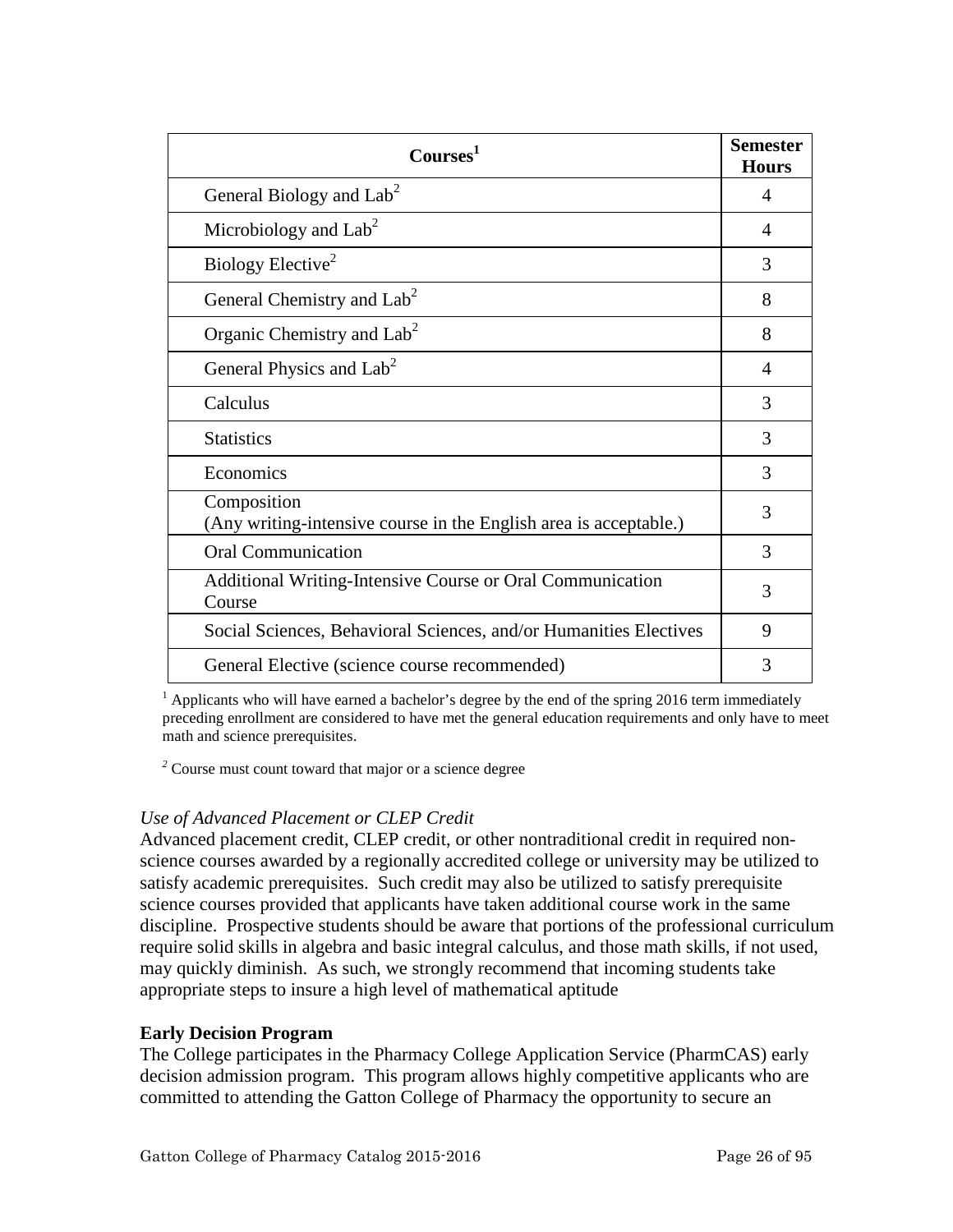<span id="page-26-0"></span>admissions acceptance early during the admissions cycle. Applicants choosing this program cannot apply to any other pharmacy school prior to receiving a decision and agree to attend the Gatton College of Pharmacy, if accepted.

The deadline to apply as an Early Decision applicant is set annually by PharmCAS but is typically the first Monday in September. Early Decision applicants are assured of receiving an admission decision in late October. Please note that Early Decision applicants are not given preference over regular decision applicants by the Admissions Committee.

# **Admission Eligibility**

Applicants must be a U.S. citizen, possess a U.S. Permanent Resident Visa (Green Card), have been granted political asylum or refugee status to be eligible for admission, or be eligible for an International Student Visa. Proof of eligibility is required for non-U.S. citizens. Additionally, pursuant to Tennessee Public Chapter No. 1061-SB No. 1325 known as the Tennessee Eligibility Verification for Entitlements Act (TEVA) applicants claiming U.S. citizenship status may be required to provide proof upon matriculation.

# **Applying for Admission**

Applicants will be considered for admission only after a complete admission file has been submitted to the Admissions Committee. A complete admissions file consists of a PharmCAS application, PCAT scores, and letters of reference. See below for detailed information regarding each of these items.

# *PharmCAS Application*

Application is made using the Pharmacy College Application Service (PharmCAS) via their website, www.PharmCAS.org.

# *Pharmacy College Admission Test (PCAT)*

All applicants are required to report official scores from the Pharmacy College Admission Test (PCAT) by the deadline. Applicants report scores directly to PharmCAS (code 104). The PCAT must be taken within 3 years of the application deadline.

Under certain conditions, a Preliminary Score Report may be utilized to expedite processing of an application. The applicant will receive information regarding this report once their PharmCAS application is received by the College. Applicants must still submit official scores as stated above by the specified deadline. Offers of acceptance are contingent upon verification of scores.

Applicants are advised to structure a curriculum that prepares them adequately for the PCAT. Information regarding the PCAT may be obtained from the applicant's pre-professional advisor or at www.PCATweb.info.

# *Letters of Reference*

Two letters of reference are required and must be submitted through PharmCAS. One letter must be from a science faculty member (natural sciences) who has taught the applicant or from the pre-health advising office at the applicant's academic institution. This letter should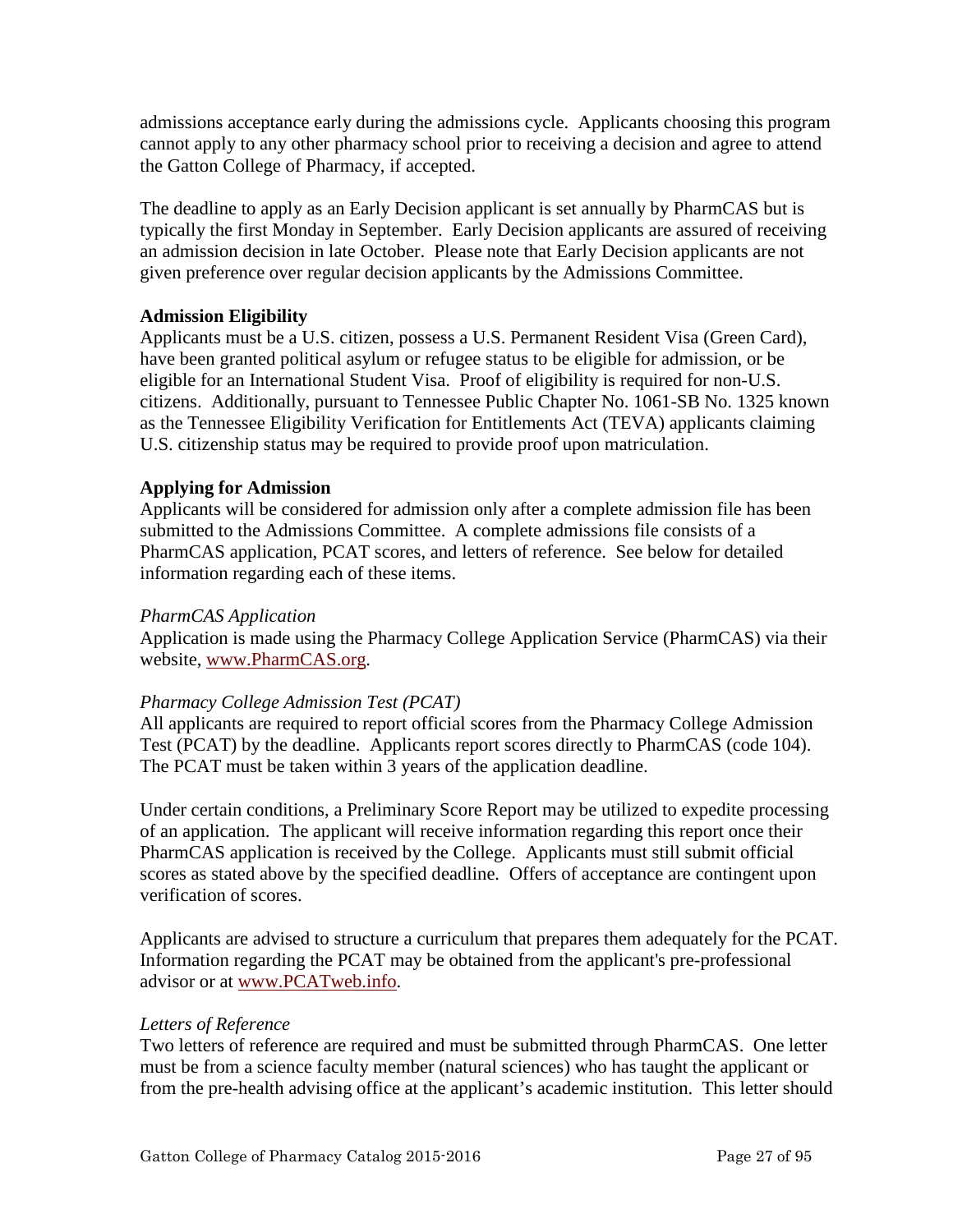<span id="page-27-0"></span>address the applicant's academic performance and academic potential as a future Student Pharmacist. The second letter may be from a source of the applicant's choosing; however, a letter from a pharmacist or other source who can attest to the applicant's potential as a future health care professional is highly recommended. Letters from the following evaluators will not be counted toward the two letters of reference: clergy, co-worker, friend, and politician. Under no circumstances will letters from family members be accepted.

# *Interview*

An in-person interview with members of the Admissions Committee is required. Only selected applicants will be invited to interview (all related expenses are the sole responsibility of the applicant). Interview dates are scheduled directly with the applicant by the Admissions Office. An invitation to interview does not guarantee admission or imply any specific action on the part of the Admissions Committee.

# *Class Reservation Deposit*

Upon notification of acceptance to the Gatton College of Pharmacy, the applicant will be required to pay a non-refundable class reservation deposit of \$500.

# *Deferred Matriculation*

Accepted applicants may request deferred entrance into the Gatton College of Pharmacy until the next class for previously unforeseen circumstances. In order to request deferred matriculation, the applicant must submit a written request explaining why a later matriculation is desired. The applicant, if approved for deferment, will be required to sign a contract agreeing to comply with specific conditions. Requests for deferred matriculation must be made in writing no later than June 30 immediately preceding expected matriculation.

# **Application Deadline**

|                                                                                                   | <b>Early Decision</b><br><b>Applicants</b> | <b>Regular</b><br><b>Applicants</b> |
|---------------------------------------------------------------------------------------------------|--------------------------------------------|-------------------------------------|
| Receipt by PharmCAS of application, fee,<br>and all transcripts                                   | September 8, 2015                          | March 1, 2016                       |
| Deadline for all required supporting<br>materials (i.e., PCAT scores and letters of<br>reference) | September 21, 2015                         | March 21, 2016                      |

# **Selection Criteria**

The Admissions Committee evaluates applicants on the basis of demonstrated academic achievement, PCAT scores, letters of reference, pertinent extracurricular activities, evidence of non-scholastic accomplishments, evidence of strong knowledge and understanding of the profession, and demonstrated motivation for the study and practice of pharmacy consistent with the mission of the Gatton College of Pharmacy. Criteria for admission are integrity, willingness and ability to assume responsibility, high scholastic achievement, maturity, intellectual curiosity, and sound motivation.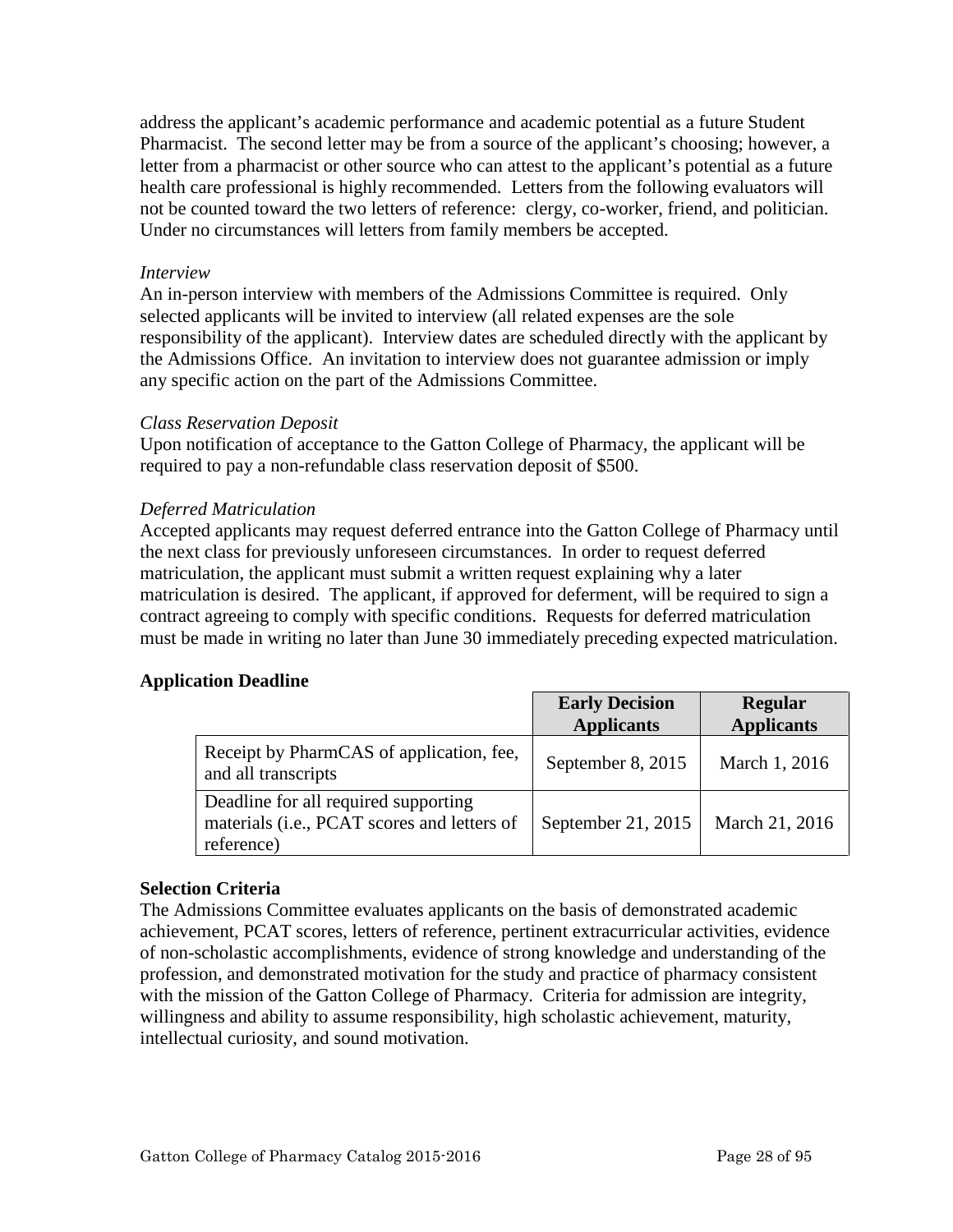#### <span id="page-28-0"></span>*Academic Considerations*

In evaluating the applicant's coursework, the Admissions Committee examines the time frame and difficulty of the pre-pharmacy course schedule, the correlation of the academic record with the PCAT scores, and extracurricular activities (particularly activities such as concurrent employment, collegiate athletics, and philanthropic/service activities) as an indication of the potential to succeed in the academically rigorous pharmacy curriculum.

Applicants are expected to possess a solid academic foundation, particularly in the sciences and mathematics. Applicants who have taken prerequisite coursework more than 10 years prior to the application deadline should demonstrate contemporary content knowledge. This can be accomplished by acceptable performance on the PCAT and/or work experience. Such applicants are encouraged to address this issue in the PharmCAS personal statement.

All prerequisite coursework must be completed prior to enrollment; however, students who will have completed the prerequisites by the end of the spring semester prior to desired enrollment will be more competitive for admission. Similarly, applicants completing the typically more demanding science courses by the end of the fall semester are more competitive. Applicants are strongly discouraged from leaving a significant number of prerequisites for completion during the summer preceding anticipated enrollment in pharmacy school.

# *Experience*

It is expected that applicants have a clear understanding of the pharmacy profession. Each application is examined for evidence of an applicant's firsthand exposure to health care as an indication of the applicant's motivation and that the applicant is familiar with the realities of pharmacy as a career. Applicants without pharmacy work experience should consider volunteering, shadowing a pharmacist, or extensively researching the profession prior to applying for admission.

# *Residency*

The Gatton College of Pharmacy gives preference to applicants who are residents of Tennessee and residents of our contiguous Appalachian service area who are interested in our emphasis on the practice of rural pharmacy. Because the Gatton College of Pharmacy is a tuition-funded program, tuition is the same for all students regardless of residency.

# **Reconsideration of Admissions Committee Decision**

It is the policy of the College that it will not review or reconsider any admissions decision unless significant new information, which was not available at the time of the original decision, is discovered. The College reserves the sole right to determine the significance of any new information presented. Requests for reconsideration are rarely granted.

# **Technical Standards for Admission**

Pharmacy education requires that the accumulation of scientific knowledge be accompanied by the simultaneous acquisition of professional skills. PharmD graduates must have the knowledge and skills to function in a broad variety of clinical situations and to render a wide spectrum of patient care.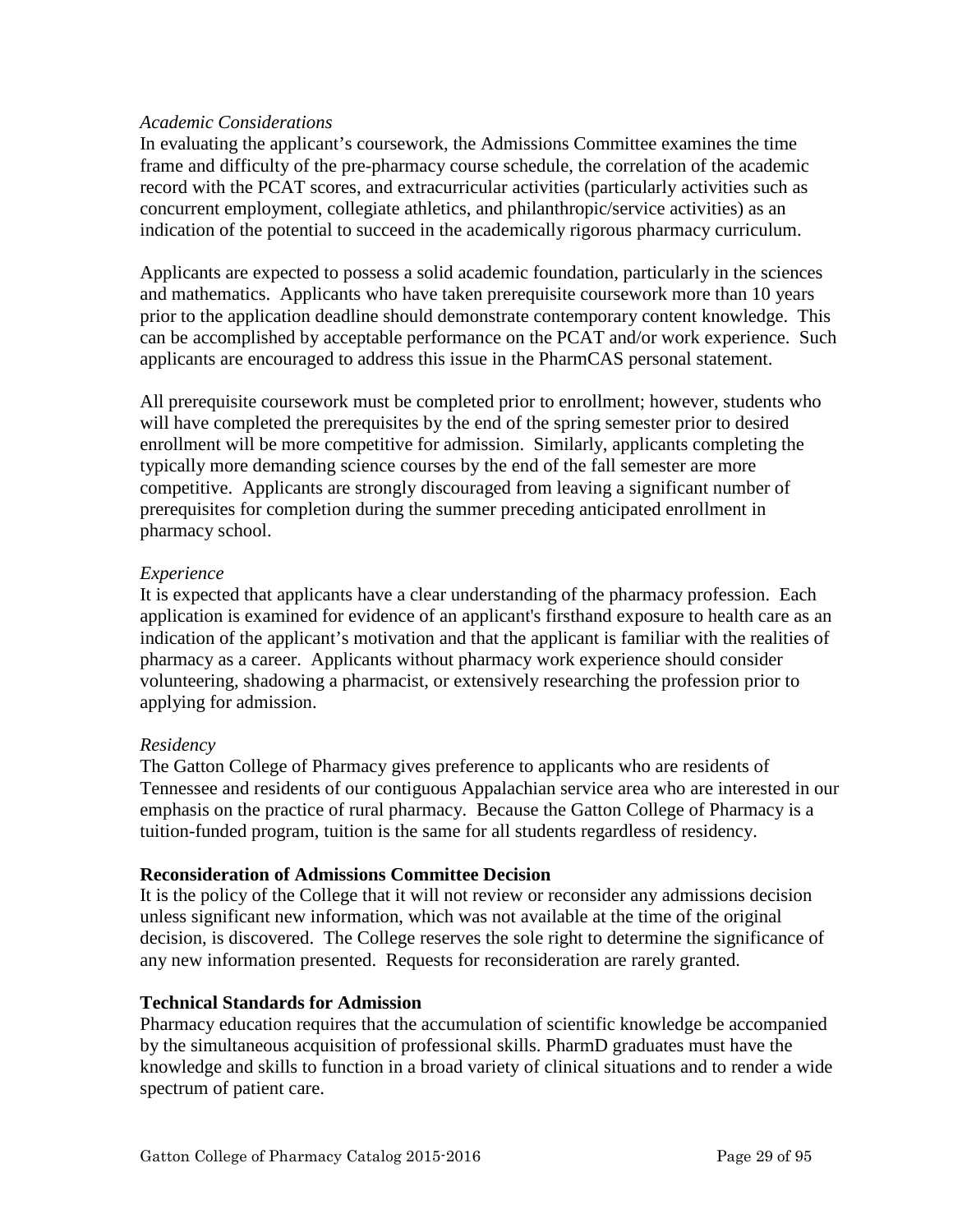The Admissions Committee considers any applicant demonstrating the ability to perform or learn to perform the skills listed below. These skills and abilities are assessed during the interview and throughout the PharmD program. Students must possess the scholastic, physical and emotional capacities to meet the full requirements of the school's curriculum. These standards describe the essential functions students must demonstrate in order to fulfill the requirements of a general pharmacy education, and thus are prerequisites for entrance to and continuation at Bill Gatton College of Pharmacy. The Admissions Committee asserts that the following minimum technical standards must be present in prospective candidates and students continuing in the program.

Technological compensation can be made for some disabilities in certain areas, but a candidate should be able to perform in an independent manner. Bill Gatton College of Pharmacy, in conjunction with ETSU Office of Disability Services and in compliance with Section 504 of the 1973 Vocational Rehabilitation Act and the Americans with Disabilities Act of 1990, will make appropriate accommodations to facilitate enrollment and program participation of qualified individuals with temporary or permanent disabilities. It is the student's responsibility to notify ETSU Office of Disability Services in a timely manner to determine if he or she is eligible to receive accommodations.

# *Observation*

Candidates should be able to use visual and other sensory modalities to observe demonstrations and experiments in the class-based setting and to make observations in practice-based activities. They should be able to observe a patient accurately. They must be able to note and interpret verbal and non-verbal communication cues displayed by the patient.

# *Communication*

Effective communication skills include the ability to ask questions and to thoughtfully receive, record, and disseminate information. Candidates should be able to employ speech, reading, writing, and computer literacy skills to communicate effectively in the English language with patients, caregivers, faculty and staff, peers, and all members of the healthcare team.

# *Sensory and Motor*

Candidates should have functional use of the senses of equilibrium, smell, and taste, as well as sufficient motor function (gross and fine) and coordination to execute movements required to carry out functions necessary to the practice of pharmacy. They must also have somatic sensation and the functional use of the senses of vision and hearing; sufficient exteroceptive sense (touch, pain, and temperature); and sufficient proprioceptive sense (position, pressure, movement, stereognosis, vibratory).

# *Conceptual, Integrative, and Quantitative*

Candidates' intellectual skills and learning techniques must allow them to complete a rigorous and complex didactic and experiential curriculum. They must be able to learn through a variety of modalities including, but not limited to, classroom instruction, small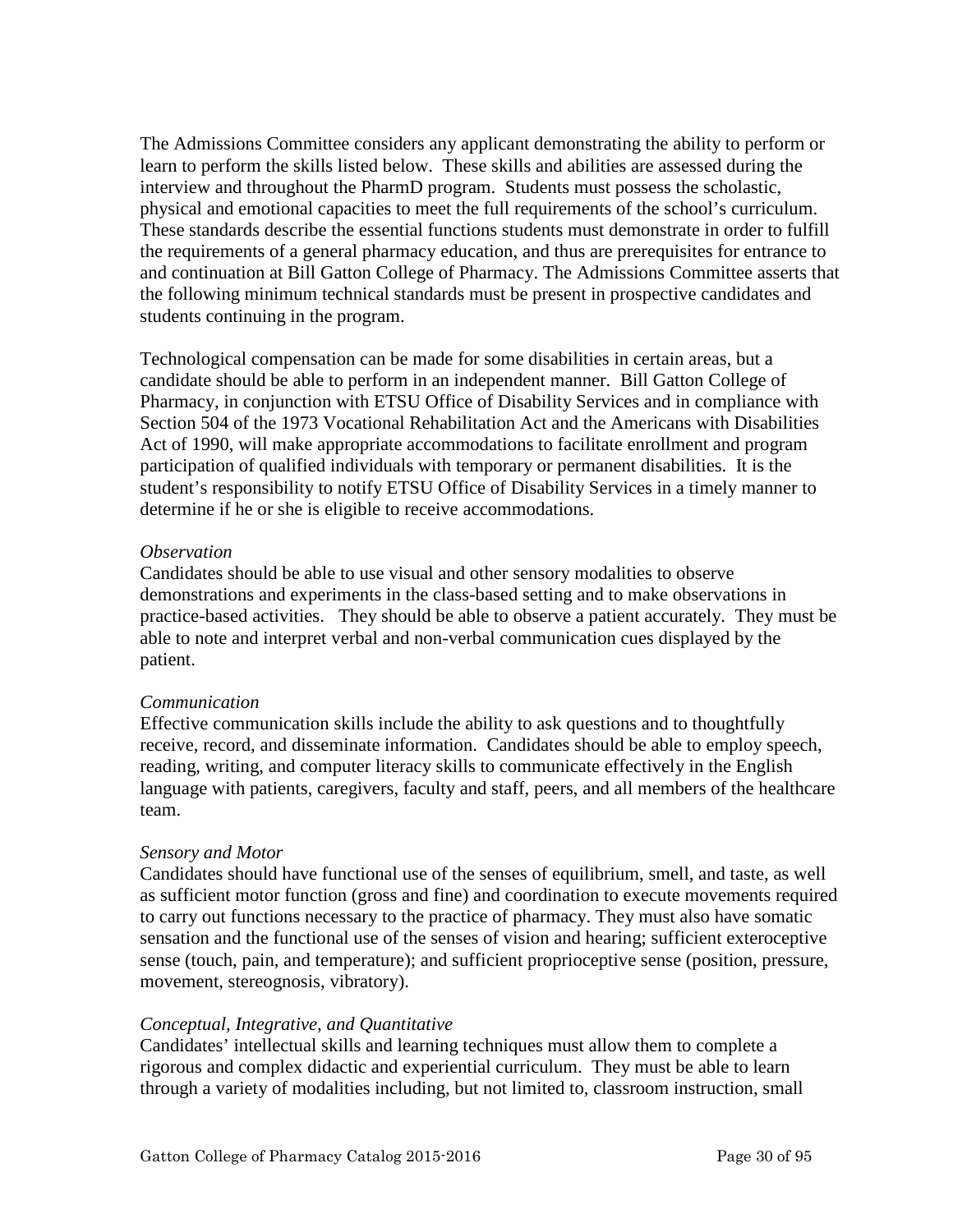<span id="page-30-0"></span>group activities, individual study, preparation and presentation of reports, and use of computer technology. Candidates must be able to consistently, quickly, and accurately integrate information regarding patient assessment and therapeutic planning, as appropriate for each stage of their education. They must be able to convey this information in a manner and speed appropriate to the situation. When appropriate, they must be able to identify and communicate the limits of their knowledge to others and be able to recognize when the limits of their knowledge indicate that further study or investigation is necessary before participating in decision-making.

# *Behavioral and Social*

Candidates must possess the emotional and mental health required for full utilization of intellectual abilities. They must cultivate and maintain a professional demeanor that is able to tolerate workloads that are physically, mentally, and emotionally taxing, and to function effectively under stress or with distractions. They must exercise good judgment and maintain professional ethical standards. Candidates must possess compassion, integrity, interpersonal skills, and motivation to excel in the practice of pharmacy. They must be able to modify their behavior in response to constructive criticism.

# **Transfer Applicants**

Students desiring to transfer into the professional program from another ACPE accredited college of pharmacy will be evaluated on an individual basis; however, transfer admission is contingent upon space availability. Transfer applicants must meet the same requirements as a first-time PharmD applicant. Additionally, transfer applicants must be in good standing with (i.e., eligible to return to the pharmacy school previously attended) and should have a competitive grade point average.

Transfer applicants apply directly to the Gatton College of Pharmacy by completing the transfer application (found on the web at [www.etsu.edu/pharmacy\)](http://www.etsu.edu/pharmacy). Transfer applicants are required to submit an official transcript from all post-secondary institutions attended, a copy of PCAT scores, and letters of reference as specified on the application. If the transfer applicant is determined to be qualified for admission, a personal interview will be arranged. Applicants are also required to submit course syllabi for all pharmacy school courses completed for which credit is desired.

Transfer credit awarded and academic classification are determined based upon review of the transcripts and syllabi. Transfer students are required to complete at a minimum the last two years of the curriculum in order to receive the PharmD degree from the Gatton College of Pharmacy.

Interested applicants are encouraged to contact the Office of Student Affairs prior to applying.

# **Matriculation Requirements for Entering Students**

# *Criminal Background Checks*

The Gatton College of Pharmacy is committed to providing the public with well-trained pharmacists who possess the traits of high moral character and standards. Within Tennessee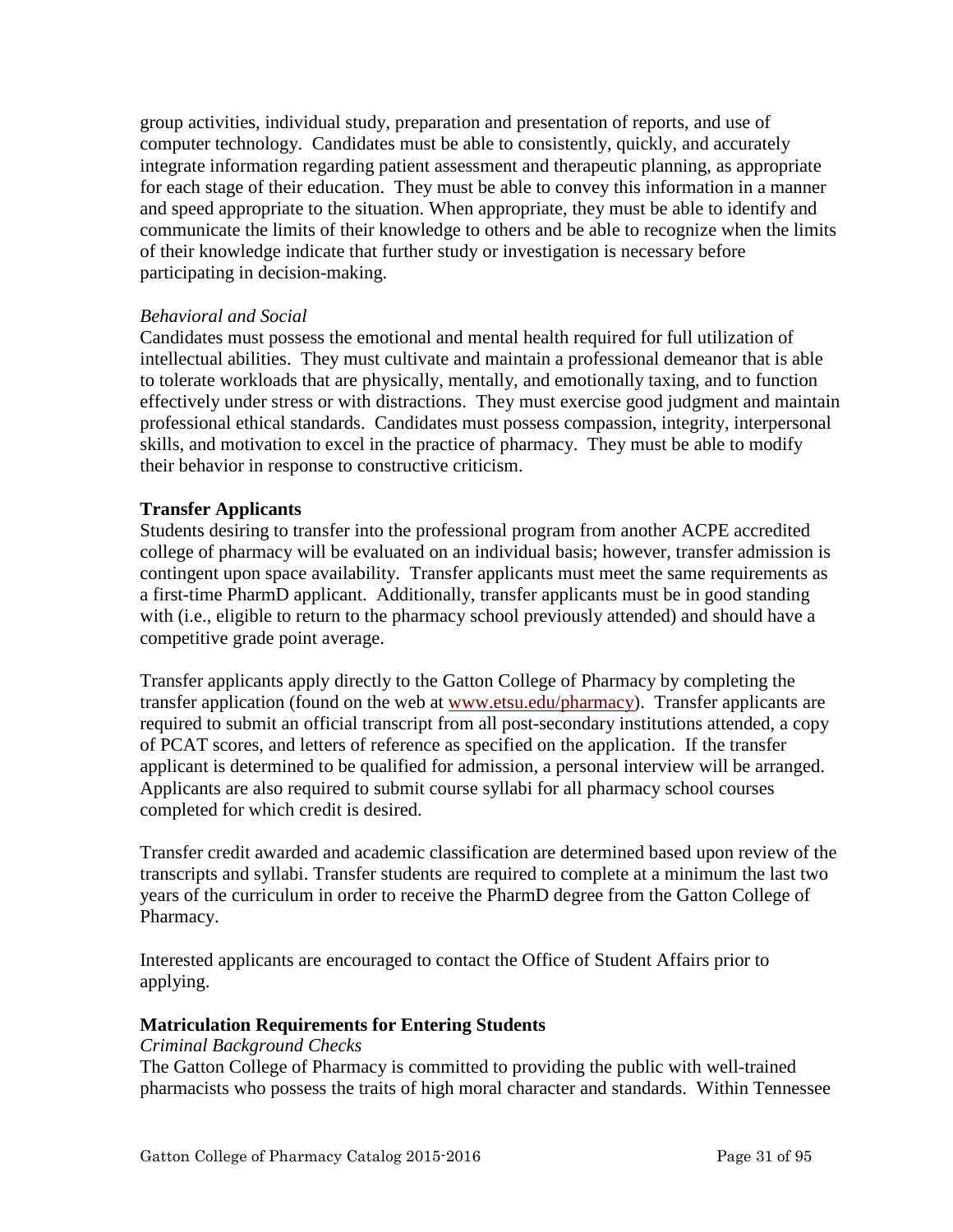<span id="page-31-0"></span>and nationally, due to state legislative and accreditation requirements, many healthcare entities require all people working in their settings to submit to a Background Check (BC). These institutions may require individuals training to become healthcare practitioners to undergo a BC before participating in any educational/patient care activities at their sites. Additionally, many states require a BC for all individuals seeking a license to practice healthcare within the state.

In light of the foregoing, the College has concluded that it is in the best interest of the College, our partner institutions, patients, and students for the College to determine at the outset if students seeking to complete the PharmD pose a potential risk, and whether such students meet eligibility requirements to participate in patient care activities at affiliated health care institutions by requiring all accepted applicants to undergo a BC as a condition of initial enrollment. This check shall be completed in a usual manner utilizing the services of recognized background screening company selected by the College. Enrollment is contingent upon satisfactory evaluation of the results of the BC. Results of the BC may also be released to affiliated institutions that require this information for student participation in patient care activities.

A letter from the College indicating a conditional acceptance will include notice of the BC requirement. Conditionally accepted applicants are required to cooperate completely with the College, or other authorized/approved investigative agency in granting permission/ authorization for the BC to be completed in a timely manner. All costs associated with the BC are the responsibility of the student and shall be paid directly to the vendor.

If an issue that may preclude a student's enrollment or participation in academic activities is identified, the case will be considered by an administrative subcommittee of the College, which shall evaluate the information relative to the finding and make a recommendation regarding the individual's suitability for enrollment. The recommendation will be forwarded to the Dean of the College of Pharmacy for a final decision.

# *Health and Immunization*

As a prerequisite for enrollment, Gatton College of Pharmacy students are required to demonstrate receipt of appropriate immunizations and/or testing for protection against exposure to certain infectious diseases as detailed below. Acceptable documentation must be submitted to the Office of Student Affairs by the specified deadline prior to initial matriculation. Failure to comply may result in the student not being allowed to enroll or permitted to participate in practice experiences.

Measles, Mumps, Rubella (MMR): Proof of immunity to measles (rubeola), mumps and rubella is required of all students through the documentation of receipt of two MMR vaccines. The first dose must have been given on or after the first birthday. MMR vaccinations must be given at least 30 days apart. Alternately, the student may prove immunity through documentation of blood serum titer indicating immunity.

Hepatitis B: Proof of immunity against hepatitis B is required of all students. Students are required to complete the vaccination series which consists of three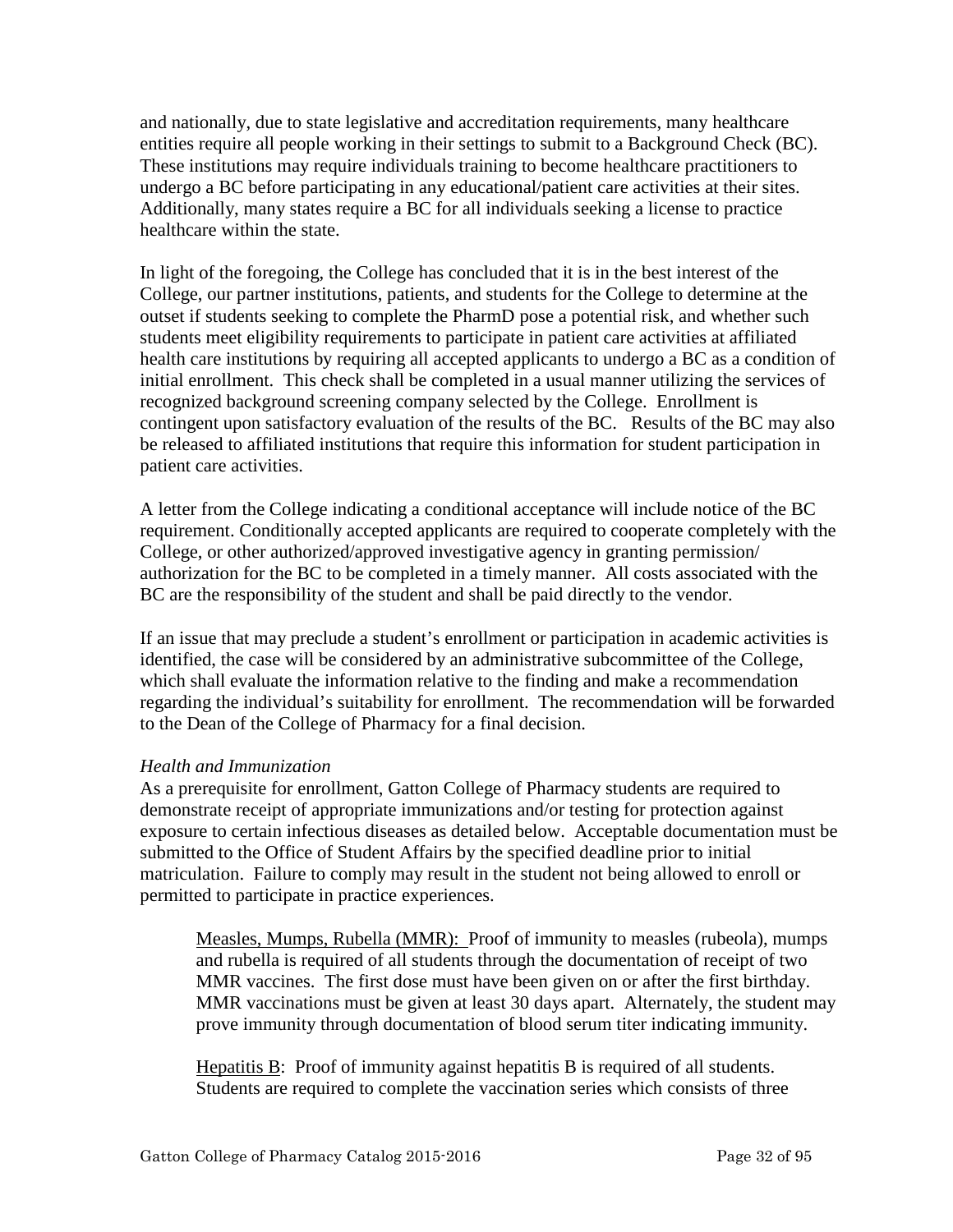<span id="page-32-0"></span>injections given at recommended intervals. Additionally, students are required to obtain a blood serum titer test that demonstrates the student has developed an adequate level of antibody protection to indicate immunity. The titer should be received 1-2 months after completing the series of three injections.

If the hepatitis B titer is negative following completion of the initial series of three injections, the student will be required to repeat the series and have a repeat titer drawn. If the titer remains negative, the student will be required to receive appropriate clinical consultation.

Tetanus-Diphtheria: A current tetanus-diphtheria booster is required for all students. Students must provide documentation of receipt of a booster vaccine within 10 years of their expected graduation date. Effective October 2005, the CDC recommends administration of the TDAP in place of Td to promote protection against pertussis. Varicella (chickenpox): Consistent with state law, students must demonstrate immunity to varicella through documentation of receipt of the varicella vaccination series or documentation of a blood serum titer indicating immunity.

Tuberculin (TB) Screening: Annual TB screenings are required while the student remains enrolled. The first screening should occur no earlier than June 1 of the year prior to initial enrollment in the College. If a student receives a positive test or has a history of testing positive, he or she will be required to provide documentation of a chest x-ray and the results thereof, including the recommendation and outcome regarding any therapy.

Acceptable Documentation: All documentation submitted in response to the above requirements must include the date of each immunization and/or titer as well as the results of the titer. Acceptable documentation may include a statement or progress notes from a healthcare provider; copy of immunization record; or copy of laboratory reports, as appropriate.

Acknowledgment of Information about Infectious Diseases: In accordance with legislation of the General Assembly, all students, upon initial enrollment in a postsecondary education institution, shall be informed of the risk factors and dangers of certain infectious diseases. Students are required to complete and sign a form that includes detailed information about hepatitis B (HBV) and meningococcal meningitis.

# *Transcripts*

Entering students are required to submit an official transcript from ALL colleges or universities attended to the Admissions and Records Office directly from the institution. Transcripts marked issued to student will not be accepted without expressly given permission. Transcripts for courses in which the student is enrolled during the summer prior to matriculation should be sent after the summer grade and/or degree is posted.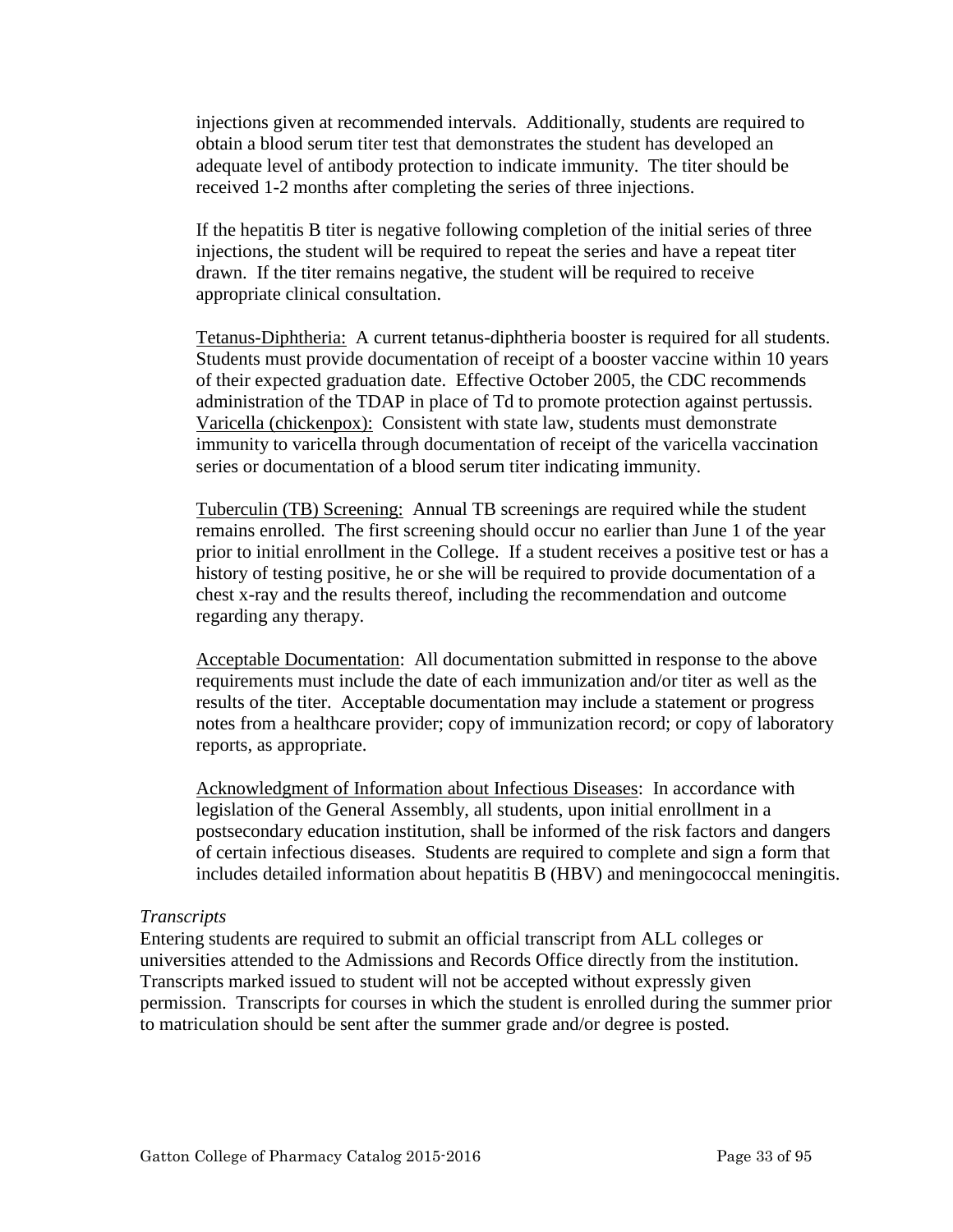# <span id="page-33-0"></span>*Basic Life Support Certification*

The Gatton College of Pharmacy requires that all student pharmacists be certified has having completed an approved basic life support (BLS) training program. Students are required to maintain certification throughout their entire pharmacy education program. All trainings are at the expense of the individual student. Documentation must be submitted to the Office of Student Affairs by the specified deadline prior to initial matriculation.

# **Insurance Requirements**

#### *Professional Liability Insurance*

All PharmD students are required to carry professional liability insurance. Low cost coverage specifically designed for pharmacy students is available through Pharmacists Mutual Insurance Company. The premium is charged to the student's account upon registration.

#### *Medical Insurance*

Bill Gatton College of Pharmacy requires all students to carry and maintain health insurance while enrolled. Students annually must provide proof of insurance.

# **Required Trainings**

#### *Immunization Certification*

Students will be required to complete the American Pharmacists Association (APhA) Immunization Certification training during the first month of the first professional year. Training will be scheduled as part of the Introductory Pharmacy Practice Experience (IPPE). This certification consists of a self-study exam, a didactic lecture, a final exam and a practicum. This certification will be at the expense of the individual student. The certification will be active as long as the individual maintains active BLS certification.

# *Occupational Safety and Hazard Administration Certification*

Students will be required to complete an online occupational safety and health (OSHA) training to prepare them for participation in PPEs. The training is completed via an independent study program and must be completed before a student will be allowed to begin his/her introductory PPE. Annual training is required.

#### *Sexual Harassment Training*

Consistent with the university's mission and vision, the Gatton College of Pharmacy is committed to treating people with dignity and respect. This ideal involves all employees and students as we strive to work together in an atmosphere conducive to building relationships on honesty, integrity, and trust. Towards this end, student pharmacists will be required to complete training in Preventing Sexual Harassment upon initial enrollment in the College. The training is complete online as a self-study program. Students are required to submit a copy of the certificate of completion to the Office of Student Affairs.

# **Computer Requirements**

All students are required to have a personal laptop computer appropriately configured to be compatible with university and college physical facilities, and Desire2Learn (D2L) on the web. D2L is a web-based teaching and learning tool utilized by the faculty for course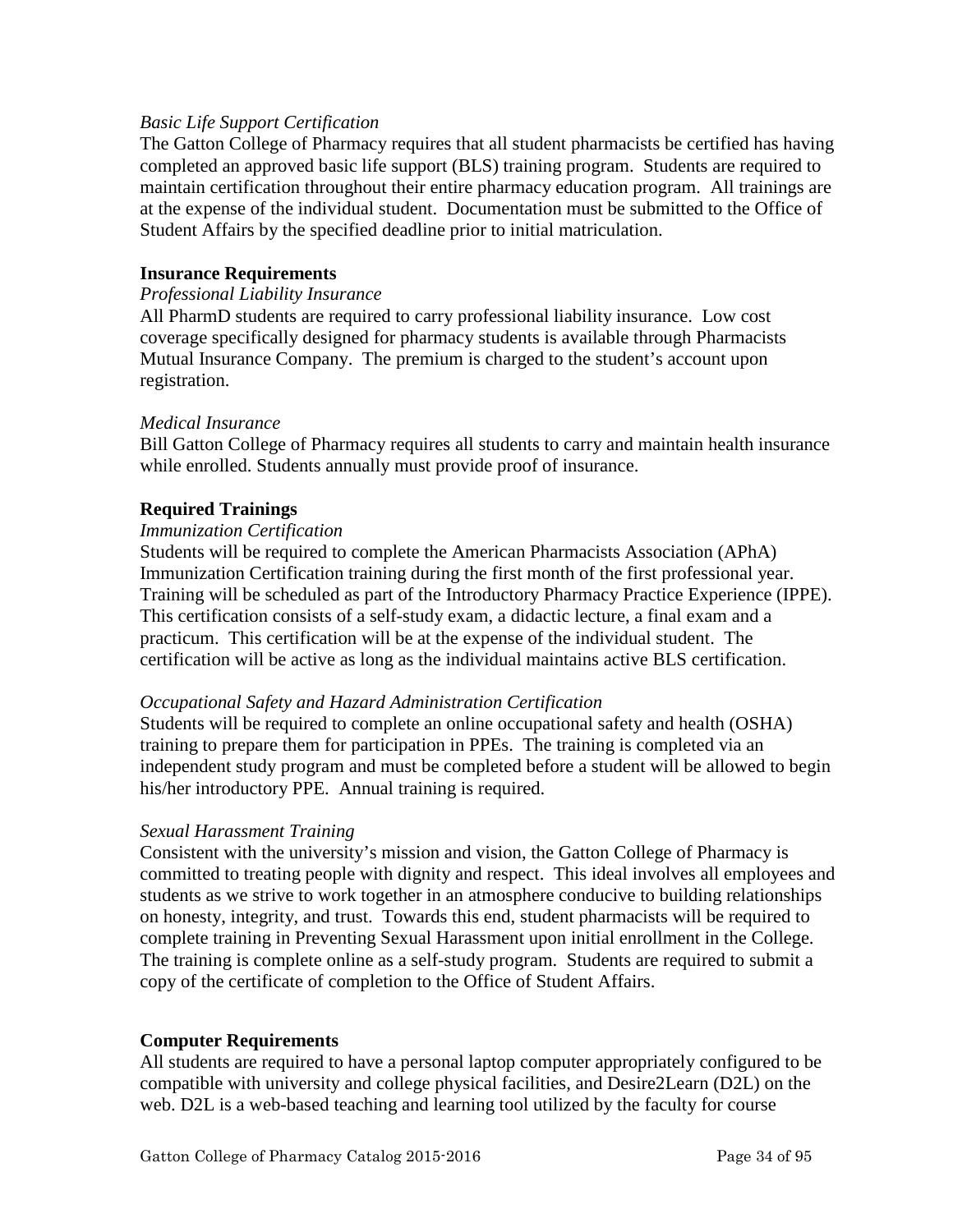delivery. Laptop computers are necessary for: retrieving course materials, including syllabi and handouts; retrieving primary literature and conducting internet searches; taking notes in class, if permitted by the instructor; taking in-class exams and quizzes as required; and other projects and writing assignments. The large classrooms have wired internet access; other areas in the College of Pharmacy have wireless access to the ETSU network.

Students are expected to provide their own printing hardware and supplies. Other devices may suffice for many tasks, but the student is responsible for having functional and personal equipment for any in class quiz, exam, or exercise. Recommended minimum computer specifications can be found on the web at www.etsu.edu/pharmacy.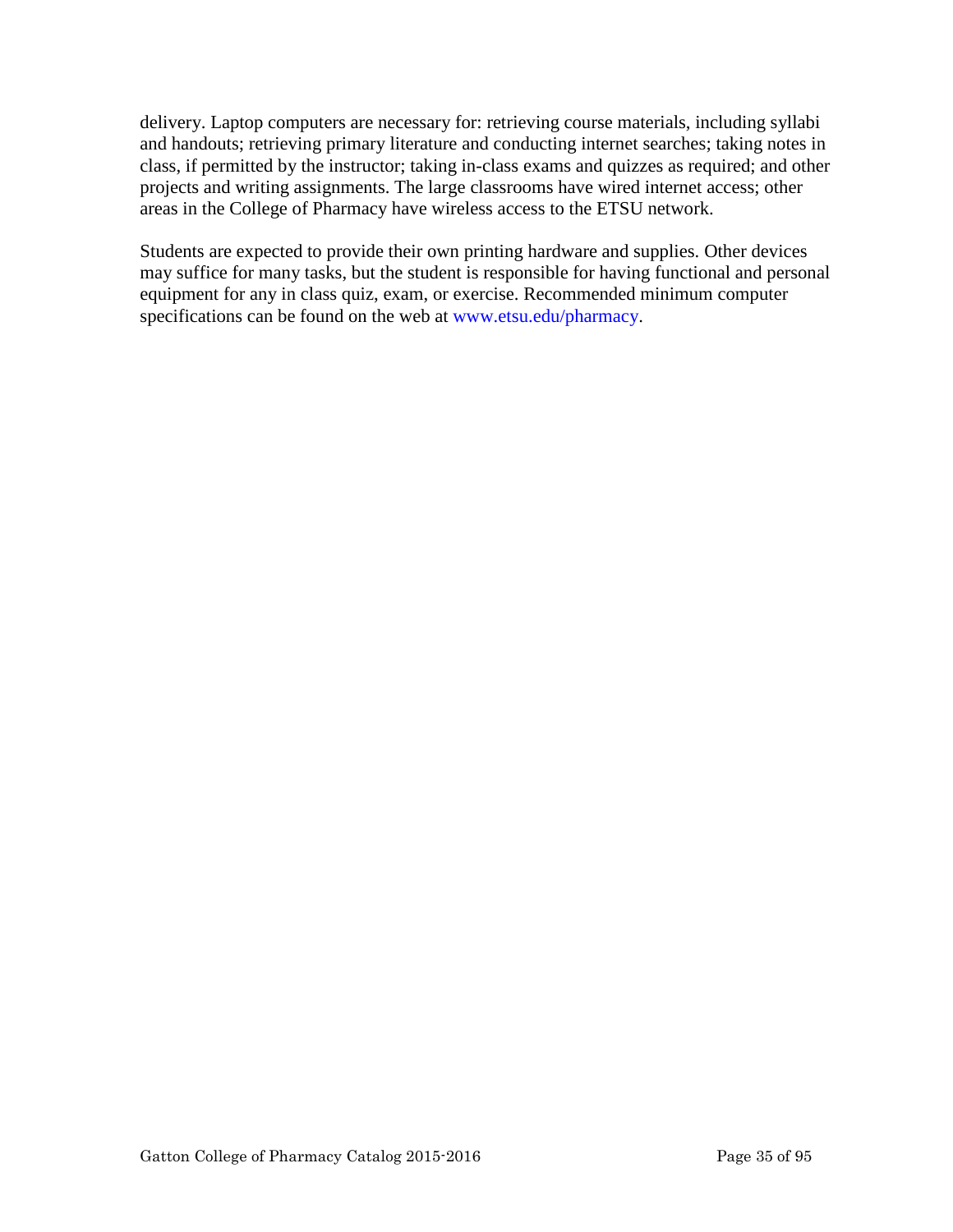# **EXPENSES AND FINANCIAL AID**

# <span id="page-35-0"></span>**Annual Cost of Attendance**

(First-year costs based on 9 months; budgets for all years can be found on the web at [http://www.etsu.edu/pharmacy/administration/financial\\_aid/4yr\\_budget.php\)](http://www.etsu.edu/pharmacy/administration/financial_aid/4yr_budget.php)

| Tuition and Fees <sup>1</sup>                                                | \$35,450 |
|------------------------------------------------------------------------------|----------|
| Tuition <sup>2</sup>                                                         | 34,018   |
| <b>Student Fees</b>                                                          | 1,414    |
| Liability Insurance                                                          | 18       |
| <b>Indirect Costs</b>                                                        | \$10,136 |
| Health Insurance (estimated)                                                 | 2,136    |
| Books and Supplies (P1 year; subsequent years less)                          | 1,290    |
| <b>Transportation</b>                                                        | 4,190    |
| Miscellaneous                                                                | 2,520    |
| <b>Room and Board</b>                                                        | \$10,864 |
| Housing                                                                      | 5,766    |
| Living Expenses                                                              | 5,098    |
| <b>Estimated Federal Loan Fees</b>                                           | \$1,200  |
| <b>Total Base Budget (P1 year)</b>                                           | \$57,650 |
| <sup>1</sup> Tuition and fees are set annually by Tennessee Board of Regents |          |
| <sup>2</sup> Tuition is the same regardless of residency                     |          |

# **Financial Aid**

Pharmacy students are served by the College's Financial Aid Office. The office makes every effort to assist pharmacy students in securing the financial resources to attend the College. Financial aid is awarded on the basis of demonstrated need, which is the annual cost of attendance less the expected family contribution as calculated by the federal government from information provided on the Free Application for Federal Student Aid (FAFSA).

Financial aid available to student pharmacists consists of federally sponsored programs and limited scholarships. Students may only borrow up to the cost of attendance (tuition, fees, living expenses, transportation, and personal and miscellaneous expenses). Student budgets are based on the expected educational expenses of the student; as such, it is increased only under extenuating circumstances.

In order to apply for any of the federal aid programs, a student must submit a FAFSA and indicate the Gatton College of Pharmacy as the college he or she plans to attend (Federal School Code E01254). Students eligible for the Tennessee Educational Lottery Scholarships should submit the FAFSA no later than April 1 of each year in order to ensure consideration for receipt of the lottery scholarship. The FAFSA may be completed online at [http://www.fafsa.ed.gov/.](http://www.fafsa.ed.gov/)

When completing the FAFSA, first-year student pharmacists will answer questions about their student status differently depending upon how many semester credit hours they will have earned prior to beginning the PharmD program (see table below). Student pharmacists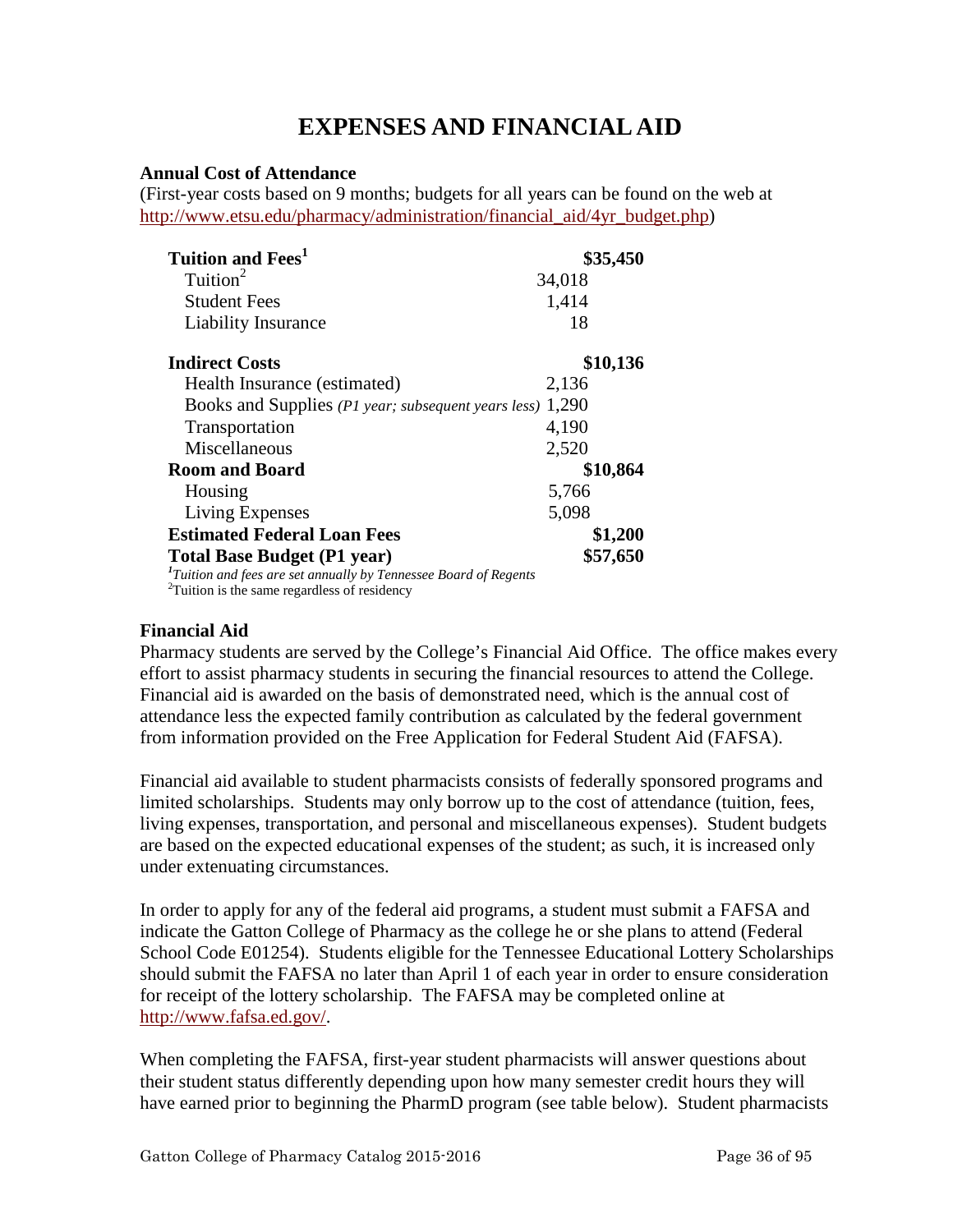who have earned less than 72 undergraduate semester credit hours will be considered undergraduates for the entire academic year for financial aid purposes. All other students will be considered professional students. Students who are considered professional students are no longer eligible for federal and state grants (e.g., Pell grant); however, students categorized as such are eligible for higher annual and aggregate loan amounts under the federal student loan program. Additionally, the professional classification allows students to be considered "independent" from their parents for most federal aid programs thus eliminating the requirement to report parental income on the FAFSA.

|                                                                                  | <b>Less than 72 hours</b><br>completed | 72 hours or more<br>completed<br>Graduate or professional degree |  |  |
|----------------------------------------------------------------------------------|----------------------------------------|------------------------------------------------------------------|--|--|
| What degree or certificate will you be<br>working on during the 2015 -2016 year? | 1 <sup>st</sup> Bachelor's degree      |                                                                  |  |  |
| What will be your grade level when you<br>begin the $2015 - 2016$ year?          | $3rd$ year/Junior                      | $1st$ year graduate/professional                                 |  |  |
| Will you have your first bachelor's<br>degree before July 1, 2016?               | No                                     | Answer accordingly                                               |  |  |

The federal government has the authority of selecting students for verification of information on the FAFSA. If selected, a student must submit a signed copy of the base year income tax form, W-2 form and the verification worksheet to the Office of Financial Aid.

Questions regarding financial aid for student pharmacists should be directed to College of Pharmacy Office of Financial Aid which may be reached by email (copfa@etsu.edu), phone (423-439-6238) or in person (VA Building 7, Room 214).

#### **Satisfactory Academic Progress for Financial Aid**

Students are required to maintain satisfactory progress toward their degree in order to be eligible for federal financial aid programs. The Gatton College of Pharmacy's Policy of Satisfactory Academic Progress requires students to meet both a qualitative and a quantitative standard. All students must complete the curriculum of each year and receive a grade of "C" or better in all required courses before advancing to the next professional year of study or graduating. Students must complete all didactic requirements within five academic years. This time limit may be extended for interruption by military service where enrollment is resumed immediately upon release from service.

The Academic Progression Committee (APC) makes the determination for Satisfactory Academic Progress. The committee is responsible for reviewing the progress of students at the end of each semester. Continued enrollment, remedial work and/or repeat of one or more courses, must be approved by the APC; such approval implies the student is making satisfactory academic progress. Therefore, the continued enrollment as a student serves as indication the student is maintaining satisfactory academic progress. Financial Aid is notified of significant actions of the APC for monitoring purposes to ensure compliance with Title IV regulations.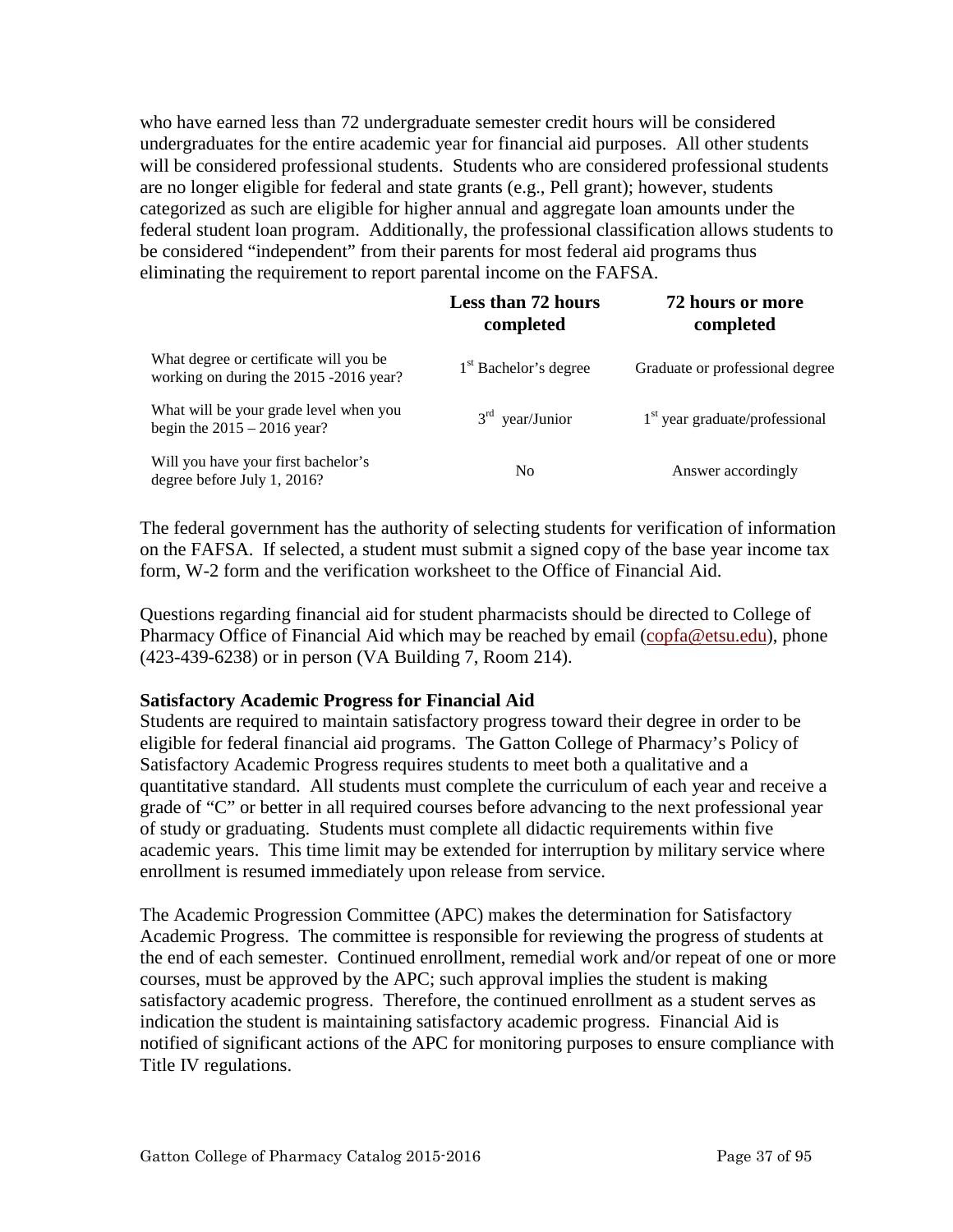#### **Grants, Scholarships, and Awards**

The Gatton College of Pharmacy continues to explore the creation of grants, scholarships and awards. The most current information is maintained by the Office of Financial Aid and is available on the web at [www.etsu.edu/pharmacy.](http://www.etsupharmacy.com/)

#### **Veterans Education Benefits**

The College of Pharmacy is approved for the training of veterans and other eligible persons under education benefit programs of the U.S. Department of Veterans Affairs (USDVA). The University Veterans' Affairs Office, which coordinates the delivery of military-related educational benefits of the USDVA to eligible service members, veterans, and certain disabled veterans dependents, can provide information and application assistance to student pharmacists who might be eligible for receipt of such assistance. Veterans Affairs is located in 101A Burgin E. Dossett Hall (administration building) on the main campus and can be contacted at 423.439.6819 or va@etsu.edu.

Primary entitlement programs administered by the Veterans Affairs office are:

- Montgomery GI Bill Active Duty (MGIB-AD) Educational Assistance Program [Authority: Chapter 30, Title 38 *United States Code (USC)*];
- Vocational Rehabilitation & Employment (VR&E) Program [Authority: Chapter 31, Title 38 *USC*];
- Reserve Educational Assistance Program (REAP) [Authority: Chapter 1607, Title 10 *USC*];
- Montgomery GI Bill Selected Reserve (MGIB-SR) Educational Assistance Program [Authority: Chapter 1606, Title 10 *USC*];
- Survivors' & Dependents' Educational Assistance (DEA) Program [Authority: Chapter 35, Title 38 *USC*];
- Veterans' Work-Study Allowance Program [Authority: Chapters 30, 31, 35 of Title 38 & Chapters 1606 & 1607 of Title 10 *USC*];
- Veterans' Tuition & Fee Deferment Program [Authority: § 49-7-104] *Tennessee Code Annotated (TCA)*]

Information on the above federal programs, except VR&E and state programs, may be found at www.gibill.va.gov. VR&E information can be found at [www.vba.va.gov/bln/vre/.](http://www.vba.va.gov/bln/vre/)

## **Tuition and Payment**

Students are required to make arrangements for payment of all university fees by the start of classes each semester. A student's registration is not completed until the university receives payment for the current amount due the university. Students who have loans, grants, scholarships, state or federal vocational rehabilitation, or any other type of financial aid covering all fees will have these funds applied to their student fees; all others should make payment through the Bursar's Office by cash, check or credit card. If payment is made with a check that is not honored (acknowledged bank errors withstanding), a late fee will be charged when the student redeems the unpaid check. If the unpaid check is not redeemed within 10 days of return, the student may be unenrolled.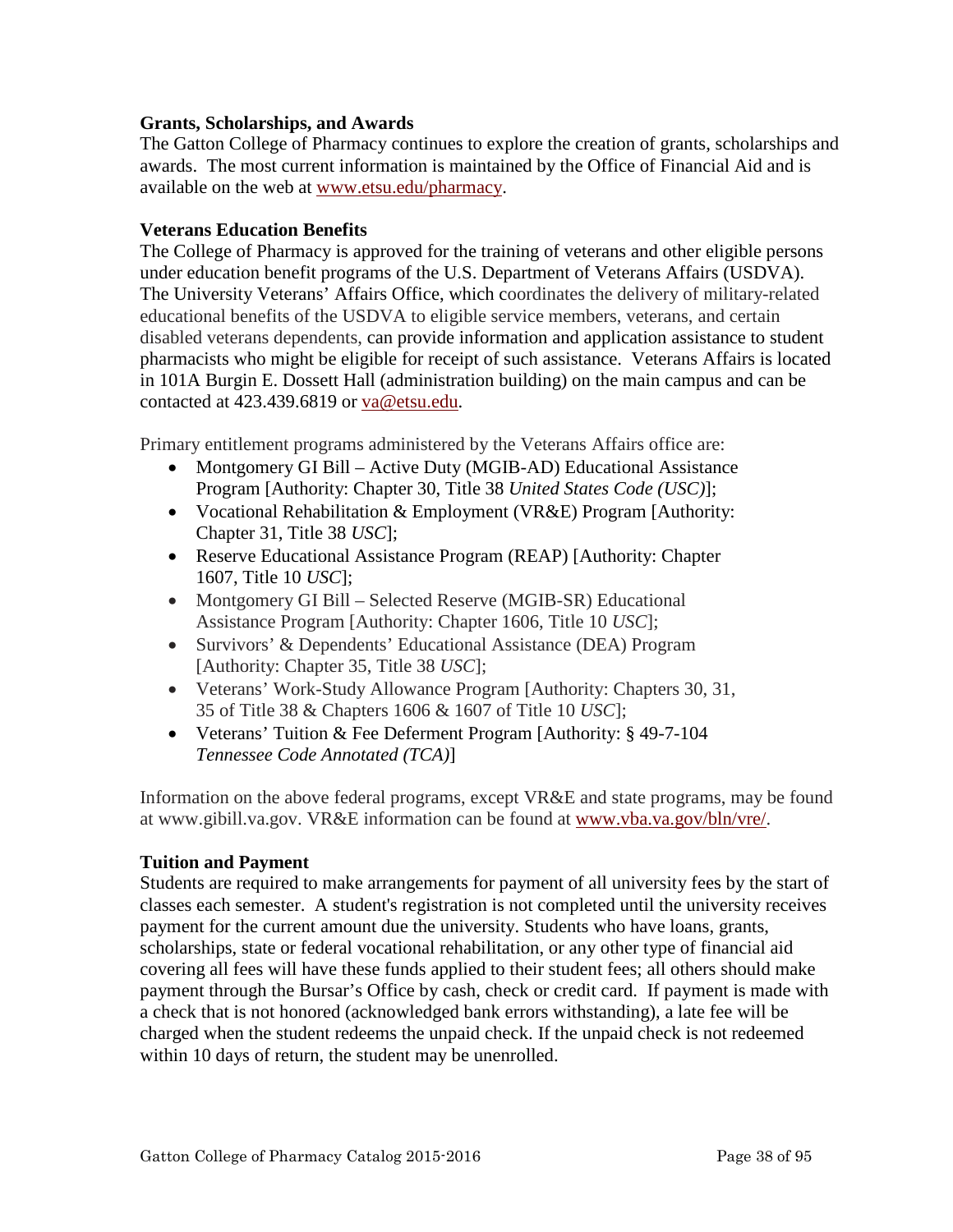Students in the Doctor of Pharmacy program at the Gatton College of Pharmacy attend on a full-time degree-seeking status and as such pay the prevailing tuition and fees as established by the College for the current academic year. In rare situations in which a student may be enrolled as a part-time student (less than 12 credit hours) due to failure to meet normal academic progression standards or some unforeseen circumstance, tuition will be charged at pro-rated amount.

The Bursar's Office does not send bills to students for their [tuition and fees.](http://www.etsu.edu/comptrol/bursar_tuition_and_fees.htm) The university has taken this step in order to increase operating efficiencies by making full use of available technology. The best way for students to know their current financial obligation for the term is by viewing their account through [GoldLink.](https://goldlink.etsu.edu/ahomepg.htm) Students who need a printed copy of their account statement may print a statement from [GoldLink.](https://goldlink.etsu.edu/ahomepg.htm)

Students may not re-enroll, graduate, or receive a transcript of their records until all indebtedness to the university is settled.

## **Tuition Refund Policy**

Refunds for maintenance fees, tuition, and debt service fees are determined as follows.

*Change of a student's status which may permit a refund* 

- Change in schedule which results in reclassification from full-time to part-time status;
- Change in a part-time student's schedule which results in a class load of fewer hours.

*Situations which may permit a refund* 

- Dropping a course or courses;
- Withdrawing from the institution;
- Cancellation of a class by the institution;
- Death of the student.

## *Refund Procedures*

The refund amount for students not receiving Title IV aid and for those students who are not first-time students receiving Title IV aid is based upon the stated policy listed below.

- Refunds are defined as the portion of maintenance and/or tuition and university housing charges due as a rebate when a student withdraws or is expelled from the university. The amount of the refund is determined according to the schedule below.
- For first-, second-, and third-year students, 75 percent of maintenance and other required fees will be refunded for drops or withdrawals within 14 calendar days beginning with and including the first official day of classes or within a proportioned period for short-term courses. Twenty-five percent of maintenance and other required fees will be refunded following the 14th calendar day through the expiration of one-fourth of the time covered by the term. No refund will be made thereafter. These refund procedures are also applicable to dormitory rent. For fourth-year students, refunds will be based on the portion of pharmacy practice experiences completed during each semester.
- One hundred percent of fees will be refunded for classes canceled by the institution and for drops or withdrawals prior to the first day of classes for the regular academic terms. One hundred percent of fees will be refunded in case of student's death.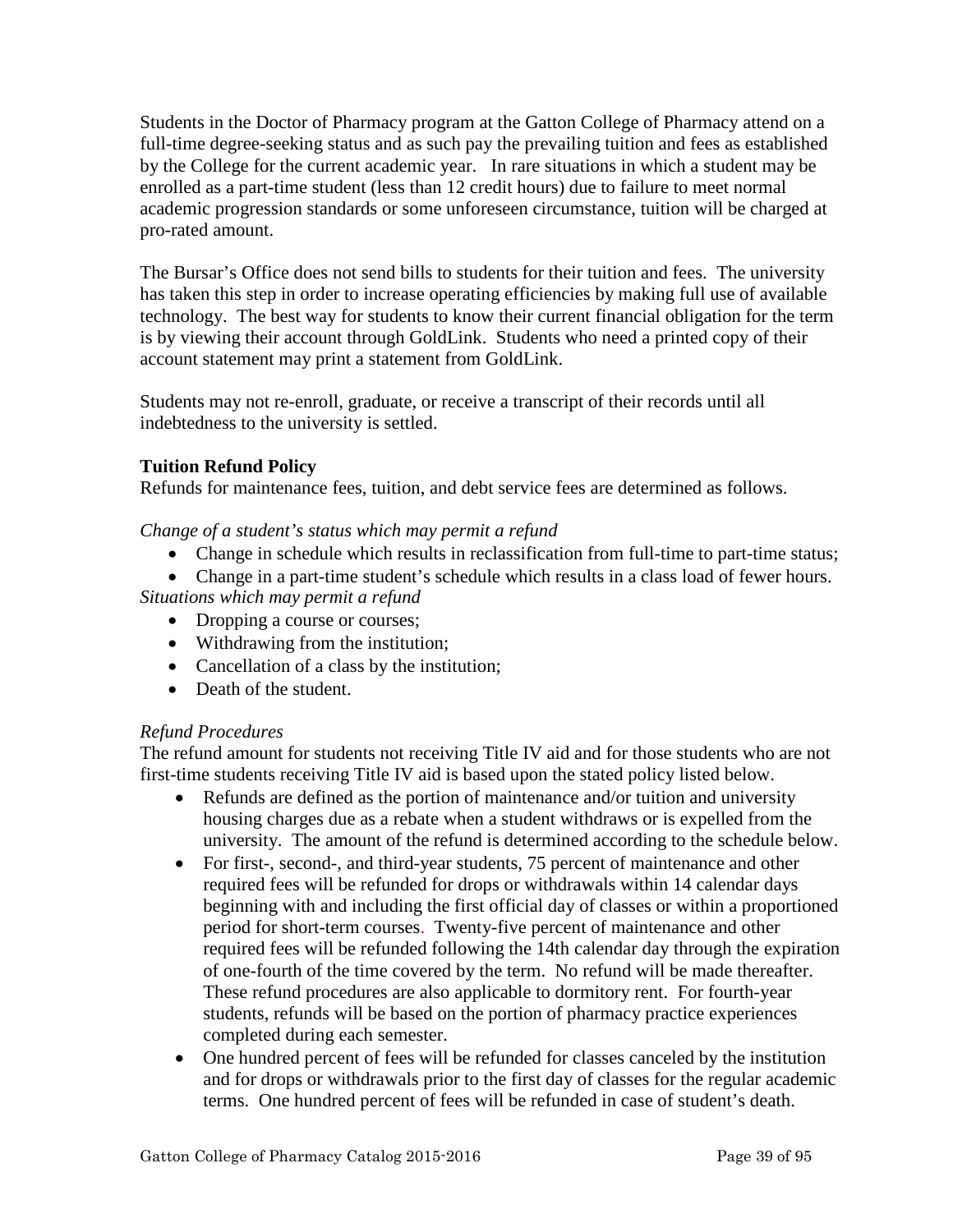#### *Return of Title IV Federal Student Aid*

This requirement applies to the student ONLY if the student receives federal student aid, AND the student withdraws prior to completing 60 percent of the period for which the aid was provided.

- The federal law requires federal aid recipients to "earn" the aid they receive by staying enrolled in college. Students who withdraw prior to completing 60 percent of the semester for which they received federal student aid may be required to return some or all of the aid they were awarded.
- The law assumes that the student used the Title IV student aid to pay his/her institutional charges–tuition, fees, dorm room, and board; thus, if the student withdraws prior to completing 60 percent of the semester for which aid was awarded, a pro-rata amount of that aid must be returned to the federal government.
- The university will restore to the appropriate federal fund source a proportional share of the institutional charges that the student paid. In general, the effect of the "return of Title IV aid" by the institution will be to reduce the student's outstanding loan balance. If the amount returned by the university is not enough to repay the entire "unearned" amount of student aid according to the length of enrollment, the student will be required to return portions of the federal student aid received to pay noninstitutional charges.
- Amounts that must be returned to federal aid sources (whether by the university or by the student) will first be applied to federal loans. With respect to any amount the student owes after the university has returned its share, the student will be permitted to repay loans based on the original terms of the loan agreement. In the case of "unearned" portions of federal grants or scholarships, the student will be expected to pay 50 percent of the "unearned" portion immediately.
- Any refund due to the student from the University for payment to cover institutional charges will first be applied to obligations to return "unearned" aid. Thus, portions of institutional refunds may be applied on the student's behalf to outstanding Stafford or Perkins loans or to the federal portions of grants or scholarships and not actually refunded to the student. (This policy is based on 34 CFR, Section 668.22 of Title IV of the Higher Education Act of 1965, as amended.)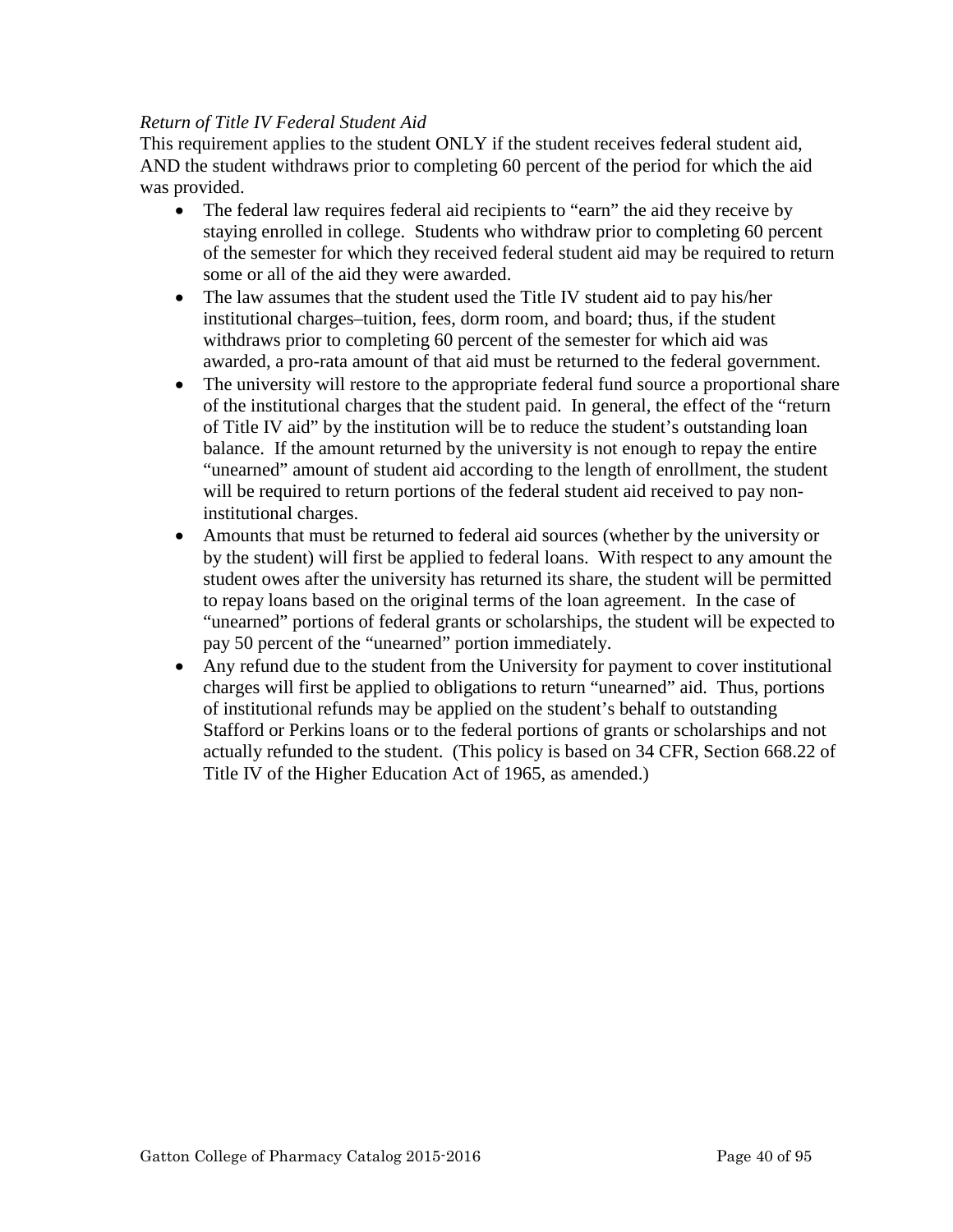# **ACADEMIC POLICIES**

#### **Office of Academic Affairs**

The Office of Academic Affairs is responsible for all academic aspects of the PharmD program. This includes curriculum issues, notification of students achieving Dean's List, compilation, distribution and oversight of the class and examination schedule, and implementation of recommendations from the Academic Progression Committee. The office is located in Room 204, Building 7 on the J.H. Quillen Veterans Affairs Medical Center campus (VA). Students can also reach the office by calling 423-439-6334.

#### **Academic Performance**

Students are required to pass all courses applicable towards the PharmD degree with a minimum grade of "C" during each semester of enrollment. Students failing to meet this standard shall be subject to the action of the Academic Progression Committee (APC).

#### **Registration for Classes**

Students enrolled in the Gatton College of Pharmacy are registered for a pre-determined set of courses each semester during the didactic years (P1-P3) of the curriculum by the Admissions and Records Office. Elective options exist within the P2 and P3 year. Courses during the didactic portion of the curriculum are offered once a year, and latitude within the curriculum is not allowed (i.e., reduced class schedule, or withdrawing from a semester) except in cases of extenuating circumstances and with approval. Students have the opportunity to request specific practice experiences during the Advanced Pharmacy Practice Experience year (P4) according to location and scheduling preferences.

#### **Grading System**

The College of Pharmacy utilizes a standard letter grading system of A, B, C, D and F. Faculty for an individual course may elect to augment the grading system through use of the plus/minus system; however, the grades of C-, D+, and D- are not used. The method by which letter grades are assigned is determined by the course coordinator for each course and is included in the course syllabus. Once the method for assigning letter grades is in place for a course during a given semester, it cannot be made more stringent; however, the grading scale can be altered provided the scale is not made more difficult. Grades of D and F are not considered passing grades and require that a student receiving such grades remediate the course (see Academic Progression policy for definition of remediation).

The GPA is the weighted average of quality points earned relative to the number of credit hours attempted on a 4.000 scale. To calculate a GPA, the point value of the grade received in a course (see below) is multiplied by the number of credit hours the course is worth to determine the quality points for a course. The sum of quality points earned is then divided by the sum of credit hours attempted.

Letter grade point-values are as follows.

| A 4.000          | $B+ 3.300$     | $C_{+}$ 2.300 | $D = 1.000$ |  |
|------------------|----------------|---------------|-------------|--|
| A- 3.700 B 3.000 | <b>C</b> 2.000 |               | F 0.000     |  |
| $B+ 3.300$       | $B - 2.700$    |               |             |  |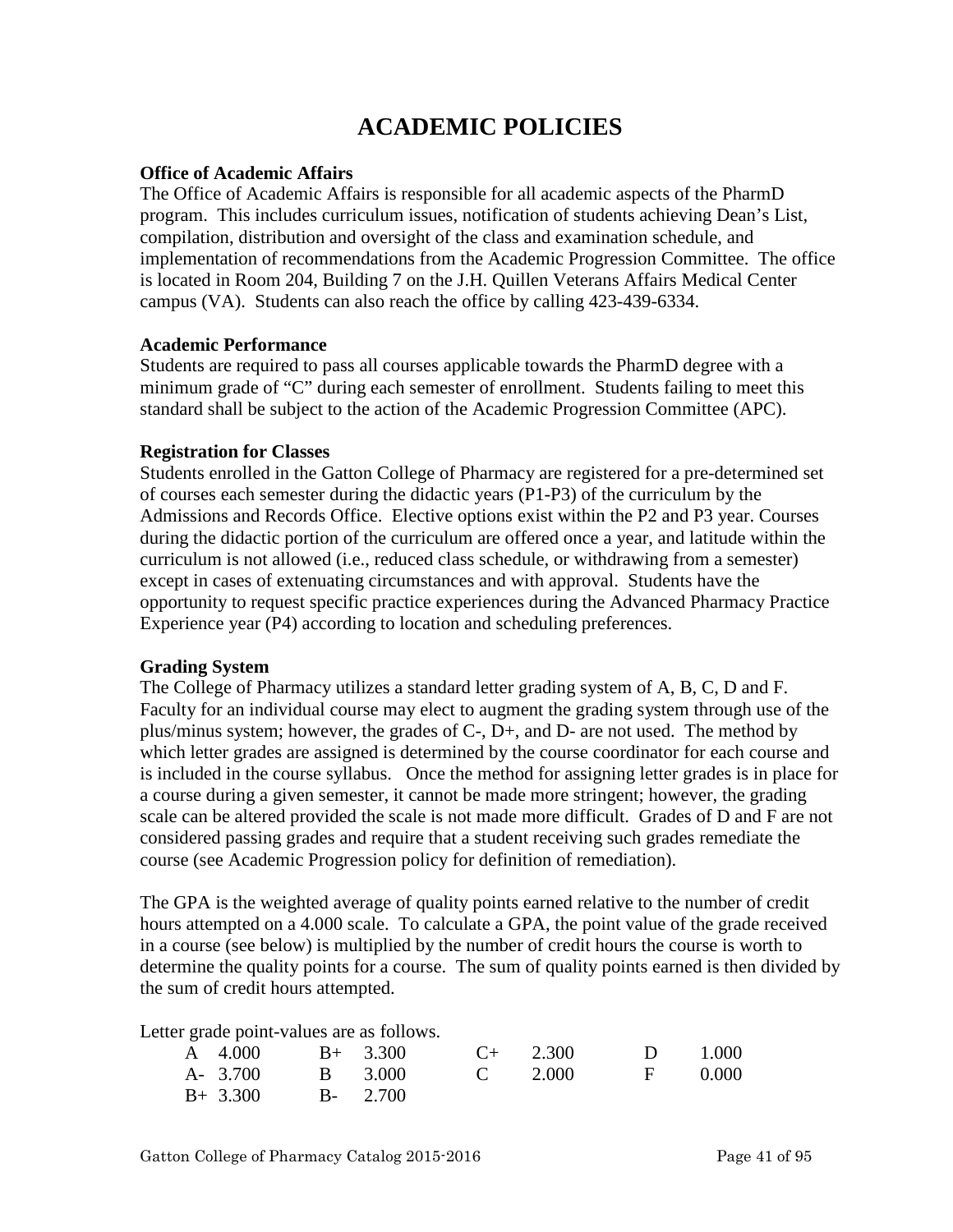The GPA is calculated utilizing grades received in all courses attempted. Class rank based upon GPA is determined at the end of each semester, and is used for internal purposes only.

Other grades utilized by the College of Pharmacy are P (pass), I (incomplete) and W (withdraw). A grade of I is a temporary grade that may be assigned in cases in which a student, for acceptable reasons, is unable to complete all the requirements of a course. A student must make arrangements to complete the course within twelve months or the grade of I automatically becomes an F. A grade of W is assigned in cases in which a student has been granted permission by the Office of Academic Affairs to withdraw from a course according to the following. A student approved to withdraw from a course up to one-quarter of the course's duration will receive no penalty (i.e., no record of enrollment). Approved withdrawals occurring after one-quarter of the course's duration will result in a grade of W. Grades of P, I, and W carry no quality points and have no bearing on the GPA.

Grading symbols of  $+$  and  $*$  are also utilized. A " $+$ " symbol indicates that a course continued beyond the current semester. An "\*" symbol indicates that additional work was required by a student to obtain the specified course grade.

Grading policies apply to elective courses taken outside of the College of Pharmacy.

#### **Grade Reports**

Grades are available to students online via *[GoldLink,](http://goldlink.etsu.edu/)* the University's student information system. Academic departments retain grade documentation for a period of one year. Student concerns regarding academic records will only be addressed within one academic year from the date when the grades in question were posted.

## **Academic Honors**

## *Dean's List*

The Academic Affairs office will publish an honor roll each semester (Dean's List), consisting of students who demonstrated academic excellence by achieving a 3.5 GPA or better (with no grade below a B-) while enrolled full-time in the Gatton College of Pharmacy with at least twelve hours taken for a letter grade. For each semester in which this is accomplished, the student will receive a letter of recognition signed by the Dean. The student's name may also be published in the College newsletter or other publications.

## *Graduation Honors*

The Gatton College of Pharmacy confers three academic distinctions at graduation which will appear on student diplomas:

*Summa Cum Laude* - students graduating with a pharmacy GPA of 3.900 to 4.000 *Magna Cum Laude* - students graduating with a pharmacy GPA of 3.750 to 3.899 *Cum Laude* - students graduating with a pharmacy GPA of 3.500 to 3.749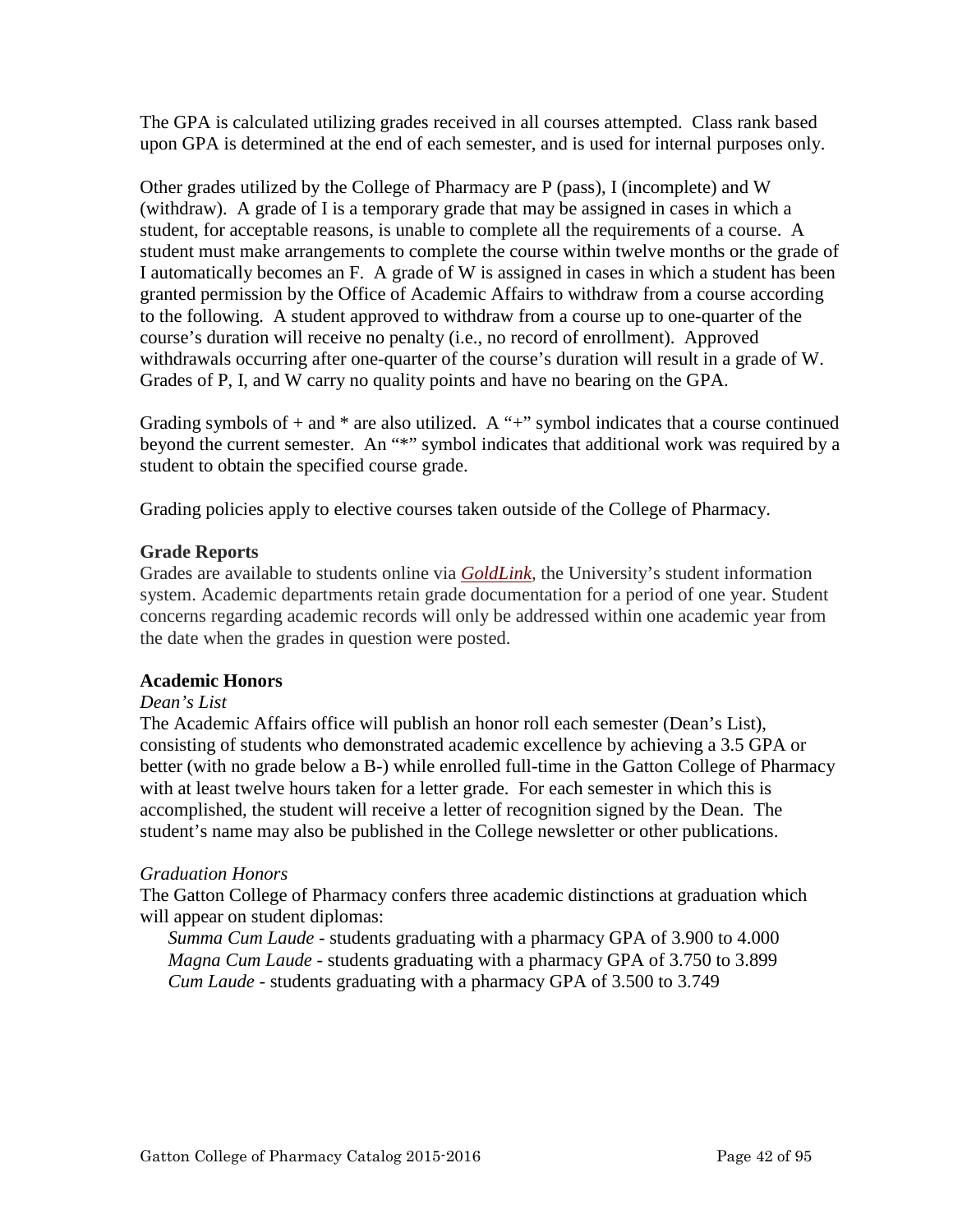#### **Grade Appeal Process**

The grade appeal process affords students the opportunity to pursue a formal course of action to dispute a final course grade. This process does not apply to erroneous grades that result from mistakes in transcription, data entry, simple calculations or other unintentional causes. Changes of erroneous grades are handled quickly and informally, without the need for a grade appeal.

A student may appeal a final course grade if the student has evidence that the grade was assigned in a malicious, capricious, or arbitrary manner. The following steps provide a guideline for the appeals process. All persons concerned with this process should adhere to the time schedule outlined herein. Note that the timeframe may be adjusted due to extenuating circumstances, such as university closings or holidays, at the discretion of College of Pharmacy administration.

The grade appeal process is outlined in Gatton College of Pharmacy Student Handbook, available online at [http://www.etsu.edu/pharmacy/current\\_students/handbook.php.](http://www.etsu.edu/pharmacy/current_students/handbook.php) Students wishing to appeal a grade must begin the process within 21 days of when the final course grade is reported to the registrar.

#### **Academic Progression Committee**

The Academic Progression Committee (APC), in consultation with the Office of Academic Affairs, is charged with monitoring students' performance during each semester and progress throughout the curriculum. The APC acts on behalf of the faculty as an advocate for student learning, faculty teaching and academic integrity. The committee serves to mediate and facilitate student remediation and retention issues, within the boundaries of academic standards. The emphasis is on learning, understanding and applying the material and skills that are taught throughout the curriculum. The APC becomes involved in academic issues when a student's academic performance falls below the level needed for the successful completion of one or more courses and makes decisions regarding student's retention and progression in the program. The APC Policy, including the composition and function of the APC, is detailed in the Gatton College of Pharmacy Student Handbook found on the web at [http://www.etsu.edu/pharmacy/current\\_students/handbook.php.](http://www.etsu.edu/pharmacy/current_students/handbook.php)

#### **Course Credit and Student Compensation Policy**

Students on pharmacy practice experiences may **not** be paid for their activities by the site to which they are assigned. This is an accreditation standard and **cannot** be waived. Students may receive housing, meal and travel allowances from the experiential site for off-campus educational experiences.

Students who work on research projects with faculty or in summer internship experiences with off-campus pharmaceutical companies, regulatory agencies or professional societies/associations, may receive either Independent Study course credit or payment for their work, **but not both**. Further information about the credit and compensation policy can be found in the Gatton College of Pharmacy Student Handbook found at [http://www.etsu.edu/pharmacy/current\\_students/handbook.php.](http://www.etsu.edu/pharmacy/current_students/handbook.php)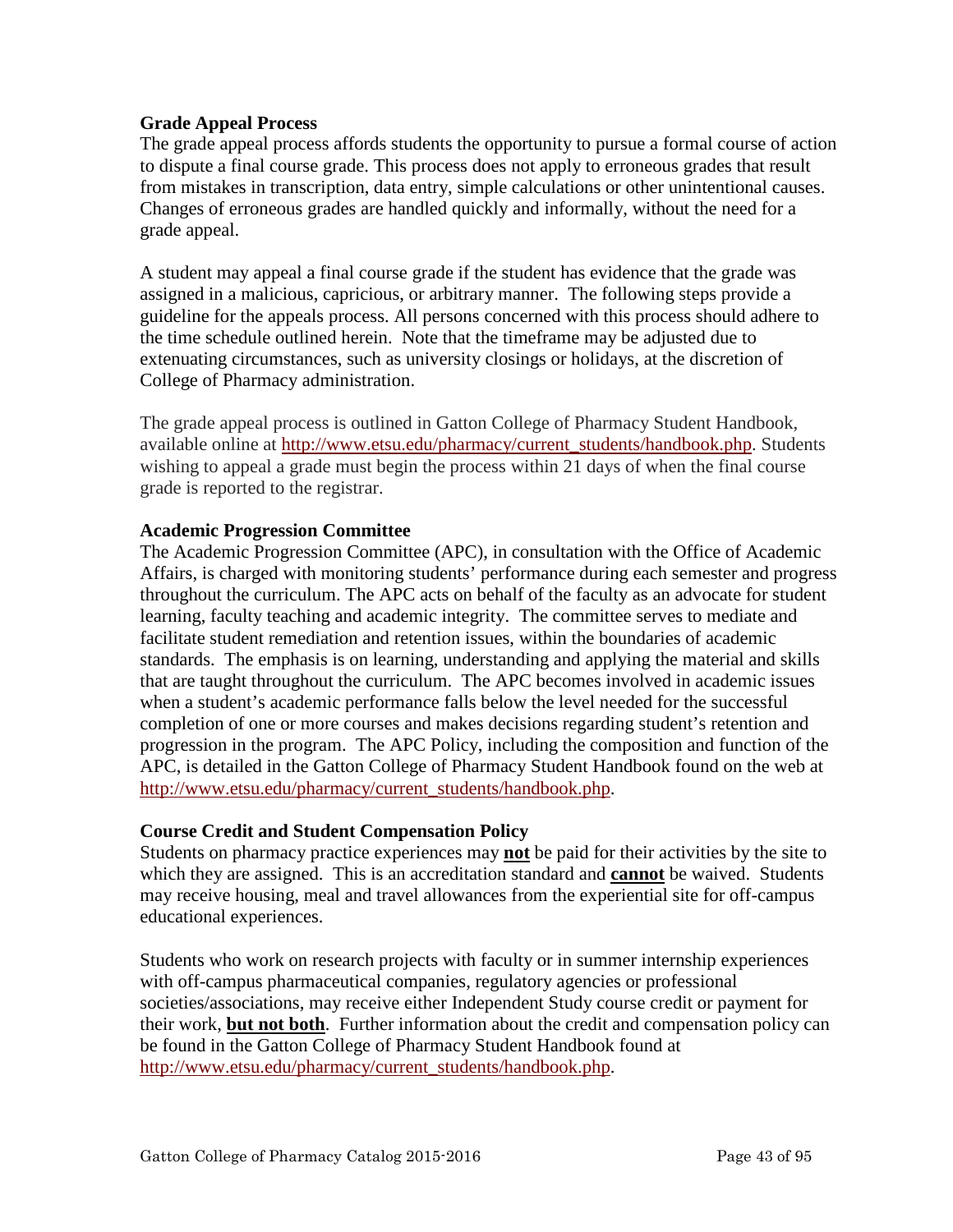# **STUDENT SERVICES AND RESOURCES**

#### **Office of Student Affairs**

The Office of Student Affairs coordinates a number of services for students, including academic advising, tutorial assistance, financial aid, and assistance with personal issues. The office also provides support for the College's student organizations and coordinates special events and programming for students. Information about pertinent services and programs is detailed below. Student Affairs is located in Room 212, Building 7 on the J.H. Quillen VA Medical Center and may be reached at 423-439-6338.

#### **Faculty Mentors**

Pharmacy students are assigned a faculty mentor upon matriculation. This individual serves as a student's primary academic advisor for the full four years unless a student requests a change in advisor. The role of the mentor is to serve as a resource. Mentors maintain an open door policy and exist to offer guidance in such matters as surviving in pharmacy school, geographic orientation, accessing resources to address personal issues and other issues as necessary. Ideally, the relationship will develop into one in which the student will seek out the advisor for advice and counsel. Students are encouraged to have regular contact with their mentor by e-mail, phone or in person.

#### **Tutors**

Students experiencing academic difficulty should first seek assistance from faculty; however, peer tutoring can be arranged to provide students with an additional source of assistance to facilitate learning and mastery of the academic material. Students who have excelled academically and who are identified by the course coordinators are encouraged to serve as peer tutors. These peer tutors work with their peers and underclassmen individually or in groups (when appropriate) on content and test preparation for a specified amount of time as agreed upon by the tutor and the student. Students seeking a tutor or students interested in becoming peer tutors should contact the Office of Student Affairs. If intensive help is required, students should contact the Office of Student Affairs which will assist in developing a support plan utilizing available university services.

#### **Library Resources**

The Charles C. Sherrod Library is the central university library in the heart of the main campus. This state-of-the-art facility is a great place to study and do research. Filled with natural light, it has comfortable seating, a 24-hour study room, lots of network connections, laptop computers for checkout to students, used paperbacks for leisure reading, and a friendly and helpful library staff to assist you. A medical library which serves the Division of Health Sciences is located in Building 4 on the VA campus. Students and faculty have full electronic access to journals and texts regardless of whether they are on-campus or off-site. The two libraries currently have over 10,800 full-text electronic titles of which nearly 4,000 are health-related. All electronic texts and journals are available from remote as well as oncampus sites.

The libraries share a single Online Public Access Catalog (OPAC) of library materials and databases. Holdings of the Johnson City Medical Center are included in the OPAC. There is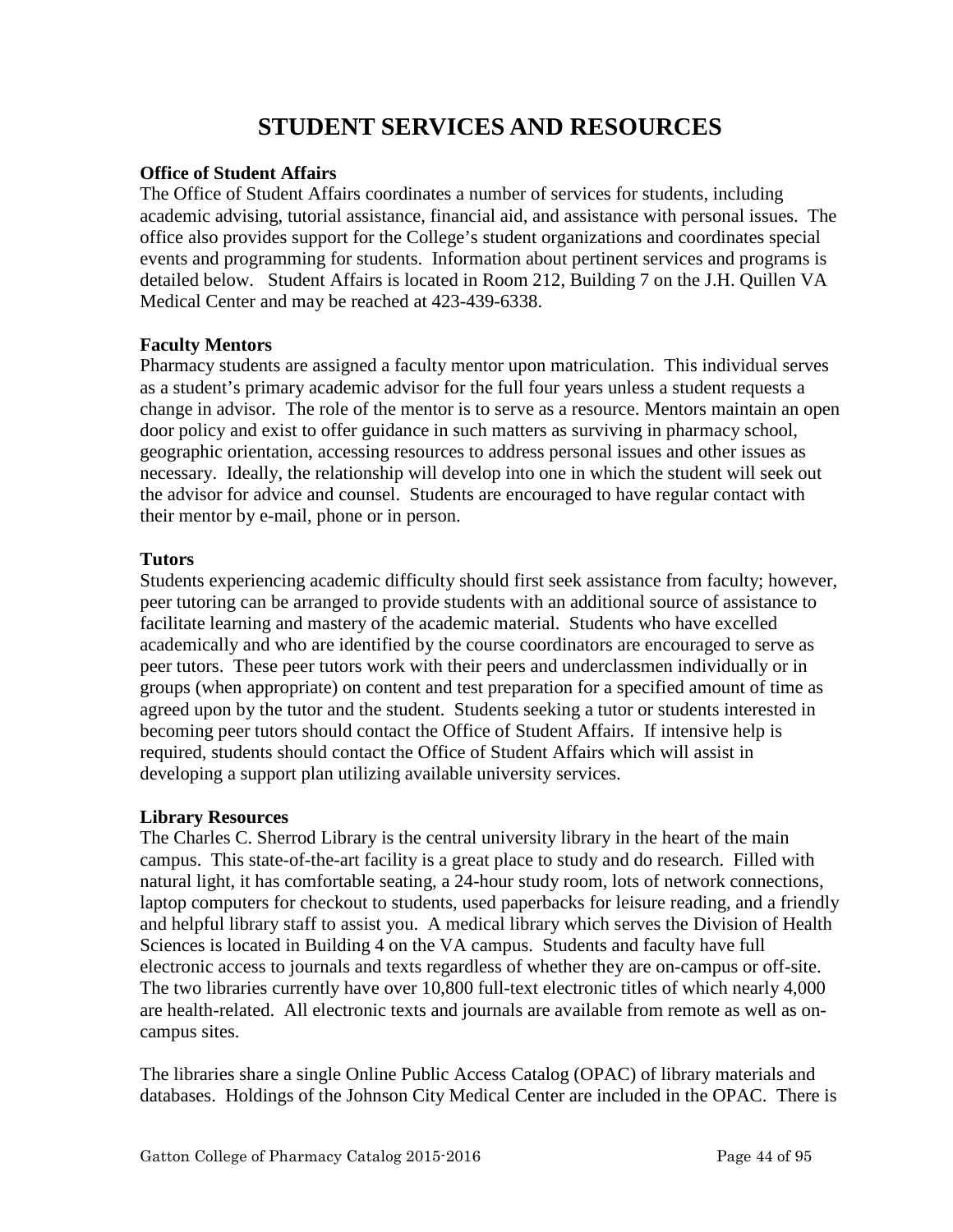an agreement through the Sherrod Library to share all library holdings and database subscriptions with all university-affiliated personnel. Anyone with an ETSU e-mail address may access this information through the Medical Library World Wide Web portal. The portal offers faculty, staff, and students the opportunity to personalize the Library web page for their own most efficient use. Users may contribute to the content of the page, which enable them to share useful web sites and other resources with their colleagues.

A consortium, which includes the Medical Library, Mountain States Health Alliance in Johnson City and the Wellmont Health Systems in Bristol/Kingsport, enables faculty, staff, and students of all three institutions to share MD Consult, a full-text peer-reviewed online database of textbooks and journals. The Medical Library is also a member of a state-wide resource-sharing group called TennShare. Members of the TennShare may access the following publications

- Science Direct, one of the world's largest providers of scientific, technical, and medical literature;
- Interscience, the John Wiley  $&$  Sons electronic database access to full-text journals;
- StatRefl, full-text medical and drug information for healthcare professionals available online, on CD-ROM and PDA; and
- Tennessee Electronic Library (TEL) that gives member libraries access to 16 electronic databases.

As a member of the Consortium of Southern Biomedical Libraries (CONBLS) the Medical Library provides and receives interlibrary loan services from member institutions at no charge. The Medical Library is a member of the National Library of Medicine's Regional Library System. This affiliation gives the users (both on campus and in remote locations) access to the Loansome Doc system to enable them to order articles from MEDLINE. ETSU is also a member of the OCLC Online Computer Library Center, Inc., through which the university has access to more than 49 million cataloging records created by libraries around the world.

Study rooms in the Medical Library are available for use during regular library hours.

# **ID Card and College of Pharmacy Name Badge**

All students admitted to the Gatton College of Pharmacy are expected to obtain an ETSU Student ID card and a Gatton College of Pharmacy ID name badge. Cards and badges are available during Orientation or any time after registering for classes. Lost, stolen, misplaced or abused cards may be replaced at the ID Services Office at a cost to the student of \$10. The ID Services Office is located on the 2nd level of the D.P. Culp Center (423-439-8316; office hours M-TH 8 a.m. - 7 p.m. and Friday 8 a.m. - 4:30 p.m.).

The ID card provides students with access to university facilities and services, and can be used to create a debit account called ID BUC\$ which may be used to pay for a variety of university services including many vending machines. The ID card is also used to access the College of Pharmacy building outside normal business hours. Students are expected to wear their College name badge at all times and are required to do so while at experiential education sites.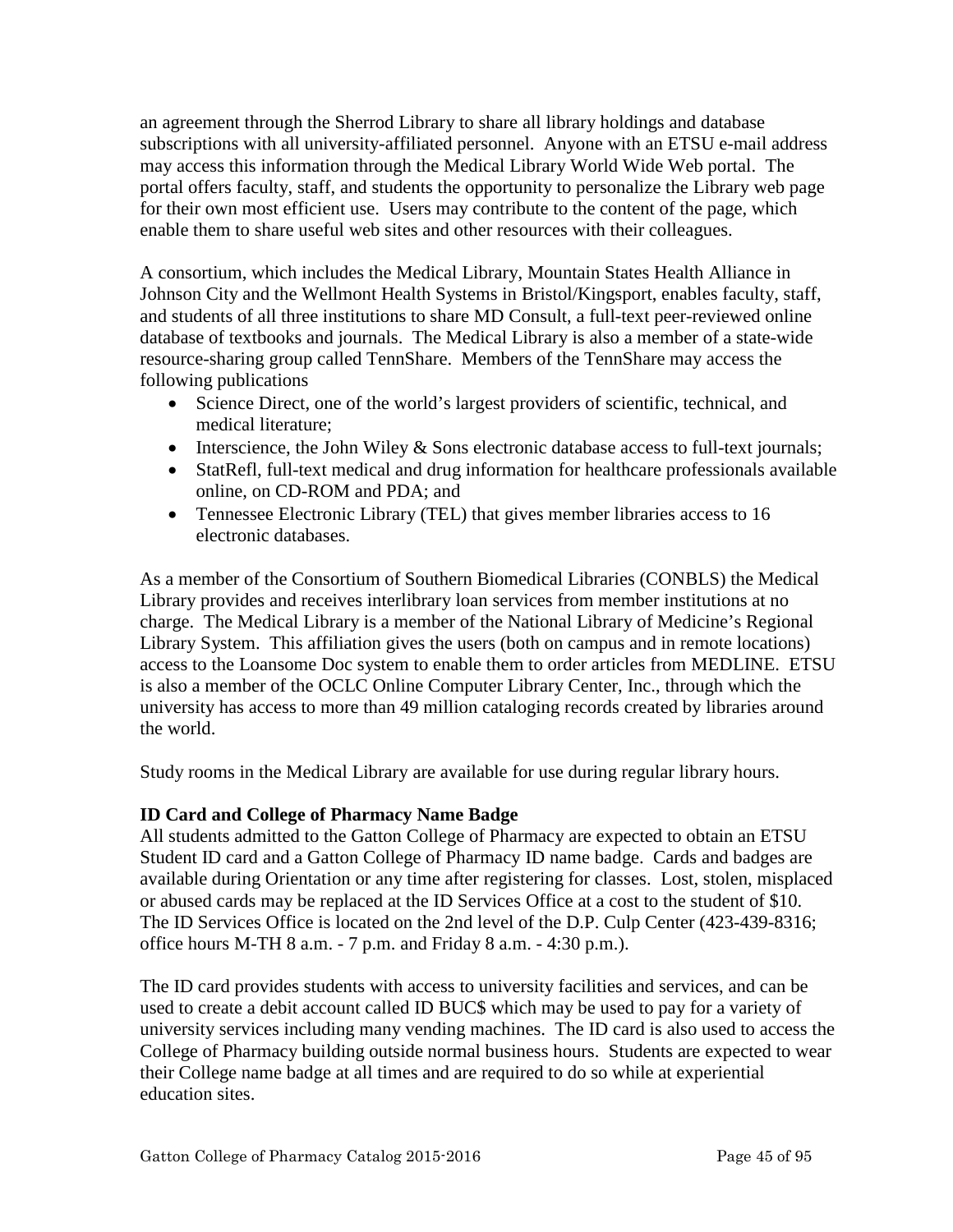## **Student Engagement and Leadership Opportunities**

#### *Class Officers*

Each class of students elects officers on an annual basis. In addition to providing general leadership for the class, the officers serve as the official representatives of the class to the administration of the College. Elections are conducted under the general guidance of the Office of Student Affairs.

#### *College Committees*

Student pharmacists are provided numerous opportunities to participate in the operation and leadership of the College through inclusion in the College's committee structure. Standing committees that include student membership are: the Admissions Committee, Assessment Committee, Curriculum Committee, Dean's Student Advisory Committee, Honor Code Committee, Library Committee, Student-Faculty Relations Committee, Student Organization Coordinating Committee and the Technology Committee. Complete descriptions of the above committees are found in the Gatton College of Pharmacy Student Handbook found on the web at [www.etsu.edu/pharmacy.](http://www.etsu.edu/pharmacy)

#### *Student Organizations*

The Gatton College of Pharmacy encourages students to become involved in professional organizations and fraternities. The following represents the organizations and fraternities that exist within the College.

- American Association of Pharmaceutical Scientists [\(www.aaps.org\)](http://www.aaps.org/)
- American Pharmacists Association-Academy of Student Pharmacists (APhA-ASP) [\(www.pharmacist.com\)](http://www.pharmacist.com/)
- Student Society of Health-System Pharmacists (SSHP) [\(www.ashp.org\)](http://www.ashp.org/)
- Christian Pharmacists Fellowship International (CPFI) [\(www.cpfi.org\)](http://www.cpfi.org/)
- National Community Pharmacists Association (NCPA) [\(www.ncpanet.org\)](http://www.ncpanet.org/)
- Student National Pharmacists Association (SNPhA) [\(www.snpha.org\)](http://www.snpha.org/)
- Kappa Epsilon [\(www.kappaepsilon.org\)](http://www.kappaepsilon.org/)
- Kappa Psi Pharmaceutical Fraternity [\(www.kappapsi.org\)](http://www.kappapsi.org/)
- Phi Delta Chi [\(www.phideltachi.org\)](http://www.phideltachi.org/)
- The Rho Chi Society academic honor society [\(www.rhochi.org\)](http://www.rhochi.org/)
- Phi Lambda Sigma pharmacy leadership society [\(www.philambdasigma.org\)](http://www.philambdasigma.org/)

Descriptions of these organizations as well as information about establishing additional student organizations can be found in the Gatton College of Pharmacy Student Handbook found on the web at [www.etsu.edu/pharmacy.](http://www.etsu.edu/pharmacy)

#### **University Resources**

#### *ETSU Alumni Association*

The ETSU Office of University Alumni is the campus contact for University graduates and former students, who upon graduation become members of the ETSU Alumni Association. Alumni may participate in a variety of activities, such as regional chapter activities, constituent societies, special alumni programs, alumni student recruitment, reunions, Homecoming and various events that support ETSU. Many alumni are chosen to participate in the popular "Alumni Return to the Classroom" program, which features alumni as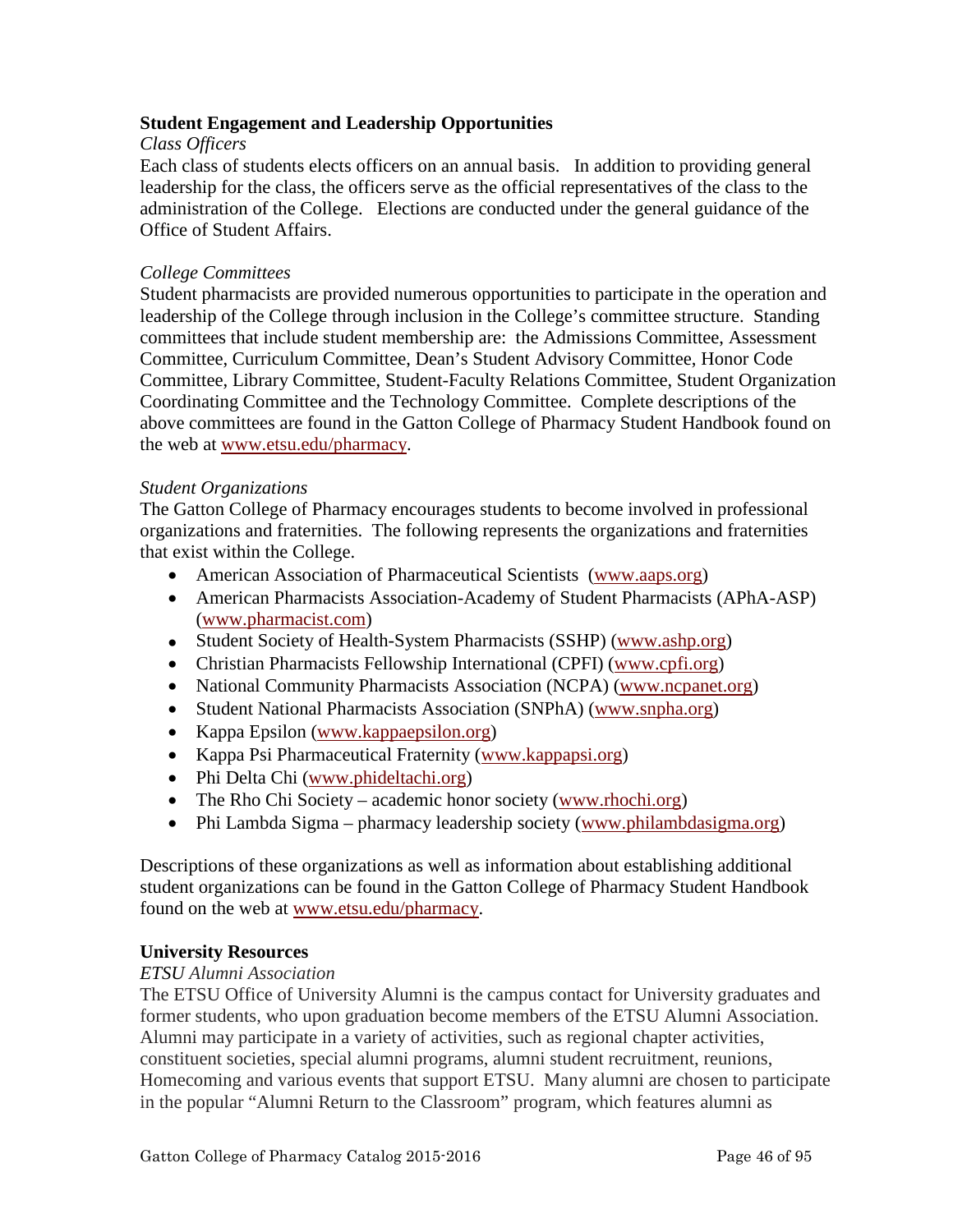"Professors for a Day" sharing their professional experiences with students during Homecoming week. Alumni also participate in the "Buc Connection" career development network or support student recruitment through the Alumni Admissions Council. ETSU's Alumni Association, in cooperation with the ETSU Foundation, also supports scholarships for academically outstanding students. The Alumni Association Office is located on campus in room 303 of Burgin E. Dossett Hall, phone (423) 439-4218 [http://www.etsualumni.org/s/974/start-template.aspx.](http://www.etsualumni.org/s/974/start-template.aspx)

#### *Athletic Events*

East Tennessee State University is a member of the NCAA Division I Atlantic Sun Conference and fields teams in men's baseball, basketball, cross country, golf, tennis, soccer, and track and field. The women participate in basketball, cross country, golf, soccer, softball, tennis, track and field and volleyball. Full-time students are admitted free with a valid student ID to all university sponsored athletic events. One additional companion ticket may be purchased at a discounted rate for all men's basketball games. For information on ticket prices for non-students, please contact the Athletic Ticket Office located on the west side of the Mini-Dome. Office hours are 8:30 a.m. to 4:30 p.m. Monday through Friday. The phone number is 439-5371. Complete information and schedules for the ETSU teams are available on the ETSU athletics web site at [http://www.etsubucs.com/.](http://www.etsubucs.com/)

#### *Banking*

The Tennessee Teachers Credit Union, located in the University Bookstore, provides fullservice banking for students. There is also an ATM machine in the Culp University Center.

#### *Bookstore*

The University Bookstore is located in the middle of the D.P. Culp Center. It is open fall and spring semester Monday – Thursday 7:45 a.m. to 6 p.m. and Friday 7:45 a.m. to 5 p.m. You may reach the store by phone at (423) 439-4436. Hours for the medical bookstore are 8:00 a.m. to 4:30 p.m. The phone for the medical bookstore is (423) 439-8016. A branch of the bookstore is also located on Walnut Street adjacent to campus.

#### *Buctainment*

Comprised of students, Buctainment plans major campus events such as concerts, movies, lectures, comedy shows, and Homecoming. Students can be involved with Buctainment as a member or programmer, or by attending a show as an audience member. It is a great opportunity to learn the technical, business, and marketing side of the entertainment industry. Buctainment is located in the Center for Community Engagement, Learning, and Leadership, D.P. Culp University Center, lower level, phone (423) 439-6828 or e-mail [etsufun@etsu.edu.](mailto:etsufun@etsu.edu)

#### *Campus Recreation*

Campus Recreation offers a wide variety of physical activities and recreational sports for the entire ETSU community - students, faculty, and staff. Programs are offered in five areas: fitness, intramurals, non-credit instruction, outdoor adventure, and sports clubs. The Center for Physical Activity (CPA) serves as the foundation for these programs. The CPA contains an indoor climbing wall, weight room, aerobic/martial arts studio, indoor swimming pool, three basketball courts, two racquetball courts, 1/8th mile track, locker rooms, and equipment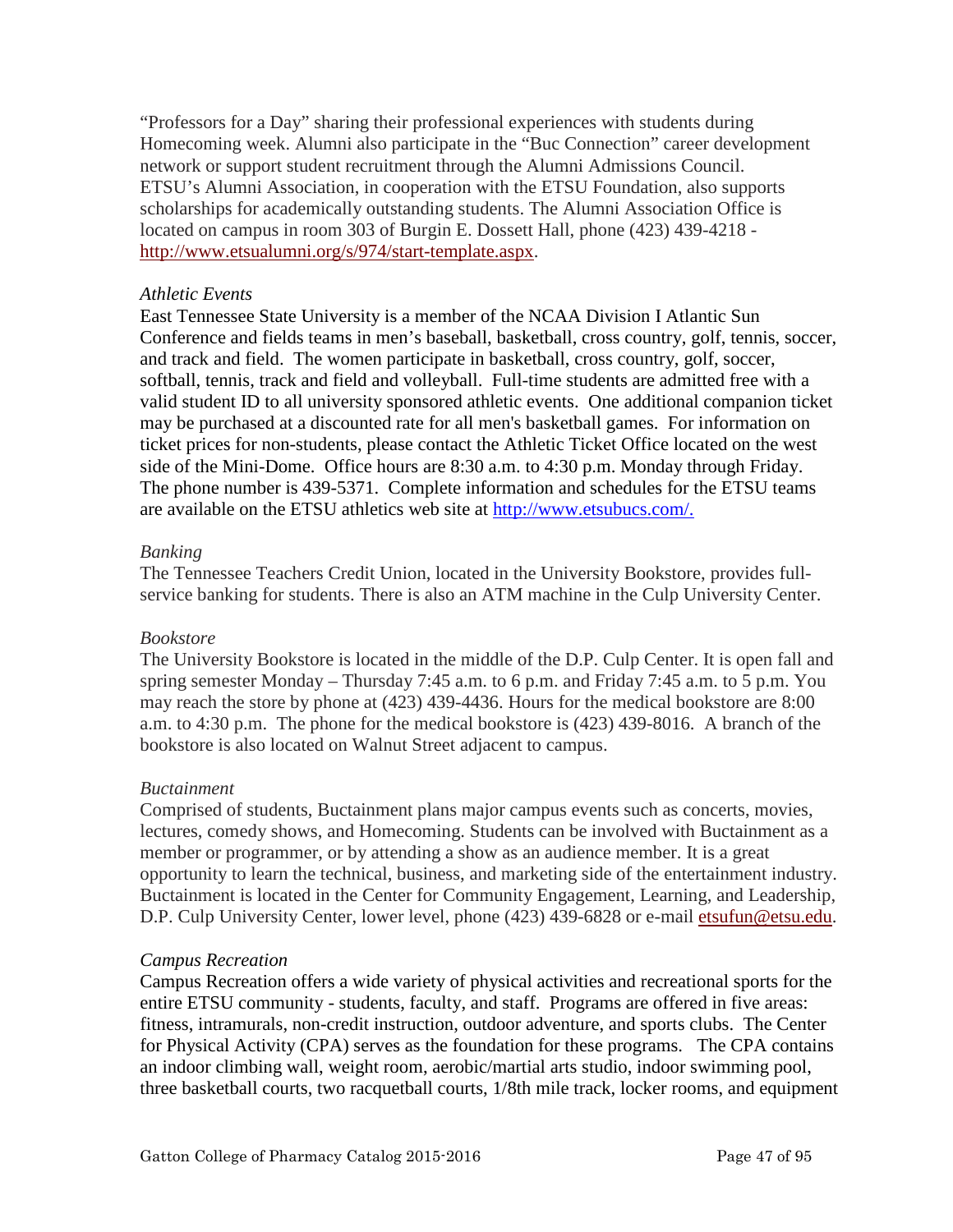rental center. Campus Recreation also offers a personal training service that includes a weight room orientation, fitness testing, exercise prescription, and supervised workouts.

To obtain more information on Campus Recreation's program and services and hours of operation, call 439-7980, or visit [http://www.etsu.edu/students/campusrec/.](http://www.etsu.edu/students/campusrec/)

#### *Center for Community Engagement, Learning and Leadership*

The Center for Community Engagement, Learning and Leadership serves as the resource center for all registered student organizations. It provides services and information, such as registration of organizations, assistance with event planning, maintenance of student activity calendar of events, and leadership training for student organizations. There are approximately 150 registered student organizations on the campus of ETSU, representing the diverse interests of our student population. Student organizations at ETSU are categorized into one of the following areas which best describes their general purpose: Academic, Community Service, Governance, Greek, Honors, Religious, Residence Life, University Programs, and Special Interest. Contact the Student Organization Resource Center at (423) 439-6633 or visit the web at<http://www.etsu.edu/sorc/> for more information.

#### *Counseling Center*

The University Counseling Center provides an array of counseling and mental health services to ETSU students, including personal counseling, career counseling and assessment, educational programming, psychiatric services, and consultative services. The staff is comprised of psychologists, an outreach coordinator, psychiatric residents, graduate assistants, and support staff. The Center is also responsible for the Campus Alcohol and Other Drug Program and the Campus Advocates Against Sexual Violence Program. We provide our career services through the Peer Career Center, located in the Advisement, Resources, and Career (ARC) Center. Counseling services are confidential and free to all ETSU students. For more information about our services, contact our main number (423) 439-4841 or contact the Peer Career Center (423) 439-8651 [http://www.etsu.edu/students/counseling/.](http://www.etsu.edu/students/counseling/)

#### *Computing Resources*

ETSU provides a wide range of computer resources in support of instruction, research, and public service. The Office of Information Technology maintains four computer labs on the main campus that contain Dell PCs and Macintosh computers. The labs are located in the D.P. Culp Center, Sherrod Library, Sam Wilson Hall and Rogers-Stout Hall. A number of additional labs that are maintained by specific departments, including the Medical Library on the VA campus, are located throughout the campus. A listing of computer labs can be found at [www.etsu.edu/oit.](http://www.etsu.edu/oit) The labs provide students with access to a variety of popular and software including Microsoft Office, Microsoft Visual Studio.net, SAS, SPSS, and Minitab, Photoshop, PageMaker, QuarkXpress, and Macromedia Freehand. When not in use as classrooms, computer labs are available for walk-in use by any registered student. The OIT computer labs are staffed by Lab Monitors (student workers) at all times. While the lab monitors can provide assistance, they are not tutors in the use of the computers and software.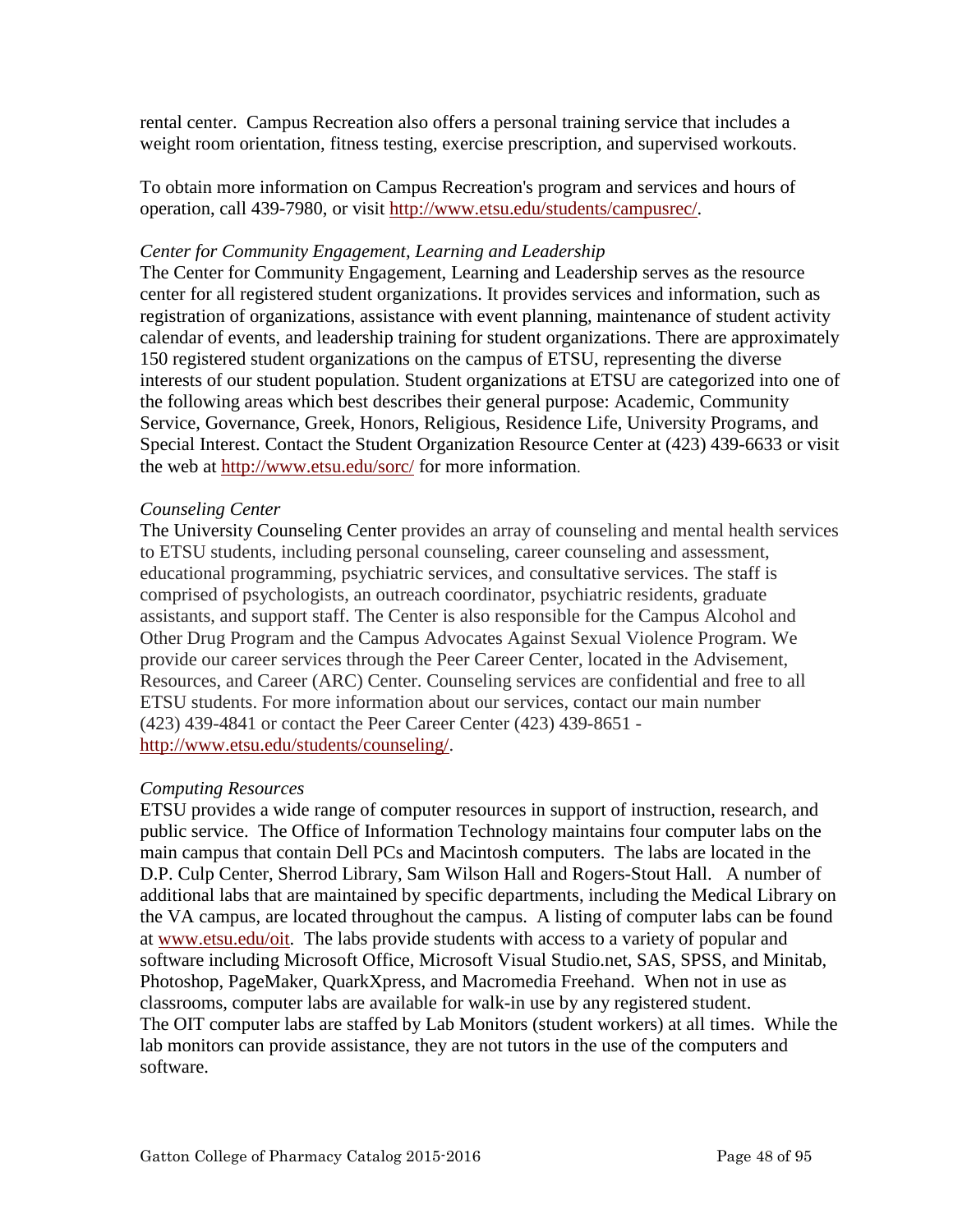All students are provided with Internet access and an e-mail address that will be active for the duration of their stay at ETSU. Students are able to register for elective classes and pay fees online via *Goldlink* on ETSU's web page.

## *Computer Resources Code of Ethics*

All users of any institutionally maintained electronic data, data files, software, and networks are expected to handle the resource in a responsible and ethical manner. A user's interest ceases when it invades the right of personal and/or institutional privacy; results in the destruction of personal and/or institutional property; demonstrates a potential for loss, embarrassment, litigation to the individual and/or institution; or causes a limited resource to be used in a wasteful or careless manner.

All information processed through Computer Services is considered sensitive and/or confidential. The responsibility for the release or discussion of data is assigned to the official custodian of the data file(s). Access to information is based on a legitimate "need to know" and directly related to assigned duties.

University electronically maintained data, data files, software, and networks will be used for authorized purposes only. Users are responsible for the security of the resources.

Any use of the resource deemed irresponsible or unethical (as defined in the Faculty Handbook section 1.10.1) will result in the immediate denial of use of the resource. The violation will be referred to the proper authorities for disciplinary and/or legal action including, but not limited to, restitution, restriction, reprimand, suspension, probation, expulsion, termination, and, if necessary, legal action. Appeals will be handled through due process channels (APA) already established for students and/or staff. Student violations will be referred to the Vice President for Student Affairs and/or Vice President for Health Affairs; faculty violations will be referred to the Vice President for Academic Affairs and/or the Vice President for Health Affairs; and staff violations will be referred to the Vice President for Administration and Development. The following examples attempt to convey the intent of irresponsible and/or unethical use: violation of Federal/State copyright laws; violation of the Family Educational Rights and Privacy Act of 1974; use of the resource for obscene material; deliberate wasteful use of the resource, unauthorized altering of hardware, software, or data; piracy of data or software belonging to another person; or careless use of the resource which may result in the release of restricted information.

#### *Computer Network and Internet Access: Privileges & Responsibilities*

East Tennessee State University (ETSU) operates a wide-area network that interconnects local area networks in academic and administrative offices, student computer labs, and in the future dormitory rooms. The university maintains connections into the Tennessee Education Cooperative Network (TECnet), the Internet and the World Wide Web. Thus, the university's network is a part of the global network that provides access to information and information processing technologies. By having access to the university's network and its resources, students, faculty, and staff can communicate and collaborate among themselves and their counterparts throughout the world. This privilege carries with it responsibilities with which all users must comply.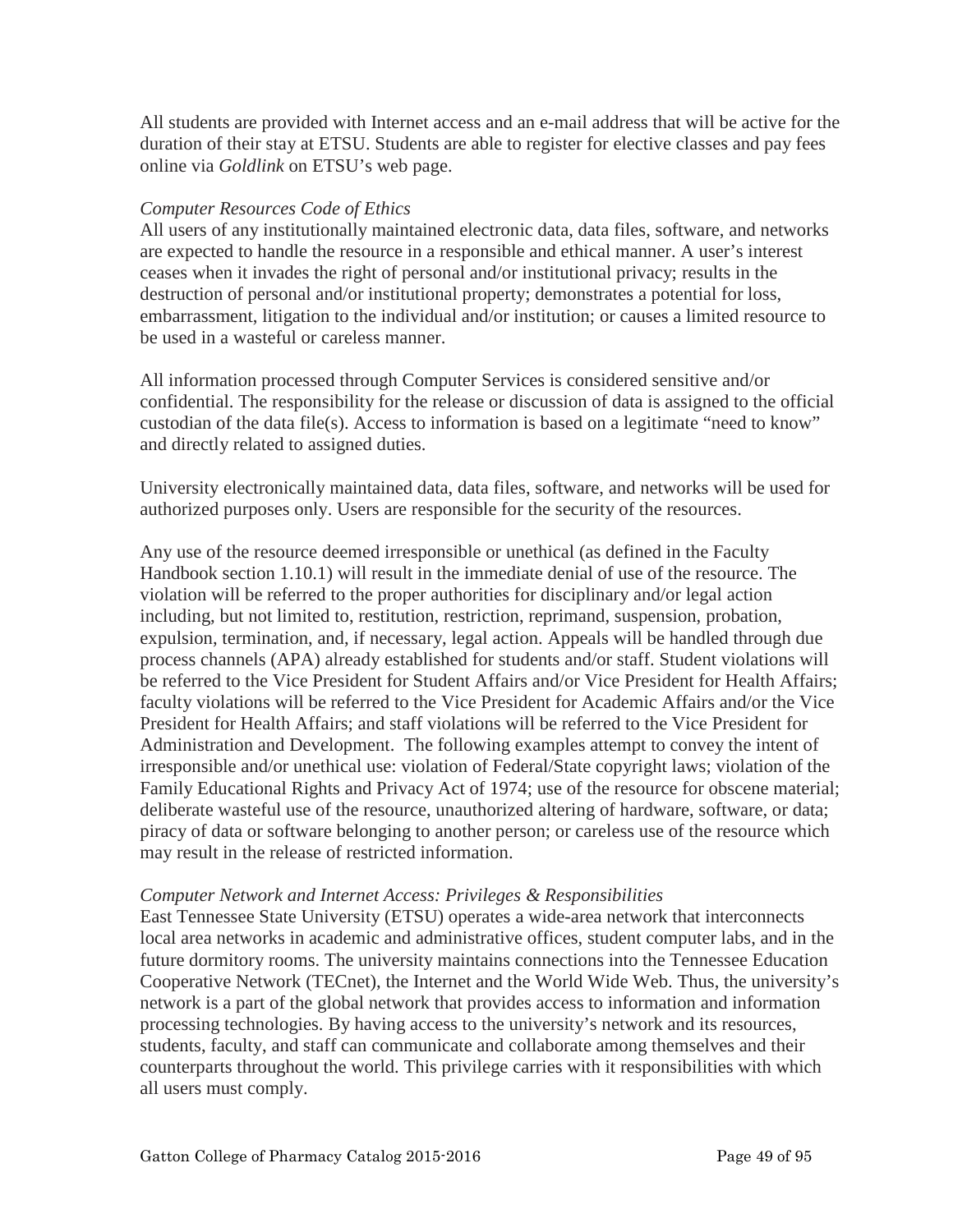Everyone within the ETSU community who uses networked computing and communications facilities has the responsibility to use them in an ethical, professional and legal manner, and to abide by TECnet policies. Users should respect the privacy rights of others. ETSU's facilities and network access capabilities should never be used for purposes intended to incite crime. Communications which violate Tennessee, federal, or international law are not acceptable. For example, the use of ETSU's computer and network resources to threaten or harass others or the misrepresentation of one's identity in electronic communications for the purpose of illegal or unauthorized actions or activities will not be tolerated.

These statements concerning responsibility are not meant to be exhaustive. Any questionable use should be considered "not acceptable." Serious or repeated instances of abuse will be referred to the proper authority for disciplinary or legal action.

\*\*WARNING\*\* Any person who knowingly brings on campus, has in their possession or distributes any virus without the authorization and written permission of the Division of Information Resources, will be considered to be in violation of the above and will be vigorously prosecuted. \*\*Campus\*\* is defined to include any property owned, leased, maintained or controlled by ETSU and includes any site or area where any system owned, leased, operated and/or maintained by ETSU is housed.

NOTICE TO USERS: It is the policy of East Tennessee State University to protect all institutional computing resources including, but not limited to, hardware and software, consisting of the actual equipment being supplied by the university as well as the programs and related materials used in conjunction therewith. In accordance with local, state, and federal law, indiscriminate examination of individual user's files is not permitted, nonetheless as a means of maintaining the integrity and security of those aforementioned resources.

East Tennessee State University retains the right to inspect individual accounts and files stored on any system owned, maintained and/or leased by said university. While no prior authorization by individual users is required to inspect those files and accounts, the user is, by virtue of accepting the account offered by ETSU and "logging" on to its computing equipment, granting to the university prior unrestricted permission, subject to university policy, to review, examine and/or otherwise view, by any method at the sole discretion of the university and without any additional advance notice to said user, any account and/or file stored on university computer resources.

Should such a review take place, the user will be given notice, as a courtesy only, of the results of said review within a reasonable time after the review is completed. While use of university computing resources for personal use is strictly forbidden, should the user have materials for which he/she has any reasonable expectation of privacy or which the user considers to be confidential for any reason, the user should retain those materials on a disk which can be secured as would any other personal items or materials which one consider private in nature.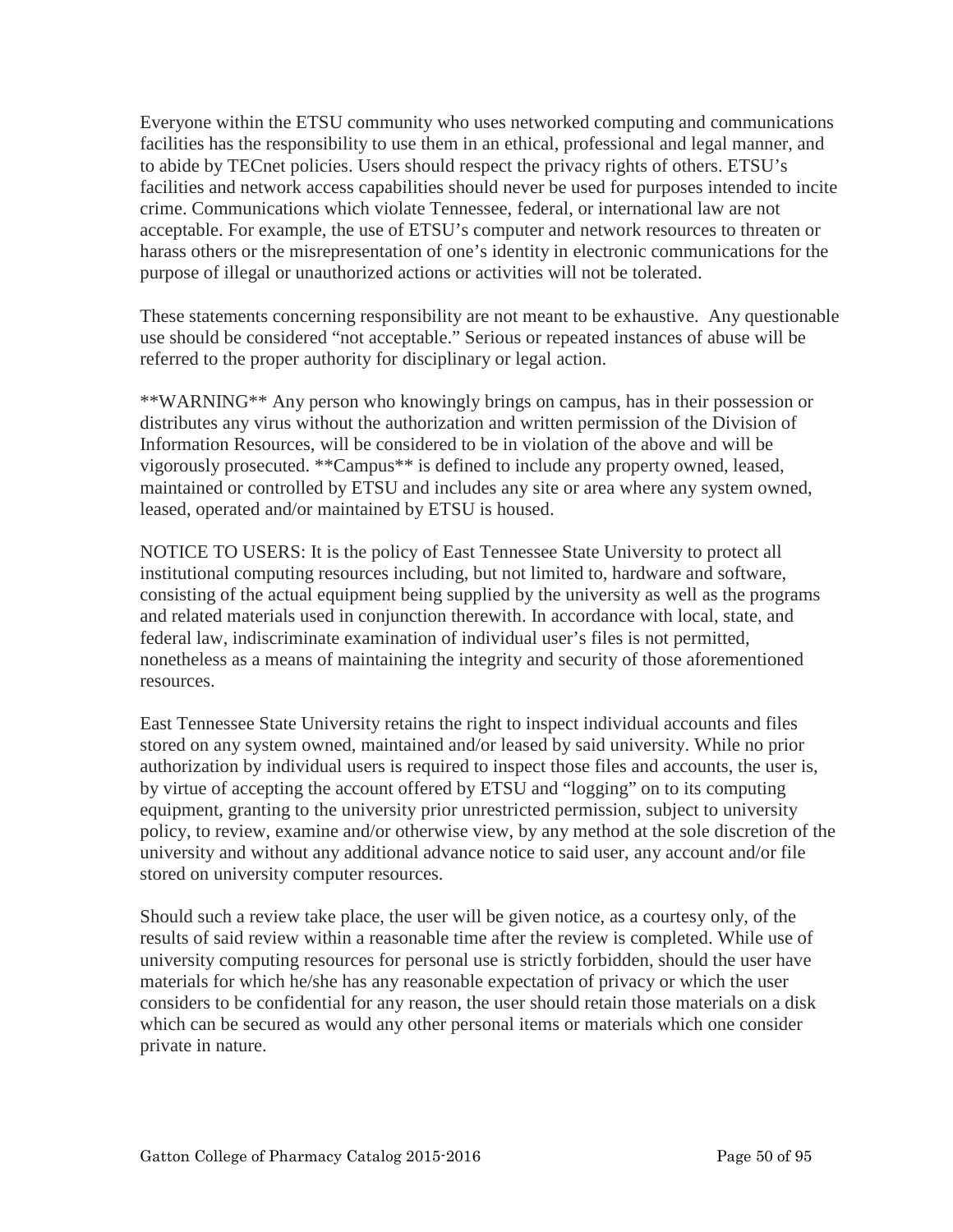For such a policy to work, it is essential that users observe responsible and ethical behavior in the use of the resources. In an effort to assist the user community in effective use of the limited computer resources, it seems reasonable to highlight some specific responsibilities and types of behavior that represent abuse of a user's privilege. The examples do not constitute a complete list but are intended to convey the intent of the code.

Users should not damage or attempt to damage computer equipment or to modify or attempt to modify equipment so that it does not function as originally intended. It is equally wrong to damage or modify or attempt to damage or modify the software components: operating systems, compilers, utility routines, etc.

Users should not use or attempt to use an account without authorization from the owner of that account. Users have the responsibility of protecting their accounts through the proper use of passwords, but the fact that an account is unprotected does not imply permission for an unauthorized person to use it. Further, accounts are to be used only for the purposes for which they have been established. [Only the individual owner of an account is authorized to use that account. Providing passwords or in any way permitting or making it possible for anyone other than the authorized owner of the account to use computer resources is not authorized and may be a violation of Tennessee Law. Under this condition both the owner and the unauthorized user may be subject to legal action if determined to be appropriate by ETSU legal counsel.] Additionally, it is wrong to use a university-sponsored account for funded research, personal business, or consulting activities. There are special accounts for such purposes.

Users should not use private files without authorization. Owners of such files should take precautions and use the security mechanisms available. However, the fact that a file is not protected does not make it right for anyone to access it, unless it is specifically designed as a public access file. It is equally wrong for anyone to change or delete a file that belongs to anyone else without authorization. Violation of property rights and copyrights covering data, computer programs, and documentation is also wrong. In the event of accidental access of private files, confidentiality of those files must be maintained.

Any deliberate wasteful use of resources is irresponsible; it encroaches on others' use of facilities and deprives them of resources. Printing of large unnecessary listings and the playing of games solely for entertainment are examples of such abuse. Users are expected to be aware of the resources they are using and to make reasonable efforts to use these resources efficiently.

All state and federal copyright laws will be abided by at all times. Users must not copy any part of a copyrighted program or its documentation which would be in violation of the law or the licensing agreement without written and specific permissions of the copyright holder. Serious or repeated instances of abuse of computer facilities and resources will be referred to the proper authorities for disciplinary or legal action including, but not limited to, restitution, restrictions, reprimand, suspension, probation, expulsion, or termination.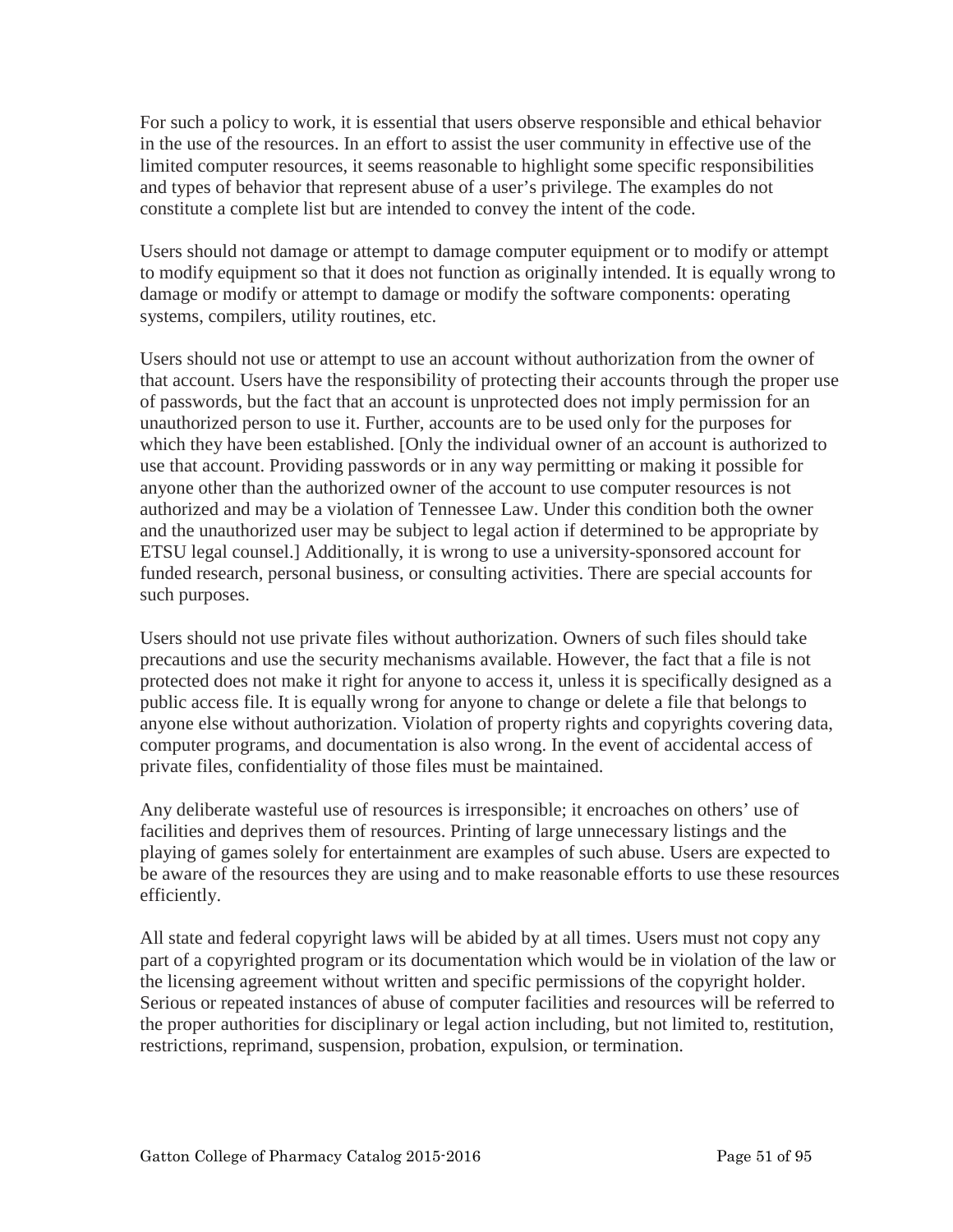#### *Disability Services*

In compliance with federal regulations outlined in Section 504 of the Rehabilitation Act of 1973 and the Americans with Disabilities Act of 1990, East Tennessee State University makes accommodations, course substitutions, and other academic adjustments when necessary to ensure equal access for students with disabilities. While all students with disabilities are protected from discrimination, some students may not be eligible for all of the services coordinated by Disability Services. Classroom and testing accommodations are made on an individual case-by-case basis. Students who wish may request an accommodation or academic adjustment because of a disability by completing the intake process with Disability Services self-identity.

During the intake process, Disability Services informs students of procedures surrounding the accommodation process, student responsibilities, as well as ETSU responsibilities. Eligibility for classroom and testing accommodations and other support services coordinated by Disability Services is based on the review of student's documentation of disability. Intake applications are not complete until Disability Services has received and reviewed current documentation of disability. Individualized education plans (IEP) cannot be used as documentation; however, information included in an IEP may be helpful when identifying the services a student may utilize while at ETSU.

In order to establish eligibility, the documentation provided should follow the established guidelines and include:

- Statement of diagnosis, date of most recent evaluation, and when available, date of original diagnosis by an impartial professional,
- Description of diagnostic criteria and/or diagnostic tests used,
- Description of the current impact of the disability in an academic environment,
- Credentials of the diagnosing professional,
- Documentation of attention deficit disorders should be no more than three years old, and
- Documentation of learning disabilities should be no more than five years old with results based on an adult measurement scale.

The diagnosing professional must have specific training and expertise in a field related to the type of disability being diagnosed. For example, a psychologist, psychiatrist, or educational examiner must make a learning disability diagnosis. Documentation not including the information outlined above or from a professional whose credentials are not generally indicative of expertise in the specific disability being diagnosed cannot be used to establish eligibility for services. ETSU does not provide any type of learning disabilities evaluations; however, Disability Services maintains a list of professionals in private practice that can evaluate learning disabilities.

Disability Services is located in the D.P. Culp Center, on J. L. Seehorn, Jr. Road (v/tdd) (423) 439-8346, (tdd) (423) 439-8370 - [http://www.etsu.edu/students/disable.](http://www.etsu.edu/students/disable)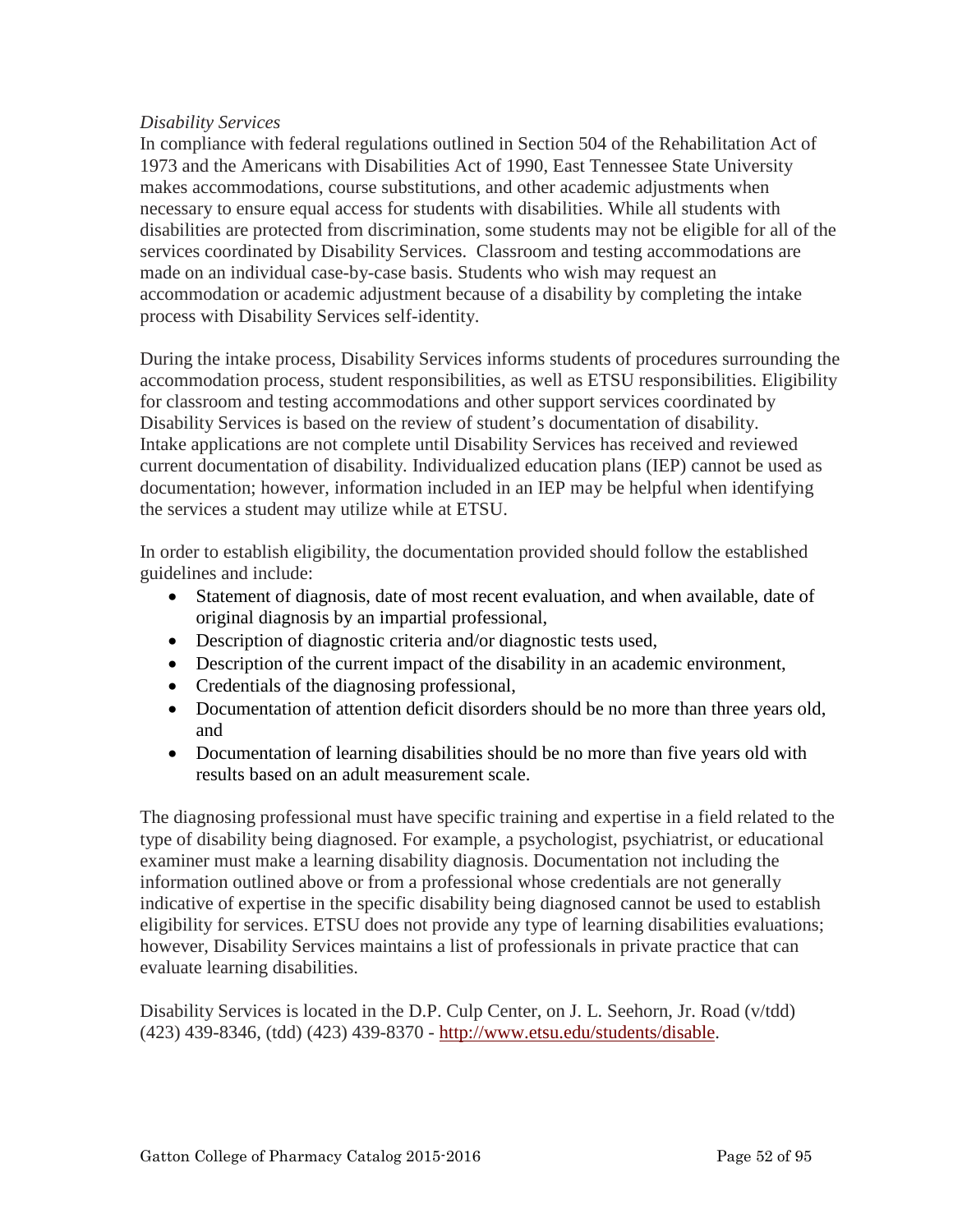#### *Early Childhood Learning and Development*

The Center for Early Childhood Learning and Development operates programs to serve the needs of young children and their families. Some of these programs offer child care services for families. The Infant-Toddler programs serve children ages three months to three years in a full-year, full-day program. The Early Learning Program, Child Study Center, serves children ages three through five years of age in a full-year, full-day program. Students who are interested in enrolling their children in either of the programs can obtain more information by calling (423) 439-7555. Enrollment is on a limited basis. [http://www.etsu.edu/coe/child.](http://www.etsu.edu/coe/child)

A child care program, Little Buccaneers Student Child Care Center, specifically designed to meet the needs of ETSU students, opened in June 1997. ETSU students can enroll their children for blocks of time each semester that would accommodate their child care needs while attending classes and during study times. This program is supported by the Student Activities Allocation Committee and ETSU. Information for this program can be obtained by calling 439-7549.

#### *Housing and Residence Life*

Student pharmacists who want to live on campus will probably find the following residences more conducive for professional studies. Buccaneer Ridge has fully furnished efficiencies, 2 and 4 bedroom units. Detailed information on university housing, including costs, is available at [http://www.etsu.edu/students/housing.](http://www.etsu.edu/students/housing)

#### Buccaneer Ridge Apartments

Efficiency, two and four single occupancy bedroom apartment units are available. Each apartment contains a furnished living area, single bedrooms with double bed, closet, desk, and chest of drawers; kitchen facilities, including full-sized refrigerator, stove, microwave, and garbage disposal; washer and dryer; patio or balcony; and two bathrooms. Each bedroom is provided with an alarm system; telephone, cable TV and data jack; and individual locks. Residents enjoy a clubhouse with copier and fax availability; lounging pool; volleyball and basketball courts; exercise room; access gate; and individual leases with no connection fees.

#### Application Procedure

An application for housing may be obtained by contacting the Department of Housing and Residence Life. Early application, preferably before April 1, for fall semester and October 1 for spring semester is encouraged. Assignments for fall semester begin in April and mid-December for spring. A completed application and a \$100/\$150 reservation/damage deposit is required and accepted at any time. Detailed information about on-campus housing may be obtained by contacting the Department of Housing and Residence Life at (423) 439-4446 or on the web. Housing in the Johnson City area is plentiful. Information about off-campus housing is available at the [Adult, Commuter,](http://www.etsu.edu/students/acts/off_campus_housing.asp)  [and Transfer Services web](http://www.etsu.edu/students/acts/off_campus_housing.asp) site.

[\(http://www.etsu.edu/students/acts/students/offcampushousing.aspx\)](http://www.etsu.edu/students/acts/students/offcampushousing.aspx)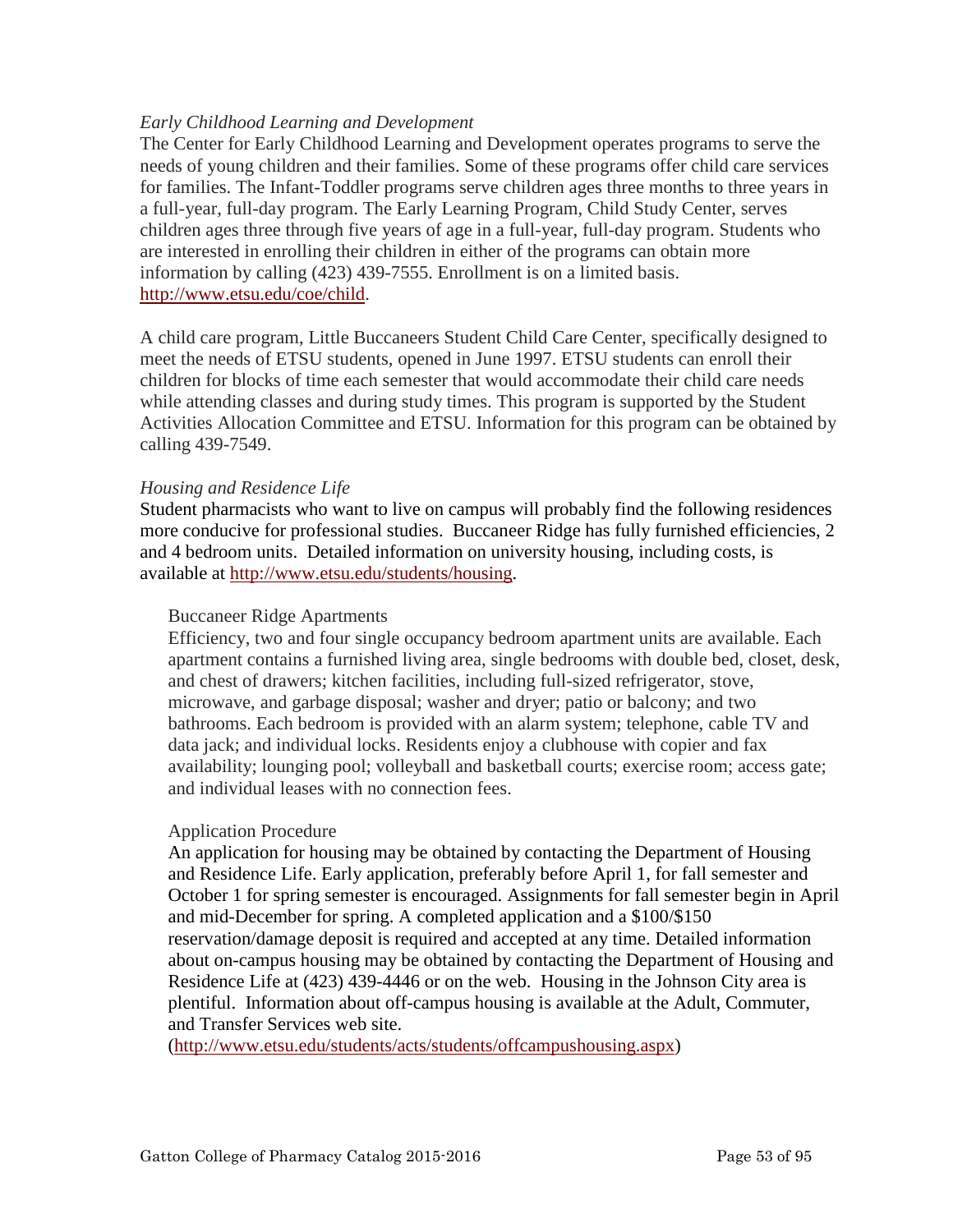#### *International Programs and Services*

The International Programs and Services Office, located on the first floor of Yoakley Hall, serves the international community of visiting international students and scholars from more than 60 countries who attend or visit ETSU. Programming, advising, immigration paperwork, community outreach and the Friendship Family Program are among the many services offered by the office. [\(www.etsu.edu/honors/international\)](http://www.etsu.edu/honors/international)

#### *Public Safety*

The Public Safety Building is located at the entrance of the university on University Parkway and has personnel on duty 24 hours a day for assistance. The emergency telephone number is 911. The public safety staff is composed of 21 state-certified sworn police officers who are also trained firefighters. Public safety is a full-service police department encompassing traffic and parking enforcement, uniformed patrol, criminal investigations, and crime prevention education. Public Safety also provides these services: an escort service, engravers, booster cables, and battery booster packs. The non-emergency telephone number is (423) 439-4480. The number for the administrative offices is (423) 439-6900.

#### *Student Government Association*

The ETSU Student Government Association (SGA) strives to represent the opinions of the students on every aspect of campus academic and extracurricular life. Its members work closely with students, faculty, and administration to provide advice and information and a strong voice in the governance of the university. The SGA office is located near the Center for Community Engagement, Learning, and Leadership on the lower level of the D.P. Culp University Center, phone (423) 439-4253.

#### *Student Health Services*

The Student Health Clinic is part of the College of Nursing Faculty Practice Network. Clinic services are available to all enrolled students. The professional staff includes nurse practitioners, physicians, registered nurses, and a health educator. Services include: Management of acute, episodic illnesses and injuries, Referrals for assistance in managing chronic disorders, Immunizations, Women's health program and assistance with family planning, Men's health program, Allergy clinic for those receiving allergy injections, Patient education programs on a variety of topics. The Student Health Clinic is located in room 160 Nicks Hall. Please call (423) 439-4225 for further information.

The Dental Hygiene Clinic offers comprehensive preventive therapeutic procedures such as scaling and polishing teeth, pit and fissure sealants, nutritional counseling, periodontal therapy, patient education and exposing and developing radiographs. All treatment is performed, for a modest fee, by dental hygiene students under the supervision of the licensed dentist and dental hygiene faculty. Services are open to all students, university employees, and the general public. Appointments may be obtained by contacting the Dental Hygiene Clinic at 439-4514 in Lamb Hall, room 71.

The Speech-Language-Hearing Clinic, a component of the Department of Communicative Disorders, provides professional speech-language pathology and audiology services to students, faculty, and the general public. The service is provided by speech-language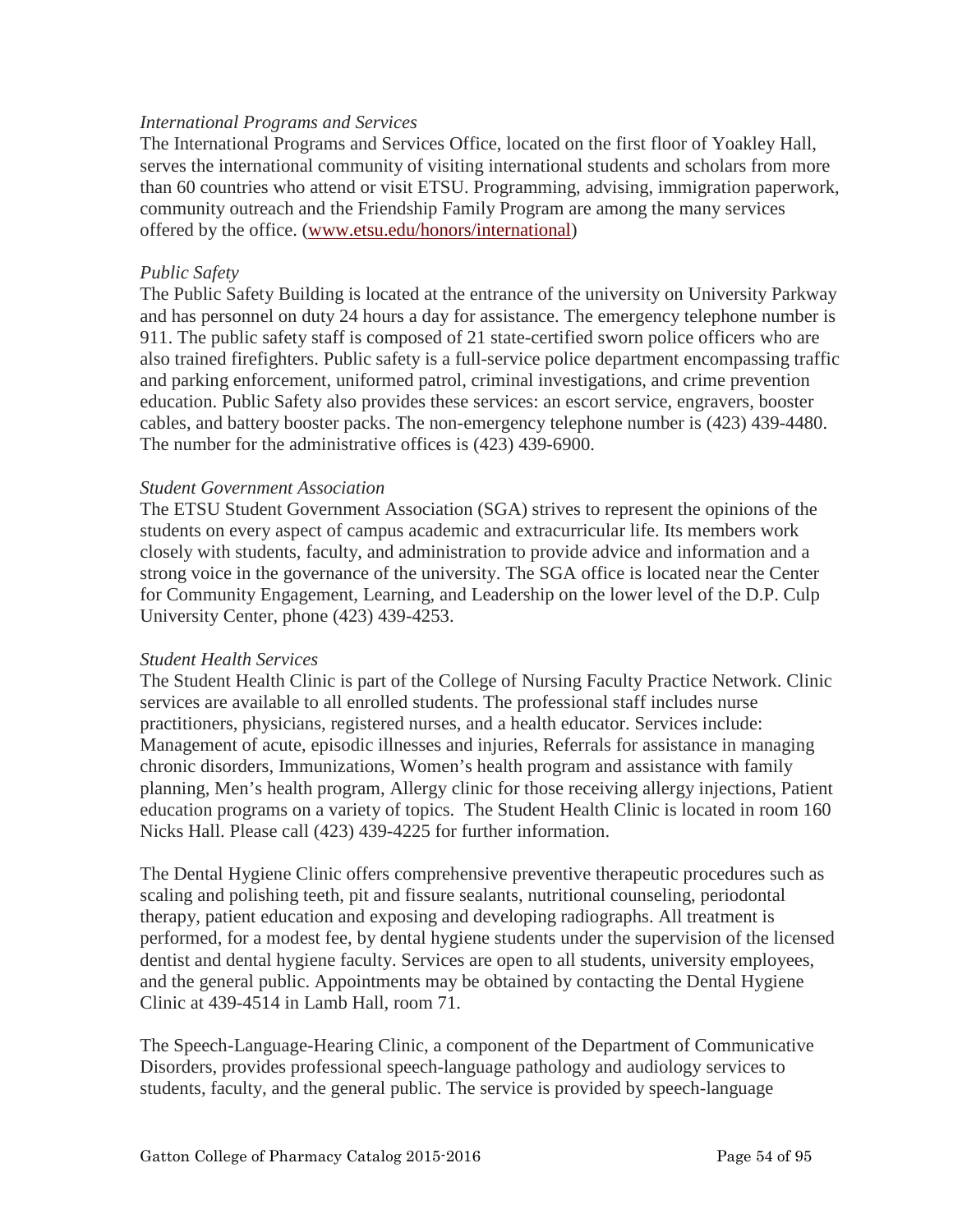pathology and audiology graduate students under the direct supervision of licensed Speech-Language Pathologists and Audiologists. The areas of service include speech and hearing evaluation, hearing aid evaluation, and treatment of speech and hearing disorders through therapy. Intervention may be available for deficits in articulation, phonology, language, voice, and fluency. The clinic is located in Room 204 of Lamb Hall. Please call (423) 439- 4355 for appointments or information.

#### *University Center, D.P. Culp*

The D.P. Culp University Center is a modern architecturally designed student center conveniently located in the heart of campus. The specific purpose of the Culp Center is to serve students as an integral part of their educational life. The Culp University Center provides a wide variety of services, entertainment, and social activities for the campus community. The Culp Center houses five separate food service areas, the bookstore, the post office, a mini-market, a computer lab, a variety of administrative offices, meeting rooms and conference facilities, a ballroom, and an auditorium/theater. For information regarding the use and reservation of these facilities, contact the Culp Center office at (423) 439-4286.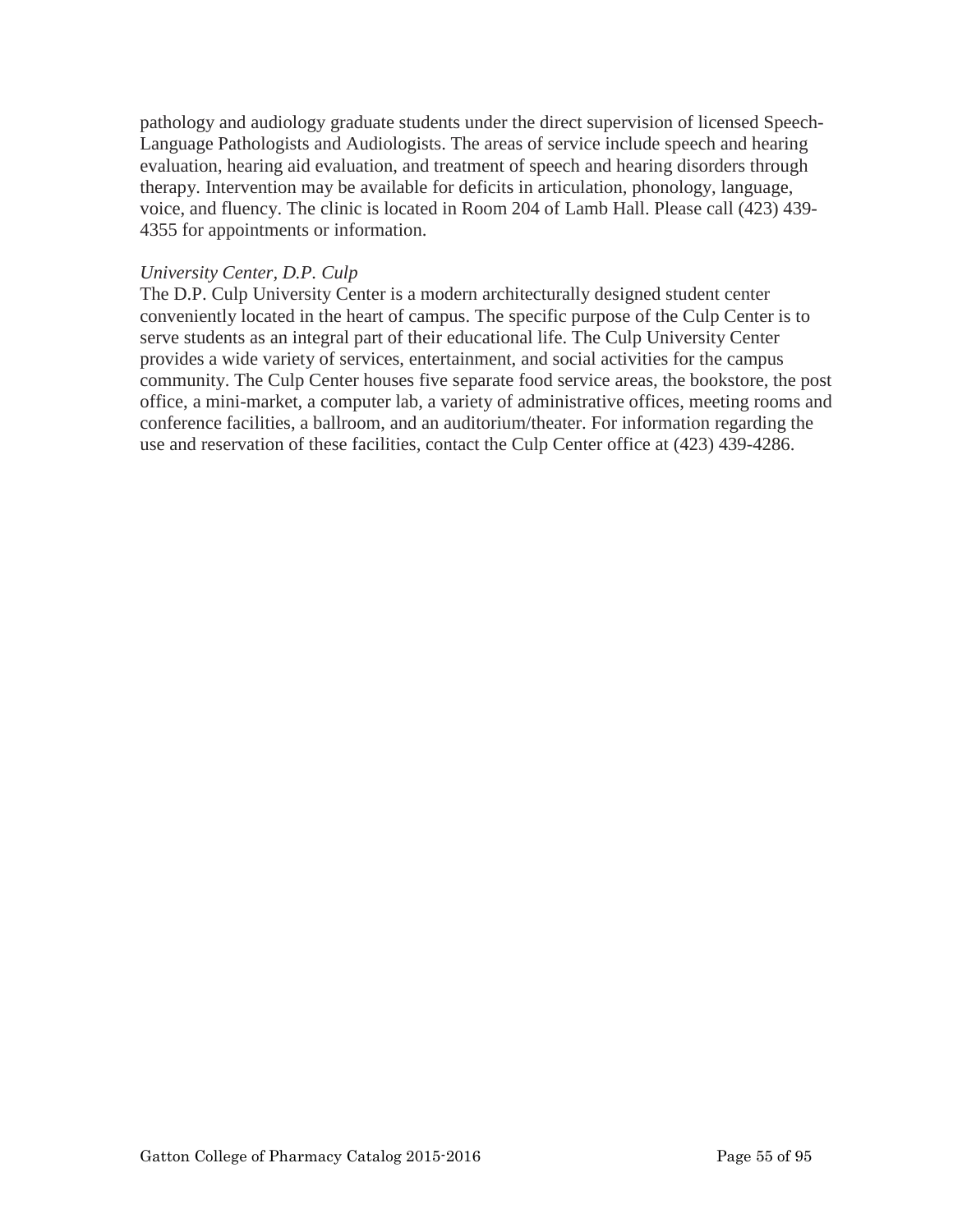# **COURSE DESCRIPTIONS**

# **Professional Year 1**

## **IPPE 3312 Longitudinal Introductory Pharmacy Practice Experience (0.5 cr. hrs)**

*Course is taken both semesters of P1 year.*

Provides student pharmacists with an introduction to direct patient care through patient interaction in a controlled environment with oversight from a licensed professional. The primary objective of this experience is to assure that each student develops the professional judgment and communication skills necessary to become an active participant in providing contemporary patient-centered care and is competent in the basic technical aspects of the profession.

This experience, which occurs throughout the first professional (P1) didactic year, will build upon relevant coursework in the didactic curriculum including basic communication and technical skills. This experience will consist of both direct patient interaction and simulated experiences, focused on the community pharmacy setting. Students will engage a patient in their home setting (this will consist of individuals who live in assisted living or similar environments) and will be assigned in teams based on their designated mentor groups. Within these same groups, students will also engage in simulated exercises with the ultimate goal of preparing the student for a focused introductory community pharmacy experience following the completion of the didactic portion of the P1 year. The student will gain a greater appreciation for the profession of pharmacy as a direct patient care provider, and will develop professional attitudes, judgment and technical skills needed to function as such. Moreover, students will integrate and apply knowledge gained in the didactic curriculum into clinical practice.

# **IPPE 3322 Community Introductory Pharmacy Practice Experience (2 cr. hrs)**  (pending approval)

## **PMIN 3100 IDEALS I: IntegrateD Environment for Applied Learning and Skills (1 cr. hr)**

Integrated skills lab series runs the entirety of the didactic curriculum. The skills lab will employ active learning strategies such as scientific experiments, wet labs, pharmaceutical compounding, patient case discussions, and presentations in order to integrate topics throughout the curriculum to augment foundational knowledge and build the skills necessary to be a pharmacist. This course provides an introduction to basic concepts and techniques necessary in the processing of a prescription or medication order, as well as practical experiences on the study of structures and functional aspects of cells, tissues and organs, essential to the understanding of body systems and life processes.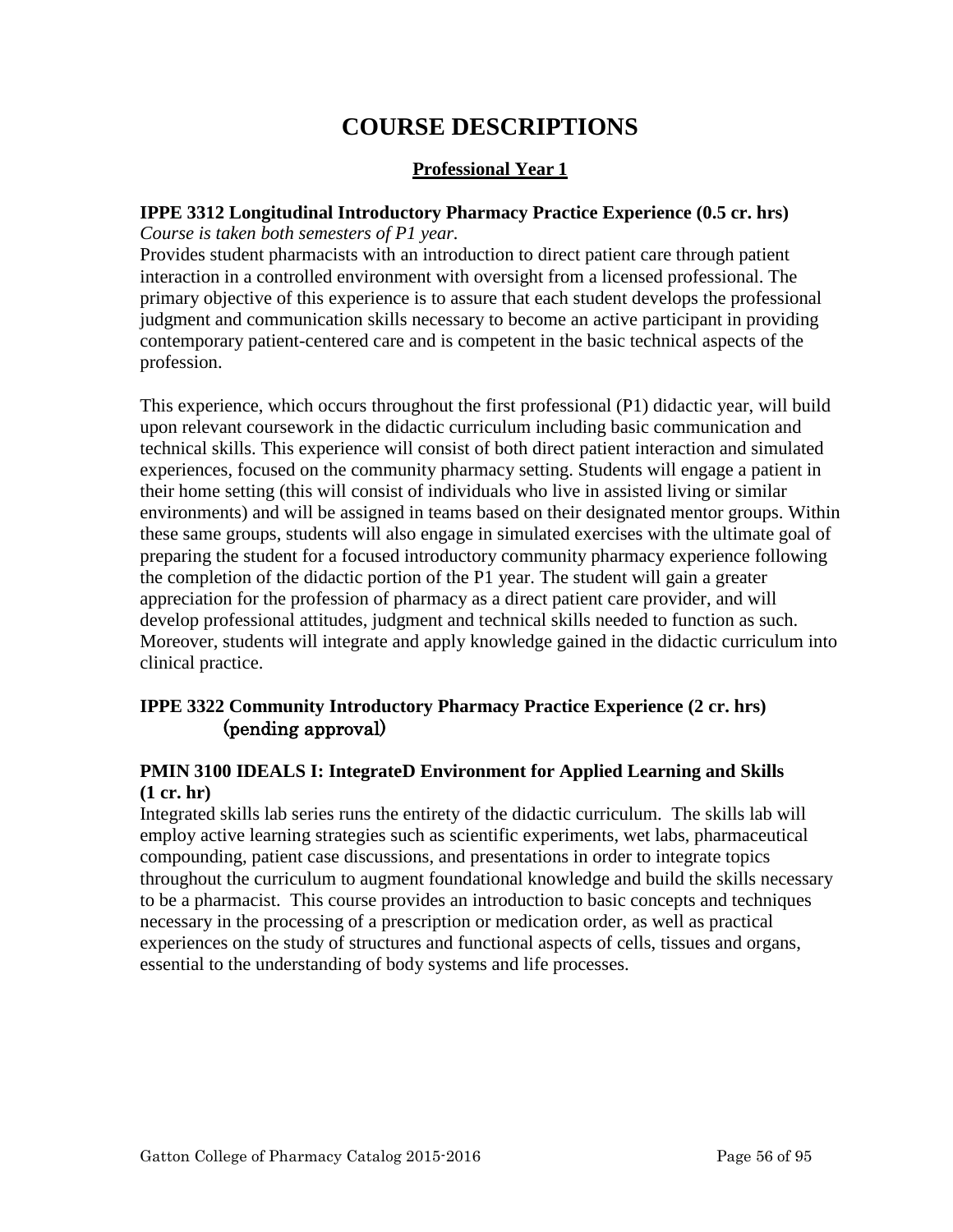## **PMIN 3200 IDEALS II: IntegrateD Environment for Applied Learning and Skills (2 cr. hrs)**

Integrated skills lab series runs the entirety of the didactic curriculum. The skills lab will employ active learning strategies such as scientific experiments, wet labs, pharmaceutical compounding, patient case discussions, and presentations in order to integrate topics throughout the curriculum to augment foundational knowledge and build the skills necessary to be a pharmacist. This course involves processing a prescription or medication order, the preparation and dispensing of a pharmaceutical solution, emulsion, suspension, semi-solid and solid drug delivery systems and the introduction and practice of the patient counseling skills necessary for proper use of the compounded product. During the compounding sessions, emphasis will be placed on the selection of proper excipients, based on physicochemical principles, and the procedures and techniques used in extemporaneous compounding each type of preparation. Other sessions will emphasize patient communication and advising of selection of self-care items and products. *Prerequisites: PMSC 3122 and PMSC 3133; Co-requisite: PMSC 3233*

## **PMPR 3140 Contemporary Practice of Pharmacy I: Exploring Ourselves, Our Patients and Our Profession (2 cr. hrs)**

The course is designed to both introduce and develop the student pharmacist's knowledge regarding multiple aspects of pharmacy practice. The longitudinal course sequence will provide the foundation and structure for the professional socialization of student pharmacists. To uphold the ideals of the profession, students must not only acquire the core clinical knowledge and skills, but also possess the attributes of a health care professional. The course will facilitate self- discovery of the attitudes, values, and habits that form the foundation of the profession of pharmacy. The student will reflect on personal characteristics, learning styles, and interactions with peers to develop the insight required to develop goals and aspirations for professional development. Thereafter, the student will focus on career development and the profession of pharmacy to begin to gain insight into potential learning/career pathways for practicing pharmacy at an advanced level, regardless of practice setting. The course will then focus on the patient and the role of the pharmacist in providing patient-centered care and comprehensive medication management. Throughout the course sequence, vertical and horizontal integration with other courses will occur to promote effective learning and retention.

## **PMPR 3182 Communication Skills for Health Professionals (2 cr. hrs)**

All health professionals, regardless of discipline, are called on to be outstanding communicators with individual clients/patients, as well as with groups and communities. The faculty of the colleges of Medicine, Nursing, Pharmacy and Psychology believe communication is the foundation upon which professionalism develops. The skills that are necessary are well defined, and are not the same as social communication skills. These skills can be learned, and if learned, will lead to satisfaction and positive outcomes. When not learned, the opposite frequently occurs. The course is oriented to the development of competencies and this is how you will be evaluated. This course is a beginning. You will receive continuous follow up, reinforcement, and expansion of these skills throughout your training. The participating faculty members are dedicated to helping you to become the best health care communicator that you can possibly be.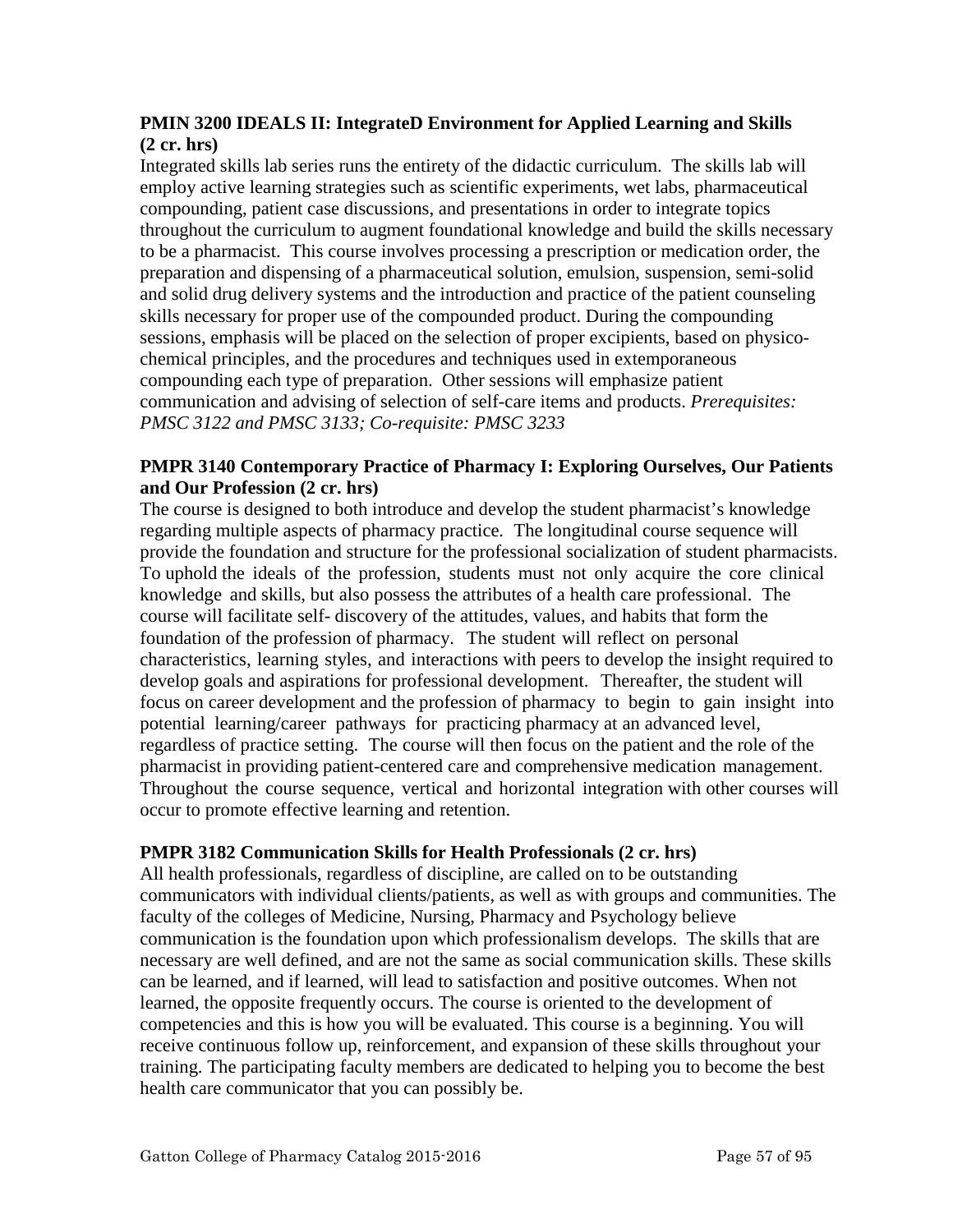#### **PMPR 3240 Contemporary Practice of Pharmacy II: Exploring Ourselves, Our Patients and Our Profession (2 cr. hrs)**

The course is designed to both introduce and develop the student pharmacist's knowledge regarding multiple aspects of pharmacy practice. The longitudinal course sequence will provide the foundation and structure for the professional socialization of student pharmacists. To uphold the ideals of the profession, students must not only acquire the core clinical knowledge and skills, but also possess the attributes of a health care professional. The course will facilitate self- discovery of the attitudes, values, and habits that form the foundation of the profession of pharmacy. The student will reflect on personal characteristics, learning styles, and interactions with peers to develop the insight required to develop goals and aspirations for professional development. Thereafter, the student will focus on career development and the profession of pharmacy to begin to gain insight into potential learning/career pathways for practicing pharmacy at an advanced level, regardless of practice setting. The course will then focus on the patient and the role of the pharmacist in providing patient-centered care and comprehensive medication management. Throughout the course sequence, vertical and horizontal integration with other courses will occur to promote effective learning and retention.

#### **PMPR 3270 Non-Prescription Therapies and Self Care I (2 cr. hrs)**

This course will serve as an introduction to nonprescription medications (including natural medicines) and products used in the treatment of acute illnesses for which pharmacists are consulted. Students will develop skills necessary to: evaluate nonprescription medication therapy; assess patients in the community setting; and make appropriate product selections for all patients, including special patient populations with unique characteristics (pediatrics, geriatrics, pregnancy, and lactation). This course will also introduce students to the concepts and skills needed to triage patients for self-care and to provide pertinent patient counseling specific to common nonprescription medications and products. The topics covered have been selected based on a number of factors: utilization data, sales trends, frequency of information requests, and important safety concerns.

#### **PMSC 3114 Pharmaceutical Biochemistry (4 cr. hrs)**

Biochemical understanding of proteins, sugars, lipids, and nucleic acids is fueling the explosion of knowledge in medicine and pharmacy. This course will demonstrate how basic principles of biochemical structure govern normal metabolic pathways in healthy humans and how they malfunction in disease.

#### **PMSC 3116 Human Physiology (5 cr. hrs)**

This course should provide students with an understanding of the basic principles and concepts of anatomy and cellular and organ system physiology, leading to an appreciation of the sites and mechanisms of action of drugs in producing both therapeutic and adverse effects. This course should also provide an excellent foundation for understanding the physiological basis of pharmaceutical and patient-centered care.

#### **PMSC 3122 Pharmacy Calculations (2 cr. hrs)**

Course content includes an introduction to the history of pharmacy, prescription terminology, systems of measurement and pharmacy calculations. Students will apply appropriate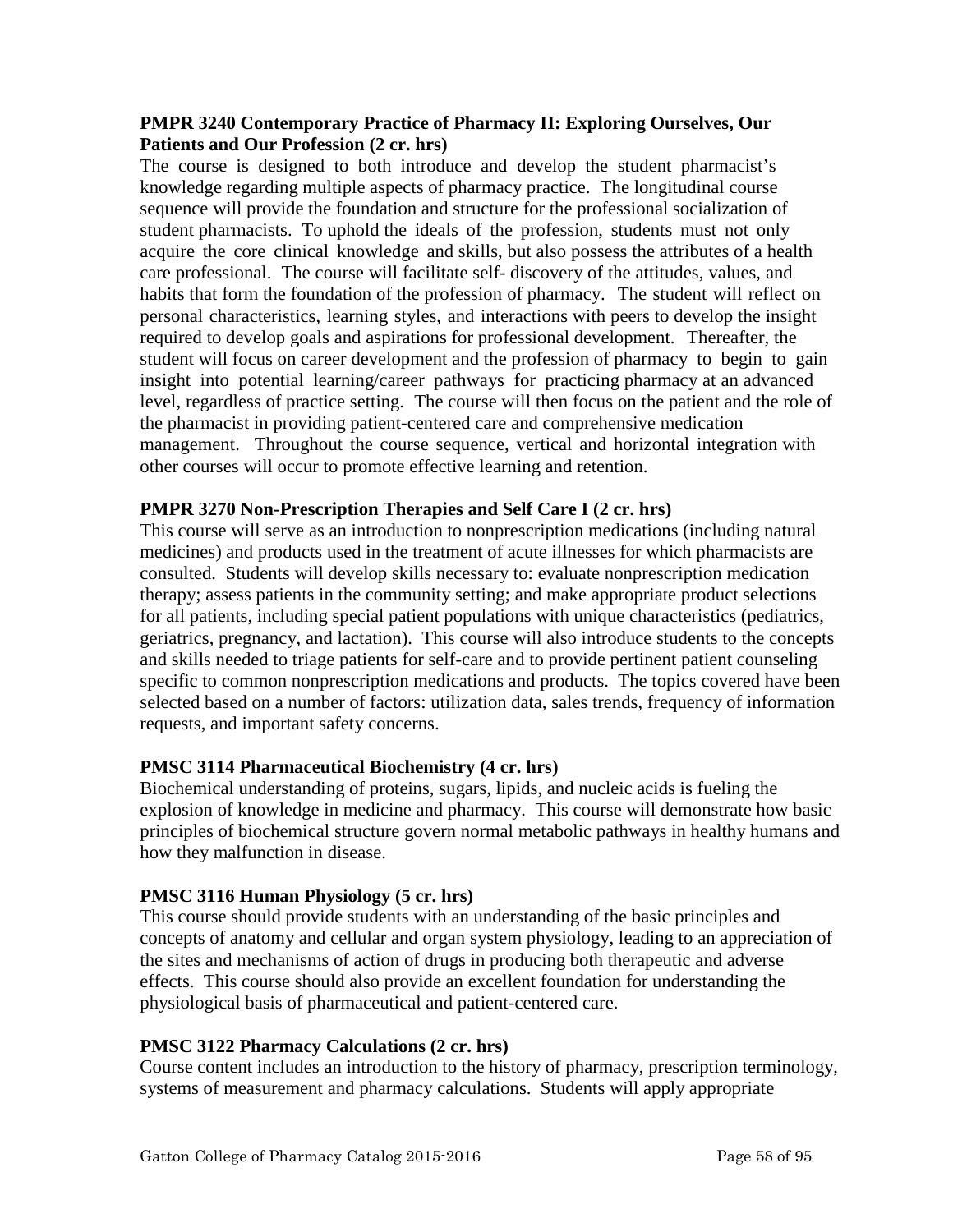mathematical concepts found within the practice of pharmacy, including prescription compounding and patient specific determinations. Examples and problems will be included that more often encountered in rural practice. Emphasis will be placed on improving and applying problem-solving skills for the needs of an individual patient within the practice of pharmacy.

# **PMSC 3133 Pharmaceutics of Drug Delivery Systems (2 cr. hrs)**

This course involves the study of the physical and physicochemical behavior of drug molecules, dosage forms, and drug delivery systems and their composition. Instruction will include the formulation and development of a variety of immediate release, modified release and novel drug delivery systems, the study of physicochemical principles and pharmaceutical drug delivery systems and their composition both outside and inside the body, and the implications and relationship with patient-centered care. The principals of this course include the preparation, physicochemical evaluation and stability of drug contained in pharmaceutical drug delivery systems. *Co-requisites: PMIN 3100 and PMSC 3122*

# **PMSC 3202 Immunology (2 cr. hrs)**

A basic immunology course designed to introduce Pharmacy students to major concepts of the innate and the acquired immune system. *Prerequisites: PMSC 3114 and PMSC 3116*

# **PMSC 3204 Pathophysiology: Concepts in Altered Health States (4 cr. hrs)**

This course provides students with an understanding of the basic principles and concepts of cellular, organ system and generalized pathophysiology, leading to an appreciation of disease and pharmacotherapy. The course also provides an excellent foundation for the understanding of the basis of patient-centered care. *Prerequisite: PMSC 3116*

## **PMSC 3223 Foundational Principles: Pharmacology & Autonomics (2 cr. hrs)**

This course is the introduction to the science of pharmacology – the study of the underlying basis of drug actions on living systems. The course introduces fundamentals of pharmacodynamics (drug-receptor interactions), receptor agonism and antagonism, synergy, dose-response relationships, mechanisms of action, absorption, distribution, metabolism and elimination, and an introduction to the fundamentals of toxicology. Additionally, the course will present classical autonomic pharmacology with a focus on the chemical classification, mechanisms of action and pharmacological effects of agonist and antagonists of drug affecting muscarinic, peripheral nicotinic, and alpha and beta-adrenergic receptors. *Prerequisites*: *PMSC 3114 and PMSC 3116*

## **PMSC 3224 Foundational Principles: Medicinal Chemistry (2 cr. hrs)**

This course will provide students with an understanding of the basic principles and concepts of medicinal chemistry, including an overview of the relationship of drug structure to pharmacological activity and an understanding of the processes involved in the design and development of modern pharmaceuticals. In addition, this course will help the student identify the physiochemical properties related to drug structures that affect drug solubility, pharmacokinetics, pharmacodynamics, pharmacological action, and stability. *Prerequisites*: *PMSC 3114 and PMSC 3116*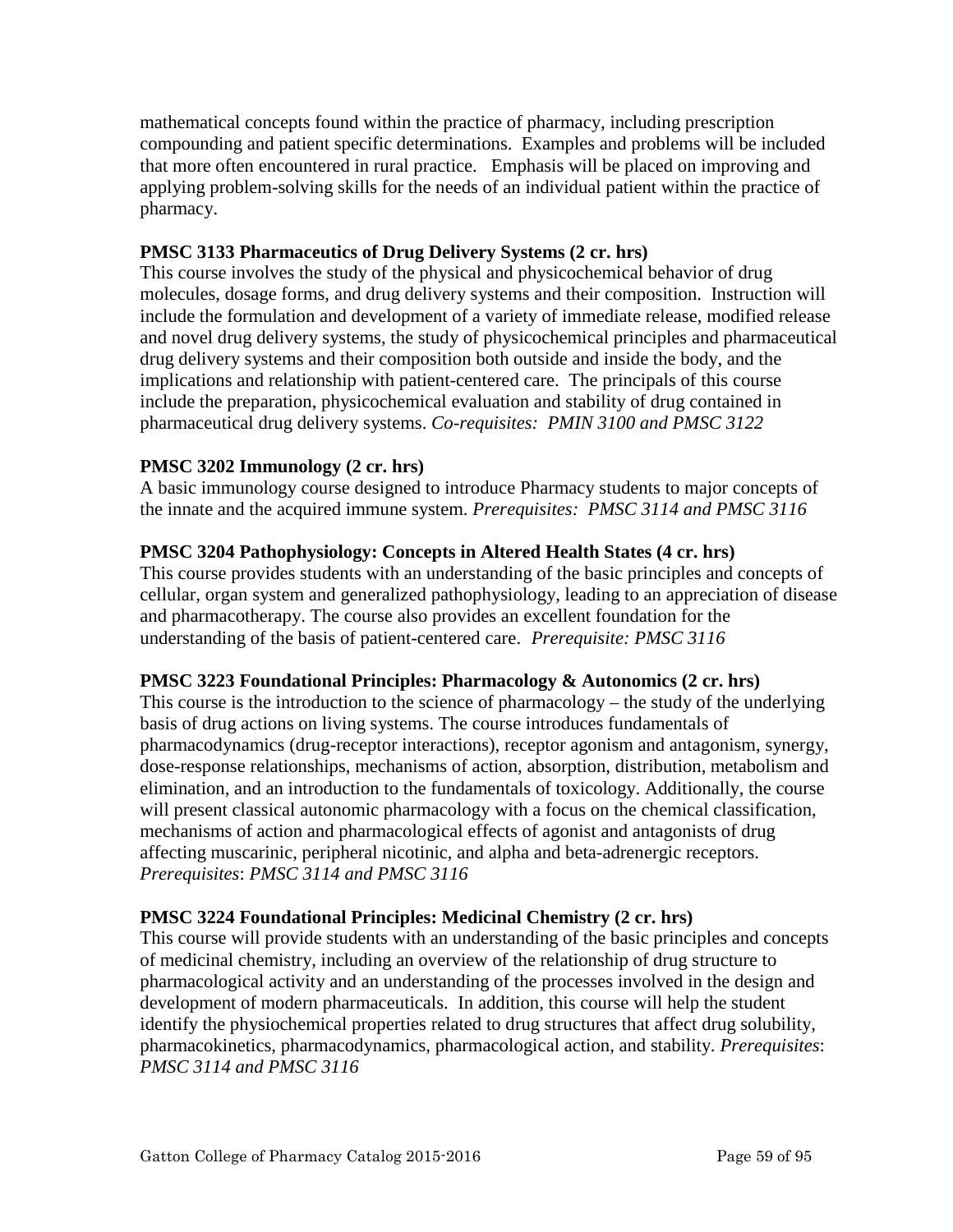**PMSC 3233 Biopharmaceutics and Biotechnology (3 cr. hrs)** Biopharmaceutics focuses on the biological factors that affect drug product disposition and efficacy. Drug absorption processes, bioavailability and bioequivalence determination and interpretation will be included as an introduction to pharmacokinetic principles. This course will also provide an introduction to pharmaceutical products of biotechnology and the science that governs the development and implementation of these drugs. *Prerequisites: PMSC 3114, PMSC 3116 and PMSC 3133*

# **Professional Year 2**

**IPPE 4322 Introductory Pharmacy Practice Experience- Community Focus (2 cr. hrs)** In the Introductory Pharmacy Practice Experience, students learn under the close supervision of a pharmacist. Students spend 80 hours during the summer after the second professional year in a Community Practice Setting. The preceptor will demonstrate to students how to apply the knowledge they learn in the classroom to daily practice. In IPPE-P2, students become more involved in pharmaceutical care and in the operation of the pharmacy. In the IPPE-P2, students become more involved in pharmaceutical care and in the operation of the pharmacy.

# **IPPE 4332 Introductory Pharmacy Practice Experience-P2 Institutional Focus (2 cr. hrs)**

In the Introductory Pharmacy Practice Experience, students learn under the close supervision of a pharmacist. The preceptor will demonstrate to students how to apply the knowledge they learn in the classroom to daily practice. Students spend 80 hours during the summer after the second professional year in an Institutional Practice Setting. In IPPE-P2, students become more involved in pharmaceutical care and in the operation of the pharmacy.

## **PMIN 4100 IDEALS III: IntegrateD Environment for Applied Learning and Skills (1 cr. hr)**

The IDEALS series runs the entirety of the didactic curriculum. IDEALS will employ active learning strategies such as scientific experiments, wet labs, pharmaceutical compounding, clinical and pharmacy practice skills demonstrations, standardized patient encounters, patient case discussions, and presentations in order to integrate topics throughout the curriculum in to augment foundational knowledge and build the skills necessary to be a pharmacist. As the series progresses, the focus of labs will shift from augmenting foundational knowledge to developing pharmacist-specific professional skills. Labs with a unique rural health focus will be explicitly delineated in the course schedule. *Prerequisite: Students must be enrolled in the second professional year of the curriculum and be in good academic standing.*

## **PMIN 4110 Integrated Series: Infectious Diseases (3.5 cr. hrs)**

This course will teach students how to incorporate the basic science principles of pharmacology and medicinal chemistry while identifying and assessing the medical problems of their patients and to then recommend appropriate therapy, concentrating on medication therapy or pharmacotherapy, to address those problems. . The class will consist of 6 hours of learning experiences per week. *Prerequisite: Students must be enrolled in the second professional year.*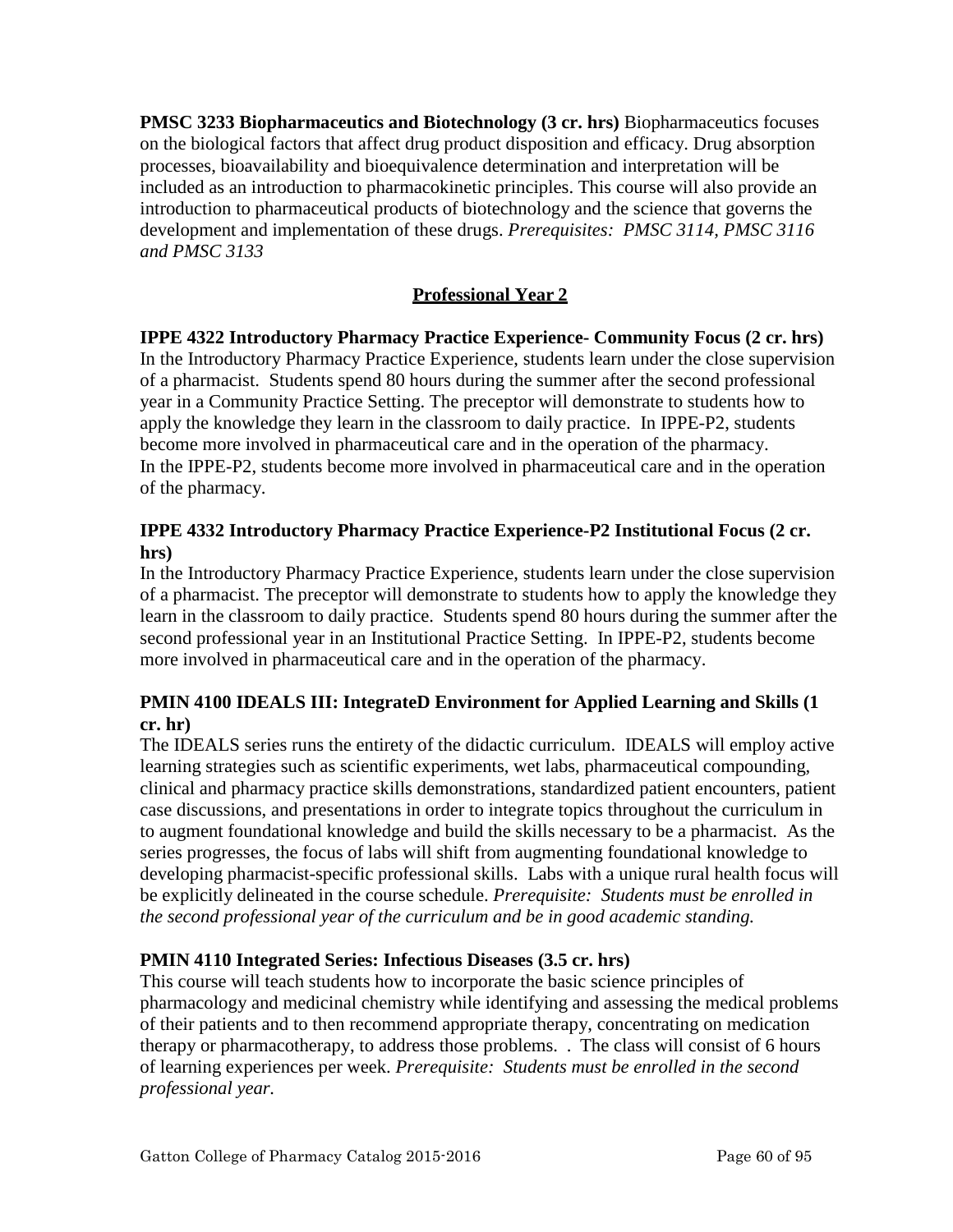## **PMIN 4120 Integrated Series: Pulmonary (2.5 cr. hrs)**

This course will teach students how to incorporate the principles of pharmacology and medicinal chemistry while identifying and assessing the medical problems of their patients and to then recommend appropriate therapy, concentrating on medication therapy or pharmacotherapy, to address those problems. The class will consist of 6 hours of learning experiences per week. *Prerequisite: Students must be enrolled in the second professional year and have successfully completed previous courses in the Integrated Series.*

## **PMIN 4200 IDEALS IV: IntegrateD Environment for Applied Learning and Skills (2 cr. hrs)**

The IDEALS series runs the entirety of the didactic curriculum. IDEALS will employ active learning strategies such as scientific experiments, wet labs, pharmaceutical compounding, clinical and pharmacy practice skills demonstrations, standardized patient encounters, patient case discussions, and presentations in order to integrate topics throughout the curriculum in to augment foundational knowledge and build the skills necessary to be a pharmacist. As the series progresses, the focus of labs will shift from augmenting foundational knowledge to developing pharmacist-specific professional skills. Labs with a unique rural health focus will be explicitly delineated in the course schedule. *Prerequisite: Students must be enrolled in the second professional year of the curriculum and be in good academic standing.*

## **PMIN 4210 Integrated Series: Cardiovascular (5 cr. hrs)**

This course will teach students how to incorporate the basic science principles of pharmacology and medicinal chemistry while identifying and assessing the medical problems of their patients and to then recommend appropriate therapy, concentrating on medication therapy or pharmacotherapy, to address those problems. The class will consist of 7 hours of learning experiences per week. *Prerequisite: Students must be enrolled in the second professional year and have successfully completed previous courses in the Integrated Series or by approval of course coordinator.*

## **PMIN 4220 Integrated Series: Renal (2 cr. hrs)**

This course will teach students how to incorporate the basic science principles of pharmacology and medicinal chemistry while identifying and assessing the medical problems of their patients and to then recommend appropriate therapy, concentrating on medication therapy or pharmacotherapy, to address those problems. The class will consist of 7 hours of learning experiences per week. *Prerequisite: Students must be enrolled in the second professional year and have successfully completed previous courses in the Integrated Series.*

## **PMPR 4140 Evidence-Based Practice of Pharmacy I (3 cr. hrs)**

The course introduces students to the principles of evidence-based practice, including research design, data analysis, and biostatistics in the interpretation and critical analysis of biomedical literature with the purpose of developing evidence-based care recommendations for patients or patient populations.

## **PMPR 4170 Non-Prescription Therapies and Self-Care II (3 cr. hrs)**

This course will serve as an introduction to nonprescription medications (including natural medicines) and products used in the treatment of acute and chronic illnesses for which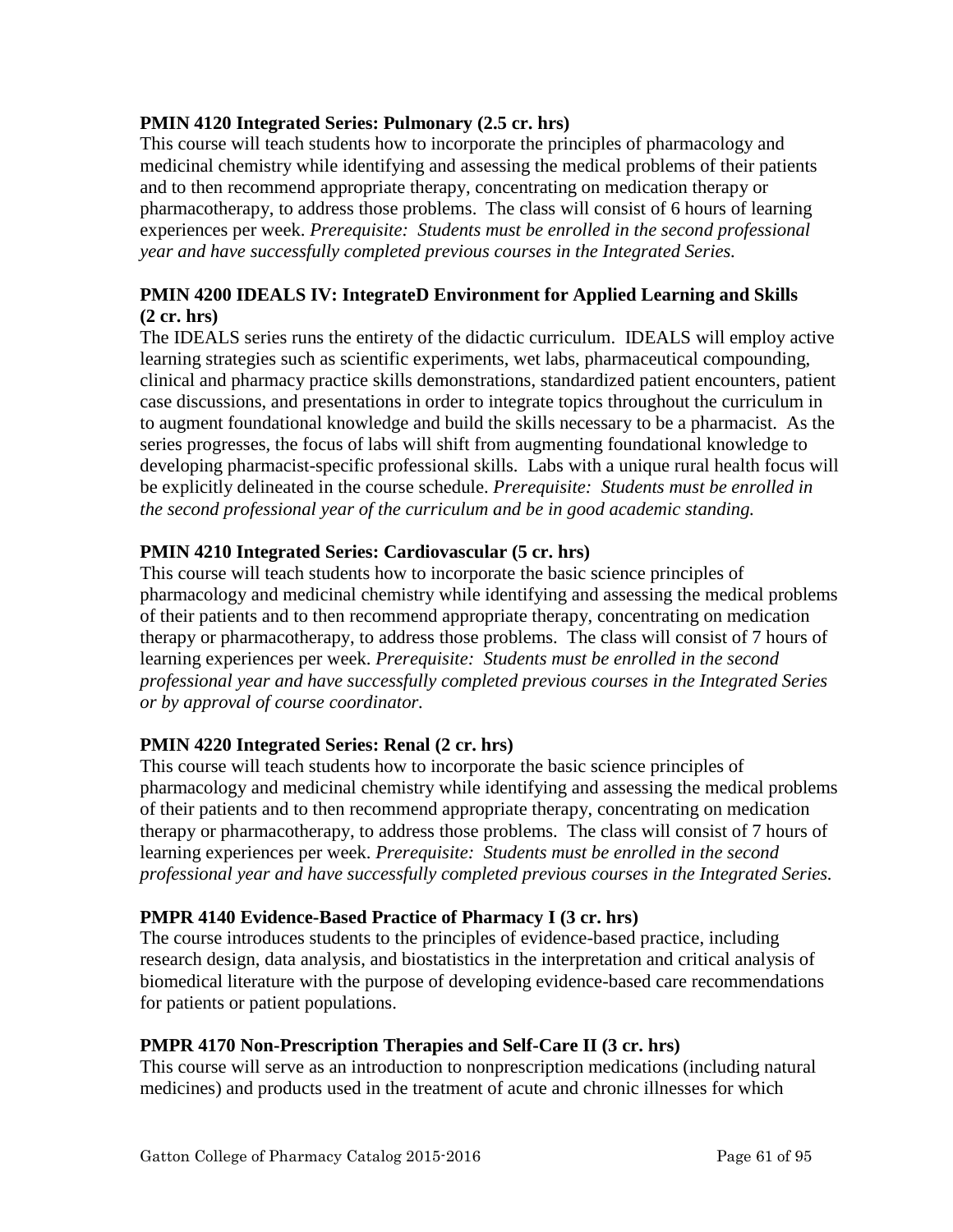pharmacists are consulted. Students will develop skills necessary to: evaluate nonprescription medication therapy; assess patients in the community setting; and make appropriate product selections for all patients, including special patient populations with unique characteristics (pediatrics, geriatrics, pregnancy, and lactation). This course will also introduce students to the concepts and skills needed to triage patients for self-care and to provide pertinent patient counseling specific to common nonprescription medications and products. The topics covered have been selected based on a number of factors: utilization data, sales trends, frequency of information requests, and important safety concerns. *Prerequisite: Must be in the second professional year.*

## **PMPR 4233 Principles of Clinical Pharmacokinetics (2 cr. hrs)**

This course is designed to build on the students' understanding of pharmacokinetic concepts and provide a greater appreciation and understanding of the application of pharmacokinetic principles in patient care situations. The course will consist of didactic instruction and case studies. *Prerequisite: PMSC 4134.*

# **PMPR 4240 Evidence-Based Practice of Pharmacy II (3 cr. hrs)**

The course expands on the literature evaluation and evidence-based medicine concepts presented in the Evidence-Based Practice I course and serves as an introduction to the principles of drug information. Students will learn: processes for answering drug information questions; how to differentiate between and within the different types of literature; how to search for information using a variety of resources; how to develop evidence-based care recommendations; how to communicate responses to drug information questions; and how to effectively provide written drug information. The course series will provide students with the skills to effectively analyze and interpret medical literature and will introduce students to the basic concepts of evidence- based medicine, pharmacoepidemiology, and pharmacoeconomics. This course has a heavy active learning component with numerous labs and activities. *Prerequisite: Successful completion of PMPR 4140.*

# **PMPR 4283 Pharmacy Law and Ethics (3 cr. hrs)**

Pharmacy Law and Ethics is designed to introduce and develop knowledge regarding legal and ethical aspects of pharmacy practice. Topics to be covered include, but are not limited to: federal and state (Tennessee) statutes, rules, and regulations pertaining to the practice of pharmacy; general principles of law including criminal, civil, and administrative procedures; professionalism; professional and patient advocacy; and ethical principles of pharmacy practice. *Prerequisites: Students must be enrolled in the second professional*

## **PMSC 4134 Pharmacokinetics and Pharmacogenomics (4 cr. hrs)**

This course provides students with an understanding of the concepts of absorption, distribution, metabolism and elimination of drugs. Students learn how to apply mathematical principles to the study of pharmacokinetics. Also, students understand the physiological factors may change pharmacokinetic parameter. In addition, the pharmacokinetic and pharmacodynamic factors involved in drug response variability are discussed. *Prerequisites: PMSC 3133 and PMSC 3233.*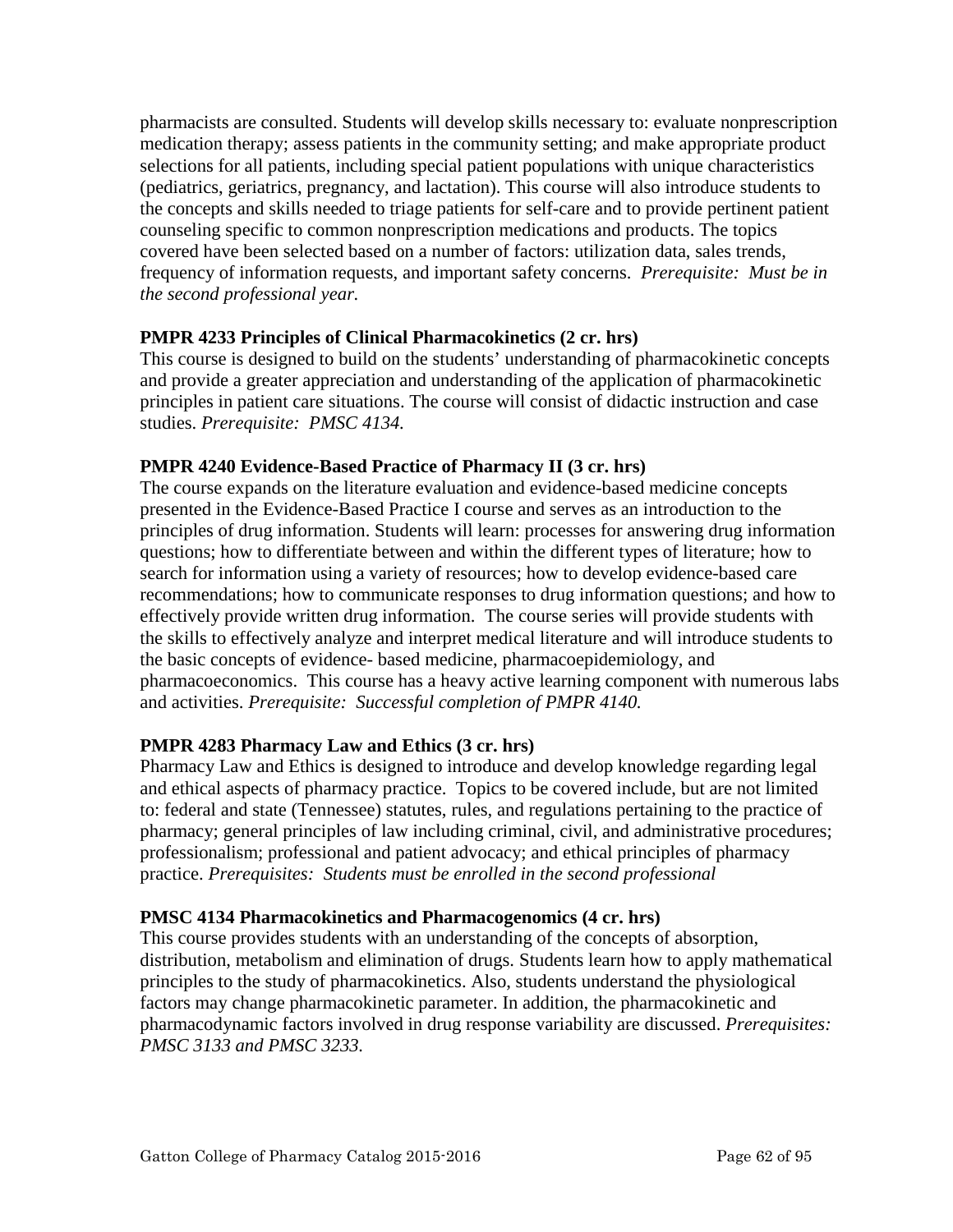# **Professional Year 3**

## **IPPE 5312 Introductory Pharmacy Practice Experience-P3 (1.5 cr. hrs)**

Students will spend a minimum of 60 hours during the third professional year involved in patient-centered care in the clinical institutional setting, drug information simulation, and in various community settings. The IPPE-P3 is composed of three required components: clinical, geriatric, and service learning. Professional development may also be added as a fourth component at the discretion of the student. *Prerequisites: Must be enrolled in third professional year and successfully completed IPPE-P1 and IPPE-P2*

## **PMIN 5100 IDEALS V: IntegrateD Environment for Applied Learning and Skills (2 cr. hrs)**

The IDEALS series runs the entirety of the didactic curriculum. IDEALS will employ active learning strategies such as scientific experiments, wet labs, pharmaceutical compounding, clinical and pharmacy practice skills demonstrations, standardized patient encounters, patient case discussions, and presentations in order to integrate topics throughout the curriculum in to augment foundational knowledge and build the skills necessary to be a pharmacist. As the series progresses, the focus of labs will shift from augmenting foundational knowledge to developing pharmacist-specific professional skills. Labs with a unique rural health focus will be explicitly delineated in the course schedule. *Prerequisite: Must be enrolled in the third professional year or obtain approval from the course coordinator.*

## **PMIN 5110 Integrated Series: Neurologic and Psychiatry Pharmacy (6 cr. hrs)**

An integrated study of anatomy, pathophysiology, physical and mental assessment, pharmacology, therapeutics, clinical pharmacokinetics, patient care, alternative/complementary therapies, pharmacoeconomic issues, medication use in special populations, and review of pertinent drug literature as related to common diseases involving the neurological and psychiatric systems. The class will consist of 13-15 hours of learning experiences per week. *Prerequisite: Must be enrolled in the third professional year and successfully completed previous courses in the Integrated Series.*

## **PMIN 5120 Integrated Series: Endocrine, Eye and Derm (3 cr. hrs)**

This course will teach students how to incorporate the basic science principles of pharmacology and medicinal chemistry while identifying and assessing the medical problems of their patients and to then recommend appropriate therapy, concentrating on medication therapy or pharmacotherapy, to address those problems. The class will consist of approximately 14 hours of learning experiences per week. *Prerequisite: Must be enrolled in the third professional year and successfully completed previous courses in the Integrated Series or by approval of the course coordinator.*

## **PMIN 5130 Integrated Series: Women's and Men's Health (2** cr. hrs**)**

This course will teach students how to incorporate the principles of pharmacology and medicinal chemistry while identifying and assessing the medical problems of their patients and to then recommend appropriate therapy, concentrating on medication therapy or pharmacotherapy, to address those problems. The class will consist of 14 hours of learning experiences per week and 2 additional hours of Flex Time to allow flexible scheduling of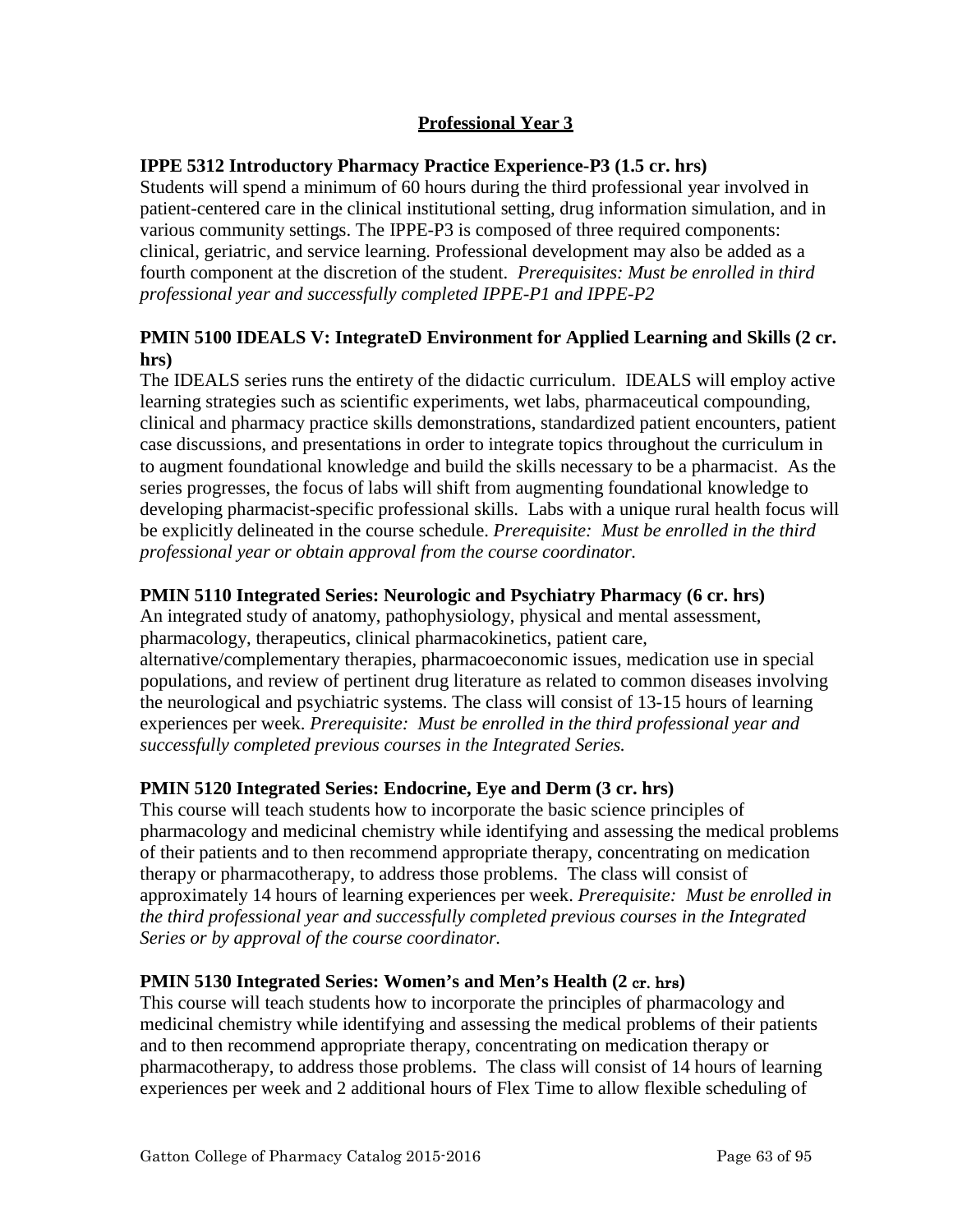class and examination time. *Prerequisite: Must be enrolled in the third professional year and successfully completed previous courses in the Integrated Series or by approval of the course coordinator.*

## **PMIN 5140 Integrated Series: Gastroenterology and Nutrition (2** cr. hrs**)**

This course will teach students how to incorporate the principles of pharmacology and medicinal chemistry while identifying and assessing the medical problems of their patients and to then recommend appropriate therapy, concentrating on medication therapy or pharmacotherapy, to address those problems. The class will consist of 14 hours of learning experiences per week and 2 additional hours of Flex Time to allow flexible scheduling of class and examination time. *Prerequisite: Must be enrolled in the third professional year and successfully completed previous courses in the Integrated Series or by approval of the course coordinator.*

# **PMIN 5200 IDEALS VI: IntegrateD Environment for Applied Learning and Skills (2**  cr. hrs**)**

The IDEALS series runs the entirety of the didactic curriculum. IDEALS will employ active learning strategies such as scientific experiments, wet labs, pharmaceutical compounding, clinical and pharmacy practice skills demonstrations, standardized patient encounters, patient case discussions, and presentations in order to integrate topics throughout the curriculum in to augment foundational knowledge and build the skills necessary to be a pharmacist. As the series progresses, the focus of labs will shift from augmenting foundational knowledge to developing pharmacist-specific professional skills. Labs with a unique rural health focus will be explicitly delineated in the course schedule. *Prerequisite: Must be enrolled in the third professional year.*

# **PMIN 5210 Integrated Series: Immunology/Hematology/Oncology Pharmacy (4 cr. hrs)**

This course will teach students how to incorporate the basic science principles of pharmacology and medicinal chemistry while identifying and assessing the medical problems of their patients and to then recommend appropriate therapy, concentrating on medication therapy or pharmacotherapy, to address those problems. The class will consist of 10 hours of large group didactic time per week. *Prerequisites: Must be enrolled in the third professional year and have successfully completed previous courses in the Integrated Series.*

# **PMIN 5220 Integrated Series: Critical Care and Toxicology (2 cr. hrs)**

This course will teach students how to incorporate the principles of pharmacology and medicinal chemistry while identifying and assessing the medical problems of their patients and to then recommend appropriate therapy, concentrating on medication therapy or pharmacotherapy, to address those problems. The class will consist of 10-12 hours of learning experiences per week. *Prerequisites: Must be enrolled in the third professional year and have successfully completed previous courses in the Integrated Series*

## **PMIN 5230 Integrated Series: Pediatrics and Geriatrics (2 cr. hrs)**

This course will teach students how to incorporate the principles of pharmacology and medicinal chemistry while identifying and assessing the medical problems of their patients and to then recommend appropriate therapy, concentrating on medication therapy or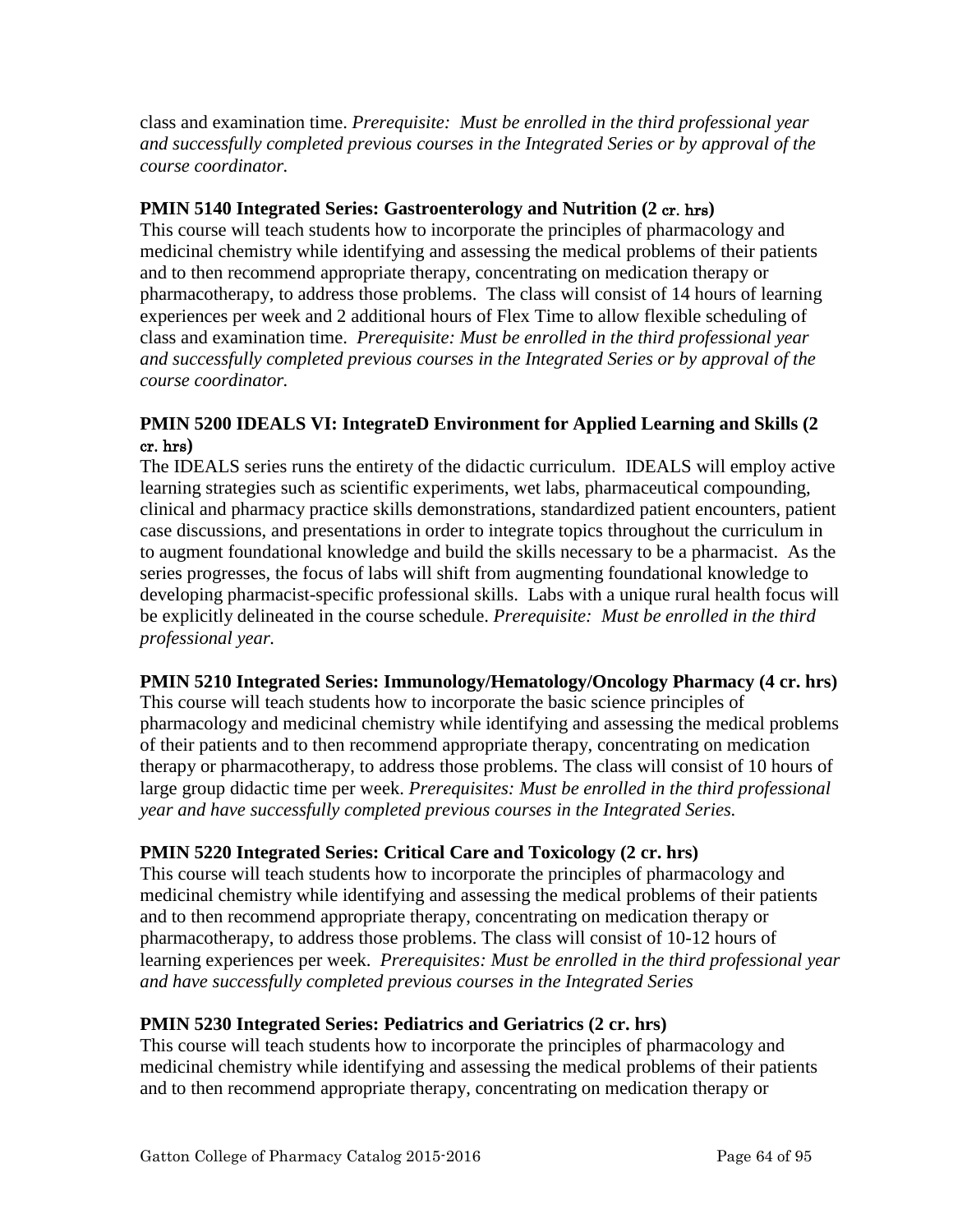pharmacotherapy, to address those problems. Students can expect that many of the medications that will be applied during the Pediatrics-Geriatrics course would have been previously taught but will be applied to these special populations. The Pediatrics-Geriatrics course will run concurrent with the Capstone course. *Prerequisites: Must be enrolled in the third professional year and have successfully completed previous courses in the Integrated Series.*

#### **PMIN 5240 Integrated Series: Advanced Clinical Pharmacotherapy (2 cr. hrs)**

This course will teach students how to compile the skills and knowledge from the previous semesters into a cohesive approach to providing patient care. This course will not introduce a significant amount of new material but will reinforce common disease states in a fashion that mimics real-world patient care. Students will be challenged with complex scenarios and will be required to not only come to rational and credible conclusions but to also defend those conclusions using the most contemporary medical evidence available. The class will be heavily weighted towards team/problem based learning. *Prerequisites: Must be enrolled in the third professional year and have successfully completed previous courses in the Integrated Series.*

#### **PMPR 5140 Advanced Contemporary Practice of Pharmacy I (2 cr. hrs)**

This course is designed to introduce and develop the student pharmacist's knowledge regarding multiple aspects of advanced pharmacy practice. The course will introduce and develop areas of pharmacy practice that include institutional pharmacy, long-term care pharmacy, the role of the pharmacist in public health, as well as other practice areas. The student will develop practice skills that include aspects of management; including practice (human resources, personnel management and conflict resolution), health-systems (various aspects of inpatient care), career (marketing, interviewing, leadership, etc) and professional (career development, advocacy, job retention and satisfaction) management. Students will be expected to describe as well as apply these principles. This will be accomplished through written and team-based assignments, in-class quizzes over reading assignments and refection. The development of a course project, which will run longitudinally over the course of the fall and spring semesters, is the overriding objective. Students will be provided with the foundational tools to imagine, design and present their ideas. These projects will be begun in the fall semester and continue into the spring. The projects will then be presented to a local panel of experts as though the idea was being marketed. Throughout the course sequence, vertical and horizontal integration with other courses will occur to promote effective learning and retention. *Prerequisite: Must be enrolled in the third professional year.*

## **PMPR 5240 Advanced Contemporary Practice of Pharmacy II (2 cr. H rs)**

This course is designed to provide a broad overview of a practicing pharmacists work environment, decision making, workplace resources, management skills, and marketing considerations. Emphasis will be placed on the skills and resources necessary to be a successful practicing pharmacist, pharmacy manager, or cognitive services provider. Basic marketing, management, accounting and personnel issues will be covered. The longitudinal ACPOP course sequence provides the foundation and structure to accelerate the student pharmacist's integration into a practice setting. This course is designed to introduce and develop the student pharmacist's knowledge of multiple aspects of community and hospital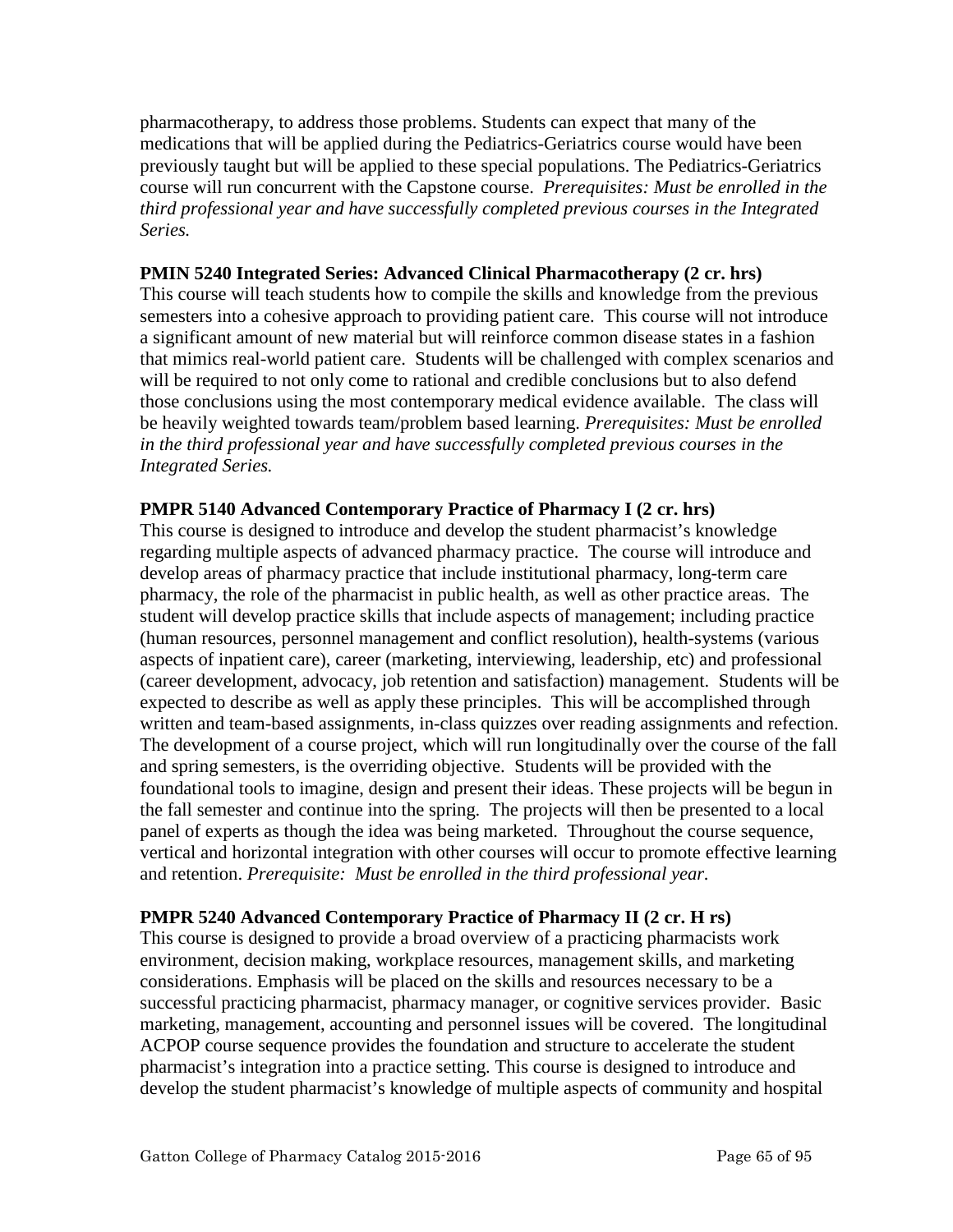based pharmacy practice. ACPOP II focuses on the practice environment, foundational concepts and a competitive classroom example of health care implementation. Throughout the course sequence, vertical and horizontal integration with other courses will occur to promote effective learning and retention. *Prerequisites: Mmust be enrolled in the third professional.* 

## **PMPR 5361 Clinical Seminar I (year-long course)**

This course is the first in the Clinical Seminar series, and provides the foundation and formal instruction for the series. In this class, students will receive instruction on the preparation of formal clinically-oriented seminars, observe and evaluate seminars presented by fourth year pharmacy students in the Fall session of the class, and observe and evaluate previously recorded faculty seminars. These activities are designed to prepare students to synthesize and present a 45 minute seminar during the P4 year. *Prerequisites: Must be enrolled in the third professional year*

## **Professional Year 4**

#### **PMPR 5461 Clinical Seminar II (year-long course)**

This course is the second in the Clinical Seminar series, and provides the final opportunity for students to construct and present a clinical seminar. In this class, students will be mentored by faculty on the development and presentation of a 35-45 minute seminar on a topic of their choosing (may select from a list provided by faculty, or may suggest another topic for approval by the course coordinators). These activities are designed to allow students to practice their presentation skills in front of their peers, and provide experience and feedback on the preparation of a formal, clinically relevant, evidence-based seminar. *Prerequisite: Must be enrolled in the fourth professional year; successful completion of PMPR 5361.*

## **APPE 6001 Institutional Practice I**

This pharmacy practice experience in an inpatient hospital setting exposes the student to the wide variety of daily duties often required of the pharmacist while in an institutional pharmacy. Some of the areas that will be explored include the medication use process, drug distribution, sterile products preparation, automation, operations management, resource management and institutional legal and regulatory standards. *Prerequisite: Must be enrolled in the fourth professional year.*

## **APPE 6002 Community Practice I**

This pharmacy practice experience in a community pharmacy setting is intended to expose the student to a variety of patient-centered services. These services include but are not limited to medication dispensing, patient counseling, drug therapy monitoring, medication therapy management, and drug information services. Resource management and operations management will also be incorporated into the experience. *Prerequisite: Must be enrolled in the fourth professional year.*

#### **APPE 6003 Acute Care Practice I**

This pharmacy practice experience focuses on providing patient-centered care to hospitalized patients. The student will apply their therapeutic knowledge to assess and develop therapeutic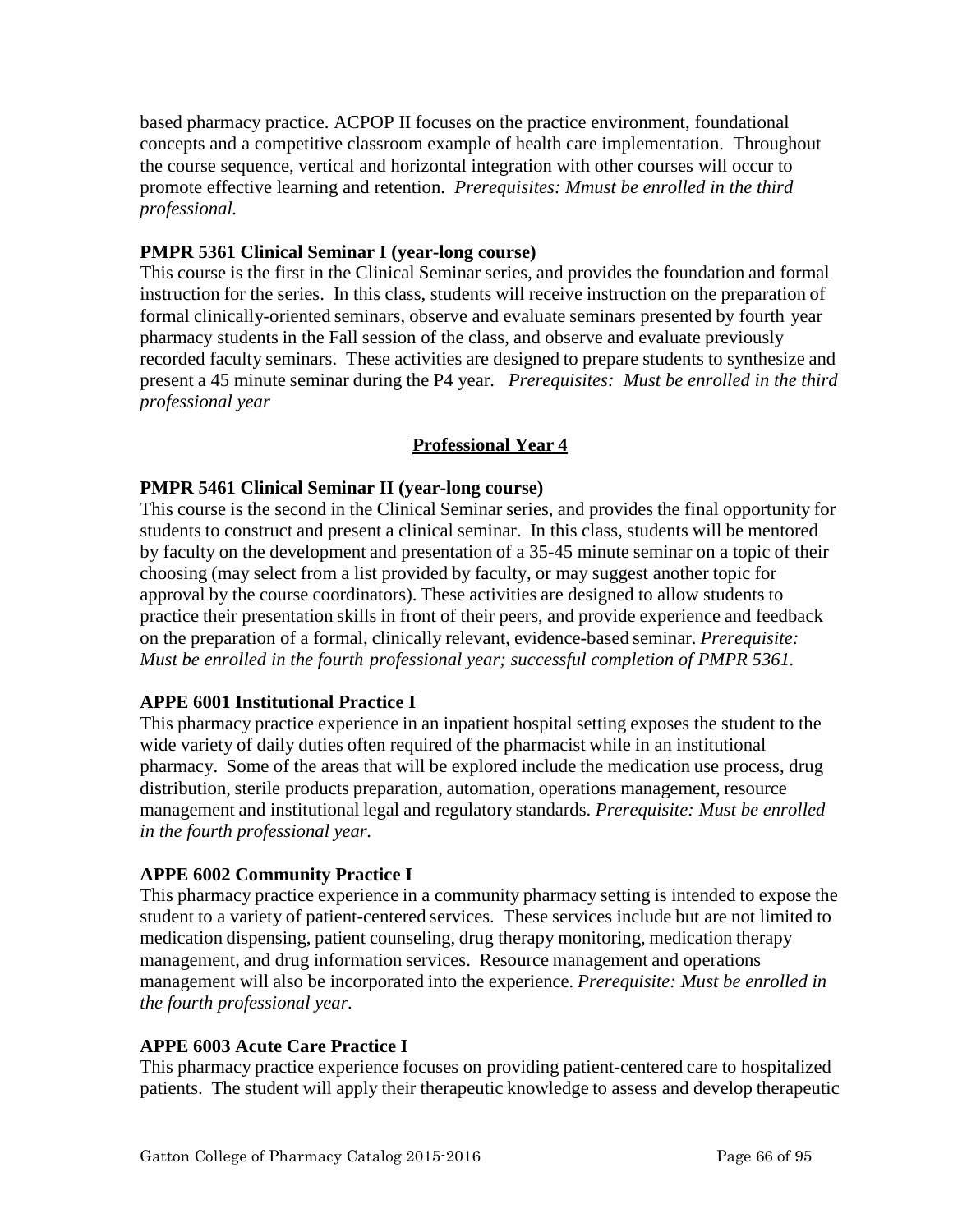plans for patients in collaboration with other healthcare professionals, especially physicians. The student will also be involved in taking medication histories, monitoring patient progress and providing drug information to health care professionals and patients. *Prerequisites and/or Co- requisites: Must be enrolled in the fourth professional year.*

# **APPE 6004 Ambulatory Care/Primary Care Practice I**

This pharmacy practice experience is focused on providing patient-centered care of patients who are receiving care in a clinic, physician office or other ambulatory / primary care setting. Students will gain experience in communication and assessment skills, physical assessment, chronic disease management and preventative care, and therapy modifications for special patient groups. Other skills developed include drug literature analysis, patient education and counseling, interprofessional communication, and designing and implementing safe, efficacious and cost effective drug therapy to the patient. *Prerequisite: Must be enrolled in fourth professional year.*

# **APPE 6503 Acute Care Practice II**

This pharmacy practice experience focuses on providing patient-centered care to hospitalized patients. The student will apply their therapeutic knowledge to assess and develop therapeutic plans for patients in collaboration with other healthcare professionals, especially physicians. The student will also be involved in taking medication histories, monitoring patient progress and providing drug information to health care professionals and patients. *Prerequisite: Must be enrolled in fourth professional year.*

## **APPE 6504 Ambulatory Care/Primary Care Practice II**

This pharmacy practice experience is focused on providing patient-centered care of patients who are receiving care in a clinic, physician office or other ambulatory / primary care setting. Students will gain experience in communication and assessment skills, physical assessment, chronic disease management and preventative care, and therapy modifications for special patient groups. Other skills developed include drug literature analysis, patient education and counseling, interprofessional communication, and designing and implementing safe, efficacious and cost effective drug therapy to the patient. *Prerequisite: Must be enrolled in fourth professional year.*

## **APPE 7001 Institutional Practice II**

This pharmacy practice experience in an inpatient hospital setting exposes the student to the wide variety of daily duties often required of the pharmacist while in an institutional pharmacy. Some of the areas that will be explored include the medication use process, drug distribution, sterile products preparation, automation, operations management, resource management and institutional legal and regulatory standards. *Prerequisite: Must be enrolled in fourth professional year.*

## **APPE 7002 Community Practice II**

This pharmacy practice experience in a community pharmacy setting is intended to expose the student to a variety of patient-centered services. These services include but are not limited to medication dispensing, patient counseling, drug therapy monitoring, medication therapy management, and drug information services. Resource management and operations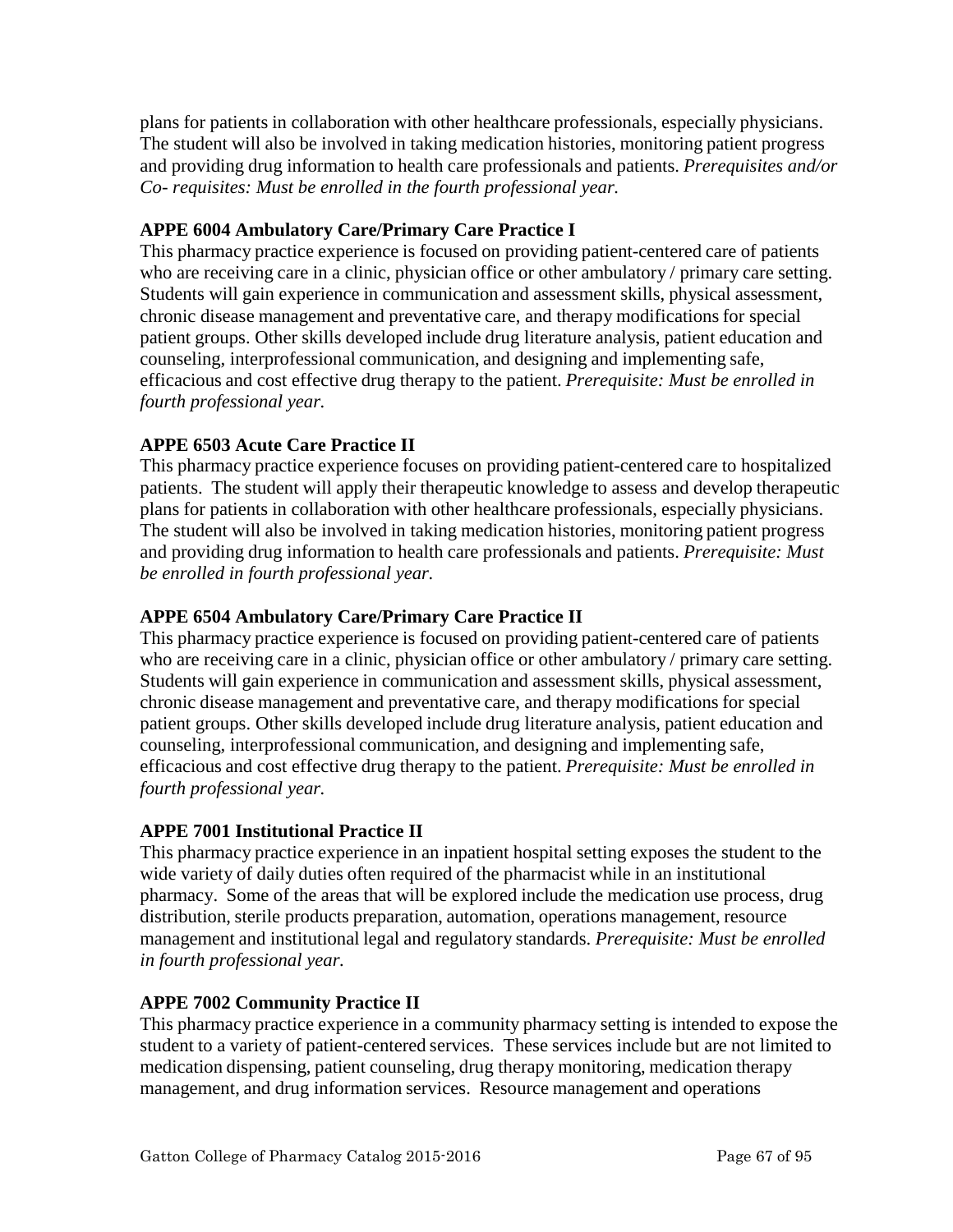management will also be incorporated into the experience. *Prerequisite: Must be enrolled in the fourth professional year.*

## **APPE 7005 Diabetes Patient-Centered Care**

The focus of this elective APPE will be comprehensive patient centered care for the ambulatory patient with diabetes. These patients may be seen occasionally in the institutional setting. The student will become well versed in medication counseling and calculations, nutrition counseling, and physical activity counseling. The student will also learn to become a patient advocate for those affected by diabetes. *Prerequisite: Must be enrolled in the fourth professional year.*

# **APPE 7006 Retail Management Administrative**

This elective pharmacy practice experience in a community chain pharmacy administrative setting is intended to expose the student to the role and responsibilities of a pharmacy district supervisor and administrator. The student will be exposed to the business aspects of pharmacy operations, including the assessment and decision making processes involved in financial and human resource management within a corporate. *Prerequisite: Must be enrolled in fourth professional year.*

# **APPE 7007 Institutional Management Administrative**

This elective pharmacy practice experience in a hospital pharmacy administrative setting is intended to expose the student to the role and responsibilities of the Director of Pharmacy and other components of institutional administration. The student will be exposed to the management of pharmacy operations. This will include financial and human resource management within an institutional environment. *Prerequisite: Must be enrolled in fourth professional year.*

## **APPE 7008 Institutional Formulary Management**

This elective pharmacy practice experience will focus on population-based care and the management of drug formularies. Students will be exposed to techniques to address prescribing habits within an institution, pharmacoeconomic analyses in the managed care environment, Pharmacy Benefit Managers, evidenced-based medicine, formulary management, and patient outcomes. *Prerequisites: Must be enrolled in fourth professional year.*

## **APPE 7009 Community Based Infusion Services**

This elective pharmacy practice experience will focus on providing infusion services from a community-based pharmacy operation. The student will gain experience in parenteral and enteral nutrition and formulations. Research, preparation and distribution of intravenous products and supplies to home bound or specialty institutionalized patients will be a routine part of the student's experience. *Prerequisite: Must be enrolled in fourth professional year.*

## **APPE 7011 Nuclear Pharmacy and Pharmaceuticals**

This elective pharmacy practice experience introduces the student to the practice of nuclear pharmacy. The nuclear pharmacy experience will concentrate on pharmaceutical care and radiopharmaceutical compounding, quality assurance, health physics and regulatory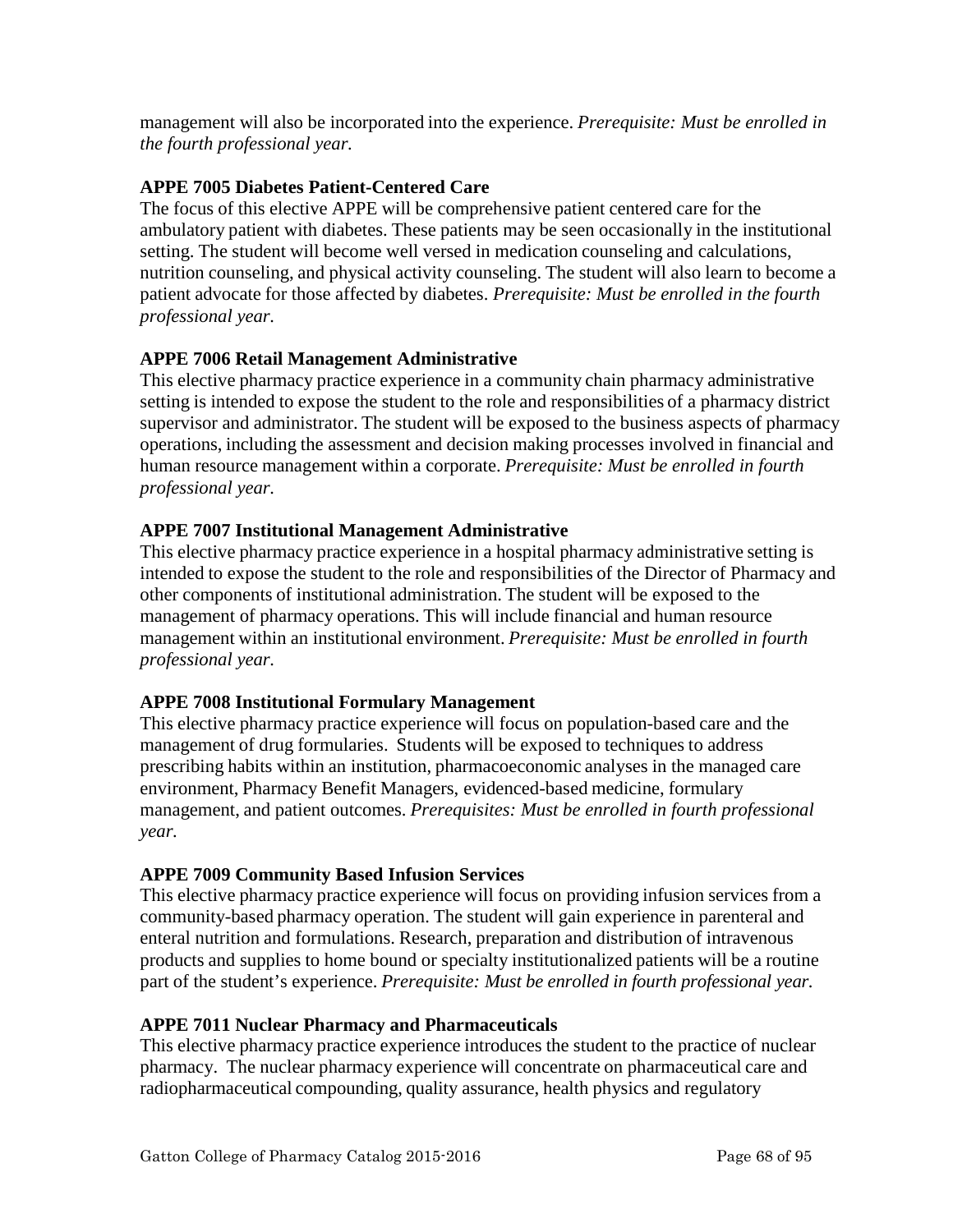compliance. The student will have the opportunity to communicate with the nuclear medicine personnel and participate in the clinical use of diagnostic and therapeutic radiopharmaceuticals. *Prerequisite: Must be enrolled in fourth professional year.*

# **APPE 7012 Pharmacist State Association**

This elective pharmacy practice experience is designed to broaden the student's knowledge and understanding of pharmacy association management. It is structured to provide experiences in national and state practice issues, education, member services, student development, policy and advocacy, and public relations. *Prerequisite: Must be enrolled in fourth professional year.*

# **APPE 7013 Institutional Practice III**

This pharmacy practice experience in an inpatient hospital setting exposes the student to the wide variety of daily duties often required of the pharmacist while in an institutional pharmacy. Some of the areas that will be explored include the medication use process, drug distribution, sterile products preparation, automation, operations management, resource management and institutional legal and regulatory standards. *Prerequisite: Must be enrolled in fourth professional year.*

# **APPE 7014 Community Practice III**

This pharmacy practice experience in a community pharmacy setting is intended to expose the student to a variety of patient-centered services. These services include but are not limited to medication dispensing, patient counseling, drug therapy monitoring, medication therapy management, and drug information services. Resource management and operations management will also be incorporated into the experience. *Prerequisite: Must be enrolled in the fourth professional year.*

## **APPE 7017 Compounding Specialty Pharmacy**

This elective pharmacy practice experience in a community pharmacy setting will provide the student with the experience of compounding specialty medications that are not commercially available in necessary dosage forms for unique patient populations. Regulations, special equipment and space considerations will be addressed. Marketing of this specialized service will also be part of the learning experience. *Prerequisite: Must be enrolled in fourth professional year.*

## **APPE 7018 Geriatric Care**

This elective pharmacy practice experience is designed to provide the student with an in-depth experience in the provision of pharmaceutical care to older patients and those requiring long term care services. Training involves providing for the special needs of elderly patients through knowledge of geriatric disease states, aging organ function and related drug response alterations, including pharmacokinetic and pharmacodynamic alterations. Other issues such as health maintenance, compliance, patient education, and social issues are also emphasized. *Prerequisite: Must be enrolled in fourth professional year.*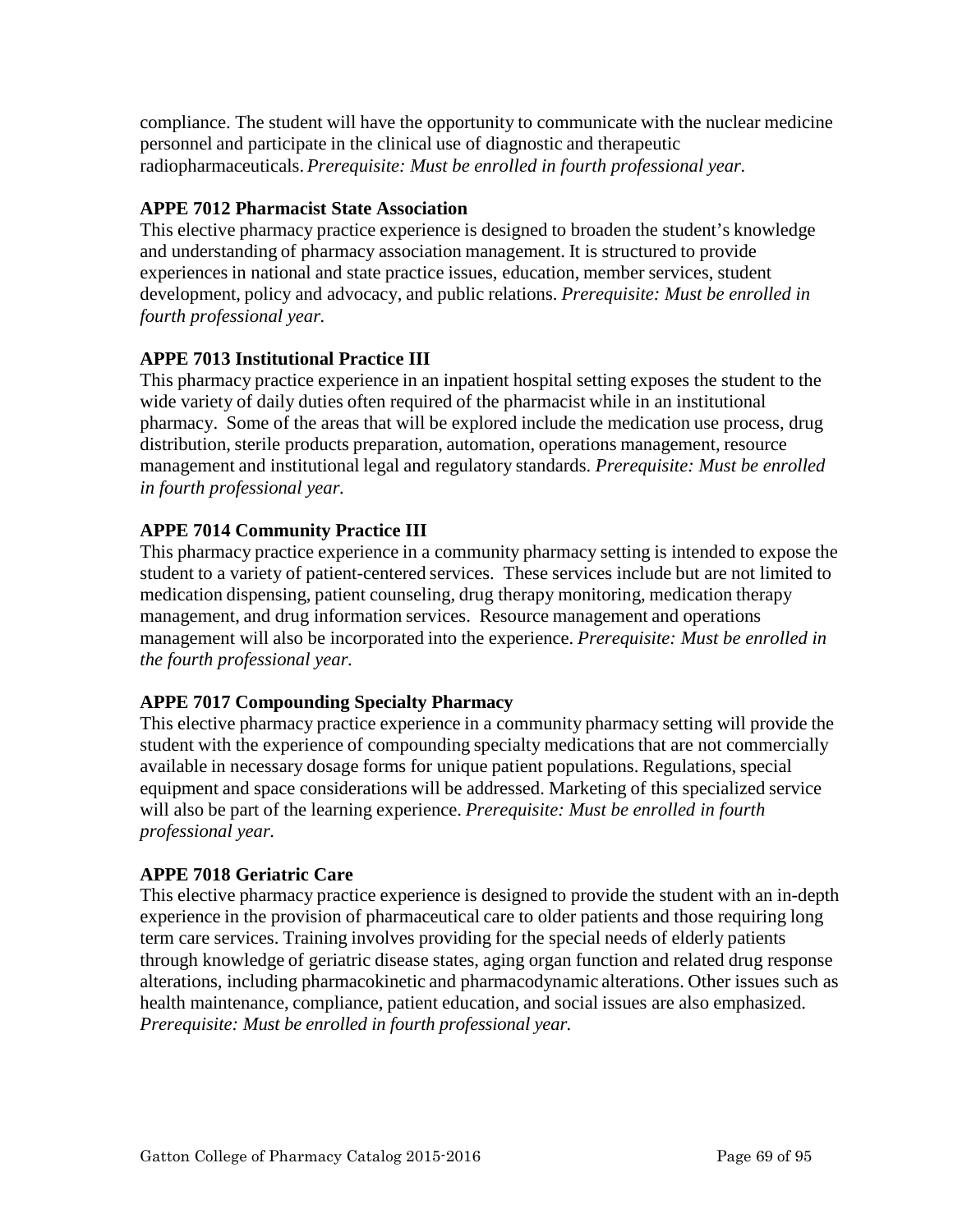#### **APPE 7019 Critical Care**

This pharmacy practice experience focuses on providing patient-centered care to hospitalized patients. The student will apply their therapeutic knowledge to assess and develop therapeutic plans for patients in collaboration with other healthcare professionals, especially physicians. The student will also be involved in taking medication histories, monitoring patient progress and providing drug information to health care professionals and patients. *Prerequisite: Must be enrolled in fourth professional year.*

#### **APPE 7020 Advanced Community Pharmacy Services**

This elective pharmacy practice experience in a community pharmacy setting is intended to expose the student to a variety of patient-centered value added services. These practices provide services that are not limited to patient counseling, drug therapy monitoring, and drug information services. Other activities such as Medication Therapy Management consultations, specialty compounding and immunizations are routine value added services for these practices. Resource management and operations management will also be part of the educational endeavors the student will experience. *Prerequisite: Must be enrolled in fourth professional year.*

#### **APPE 7021 Alternative and Complementary Medication and Therapies Research**

This elective pharmacy practice experience will provide the student with the opportunity to improve and polish drug information investigative and writing skills. Excellent writing and communication skills are required for this experience. Alternative medications and complementary medications are fully explored. Activities for the student include active participation in such things as yoga and reflexology. *Prerequisite: Must be enrolled in fourth professional year.*

## **APPE 7022 Psychiatry**

This elective pharmacy practice experience will provide in-depth exposure to the pharmacotherapy of mental health. The student will gain experience in applying therapeutic knowledge to develop an assessment and plans for patient care while collaborating with other healthcare professionals to monitor drug therapy of patients with psychiatric diseases or drug abuse problems. The student will gain experience in treating diverse psychiatric and behavioral problems, including schizophrenia, depression, mania, bipolar disease, phobic states, substance abuse, personality disorders and related behavioral problems. *Prerequisite: Must be enrolled in fourth professional year.*

#### **APPE 7023 Nutritional Support**

This experience is designed to provide the student with the opportunity to gain knowledge, skills, and practical experience in basic nutritional principles, nutritional assessment, and management of the patient requiring enteral and/or total parenteral nutrition. Students will participate in managing patients through assessing and diagnosing nutritional status, and designing and monitoring nutritional and electrolyte treatment plans. Experience is gained working with a broad spectrum of patients, including trauma and surgical patients, patients having endocrine abnormalities, and renal- and hepatic-compromised patients. The student will also learn about various infusion techniques and systems for administering nutritional agents. *Prerequisite: Must be enrolled in fourth professional year.*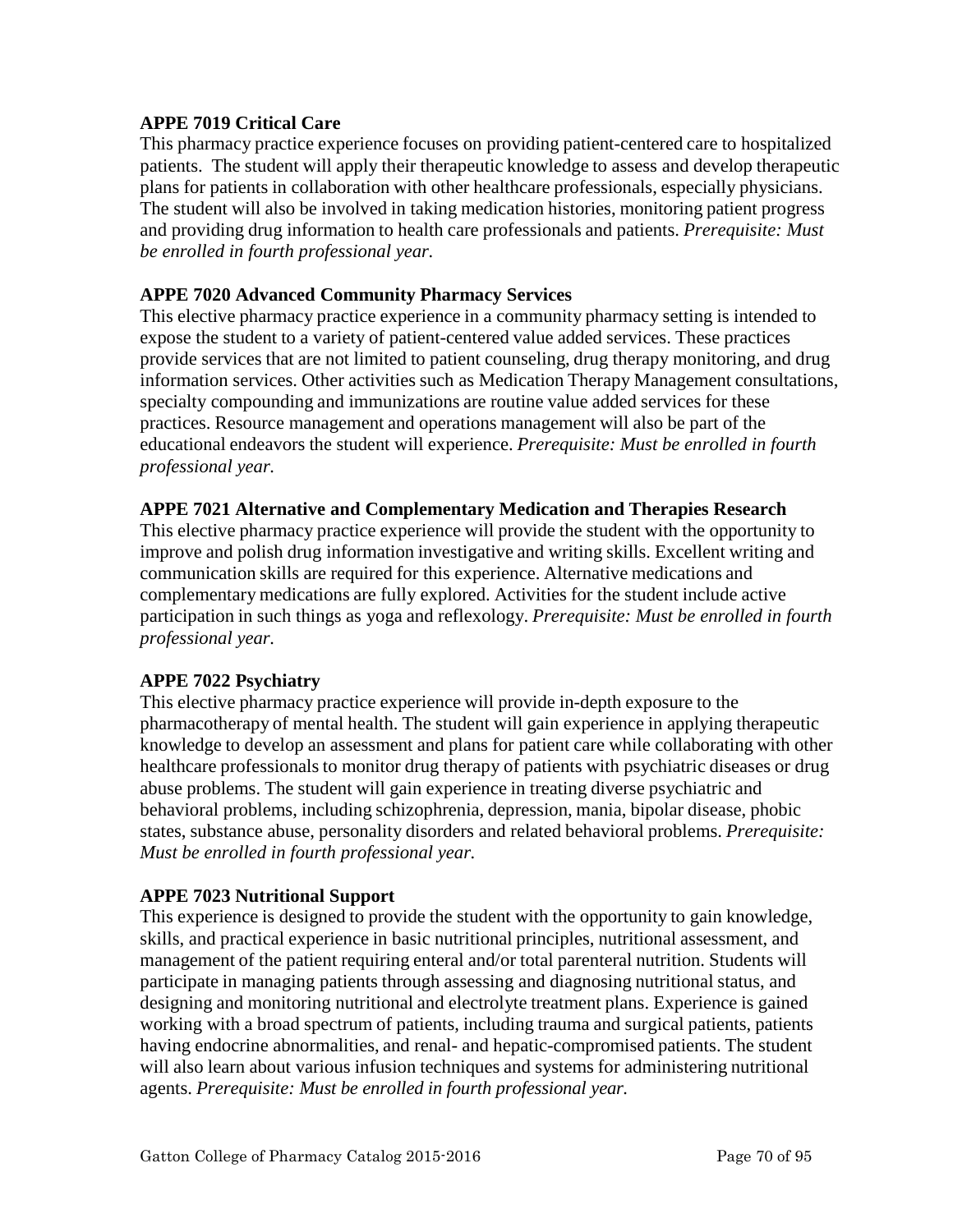#### **APPE 7024 Pediatrics**

This pharmacy practice experience focuses on providing patient-centered care to pediatric patients. The student will apply their therapeutic knowledge to assess and develop therapeutic plans for children in collaboration with other healthcare professionals, especially physicians and nurses. The student will also be involved in taking medication histories, monitoring patient progress and providing drug information to health care professionals, patients and their families. *Prerequisite: Must be enrolled in the fourth professional year.*

#### **APPE 7025 Pharmacokinetics**

This elective pharmacy practice experience is designed to give the student hands-on experience in clinical pharmacokinetics. The student will assess the utility of population averages in predicting drug concentration of dosage and learn to base therapeutic recommendations on measured drug concentrations. This experience is directed toward monitoring drug therapy based on patient response rather than the sheer manipulation of numbers. Expertise in calculations is expected from didactic course work. *Prerequisite: Must be enrolled in the fourth professional year.*

#### **APPE 7026 General Medicine**

This pharmacy practice experience focuses on providing patient-centered care to hospitalized patients. The student will apply their therapeutic knowledge to assess and develop therapeutic plans for patients in collaboration with other healthcare professionals, especially physicians. The student will also be involved in taking medication histories, monitoring patient progress and providing drug information to health care professionals and patients. *Prerequisite: Must be enrolled in fourth professional year.*

#### **APPE 7027 Family Medicine**

This elective pharmacy practice experience is focused on providing patient-centered care of patients who are receiving care in a family practice inpatient and/or outpatient environment. Students will gain experience in communication and assessment skills, physical assessment, chronic disease management and preventative care, and therapy modifications for special patient groups. Other skills developed include drug literature analysis, patient education and counseling, interprofessional communication, and designing and implementing safe, efficacious and cost effective drug therapy to the patient. *Prerequisite: Must be enrolled in fourth professional year.*

#### **APPE 7028 Infectious Disease**

This elective pharmacy practice experience in an institutional setting is intended to expose the student to appropriate utilization of antimicrobial agents in the hospital setting. Antimicrobial resistance and its effect on antibiotic utilization will be discussed and reviewed. The student with received training and experience in the areas of clinical pharmacokinetics, drug therapy evaluation, interpretation of laboratory results, effective communication with other members of the healthcare team, drug interaction screening, drug literature and new product evaluation, formulary research for the P & T Committee, and patient education. *Prerequisite: Must be enrolled in the fourth professional year.*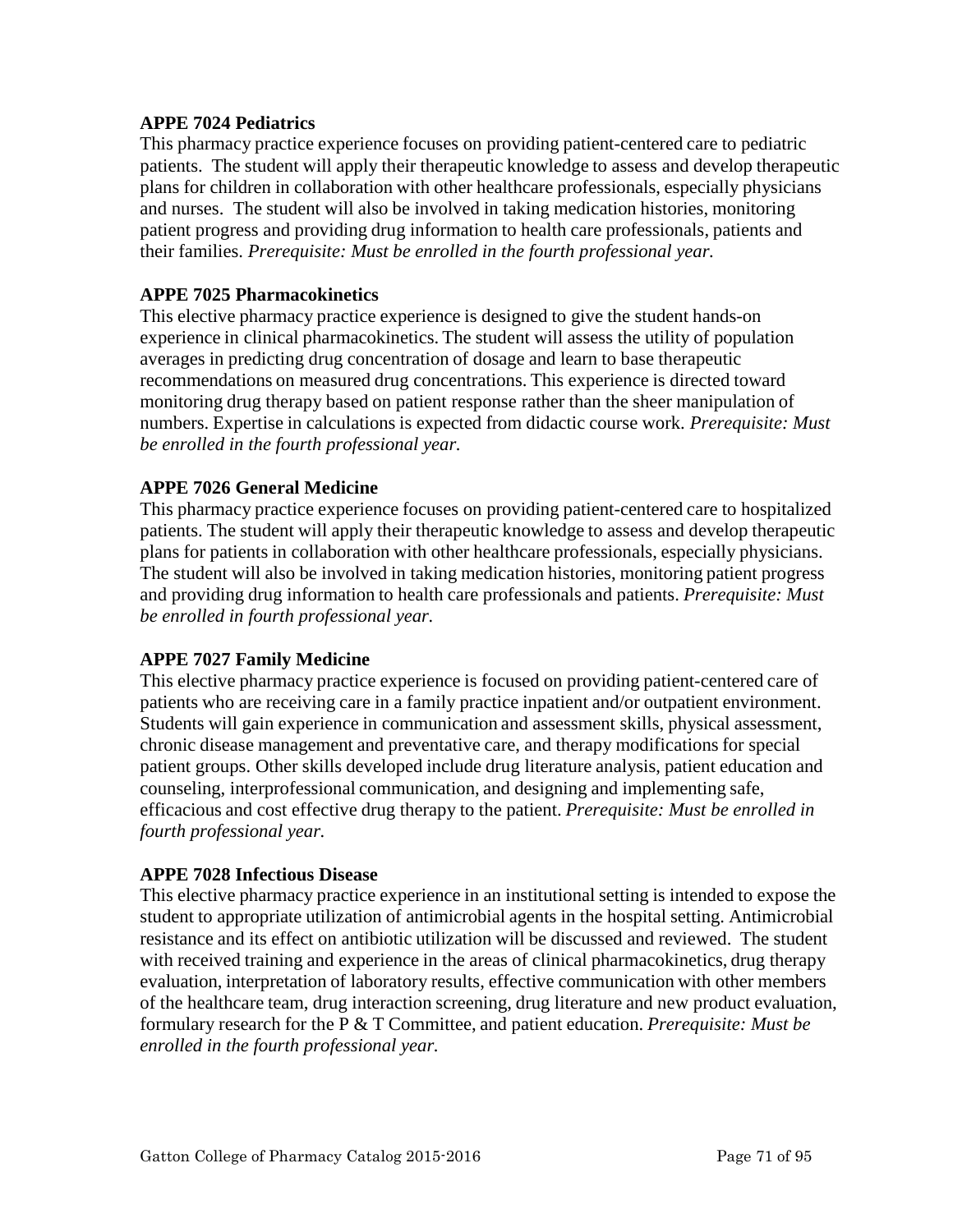#### **APPE 7029 Internal Medicine**

This pharmacy practice experience focuses on providing patient-centered care to hospitalized patients. The student will apply their therapeutic knowledge to assess and develop therapeutic plans for patients in collaboration with other healthcare professionals, especially physicians. The student will also be involved in taking medication histories, monitoring patient progress and providing drug information to health care professionals and patients. *Prerequisite: Must be enrolled in fourth professional year.*

## **APPE 7031 Surgery**

This elective pharmacy practice experience is designed to provide students with experience in the fundamentals of surgery pharmacy. After completing this clerkship, the student will have a better understanding of the drugs used in surgery, surgical procedures and general patient care. *Prerequisite: Must be enrolled in the fourth professional year.*

#### **APPE 7032 Academia**

Students will participate in all parts of the academic process including literature review of teaching methods, facilitating small groups, preparing lectures, syllabi, and examination questions, preparing equipment for laboratory sessions, grading selected assignments, evaluating the current curriculum, and being an active participant in committee meetings and decision- making at the college level. Students will work with the primary preceptor(s) in discussions, as well as independently to accomplish assigned tasks to expose the student to what it means to be an academician in all three pillars of academia – teaching, scholarship, and service. *Prerequisite: Must be enrolled in fourth professional year.*

#### **APPE 7034 Outpatient Oncology/Hematology**

This experience is designed to provide the student with the opportunity to gain knowledge, skills, and practical experience in working with outpatients and some inpatients with neoplastic disease and the rational therapy with oncological agents. The student will work closely with the healthcare team and patients in pain management, nausea/vomiting management, and side effects management. The student will participate in designing customized medication patient regimens and educating the patients regarding their therapy. The student will also be assisting in monitoring patients while they are receiving intravenous chemotherapeutic medications on site. Some compounding of chemotherapeutic agents will be required. *Prerequisite: Must be enrolled in fourth professional year.*

## **APPE 7035 Post-Op Orthopedic Care**

The pharmacy practice experience focuses on providing patient-centered care in the inpatient rehabilitation center, involving patients that are post-stroke, hip or knee replacement with comorbidity, amputation, or other diagnosis that requires intensive inpatient rehabilitation. Student will participate in multi-disciplinary case conference, medication reconciliation, providing discharge medication education, and other drug information questions. The student will be monitoring and adjusting anticoagulation medications and optimizing patient profiles by performing Medication Therapy Management functions. Pharmacokinetics of vancomycin and the aminoglycocides will be and essential function of the student. *Prerequisite: Must be enrolled in fourth professional year.*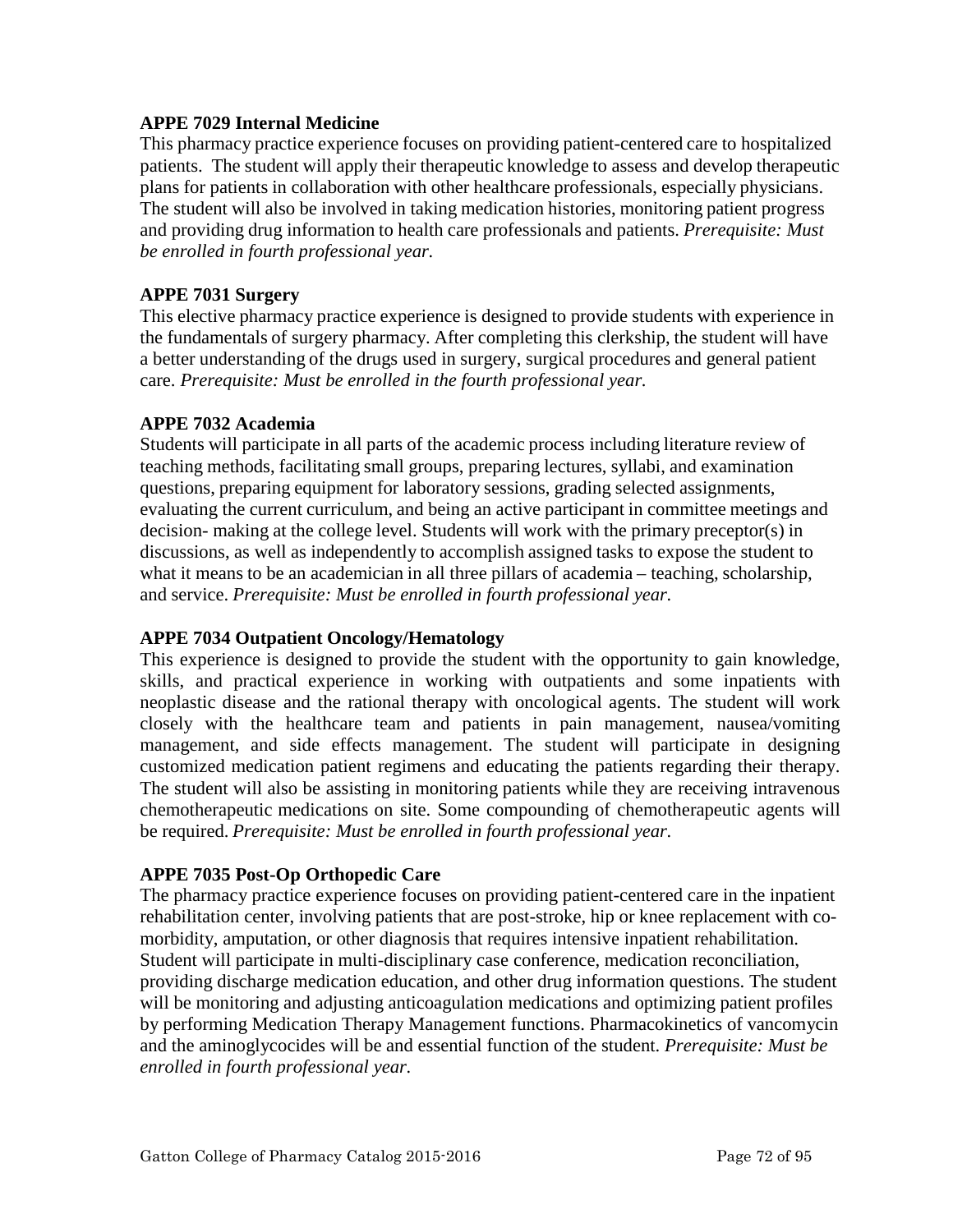#### **APPE 7036 Indian Health Service**

This experience is designed to provide the student with the opportunity to work within the hospitals and clinics provided by the Department of Health and Human Services though the agency, Indian Health Service. This agency is responsible for providing American Indians and Alaska Natives with federal health services. In this course, students will learn how to incorporate modern and currently accepted health care practices into the Indian cultures and traditional tribal healing methods. Students will gain valuable knowledge into cultural diversity and the unique needs of these patient populations.

Students will be involved in counseling on every new outpatient medication using the I. H.S. format, with the goal of no patient knowledge gaps regarding therapy and medications. Participation in the anticoagulation, lipid, hypertension and dialysis clinics, reviewing and monitoring therapy and making therapy adjustment will also be part of the student's experience. Students will have the opportunity to spend time in the inpatient areas as well. Inpatient time will be spent on the floor and at patient bedside performing kinetic calculations and monitoring therapy. Students will have the opportunity to compound necessary IV medications if needed. *Prerequisite: Must be enrolled in the fourth professional year.*

### **APPE 7037 Pharmaceutical Industry-Drug Information**

This elective pharmacy practice rotation will provide the student with an insight into the roles, responsibilities, and daily activities of Pharmacists in drug information within the Pharmaceutical Industry. The student will not only become familiar with the process of obtaining and evaluating information from the medical literature, but will be able to present the information among other professionals. This course will provide the student the ability to learn how to apply information obtained from various sources to answer drug information questions received from healthcare professionals, patients/caregivers and the general public. The student will also become familiar with the medical and technological resources utilized to provide accurate information as well as the ethical issues pertaining to communicating drug information. *Prerequisite: Must be enrolled in the fourth professional year.*

#### **APPE 7038 Global Health Outreach**

*(Student is required to travel internationally with the partnering organization. Student will pay international travel costs.).* The Global Health Outreach Elective Rotation is an advanced pharmacy practice elective for P4 students. This elective rotation exposes students to pharmacy‐related opportunities in non‐ traditional settings focused on an indigent population. The student will provide pharmaceutical care to patients at a multidisciplinary healthcare clinic, as well as, serve as a drug information consultant to other healthcare professionals. *Prerequisite: Must be enrolled in the fourth professional year.* 

#### **APPE 7039 Cardiology**

This elective pharmacy practice experience is designed to provide the student with an in-depth experience in providing care for patients in the cardiology setting. The rotation will allow students to develop and apply knowledge of cardiology topics. Students will develop individualized pharmaceutical care plans for assigned patients in the cardiovascular units and/or clinics. Students may have the opportunity to counsel patients on anticoagulant or antiarrhythmic medications. *Prerequisite: Must be enrolled in fourth professional year.*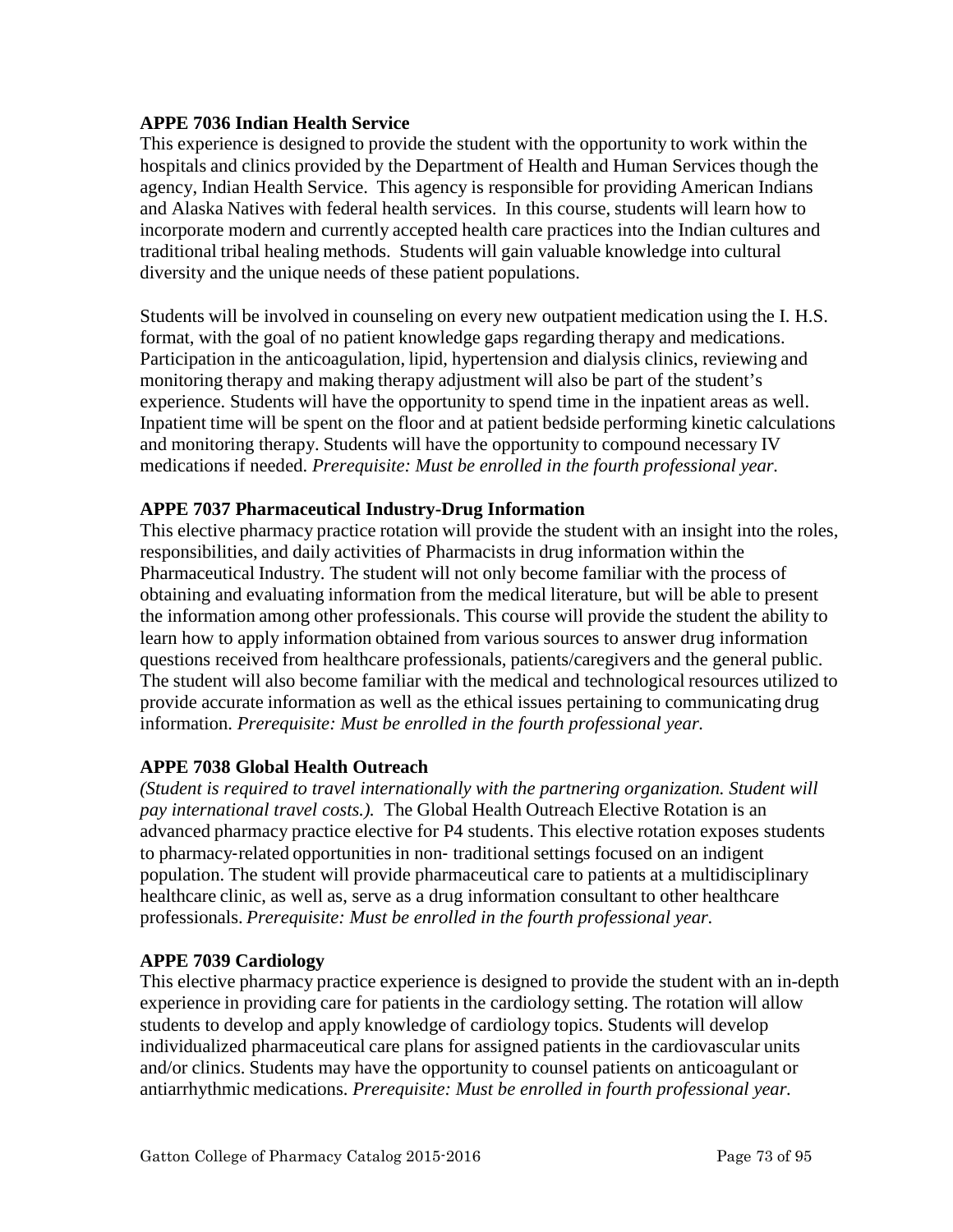#### **APPE 7040 Anticoagulation**

This elective pharmacy practice experience is designed to expose the student to comprehensive anticoagulation management including vitamin K antagonists, direct thrombin inhibitors, and heparins. Students will participate in inpatient and outpatient anticoagulation, including patient education, monitoring, and dosing. *Prerequisite: Must be enrolled in fourth professional year.*

### **APPE 7041 Emergency Medicine**

This elective pharmacy practice experience is designed to provide the student with an experience in providing care for patients in an emergency department and /or trauma setting. Students will gain enhanced foundation skills in patient assessment and drug therapy assessment, monitoring, and management. Knowledge in therapeutics and decision making skills will be enriched. Students will have exposure to a variety of disease states which will allow them to gain experience in gathering and evaluating patient data and making therapeutic decisions and monitoring drug data. *Prerequisite: Must be enrolled in the fourth professional year.*

### **APPE 7042 Writing a Pharmaceutical Sciences Research Manuscript**

*(This experience is classified as an "add-on" experience and as such is to be completed in addition to the required core and elective APPE rotations.)* The object of this experience is for the student to author and submit a scientific manuscript based on the student's research experience. This will incorporate student learning of the relevant background material on the subject, refining and assessing their own data for presentation, completing a full manuscript according to the requirements of the journal of interest, presenting the manuscript in a seminar format with faculty comments, and overseeing submission to a journal. The goal is to provide the student with the experience needed to initiate and manage independent submission and publication of their own future research results. As publication is the final act in the completion of a research project, this course will prepare the student to be an independent researcher familiar with all phases of the process in their future career. *Prerequisite: The student must have completed research in the advisor's laboratory under the course listings of PMSC 7204, 7205, 7206, 7208, 7209, or 7210. The student must be enrolled in the fourth professional year.*

### **APPE 7043 Writing a Pharmacy Practice Research Manuscript**

*(This experience is classified as an "add-on" experience and as such is to be completed in addition to the required core and elective APPE rotations.)* The objective of this experience is for the student to author and submit a scientific manuscript based on the student's research/project experience in the in the Pharmacy Practice Research/Scholarship I/II/III series This will incorporate student learning of the relevant background material on the subject, refining and assessing their own data for presentation, completing a full manuscript according to the requirements of the journal of interest, presenting the manuscript in a seminar format with faculty comments, and overseeing submission to a journal. The goal is to provide the student with the experience needed to initiate and manage independent submission and publication of their own future research results. This experience is classified as an "add-on" rotational experience and as such is to be completed in addition to the 5 required core APPE rotations and 4 required elective APPE rotations during the fourth professional year of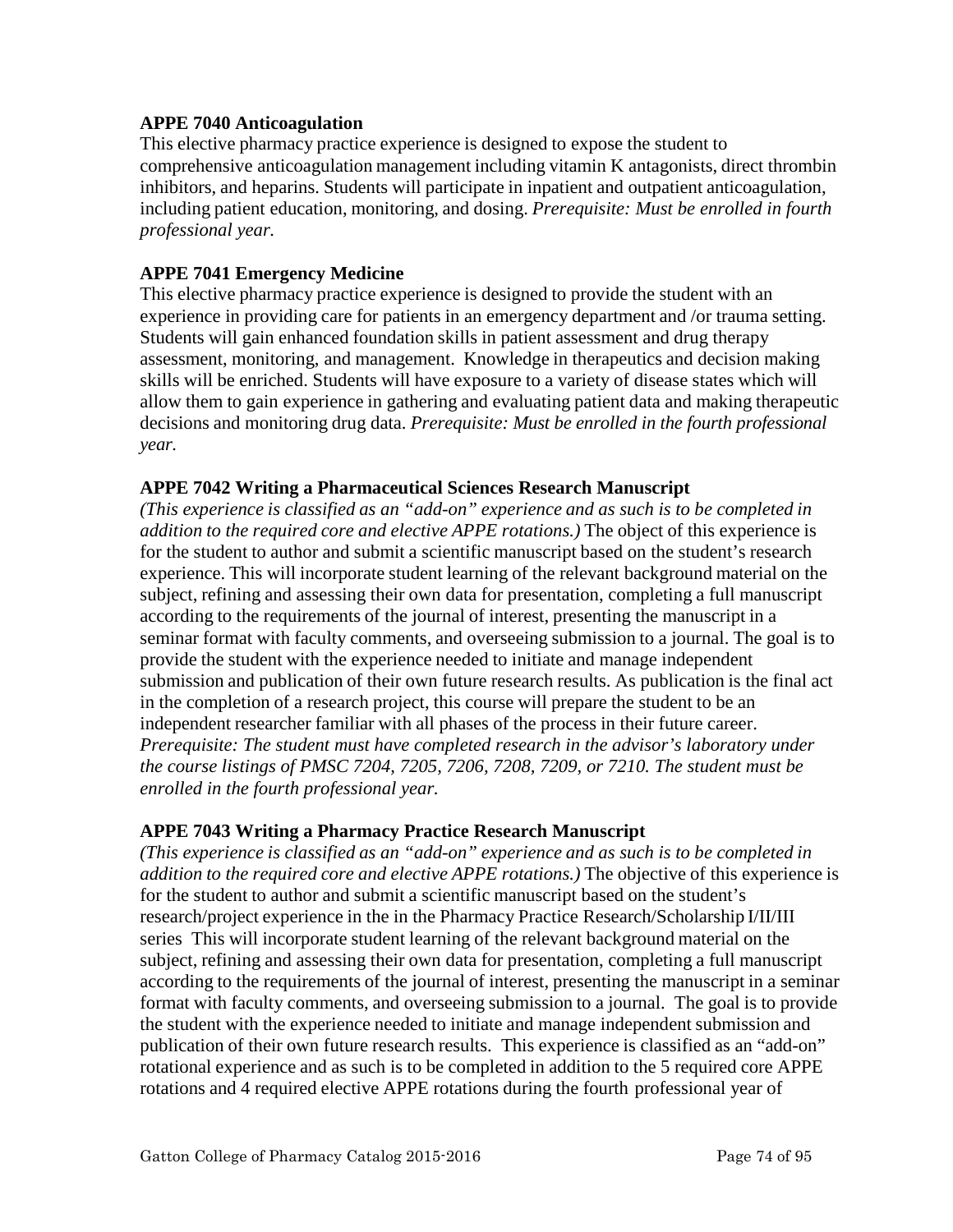pharmacy school. *Prerequisite : The student must be enrolled as fourth year professional student and have completed one of the courses in the Pharmacy Practice Research/Scholarship series (PMPR 7113-7115, 7120-7122).*

### **APPE 7044 Independent Community Pharmacy Ownership**

This pharmacy practice experience in a community pharmacy setting is intended to assist in preparing the student for independent community pharmacy ownership. In addition to basic community pharmacy activities such as medication dispensing, patient counseling, drug therapy monitoring, medication therapy management and drug information services, resource management and operations management will also be incorporated into the experience. Financial analysis and human resource issues will be emphasized during the experience. *Prerequisite: Must be enrolled in the fourth professional year.*

# **APPE 7045 Veterinary Pharmacy Practice**

This elective practice experience is designed to provide students with exposure to veterinary pharmacy. Students will be exposed to and participate in patient-care experiences in a variety of treatment areas. Students will gain an understanding of the pharmacy services a pharmacist can provide to a veterinary facility, and familiarity with the unique pharmaceutical needs and the specific dosage forms needed in the management of animals, which would include the compounding and administration of animal products/medications. Students will be able to advise the client/owner on the care of animals and the use of animal products. Students will also gain the skills to consult with/advise veterinarians in the management of drug therapy for animals. The students will be provided with the necessary information so that they may consider pursuing a pharmacy specialty in animal health. *Prerequisite: Must be enrolled in fourth professional year.*

### **APPE 7046 Ambulatory Care/Patient Centered Medical Home**

This elective advanced pharmacy practice experience is designed to allow the student to actively participate in the delivery of pharmacy care in a primary care, multidisciplinary practice setting. Students will gain experience in direct patient management of chronic disease states through participating in pharmacist-run anticoagulation and pharmacotherapy clinics. Students will be involved in obtaining patient medical and medication histories, evaluating drug therapies, developing pharmacy care plans, monitoring patients' therapeutic outcomes, consulting with physician and non-physician providers where appropriate, and providing patient and health care provider education. Students will also gain experience documenting appropriate information in the electronic medical record. *Prerequisite: Must be enrolled in the fourth professional year.*

### **APPE 7047 Drug Research at NIDA**

The object of this experience is for the student to have an immersion experience in the research laboratory at the National Institute of Drug Abuse (NIDA) in Baltimore, MD. The student will participate in the daily research activities in the laboratory and will carry out assignments as assigned by the laboratory director. Specific tasks may involve fabricating electrodes for nerve cell recordings, preparation of molecular probes, assisting with animal surgery, behavioral training of research subjects, recording data and tracking experimental data, and retrieving and summarizing relevant scientific literature. The student will prepare a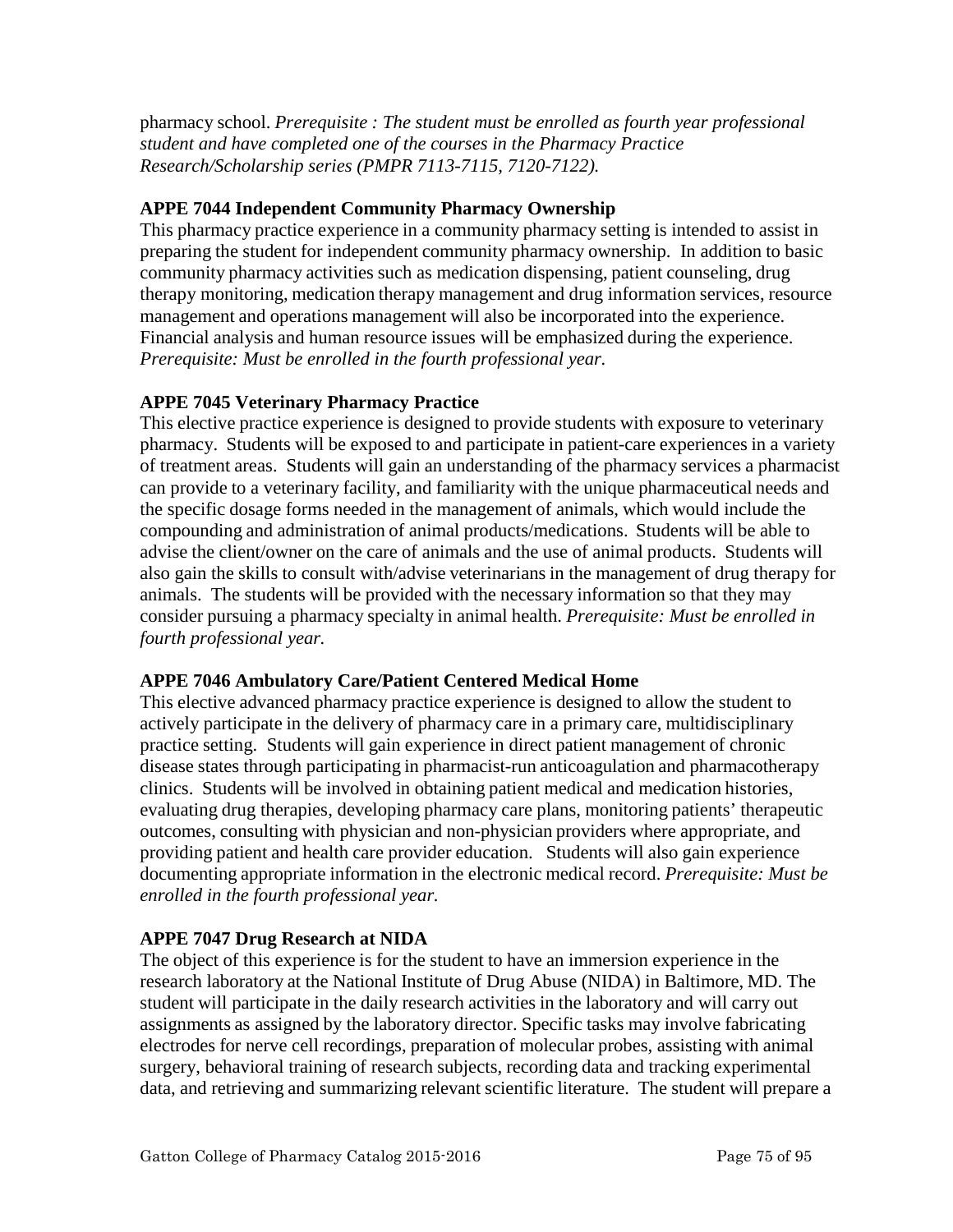summary presentation of the experience to be presented to the faculty at ETSU. *Prerequisite: Must be enrolled in fourth professional year. Student must complete interview with department chair prior to selection for this APPE.*

### **APPE 7048 CDC Pharmacy Student Experiential Program**

The Centers for Disease Control and Prevention (CDC) is based in Atlanta, GA. CDC′s Mission is to collaborate to create the expertise, information, and tools that people and communities need to protect their health through health promotion, prevention of disease, injury and disability, and preparedness for new health threats. This elective clerkship will give the student a general understanding of pertinent public health issues, the roles pharmacists have within CDC, as well as the career opportunities available for pharmacists in the U.S. Public Health Service. The student will be able to take advantage of the many public health lectures/seminars that are presented at CDC during their rotation. *Prerequisites: Must be enrolled in fourth professional year. Student must complete interview with department chair prior to selection for this APPE.*

# **APPE 7049 International APPE**

*(The student is required to travel internationally to an affiliated site for this elective rotation. Associated costs will be in accordance with a predetermined financial partnership between the student and the College. There is a competitive selection process for this course.)* This elective advanced pharmacy practice experience allows the student to study the practice of pharmacy within the health care delivery system of a foreign country. Students will actively participate in practice situations in order to expand their knowledge of the opportunities available to pharmacists abroad as compared to opportunities available in the United States. This unique experience will expand the students' knowledge of health systems in Europe and will also foster an appreciation for cultural similarities and differences. *Prerequisite: Must be enrolled in the fourth professional year.* 

### **APPE 7050 Advanced Nuclear Pharmacy and PET Radiopharmaceuticals**

This elective pharmacy practice experience introduces the student to the advanced practice of low energy nuclear pharmacy and Positron Emission Tomography (PET) radiopharmaceutical manufacturing. The low energy nuclear pharmacy and PET radiopharmaceutical experience will concentrate on pharmaceutical care and advanced (low energy and PET) radiopharmaceutical compounding, quality assurance, health physics and regulatory compliance. The student will have the opportunity to communicate with the nuclear medicine personnel and participate in the clinical use of diagnostic and therapeutic radiopharmaceuticals on an advanced level. *Prerequisites: APPE 7011; must be enrolled in the fourth professional year.*

### **APPE 7051 Practice-Based Research Experience**

This APPE enables the student to gain experience conducting practice-based research within a pharmacy practice setting. The student will participate in daily research activities and will carry out assignments under the direction of the site-specific preceptor. General activities may include, but are not limited to: developing IRB protocols, developing research proposals, conducting practice-based research, presenting research findings, preparing manuscripts for publication, analyzing data, and retrieving and summarizing relevant scientific literature. The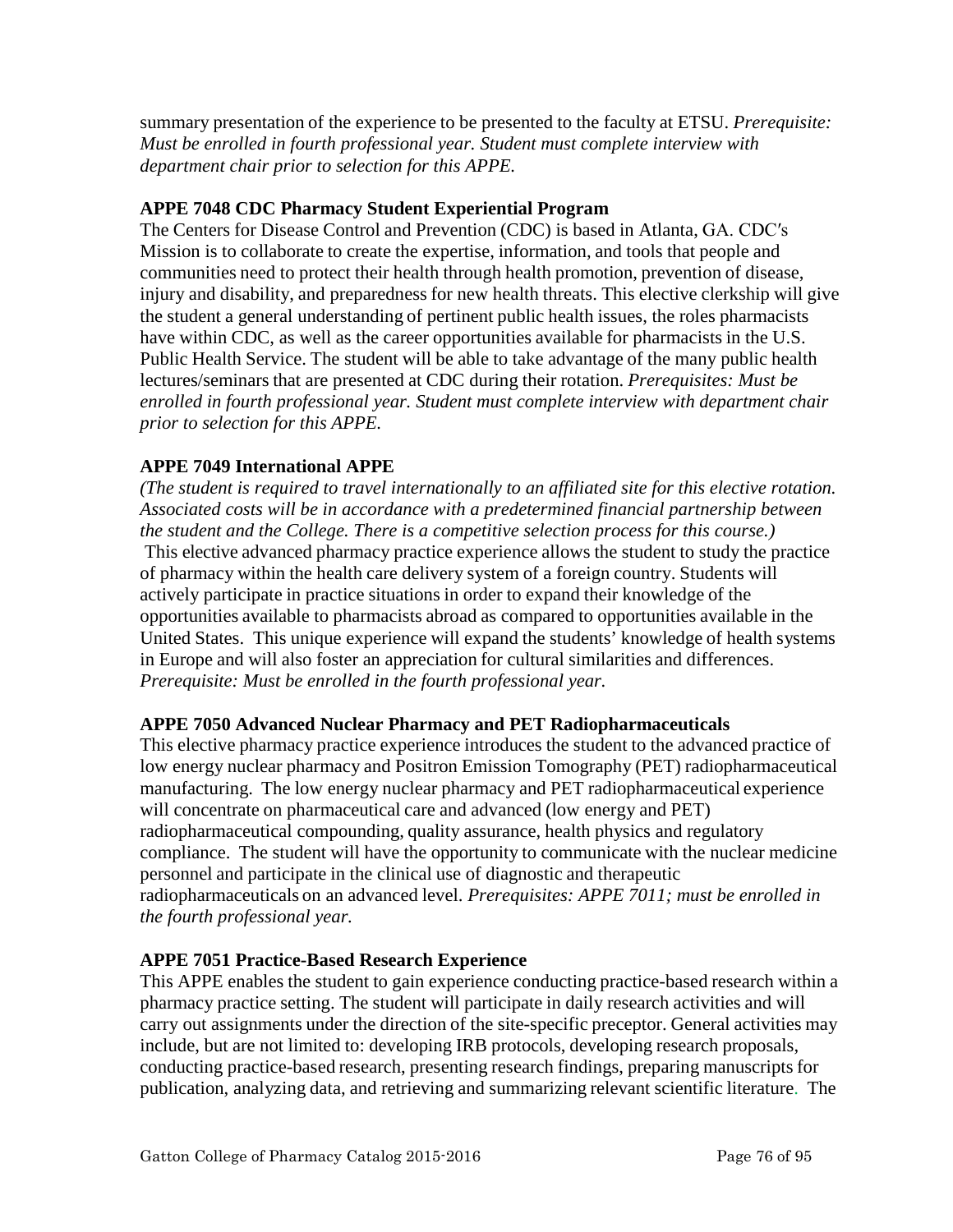specific research activities available for each elective can vary based on projects approved and the stage of completion as well as stage of IRB submission for pending projects. Typically available areas of experiences will include:

- Human subjects/ethics training and associated requirements
- Engagement in practice site research activities (e.g., clinical trials conduction, manuscript preparation, project development)

In addition to research activities students may engage in clinical duties of pharmacist providers at the site. Depending on the level of preparation of the trainee this can include patient education about non-research treatments, assistance with medication use evaluations, and/or formulary treatment decisions. Students may also be asked to provide journal presentations regarding evolving clinical guidelines or recent research. *Prerequisites: Must be enrolled in the fourth professional year and approval by course coordinator.*

# **APPE 7052 PharmD/MPH Field Experience**

The Doctor of Pharmacy and Master's of Public Health (PharmD/MPH) is a dual degree course of study that complements clinical pharmacy training with the additional in-depth training in public health. This elective APPE allows the student to complete the required public health field experience in her or her chosen concentration - Biostatistics, Community Health, Epidemiology, Environmental Health or Health Services Administration - while also meeting the public health aspect of the College of Pharmacy curriculum. This combined practicum/APPE elective will consist of eight weeks or 300 hours. All training must be approved and accepted by both the College of Pharmacy and the College of Public Health in advance of execution. A specific agenda for the training shall be maintained in the student's file. *Prerequisites: Must be enrolled in the fourth professional year and enrolled in the PharmD/MPH joint degree program.*

### **APPE 7053 FDA Pharmacy Student Experiential Program**

The Food and Drug Administration is one of the nation's oldest and most respected consumer protection agencies. [FDA's mission](http://www.fda.gov/AboutFDA/WhatWeDo/default.htm) is to promote and protect the public health by helping safe and effective products reach the market in a timely way, and monitoring products for continued safety after marketing. The FDA Pharmacy Student Experiential Program includes opportunities to attend FDA [advisory committee hearings,](http://www.fda.gov/oc/advisory/default.htm) [congressional hearings,](http://www.gpoaccess.gov/chearings/index.html) and a monthly lecture series. In addition to learning about FDA operations, students interact with other pharmacy students from schools across the country and learn about pharmacist career opportunities available in government. *Prerequisites: Must be enrolled in the fourth professional year.*

# **APPE 7054 Pain Management** *(pending approval)*

### **APPE 7055 Medication Safety and Clinical Management** *(pending approval)*

### **APPE 7056 International APPE II**

*(The student is required to travel internationally to an affiliated site for this elective rotation. Associated costs will be in accordance with a predetermined financial partnership between the student and the College. There is a competitive selection process for this course.).*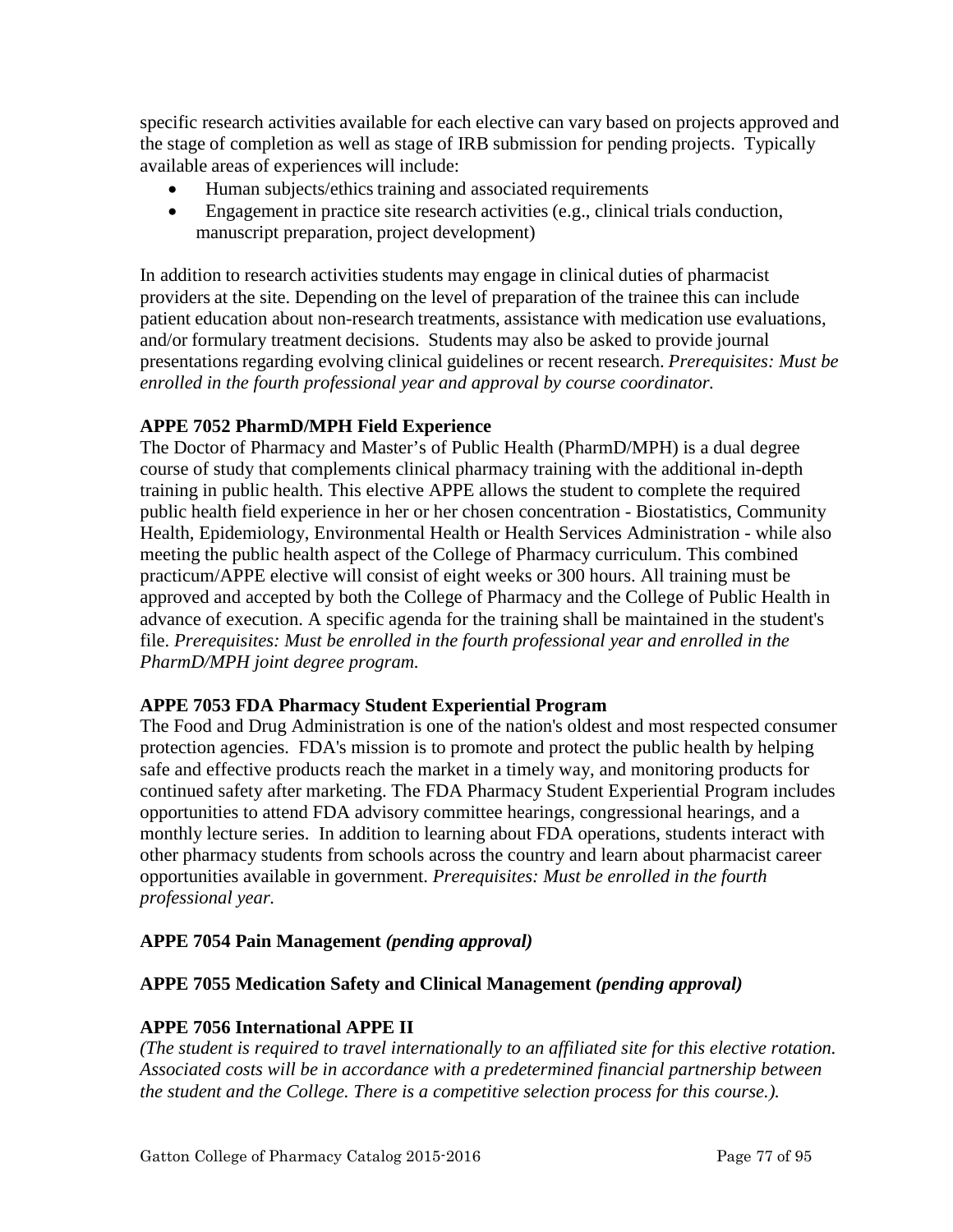This elective advanced pharmacy practice experience allows the student to study the practice of pharmacy within the health care delivery system of a foreign country. Students will actively participate in practice situations in order to expand their knowledge of the opportunities available to pharmacists abroad as compared to opportunities available in the United States. This unique experience will expand the students' knowledge of health systems in Europe and will also foster an appreciation for cultural similarities and differences. *Prerequisites: Must be enrolled in the fourth professional year.* 

# **APPE 7057 International APPE III**

*(The student is required to travel internationally to an affiliated site for this elective rotation. Associated costs will be in accordance with a predetermined financial partnership between the student and the College. There is a competitive selection process for this course.).* This elective advanced pharmacy practice experience allows the student to study the practice of pharmacy within the health care delivery system of a foreign country. Students will actively participate in practice situations in order to expand their knowledge of the opportunities available to pharmacists abroad as compared to opportunities available in the United States. This unique experience will expand the students' knowledge of health systems in Europe and will also foster an appreciation for cultural similarities and differences *Prerequisites: Must be enrolled in the fourth professional year.*

### **APPE 7058 Hospice** (Pass/Fail credit only)

This elective advanced pharmacy practice experience allows the student to observe hospice care and the role medications and pharmacists play in caring for patients near the end of life. Students will shadow caregivers during home visits to patients, work with the inpatient hospice coordinator, discuss medication issues related to hospice with a clinical pharmacist, and shadow pharmacists supplying hospice medications. *Prerequisites: Must be enrolled in the fourth professional year.*

### **Approved Didactic Electives within the Bill Gatton College of Pharmacy**

### **PMIN 7301 Pharmacy Research Seminar (1 cr. hr)**

This course will provide students with exposure to current research and advances in Pharmacy and related sciences by examining recently published articles. It will also require students to present articles, discuss scientific issues, and understand the analysis of research projects.

#### **PMPR 7101 Folk Medicine and Remedies of Southern Appalachia (2 cr. hrs)**

An introduction to Appalachian folk medicine will be presented, including the examination of health, illness, and the treatment of disease from a pharmacist's perspective. This includes discussion of various theories of illness, types of healers, nostrums, and the empirical basis for the remedies and alternative forms of therapy. Some of the medicinal properties of the treatments prescribed in the rural Appalachian region will be discussed.

### **PMPR 7102 Professional Development for Postgraduate Training (2 cr. hrs)**

This course addresses various issues related to professional development and postgraduate training. It offers a review of postgraduate training opportunities available to graduating student pharmacists with a focus on pharmacy residencies. Through individual preparation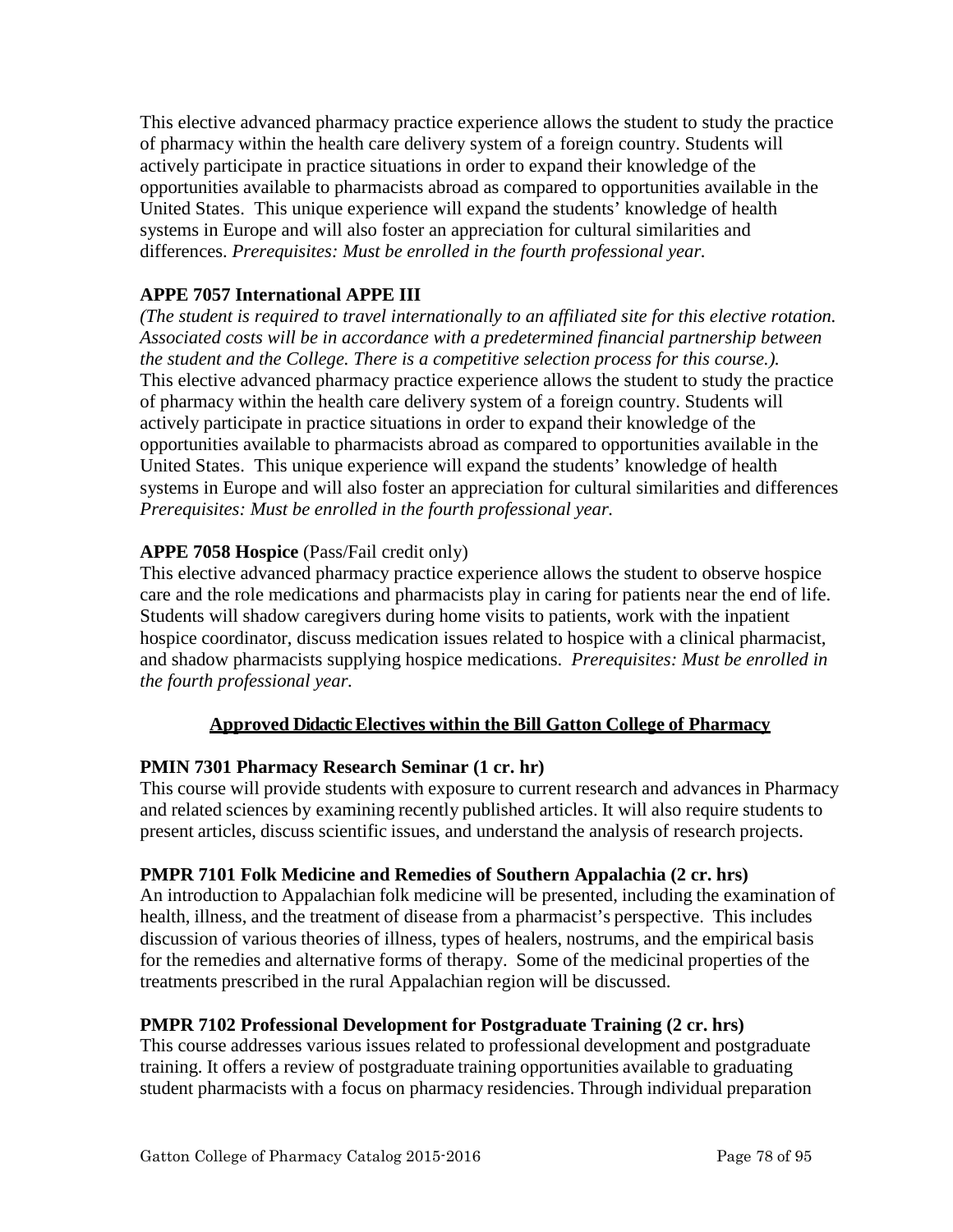before class, interactive face-to-face discussions and activities, and the completion of major assignments (letter of intent, curriculum vitae, and residency applicant portfolio) students will appreciate the various components of professional development and the benefits of residency training. Students will also learn the steps to secure a postgraduate year one (PGY1) residency upon graduation. *Prerequisite: Students must be enrolled in the third professional year.*

### **PMPR 7103 Evidence-Based Diabetes Management (2 cr. hrs)**

This course provides an evidence-based foundation in the principles of diabetes therapy and management. The student will develop their knowledge and ability to assess, manage, educate, monitor, and recommend pharmacotherapy for patients with diabetes. Students successfully completing the elective will have the knowledge and basic skill set to begin practicing diabetes management. Diabetes within the rural Appalachian region will be emphasized with students interviewing and observing pharmacists practicing advanced management skills. *Prerequisite: Students must be enrolled in the third professional year.*

### **PMPR 7104 Relationship of Pharmacy and Health Disparities in the Appalachian Region (2 cr. hrs)**

The U.S. healthcare system is often criticized for its high national costs and outcomes that are less than favorable when compared to other nations. Many poorer outcomes can be observed in differences of health risk, illness, health services utilization and mortality that vary by gender, race and ethnicity, age, and place of residence. This course will explore regional health disparities through understanding the pivotal influence of pharmacy needs and care. This course will engage students in teams to explore regional health disparities and define the influence of the presence or absence of pharmacy-related services and initiatives on regional health.

### **PMPR 7105 Interprofessional End-of-Life Clinical Care (3 cr. hrs)**

This course is an interprofessional elective course with content related to death/dying and quality end-of-life care for graduate students in Social Work, Public Health, Medicine, Nursing, and Pharmacy. This course is designed to assist students in exploring important elements of palliative and end-of-life care to effectively recognize and address the needs of those nearing the end of their lives. Topics to be addressed include: pain and symptom management, palliative care and hospice models, end-of-life conversations, ethical dilemmas, grief and bereavement, spirituality, and social, economic and legal issues at the end of life.

### **PMPR 7106 History of Pharmacy (2 cr. hrs)**

History of Pharmacy will survey the historical development of Medicine and drugs from Ancient times through the present. The emergence of Pharmacy and Pharmacists as a distinct profession and professionals will be highlighted, along with the development of the educational, legal, and social framework which supported this development. Through coursework, readings, discussion, and projects students will develop an appreciation for the living history of the profession of Pharmacy and their place in it.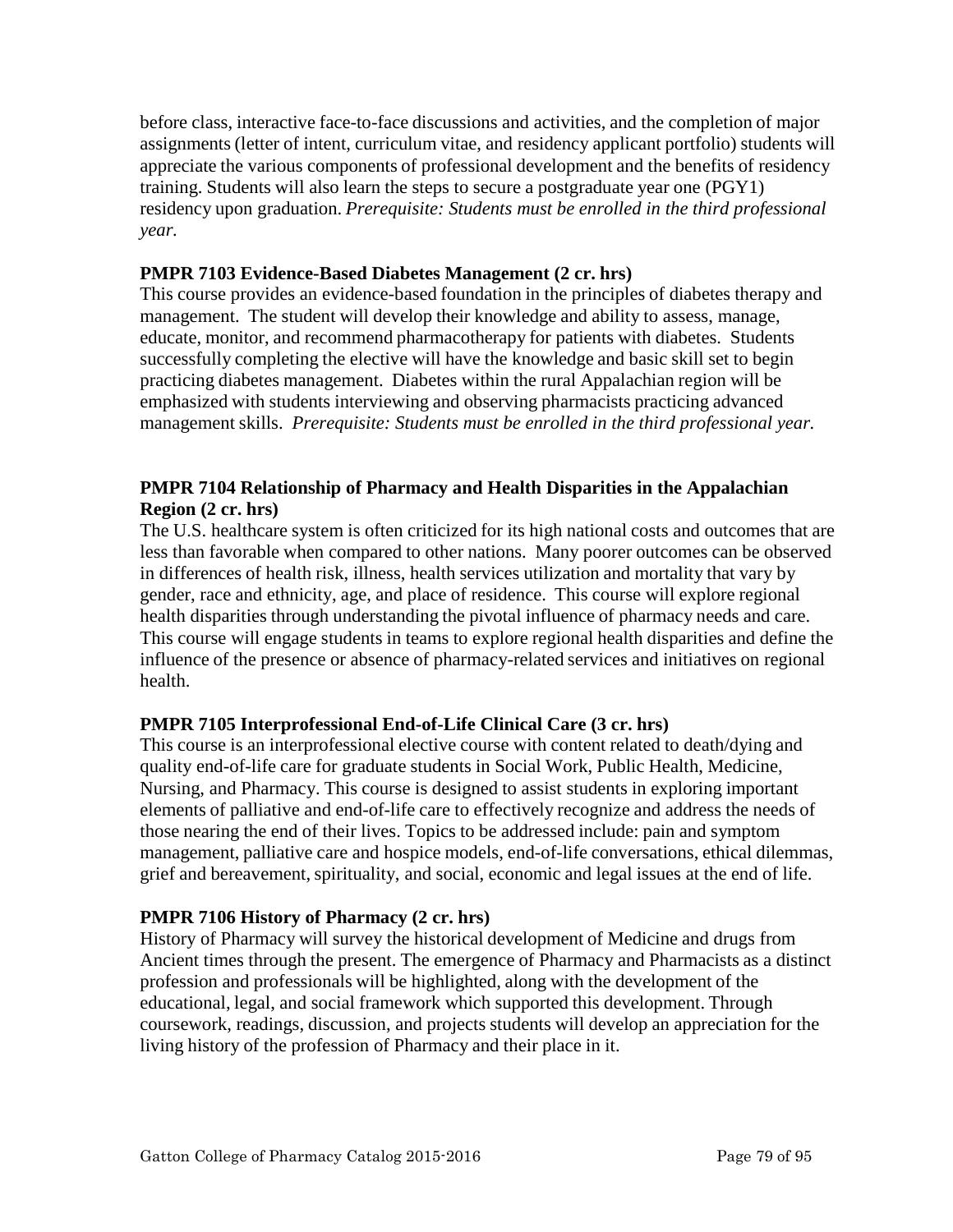### **PMPR 7107 Drug-Induced Diseases (2 cr. hrs)**

This course is designed to help the second and third-professional year pharmacy students to develop the knowledge and skills needed to properly address drug induced diseases. Societal expectations regarding medication safety have changed dramatically over the years. Patients expect to be fully informed about the risks of prescribed drugs. Patients expect the pharmaceutical industry, regulatory agencies, and health care providers to protect them from drug-induced diseases. The effects of drugs are not always entirely beneficial. Although they may cure or positively affect a disease, drugs are also capable of causing new diseases or exacerbating those that already exist. The purpose of this class is to provide comprehensive information regarding detection, prevention, and management of drug induced diseases. Every time a patient presents with a new disease or exacerbation of an existing condition, someone needs to ask, "Could this be drug induced?" If the answer is yes, then, "How do we treat it?" Simply knowing that a given drug may cause a particular disease is not enough.

### **PMPR 7108 Ambulatory Care Pharmacy Practice in Appalachia (2 cr. hrs)**

This course is an elective course designed to introduce and develop the student pharmacist's knowledge regarding various aspects of ambulatory care pharmacy practice. In addition to the concept of chronic disease management, students will become familiar with prevention and wellness concepts. Also, this course will serve as an introduction to social, economic, cultural and psychological intricacies as well as opportunities in ambulatory care pharmacy practice. Through multidisciplinary instructors and topics covered, students will gain insight into the pharmacist's role as part of patient-centered, interdisciplinary primary care team, specifically in the Appalachian region. *Prerequisite: Must be enrolled in the second or third professional year.*

### **PMPR 7109 Women's Health (1 cr. hr)**

The purpose of this course is to supplement women's health material covered elsewhere in the curriculum. Emphasis will be placed on broadening students' knowledge in common women's health areas, introducing new topics not covered elsewhere in the curriculum, and discussions related to controversies in women's health. The course will be taught using a mixture of self- directed learning, traditional lecture, active learning exercises, group discussions, and student presentations. *Prerequisite: Must be enrolled in the third professional Year.*

### **PMPR 7110 Anticoagulation (1 cr. hr)**

This course will develop the fundamental skills acquired in the Pharmacotherapy course series and provide an in-depth training at managing various anticoagulation treatments and related diseases. The course will offer additional training focused on all areas of practice including both acute and ambulatory care. *Prerequisite: Successful completion of Pharmacotherapy I and II; must be enrolled in the third professional year.*

### **PMPR 7111 Advanced Oncology Pharmacy (1 cr. hr)**

This course series will supplement the oncology material covered in the Pharmacotherapy series. Emphasis will be placed on malignancies and high level oncology topics not covered in class. Malignancies not covered in the Pharmacotherapy series will be taught using a traditional lecture format. High level topics will be taught through the use of case studies that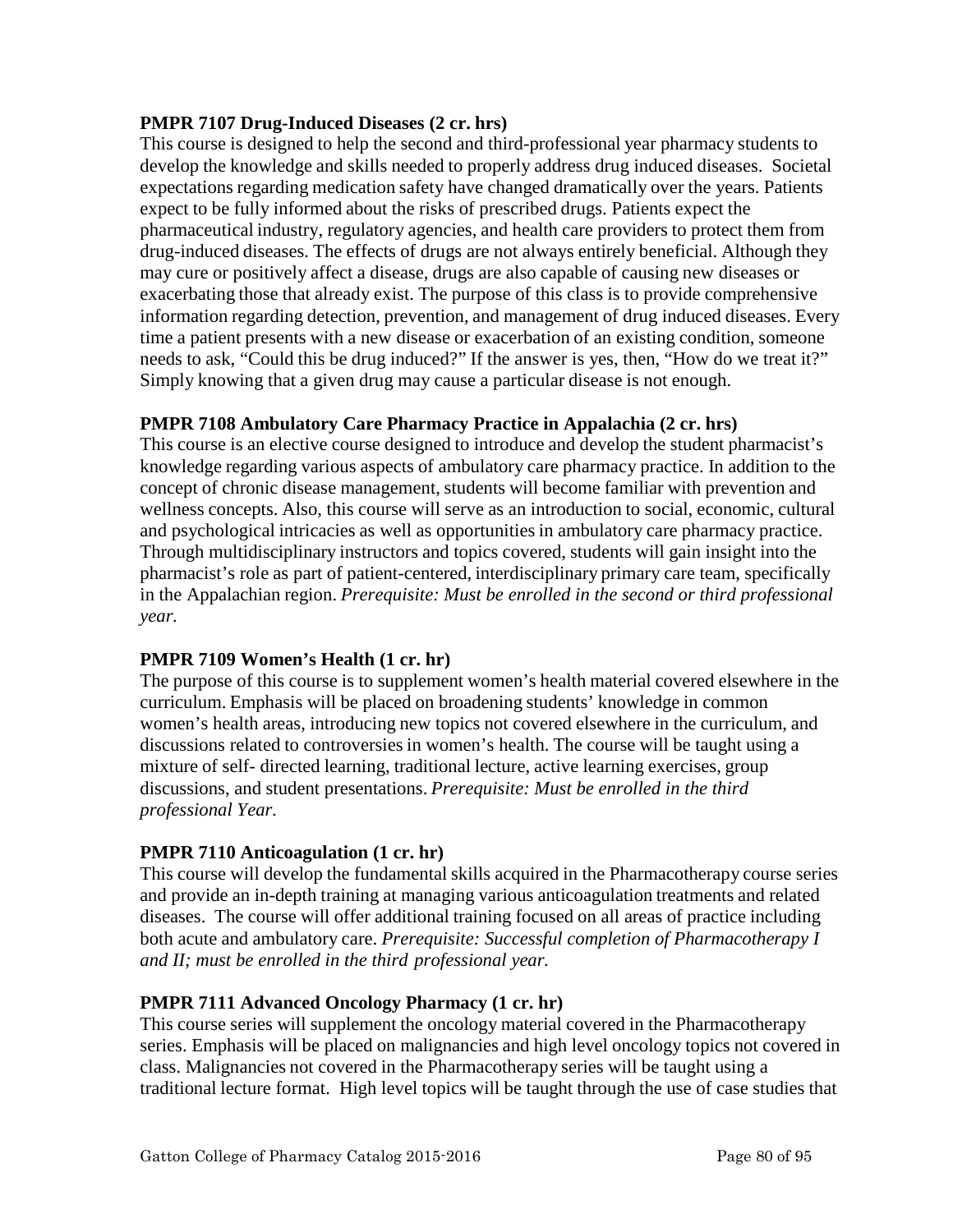will foster/develop self-directed learning. *Prerequisite: Must be enrolled in the third professional year of the curriculum and be in good academic standing*

### **PMPR 7112 Advanced Pediatric Pharmacy (1 cr. hr)**

This course series will supplement the pediatrics material covered in the Pharmacotherapy series. Emphasis for the course will be placed on practical issues involving infants and children that the pharmacist will encounter. This will be accomplished through a variety of readings, case studies and presentations. *Prerequisite: Must be enrolled in the third professional year.*

### **PMPR 7113/14/15 or 7120/21/22 Pharmacy Practice Research/Scholarship I-VI (1-4 cr. hrs**)

This course will provide the student the opportunity to learn about a practice-based research project through its conception, design, execution and reporting by working independently with a faculty advisor on a selected project. Each specific agreement will include a description of the objectives intended for this offering in the agreement. *Prerequisite: Signed agreement between the student and a faculty advisor, approved by the department chair*

### **PMPR 7116 Business Plan Basics for Independent Pharmacy (2 cr. hrs)**

The course is designed to prepare students to write and present a business plan for the purchase of an independent community pharmacy. Considerations will be given to the many variables of ownership and management which may impact business success. The course will focus on business development, financial planning, capital generation and marketing of an independent pharmacy. The course is designed to encourage entrepreneur spirit and business planning skills. *Prerequisites: Must be in in second or third professional year; National Community Pharmacy Association (NCPA) membership*

### **PMPR 7117 Personal Finance for the Future Pharmacist (1 cr. hr)**

This course is designed to both introduce and develop the student pharmacist's knowledge regarding multiple aspects of personal finance. Topics to be covered include budget development, dealing with debt, purchasing decisions, cash allocation principles, the credit concept, net worth, insurance, career planning, and retirement planning. Dave Ramsey's Foundations in Personal Finance college curriculum will be used in the course. *Prerequisite: Must be enrolled in the second or third professional year.*

### **PMPR 7118 Substance Abuse and Addiction in Appalachia: Impacting the Community through a Vision of Change (2 cr. hrs)**

An integrated study of the history, physical, sociocultural, and psychological effects of substance abuse and the underlying disease of addiction. The course content relies on the most current data and studies as well as practical information and interviews drawn from treatment professionals and their patients. The material gives perceptive insights into the complex fields of drug abuse, compulsive behaviors, addiction, treatment, recovery, and prevention. *Prerequisite: Must be enrolled in the second or third professional year*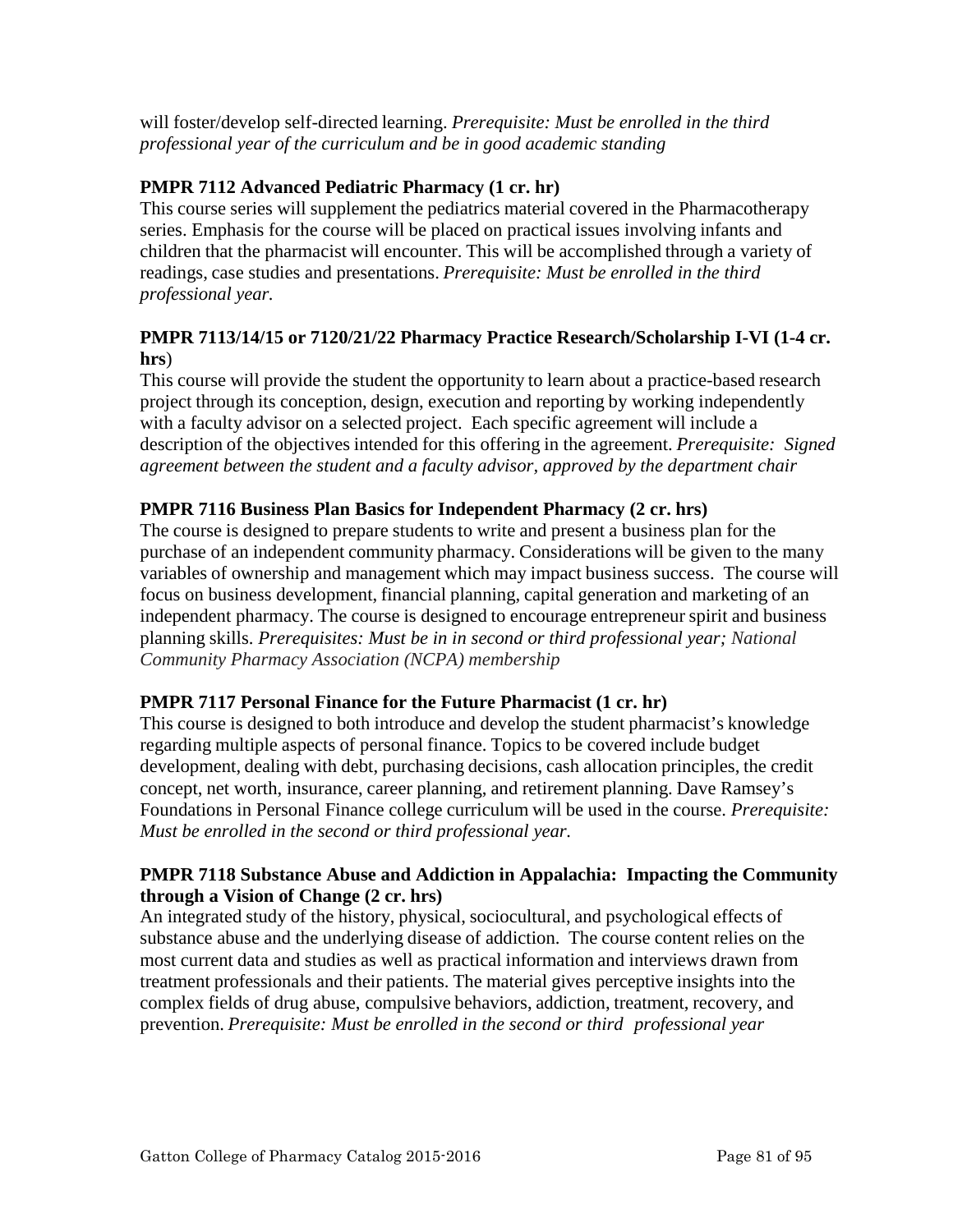### **PMPR 7119 Infectious Diseases Pharmacotherapy (2 cr. hrs)**

This course will supplement the fundamental concepts of infectious diseases introduced in the Pharmacotherapy series. The course will discuss important topics in greater detail as well as unique topics which are not currently covered in the infectious diseases module. This course should be taken by students who have a strong interest in infectious diseases and/or are likely to seek post‐graduate training in either an acute or ambulatory care setting. *Prerequisite: Must be enrolled in the second or third professional year*

### **PMPR 7123 HIV Pharmacotherapy (1 cr. hr)**

This course is intended to augment the concepts discussed in the infectious disease coursework in the curriculum. Specifically, the course will provide students with the opportunity to learn more about human immunodeficiency virus (HIV) infection and AIDS, the therapeutic approach in treatment naïve patients, treatment experienced patients and special populations (e.g. pregnancy). This course will also include several discussions on the stigma of living with HIV. *Prerequisite: Successful completion of PMPR 4200; must be enrolled in the third professional year.*

#### **PMPR 7124 Primer on Pharmacy Policy and Advocacy (1 cr. hr)**

This elective course is intended to enable student pharmacists to become actively involved in policy and legislative issues that impact the profession of pharmacy, other aspects of healthcare, and general legislation affecting the general population. Further, this course aims to strengthen students' leadership ability and enhance their potential for future volunteer leadership within the profession and in their respective communities. Throughout the course, students will be tasked with understanding of the legislative process, will have the opportunity to interact with key policy makers, and will have the opportunity to engage in legislative and professional advocacy through various methods. By the end of the course, students should have an understanding of advocacy, the legislative process, how to engage professionally within the legislature, and the importance of professional citizenship. *Prerequisite: Must be enrolled in the second or third professional year*

#### **PMPR 7125 Patient-Centered Care for the Underserved** (1 credit hour)

This course is an elective course designed to introduce and develop the student pharmacist's knowledge and awareness of underserved patient populations. Underserved, indigent, and homeless patients have unique social, cultural, and economic factors that play into their overall health and access to health care resources. A component of this course will serve to increase a student's knowledge of methods to access health care for underserved patient populations. In addition to knowledge of programs available to underserved patients, students will participate in exercises to develop empathy for the lifestyle of underserved patients they may encounter in practice. This course will serve as an introduction to social, economic, cultural and psychological intricacies as well as opportunities in caring for underserved patients. Through multidisciplinary instructors and topics covered, students will gain insight into the pharmacist's role as part of patient-centered care for the underserved, specifically in the Appalachian region. *Prerequisites: Must be enrolled in the second or third professional year.*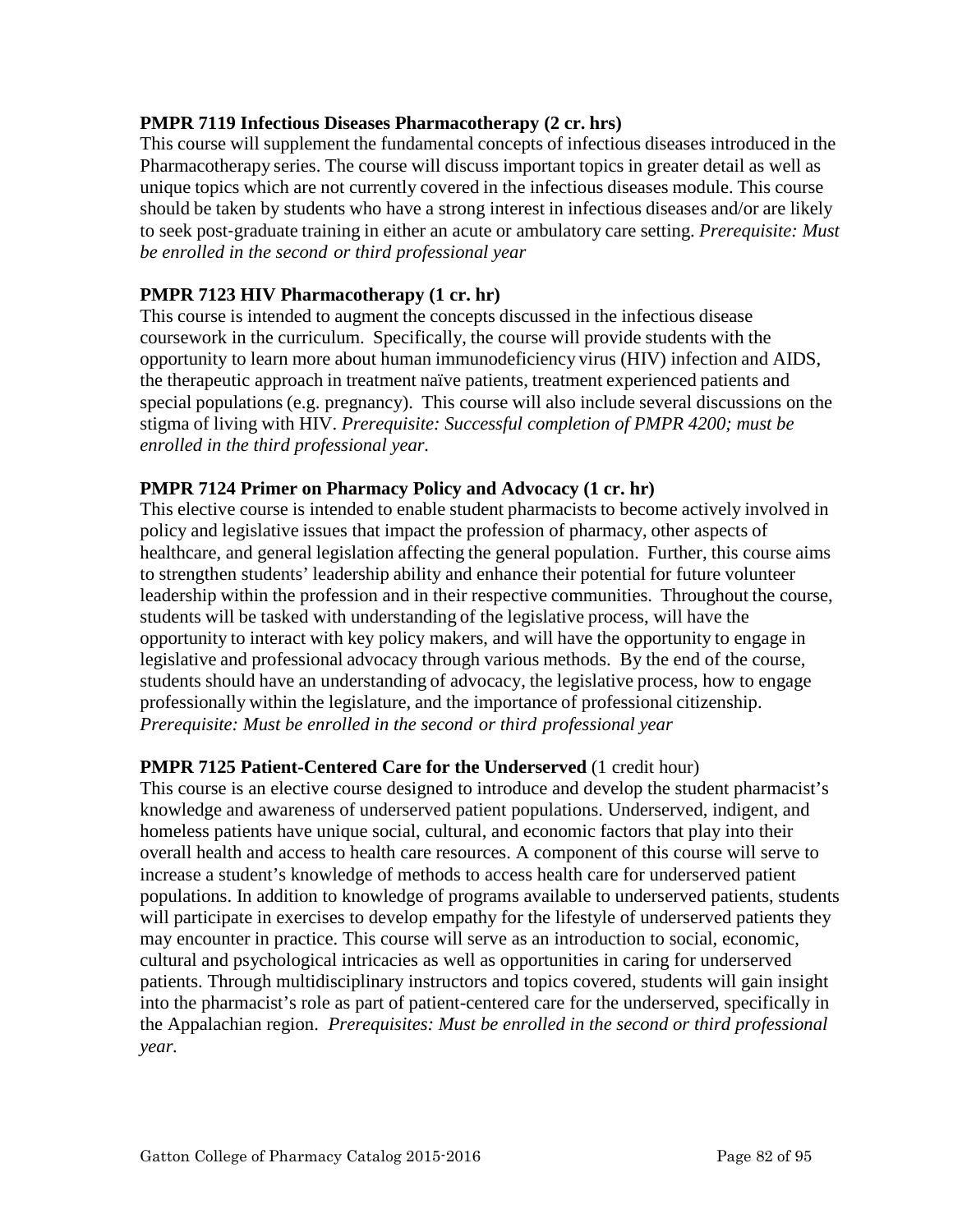**PMPR 7126 Global Healthcare: Perspectives and Practice (3 credit hours)** 

*Global Healthcare: Perspectives & Practice* is a blended format, interprofessional course designed to introduce health professional students to global concepts without requiring a passport. Students will actively engage in gaining a global perspective through online modules, mini cultural experiences, technology, discussion, self-reflection, and small and large group exercises. This course has no examinations as it is designed to guide a change in perspective. Students will gain an appreciation of other healthcare systems and other cultures in preparation for their future practice. This course serves as a foundational preparation step for practicing cross-cultural competency as a healthcare professional and for any future short term trips a student may choose to take. *Prerequisite: Currently enrolled in a healthcare professional program in the AHSC or by approval of the course coordinator.*

### **PMPR 7127 Developing Point of Care Testing Services within a Community Pharmacy Practice** (1 credit hour)

This elective course is designed to provide an opportunity for student pharmacist to gain the skills, knowledge, and information necessary to develop a point-of-care testing program within a community pharmacy setting. Completion of this elective will prepare student pharmacists for success on the online assessment for the National Association of Chain Drug Stores (NACDS) *Community Pharmacy-Based Point-of-Care Testing* certificate program. With completion of the course and a passing score (70% after two attempts) on the online assessment, students will receive a certificate of completion.

The goal of this course is to develop competency in patient assessment, physical assessment, disease state presentation, pharmacy law and risk management skills sets to empower pharmacists to use effective, fast technology to aid their decision making at the "point-ofcare" to improve patients' health. Student pharmacists should receive adequate clinical, legal/regulatory, and business training so they are equipped with the skills needed to implement these services within their practice, and ultimately have success in the workforce. *Prerequisite: Mmust be enrolled in the second or third professional year*

**PMPR 7128 Delivering Medication Therapy Management Services** (1 credit hour) This elective course envelops and expands upon the American Pharmacists Association (APhA)'s *Delivering Medication Therapy Management Services* certificate training program. It presents a systematic approach for developing, implementing, delivering, and sustaining MTM services. It includes an overview of the marketplace for delivering MTM services, guidance for implementing MTM services in pharmacy practice, a review of the essential skills and knowledge needed for performing MTM successfully, and an organized process for identifying medication-related problems. The purpose of this certificate training program is to prepare pharmacists to improve medication use through the delivery of MTM services in a variety of practice settings, particularly in the community sector. The course is conducted in two parts: 1) An eight-week mini elective course based off of the APhA program live session, supplemented with web-based interactive self-study activities, assessments, and simulated cases to demonstrate real-world application of MTM principles and 2) A postcourse requirement of MTM case completion, where students complete an assigned number of MTM cases over the course of their P4 year in order to satisfy the requirements of the certification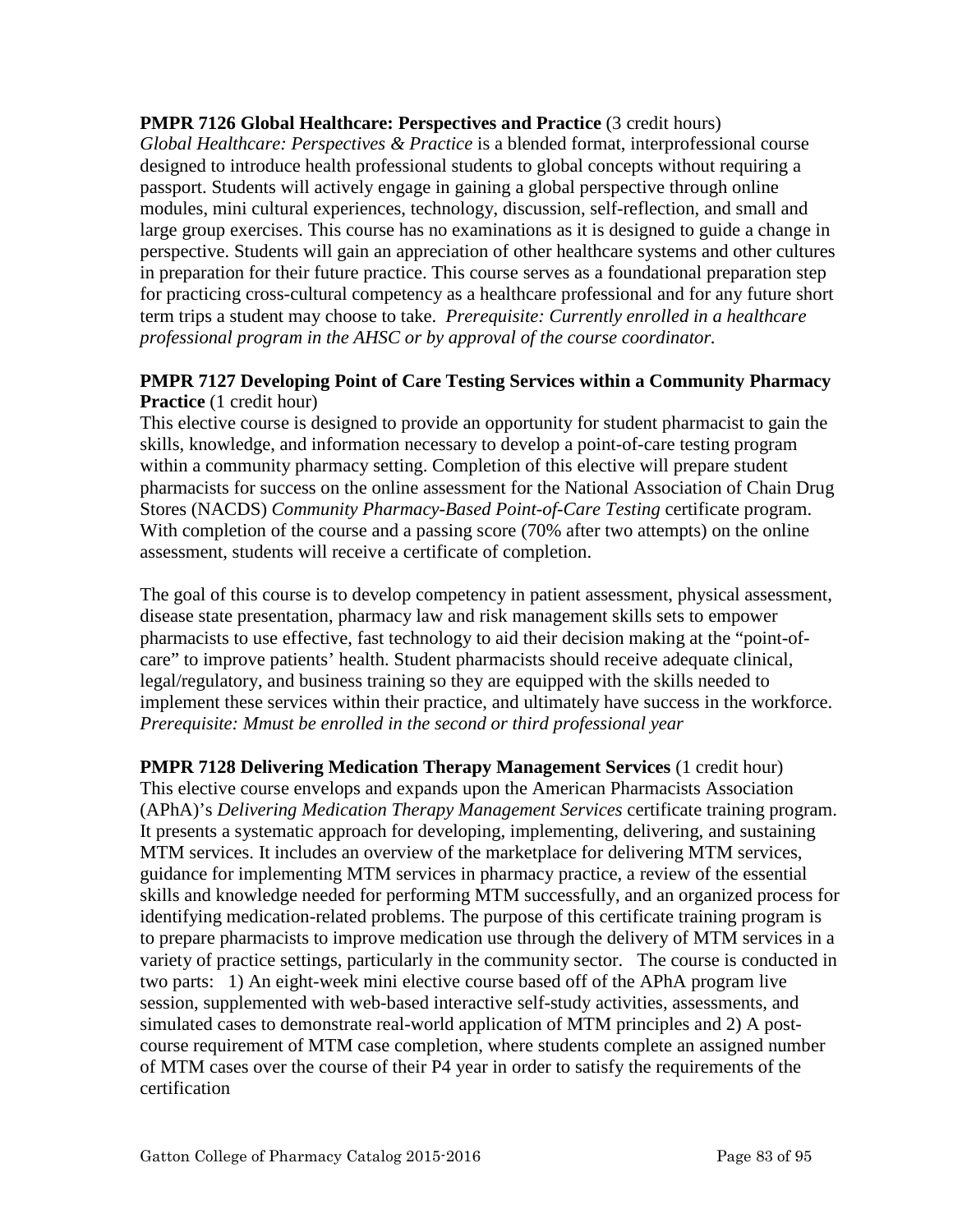Following the successful completion of these both parts and a program evaluation, participants will be awarded a Certificate of Achievement from APhA. This certificate shows employers that the student has been through a standardized training program and may provide a way to differentiate the student from others at the practice site or when applying for employment. *Prerequisite: Must be enrolled in the third professional year*

### **PMSC 7201 Veterinary Pharmacy (2 cr. hrs)**

This class contains an overview of biologicals and pharmaceuticals commonly encountered in the practice of veterinary medicine, concentrating on those drugs and diseases that could be encountered by a pharmacist. The course will include agents that are used solely as veterinary pharmaceuticals as well as drugs used in human medicine that have unique application in veterinary practice. Theoretical and practical aspects of veterinary compounding will be discussed and accomplished. The most common companion animal diseases and pharmacotherapy options will be presented and discussed. Diseases communicable between animals and humans (zoonotic disorders) will also be presented.

### **PMSC 7202 Principles of Toxicology (2 cr. hrs)**

This course will provide students with an understanding of the basic principles and concepts of toxicology, including various mechanisms of toxicological response. The course will also present clinical applications, including the toxicology of various drug classes, vitamins, alcohols, metals, environmental chemicals, and agents used for chemical and biological warfare.

### **PMSC 7203 Non-Medicinal Drug Use (2 cr. hrs)**

This course covers a wide range of topics centered around the use of drugs for non-medicinal purposes. Inherent in the course is the discussion on the continuum of legitimate versus nonlegitimate drug use, or medical versus non-medical use. The major focus of the subject material pertains to issues of drug abuse, particularly in Appalachia and other rural environments. Other issues such as ergogenic drugs, entheogenics, and cultural drug use, both current and historical, will be considered. Multiple faculty participate in the course.

### **PMSC 7204/05/06 or 7208/09/10 Pharmaceutical Sciences Research I-VI (1-4 cr. hrs)**

This course will provide the student the opportunity to learn about laboratory research through experimental conception, design and execution by working independently with a faculty advisor on a selected research project. Each specific agreement will include a description of the objectives intended for this offering in the agreement. *Prerequisite: Signed agreement between the student and the faculty advisor, approved by the department chair*

### **PMSC 7207 Fundamentals of Clinical Trials (2 cr. hrs)**

This course will familiarize the student with the main aspects of clinical trials in industry, academia and government settings. It will provide the student with an overview of the FDA and regulatory requirements in the drug development process, as well as the responsibilities that a PharmD acquires when he/she assumes the role of Principal Investigator (P.I.) of a clinical trial.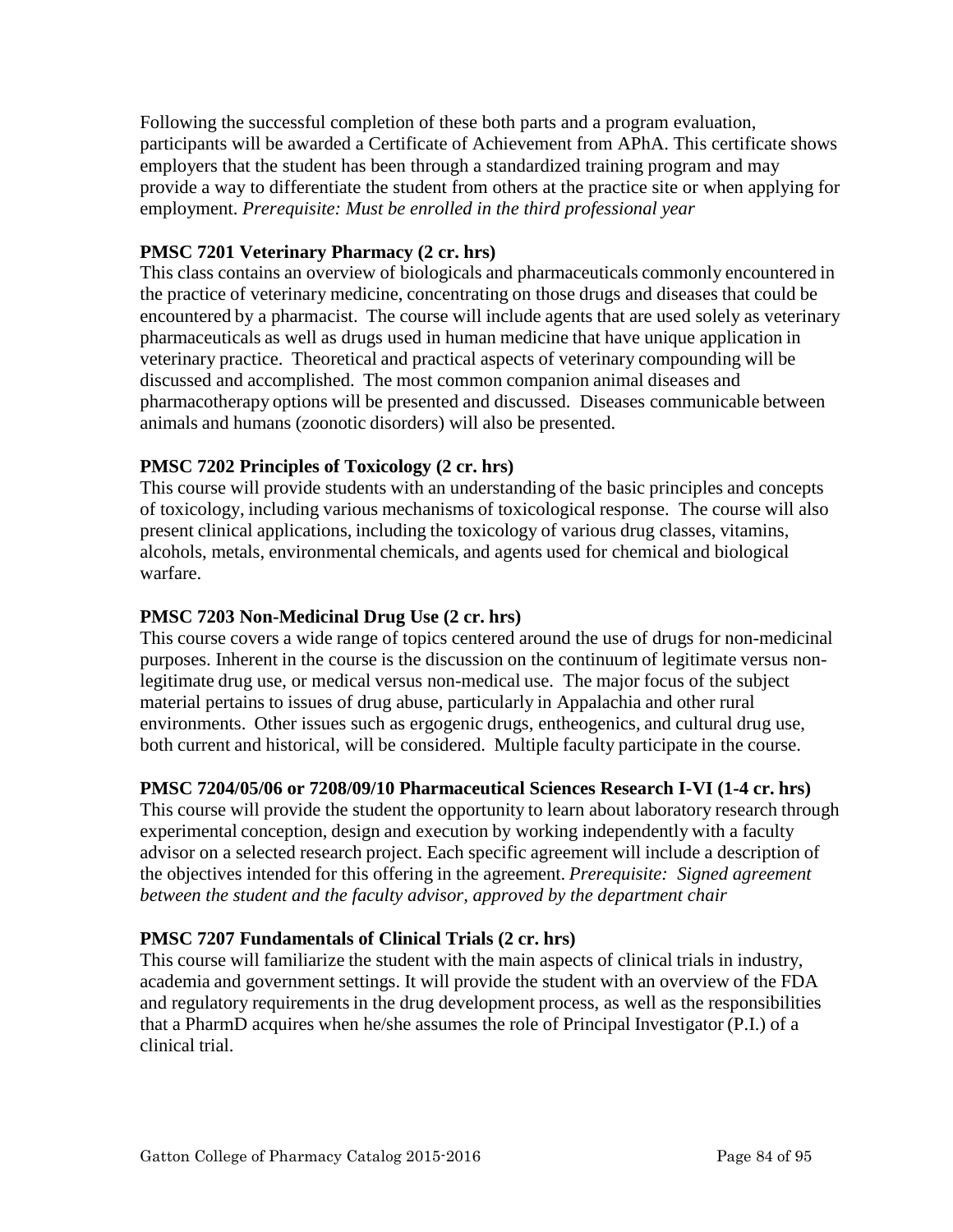### **Approved Didactic Electives offered by ETSU Colleges**

#### **ACCT 5050 Health Care Accounting and Finance (3 cr. hrs)**

This course applies the concepts of accounting and finance within the context of the health care industry. Course coverage includes basic accounting and finance principles and how these principles are applied in the health care arena. Topical coverage includes financial statement preparation and analysis, cash flow analysis, cost behavior control, capital acquisition, budgeting, reimbursement mechanisms, and managed care.

### **BADM 5150 Accounting Information for Decision Makers (3 cr. hrs)**

The objective of this course is to prepare managers to effectively use accounting information in making management decisions. This course is intended to provide an understanding of the origin of information contained on the financial statements; the ability to determine the accounting information needed to make optimal decisions; an increased understanding of alternative uses of accounting information; the ability to apply appropriate accounting techniques in various situations; and an appreciation of the value of accounting information. *Prerequisite: Enrollment in the PharmD/MBA dual degree program*

### **BADM 5220 Global Business (3 cr. hrs)**

Global Business will provide students with an understanding of the cross-functional aspects of managing an organization in the contemporary international economy. The course will integrate the cross-cultural dimensions of management with the economic and strategic aspects of conducting business across the globe. This course will provide students with a theoretical base as well as the opportunity to apply business and management concepts to real problems and policy issues for multinational organizations. *Prerequisite: Enrollment in the PharmD/MBA dual degree program*

### **BADM 5430 Applied Corporate Finance (3 cr. hrs)**

This course applies analytical techniques to the firm's investment and financing decisions. Topics include capital budgeting; capital structure; short-, intermediate, and long-term financing; asset valuation techniques. The course will be conducted in a lecture, discussion, and case- analysis format. The material will be divided into modules with assessment for each module. *Prerequisite: Enrollment in the PharmD/MBA dual degree program*

### **BADM 5500 Strategic Management Process (3 cr. hrs)**

This course introduces students to strategic thinking and provides a framework for the entire program. It takes an executive perspective of general management. The course provides an understanding of the interdependence between the organization and its environment, with a focus on managing organizationsin changing environments, maintaining legitimacy with diverse stakeholder groups, providing clear corporate direction, and ensuring the long-term survival and success of the enterprise. *Prerequisite: Enrollment in the PharmD/MBA dual degree program*

#### **BSTA 5310 Biostatistics I (3 cr. hrs)**

Introduces the principles of Biostatistics with emphasis on collection, organization, analysis and interpretation of numerical data for populations and individuals. The course presents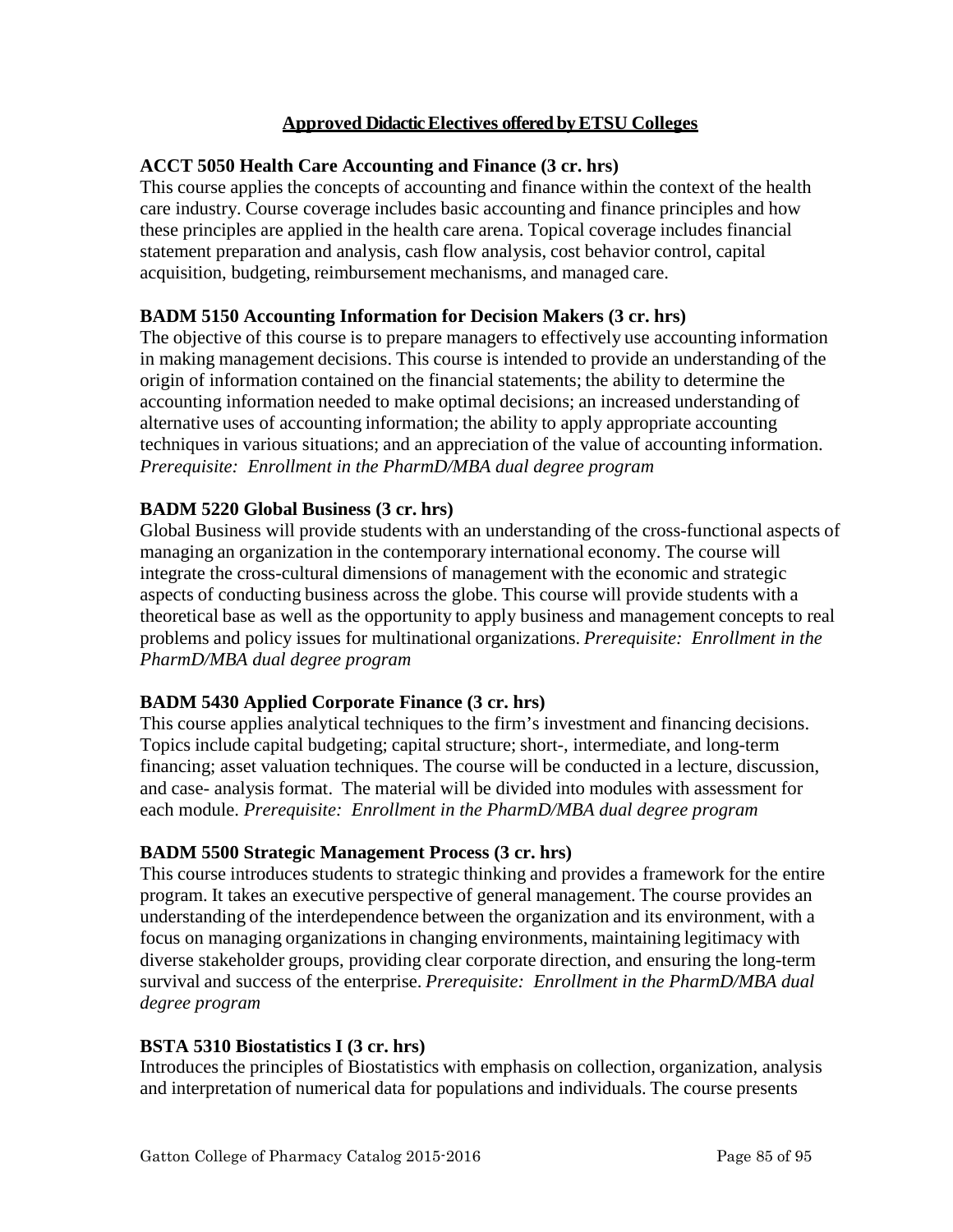many statistical methods that have a broad application in health services and biological sciences. Major topics include data presentation, summary measures, probability, confidence interval, hypothesis testing, correlation analysis and simple linear regression. The method of instruction emphasizes understanding of key concepts and statistical techniques through readings, assignments and exams, as well as application of Biostatistics principles to cases in public health practice. The course has multiple opportunities to assess competence of students, including grasp of key concepts, statistics methods and application skills. *Prerequisite: Enrollment in the PharmD/MPH dual degree program*

### **COBH 3330 Cultural Competence and Spirituality in Health Care (3 cr. hrs)**

Health care effectiveness increases when the spiritual and cultural traditions of the patient are addressed. In this class, students will receive an orientation to the practices and concerns of diverse cultural and religious groups.

### **COBH 5200 Social & Behavioral Foundations of Public Health (3 cr. hrs)**

This course reviews the concepts and methods of social and behavioral sciences relevant to the identification and solution of public health problems. Social, cultural, economic and environmental factors are discussed as the fundamentals upon which public health has been developed at the various governmental and community levels. *Prerequisite: Enrollment in the PharmD/MPH dual degree program*

### **ENVH 5100 Environmental Health Practice I (3 cr. hrs)**

The effects of environment and occupations on health are discussed. Consideration is given to such factors as solid waste, water, wastewater, insects, rodents, and noise. The historical background of human ecology, communicable disease control, and special programs and problems in public health are discussed. *Prerequisite: Enrollment in the PharmD/MPH dual degree program*

### **EPID 5400 Epidemiology I (3 cr. hrs)**

This course is designed to provide the student with an introduction to the principles of epidemiology and the application of epidemiology to public health practice. The use and analysis of health statistics are emphasized. *Prerequisite: Enrollment in the PharmD/MPH dual degree program*

### **EPID 5700 Interprofessional Perspectives on Global Health (3 cr. hrs)**

This course addresses the knowledge and skills necessary to work in interprofessional healthcare teams in a global health setting. Topical areas include defining global health and social justice, building effective health delivery in underserved settings, understanding unique challenges in global health, values and global health, and global health priorities. EPID 5700 is a graduate level study abroad course. It consists of one week of lectures at ETSU prior to the study abroad trip to Nicaragua for 11 days, and a week of lectures at ETSU following the trip. *NOTE: Graduate tuition, course program fees, and travel expenses are the student's responsibility.*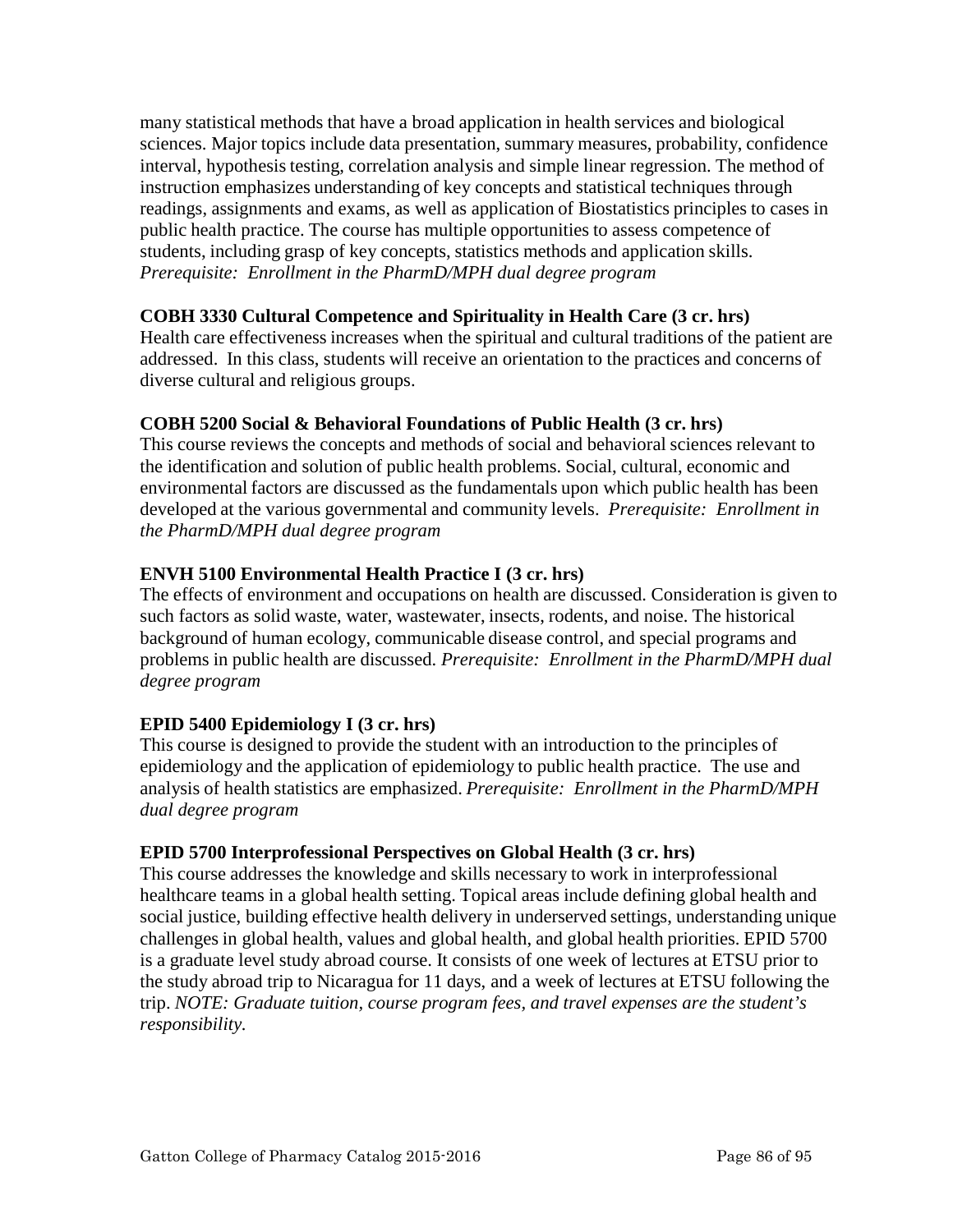### **HSMP 5020 Philosophy of Public Health (1 cr. hr)**

This course serves as an introduction to public health practice. (pass/fail) *Prerequisite: Enrollment in the PharmD/MPH dual degree program*

### **HSMP 5500 Health Service Administration (3 cr. hrs)**

This course presents managerial theory in a way that demonstrates its generic applicability to all types of health service organizations. This is accomplished by using a process orientation that focuses on managerial functions, concepts, principles and roles within context of health care organizations. *Prerequisite: Enrollment in the PharmD/MPH dual degree program*

### **IDMD 1940 Rural Health Research and Practice (3 cr. hrs)**

Student and faculty teams in rural communities partner with communities to assess health priorities and develop plans to address identified needs. Students develop an understanding of interdisciplinary working relationships among health professional disciplines. Students will develop an understanding of issues associated with research involving human subjects and receive IRB Training.

### **IDMD 2950 Rural Community Based Health Project (3 cr. hrs)**

In this course, students work in interdisciplinary teams to develop a community-based health proposal in collaboration with their rural community partners. Through implementing and evaluating the proposed community-based project, students gain hands-on experience in using participatory methods to promote the health of a selected rural population. Students enhance their formal presentation skills through presenting the results of their community-based project.

### **PMSY 6100 Pharmaceutical Analysis (3 cr. hrs)**

This course will cover topics related to pharmaceutical analysis, both for biological samples and dosage forms. The methods of separation covered will include liquid chromatography, gas chromatography, and capillary electrophoresis. In addition, students will learn about the various detectors that are coupled to these separation techniques, including mass spectrometry, ultra- violet detection), and fluorescence detection. Finally, methods of sample preparation will be covered, including liquid-liquid extraction, solid-phase extraction, and solid-phase micro- extraction.

# **PMSY 6205 Advanced Drug Metabolism (3 cr. hrs)**

This course covers biotransformation reactions, enzymes involved in the metabolism of drugs, methods used for studying drug metabolism, factors affecting hepatic clearance and inhibition and induction of drug metabolism. Also, methods used for studying drug metabolism and application of metabolism studies in drug development will be discussed. The course consists of a series of lectures. A written report on the topic of interest and an oral presentation by students are required. *Prerequisite: PMSC 4124 and PMSC 4134*

### **PMSY 6210 Advanced Pharmacokinetics (3 cr. hrs)**

The course will focus on the areas of pharmaceutical sciences and drug delivery at an advanced level. The topics include physical properties of drugs, ionic equilibria, solubility and related phenomena, drug diffusion and permeability, drug stability, interfacial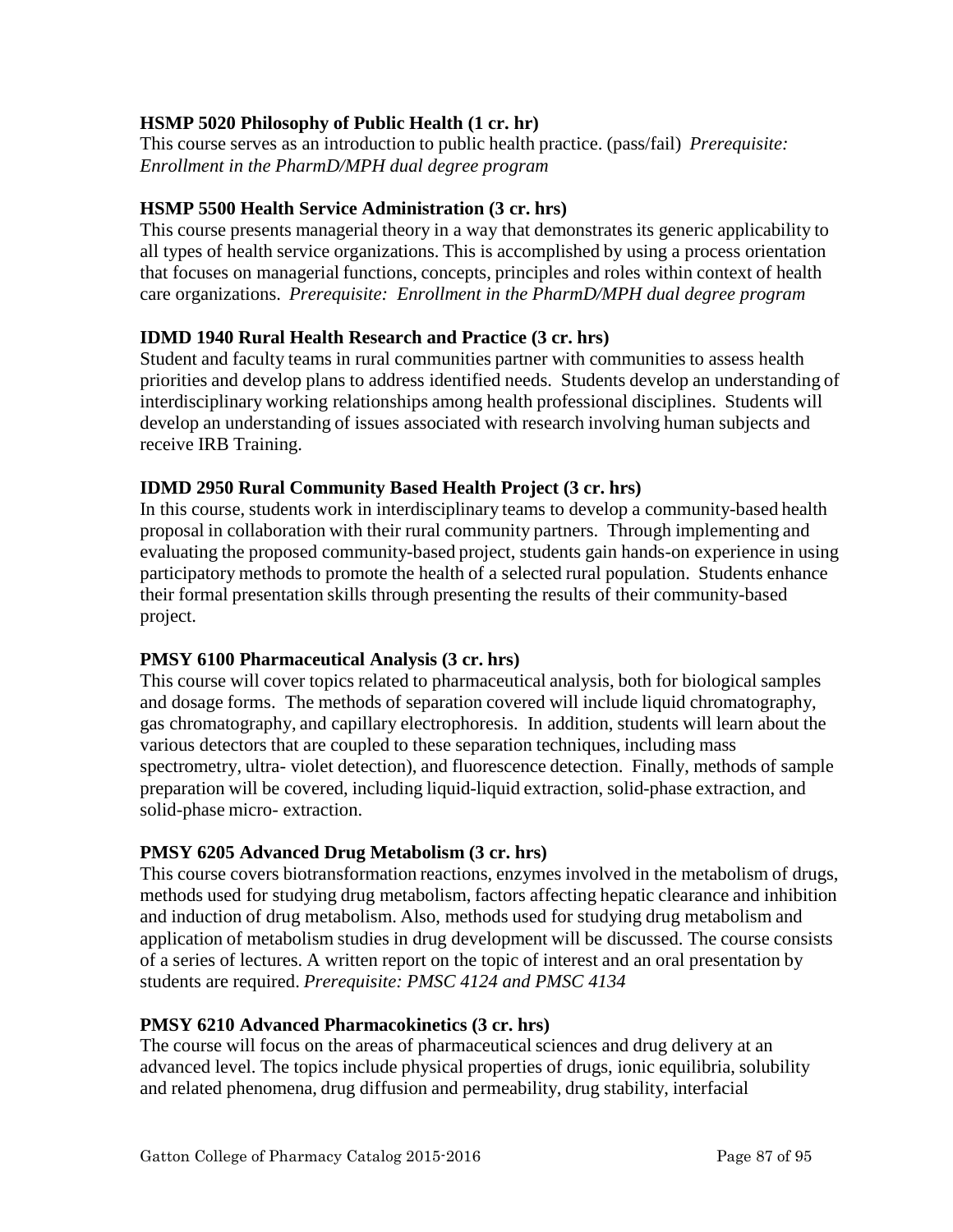phenomena, colloids, micromeritics, drug dissolution, and drug delivery system formulation and design.

### **PMSY 6220 Advanced Pharmaceutics (4 cr. hrs)**

This course covers quantitative aspects of absorption, distribution, metabolism and elimination of drugs. The Laplace derivation of linear pharmacokinetic equations, use of computers in pharmacokinetics and advanced topics in preclinical and clinical pharmacokinetic are discussed. Emphasis is placed on pharmacokinetic/pharmacodynamic modelling. The course consists of a series of lectures, computer laboratory sessions, in-class practices and home assignments. *Prerequisite: MATH 1910 & 1920 Calculus I & II or equivalent courses; PMSC 4134*

### **SPAN 1011 Beginning Spanish for Health Care I (3 cr. hrs)**

A study of the four language skills of speaking, listening, reading and writing, with an emphasis on vocabulary and cultural situations appropriate for health care professions. This course does not satisfy high school deficiencies for students enrolled in areas other than health care professions.

### **SPAN 1021 Beginning Spanish for Health Care II (3 cr. hrs)**

A continuation of the study of the four language skills of speaking, listening, reading and writing, with an emphasis on vocabulary and cultural situations appropriate for health care professions. This course does not satisfy high school deficiencies for students enrolled in areas other than health care professions. *Prerequisite: SPAN 1011*

### **Approved Didactic Online Electives Offered thru Other Universities**

### **PHA 505 Community Pharmacy Ownership (2 semester cr. hrs)**

Offered through Mercer University College of Pharmacy and Health Sciences. This course is designed to provide the student with the information necessary to become a community pharmacy owner either through the establishment of a new pharmacy or the purchase of an existing pharmacy practice. The knowledge necessary for efficient and profitable management in layout and design, location analysis, evaluation of third party plans, and promotion are emphasized as well as the financial aspects of the development and implementation of innovative clinical services in the community setting. *NOTE: Registration is through Mercer University, and student must transfer credit to GCOP after grade is posted. Tuition is the student's responsibility. Prerequisite: Consultation with the Office of Academic Affairs prior to enrollment.*

### **PHARM 720 Introduction to Nuclear Pharmacy (2 cr. hrs)**

Offered through The University of New Mexico Health Sciences Center College of Pharmacy. The purpose of this course is to provide an overview of nuclear pharmacy as a practice specialty. Participants will examine the basic scientific principles applicable to nuclear pharmacy and nuclear medicine; review the tasks routinely performed by a nuclear pharmacist and the regulatory requirements under which they operate; examine the contributions of the nuclear pharmacist and nuclear pharmacy to nuclear medicine professionals in the diagnosis and treatment of disease; and study the application of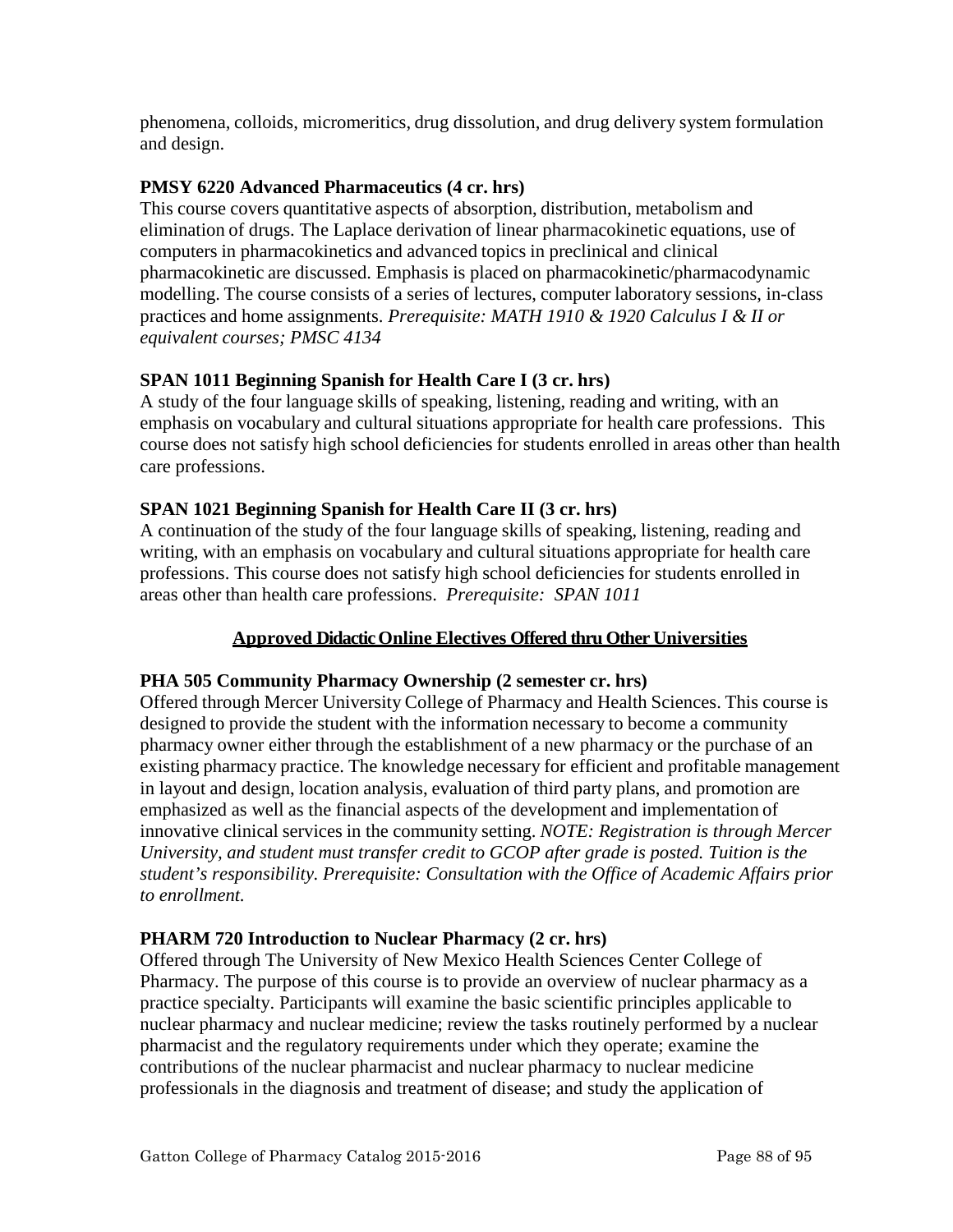radioactive tracer techniques used in the diagnosis and treatment of patients. *NOTE: Registration is through the University of New Mexico Health Sciences Center. UNM will issue certificate of completion to student with final score greater than 70%. Certificate serves as documentation for student to receive transfer credit. Prerequisite: Consultation with the Office of Academic Affairs*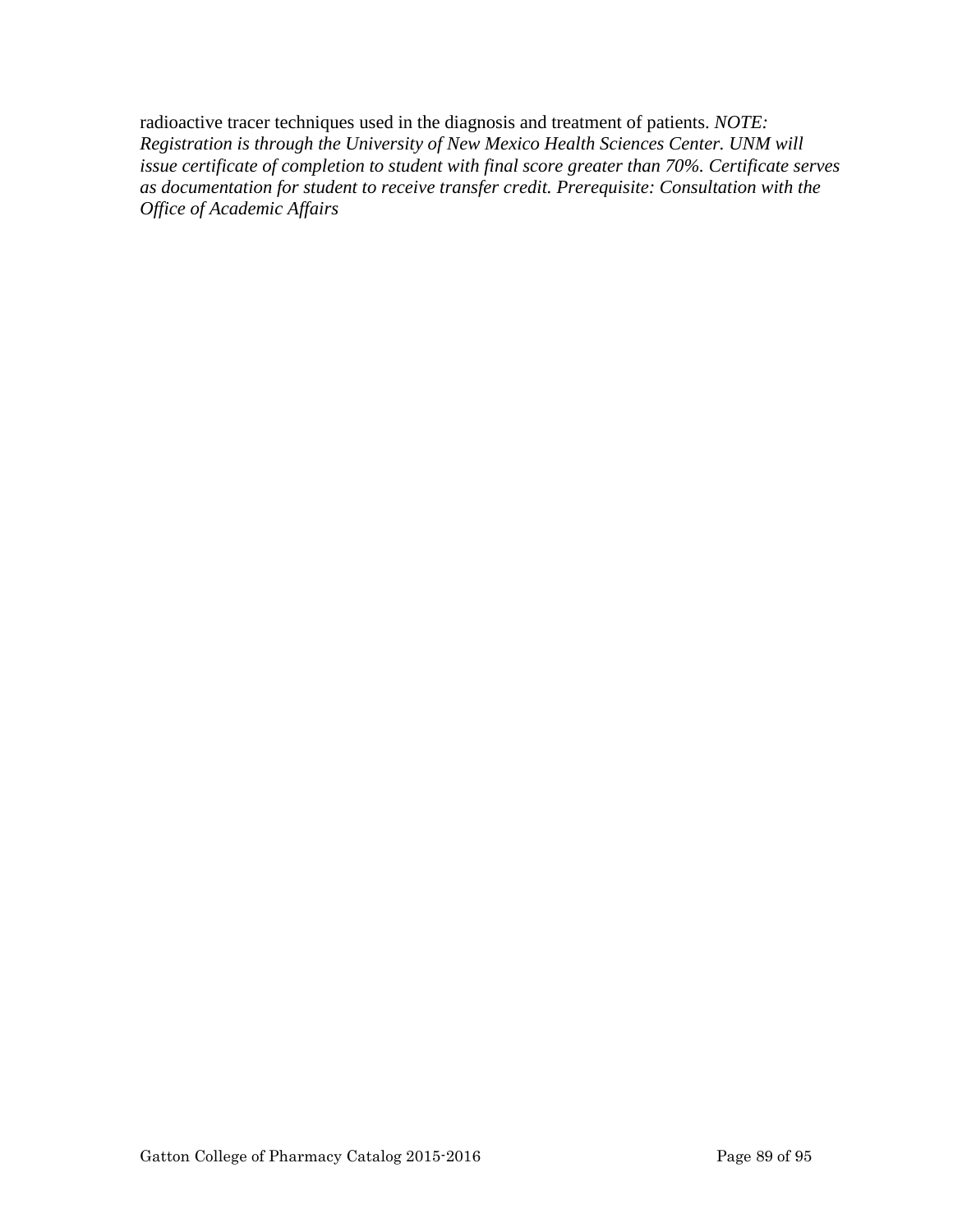#### **ADMINISTRATIVE LISTING**

#### *Tennessee Board of Regents*

**Bill Haslam,** Chair Governor of Tennessee

**John Morgan Chancellor** 

**Russ Deaton** Tennessee Higher Education Commission

**Julius Johnson** Commissioner of Agriculture

**Candice McQueen** Commissioner of Education

**MaryLou Apple** Tullahoma  $(6^{th}$  District)

**Gregory Duckett,** Vice Chair Memphis  $(9<sup>th</sup> District)$ 

**Tricia Farwell** Murfreesboro (Faculty Regent)

**Darrell S. Freeman**  $(7<sup>th</sup> District)$ 

**Tom Griscom** Chattanooga (3rd District) **Fran F. Marcum** Tullahoma  $(4<sup>th</sup> District)$ 

**Barbara U. Prescott** Memphis  $(8<sup>th</sup> District)$ 

**Emily J. Reynolds,** Vice Chair Nashville (At-large Middle Tennessee)

**Howard W. Roddy** Hixson (At-large East Tennessee)

**Nick Russell** Cookeville (Student Regent**)**

**Leigh A. Shockey** Memphis (At-large West Tennessee)

**J. Parker Smith** Kingsport  $(1<sup>st</sup> District)$ 

**Robert P. Thomas** Nashville  $(5<sup>th</sup> District)$ 

**Danni B. Varlan** Knoxville  $(2<sup>nd</sup> District)$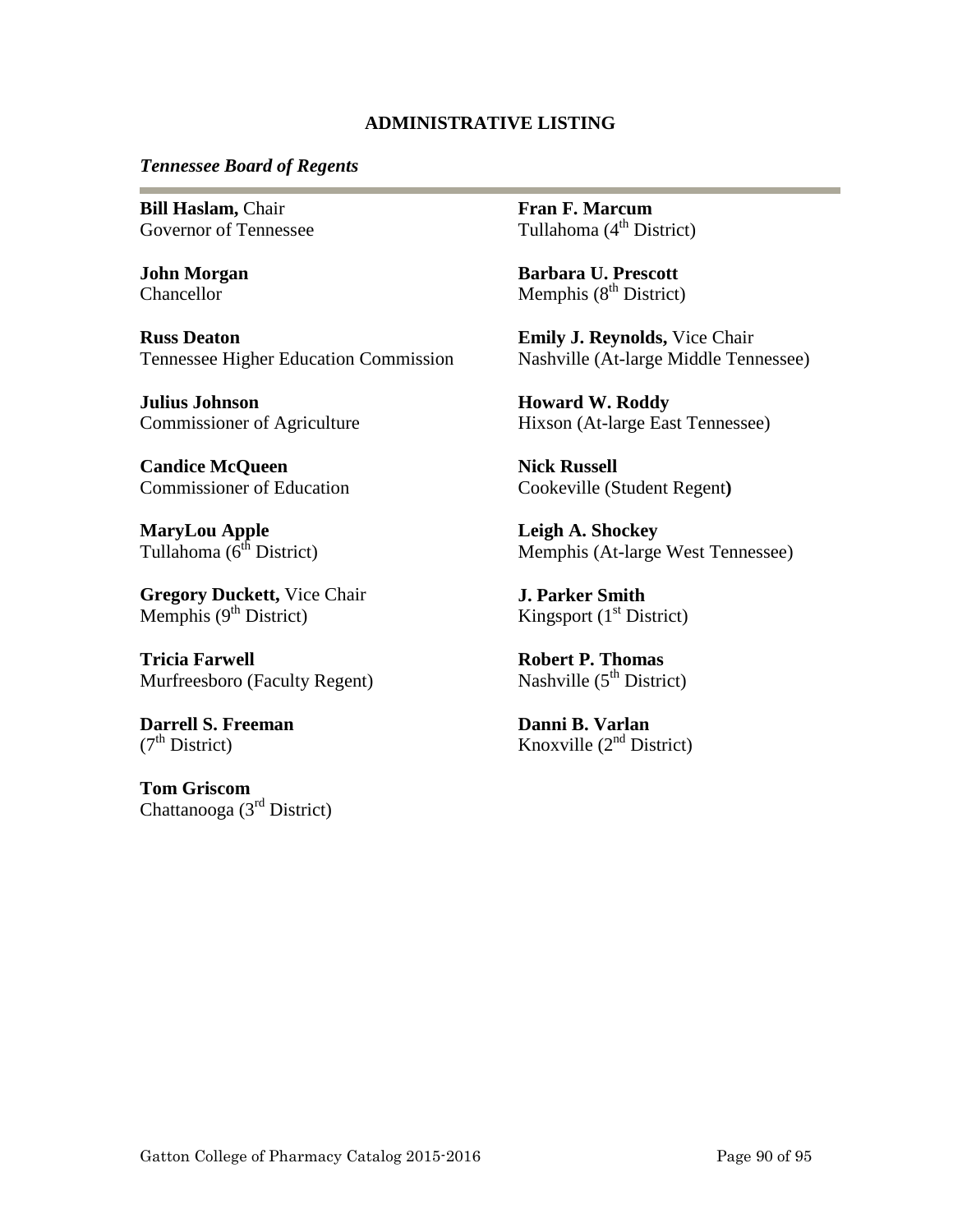#### *ETSU Administration*

**Brian E. Noland**, Ph.D. President

**Bert C. Bach**, Ph.D. Provost and Vice President, Academic Affairs

**Wilsie S. Bishop**, D.P.A. Vice President, Heath Affairs and University Chief Operating Officer

**David Collins**, Ed.D, CPA Vice President for Finance and Administration

#### *Gatton College of Pharmacy Administration*

**Larry D. Calhoun**, PharmD Dean and Professor

**Sherry Armitage**, M.A. Executive Assistant to the Dean

**Steve C. Ellis**, M.S. Assistant Dean for Student Affairs and Director of Enrollment and Student Services

**Ralph A. Lugo**, PharmD Chair, Pharmacy Practice

**David S. Roane**, Ph.D. Chair, Pharmaceutical Sciences

**Adam C. Welch**, PharmD, MBA Associate Dean for Assessment and Academic Affairs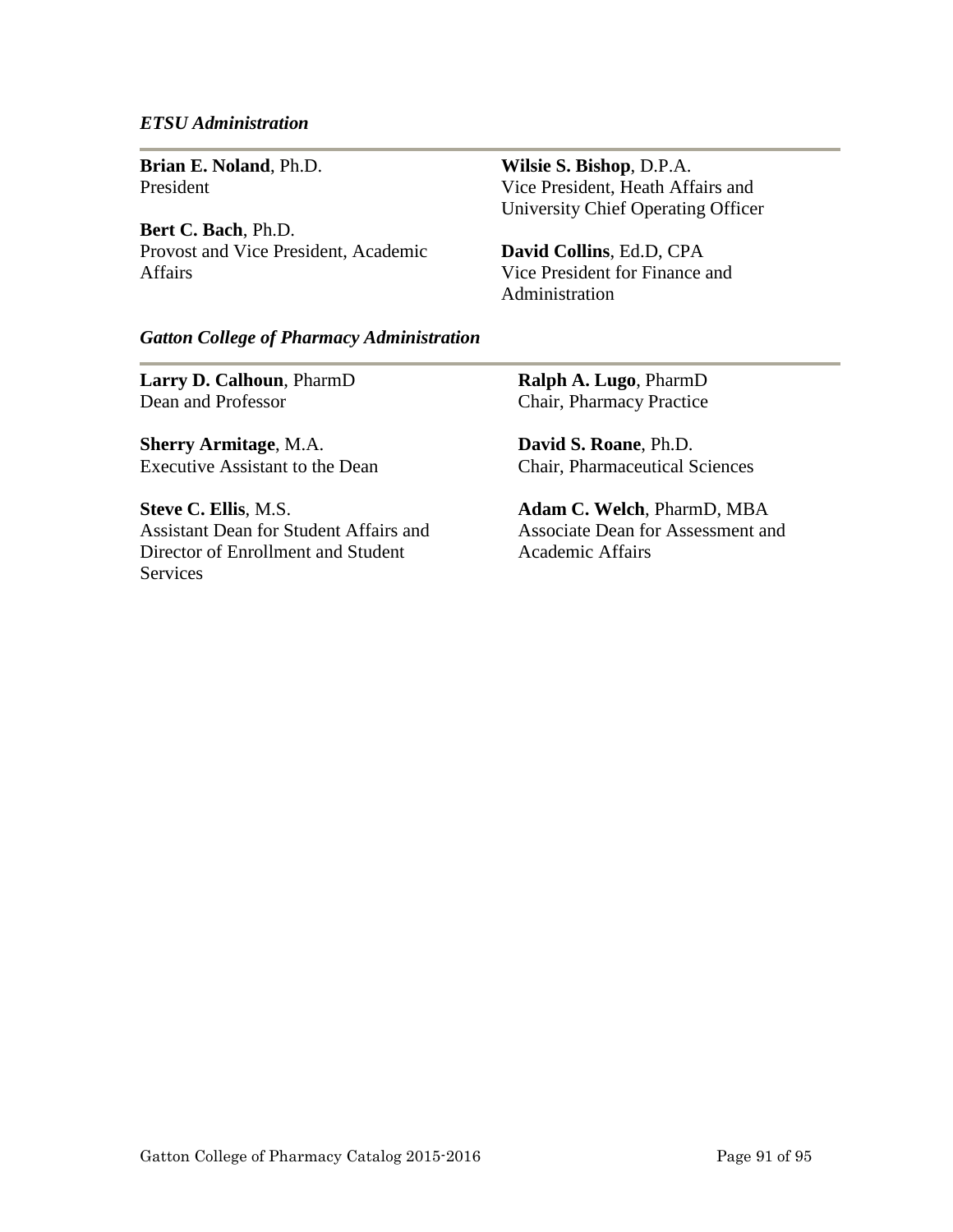### **FACULTY LISTING**

### *Department of Pharmacy Practice*

| Lugo, Ralph A. (2006) Professor                                                            | Chair      |
|--------------------------------------------------------------------------------------------|------------|
| B.S. in Pharmacy (1988) Rutgers University                                                 |            |
| PharmD (1991) University of North Carolina Eshelman School of Pharmacy                     |            |
| Cross, Leonard B. (2010) Associate Professor                                               | Vice-Chair |
| B.S. in Pharmacy (1991) West Virginia University                                           |            |
| PharmD (2000) University of Tennessee Health Sciences Center College of Pharmacy           |            |
| Alexander, Katelyn (2012) Assistant Professor                                              |            |
| PharmD (2011) The Ohio State University College of Pharmacy                                |            |
| Bossaer, John B. (2009) Assistant Professor                                                |            |
| PharmD (2007) Purdue University College of Pharmacy and Pharmaceutical Sciences            |            |
| Bossaer, Larissa N. (2009) Assistant Professor                                             |            |
| PharmD (2007) Virginia Commonwealth University School of Pharmacy                          |            |
| Calhoun, Larry D. (2005) Professor                                                         |            |
| B.S. in Pharmacy (1972) University of Tennessee Health Sciences Center College of Pharmacy |            |
| PharmD (1973) University of Tennessee Health Sciences Center College of Pharmacy           |            |
| Calhoun, McKenzie L. (2014) Assistant Professor                                            |            |
| PharmD (2011) East Tennessee State University Gatton College of Pharmacy                   |            |
| Cluck, David (2011) Assistant Professor                                                    |            |
| PharmD (2009) Auburn University                                                            |            |
| Freshour, Jessica (2012) Assistant Professor                                               |            |
| PharmD (2010) East Tennessee State University Gatton College of Pharmacy                   |            |
| Flores, Emily K. (2008) Assistant Professor                                                |            |
| PharmD (2006) Medical University of South Carolina                                         |            |
| Gray, Jeffrey A. (2008) Assistant Professor                                                |            |
| PharmD (1996) Mercer University Southern School of Pharmacy                                |            |
|                                                                                            |            |

**Hagemeier, Nicholas (2011)** Assistant Professor PharmD (2003) Purdue University PhD (2012) Purdue University

**Hess, Jr., Richard A. (2007)** Assistant Professor B.S. (1992) University of South Florida PharmD (1998) Mercer University Southern School of Pharmacy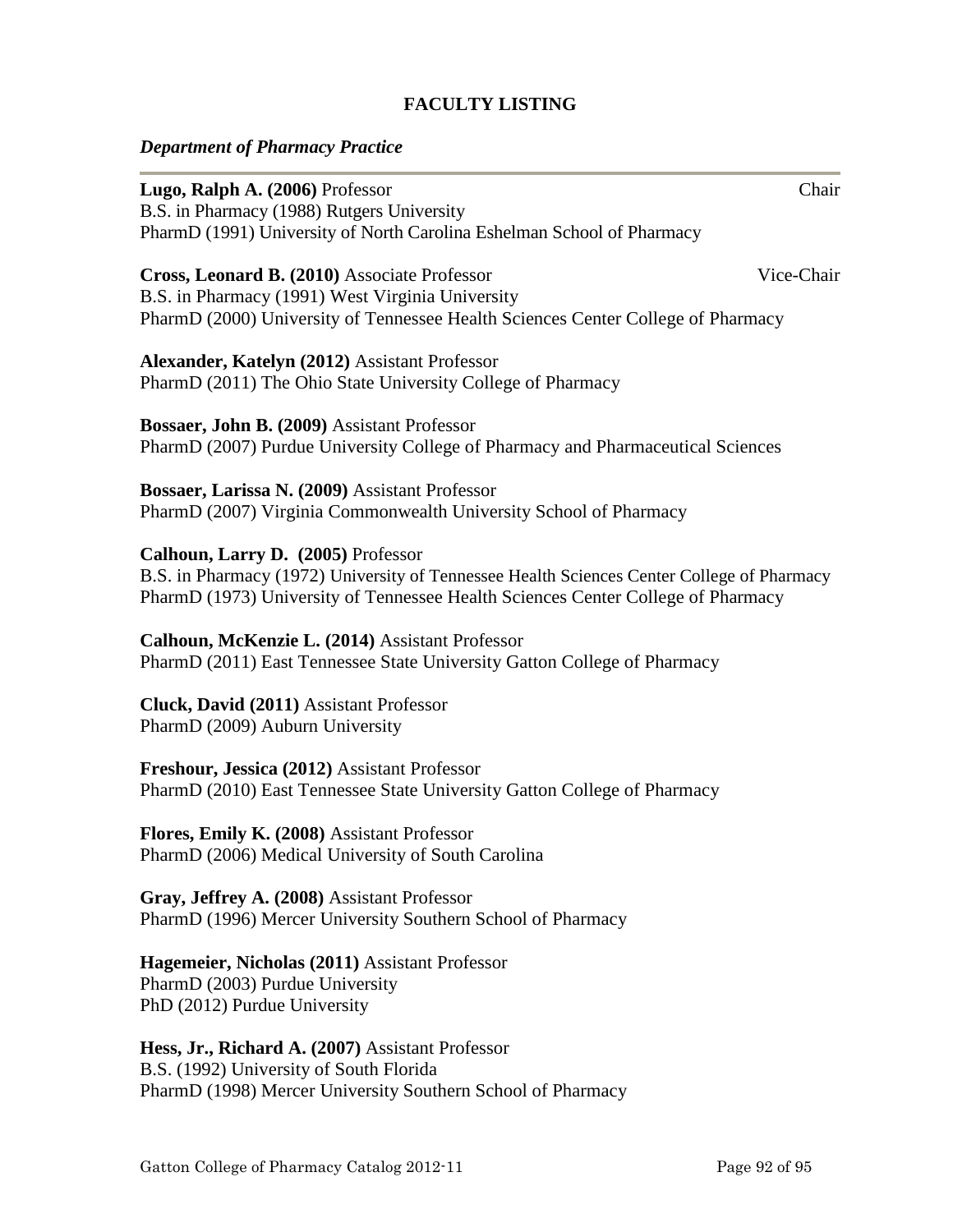#### **Melton, Sarah (2012)** Associate Professor

B.S. in Pharmacy (1991) Virginia Commonwealth University School of Pharmacy PharmD (1994) Virginia Commonwealth University School of Pharmacy

#### **Mueller, Kathryn A. (2007)** Assistant Professor

B.S. in Pharmacy (1989) University of Minnesota College of Pharmacy PharmD (1990) University of Minnesota College of Pharmacy

#### **Odle, Brian L. (2007)** Assistant Professor

B.S. (1990) Middle Tennessee State University PharmD (1994) University of Tennessee Health Sciences Center College of Pharmacy

# **Stewart, David W. (2007)** Associate Professor

PharmD (2003) Campbell University School of Pharmacy

**Thigpen, James C. (2007)** Assistant Professor B.S. in Pharmacy (1990) Medical University of South Carolina PharmD (1992) Medical University of South Carolina

### *Department of Pharmaceutical Sciences*

# **Roane, David S. (2006)** Professor Chair B.A. in Journalism (1979) Drake University B.S. in Zoology (1984) Louisiana Tech University Ph.D. (1987) Louisiana State University Medical Center **Hurley, David L. (2007)** Professor Vice Chair B.S. in Biology & Physics (1979) Guilford College M.S. (1982) Pennsylvania State University Ph.D. (1986) Pennsylvania State University **Brown, Stacy D. (2007)** Assistant Professor B.S. (1998) University of Tennessee at Chattanooga Ph.D. (2002) University of Georgia College of Pharmacy **Collins, Charles C. (2006)** Professor B.S. in Pharmacy (1977) West Virginia University Ph.D. (1984) West Virginia University **Harirforoosh, Saeidreza (2007)** Assistant Professor PharmD (1991) Tehran University Ph.D. in Pharmaceutical Sciences (2005) University of Alberta

#### **Palau, Victoria E. (2007)** Assistant Professor B.A. (1979) Pontificia Universidad Javeriana Ph.D. (1999) Florida International University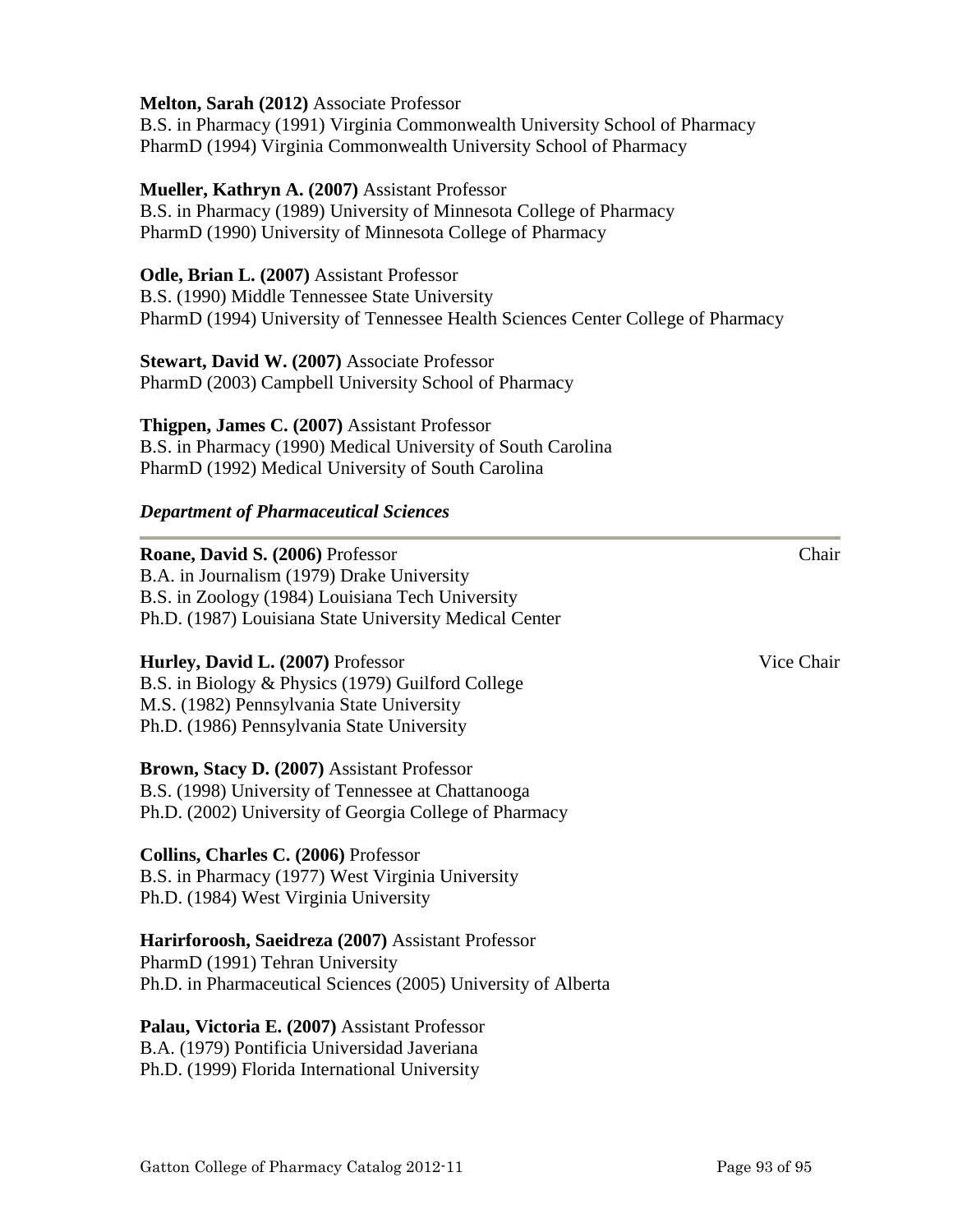**Panus, Peter C. (2007)** Professor B.A. (1979) Huntingdon College B.S. (1981) University of South Alabama B.S. in Physical Therapy (1994) University of South Alabama Ph.D. (1985) University of South Alabama

**Pond, Brooks B. (2007)** Assistant Professor B.S. (2000) Centre College Ph.D. (2004) Duke University Medical Center

**Walls, Zachary (2011)** Assistant Professor B.S. (2001) Tulane University Ph.D. (2007) UCLA School of Medicine

### *Faculty Affiliates*

### *College of Medicine*

**Duffourc, Michelle M. (1998)** Associate Professor, Pharmacology B.S. (1985) University of South Alabama. Ph.D. (1993) University of South Alabama

**Ordway, Greg A. (2005)** Professor and Chair, Pharmacology B.S. (1980) Ohio State University Ph.D. (1985) Ohio State University

**Robinson, Mitchell E. (1985)** Professor, Biochemistry and Molecular Biology and Associate Dean for Graduate Studies; Adjunct Faculty, Biological Sciences B.S. (1976) University of North Carolina, Chapel Hill M.S. (1978) Western Carolina University Ph.D. (1983) Wake Forest University Bowman Gray School of Medicine

**Rusinol, Antonio E. (1996)** Assistant Professor, Biochemistry and Molecular Biology B.Sc. (1983) National University of Tucuman, Tucuman, Argentina Ph.D. (1990) National University of Tucuman, Tucuman, Argentina

**Thewke, Douglas P. (1996)** Associate Professor, Biochemistry and Molecular Biology M.Sc. (1990) Central University of Pondicherry M.Phil. (1992) Central University of Hyderabad Ph.D. (1995) Central University of Hyderabad